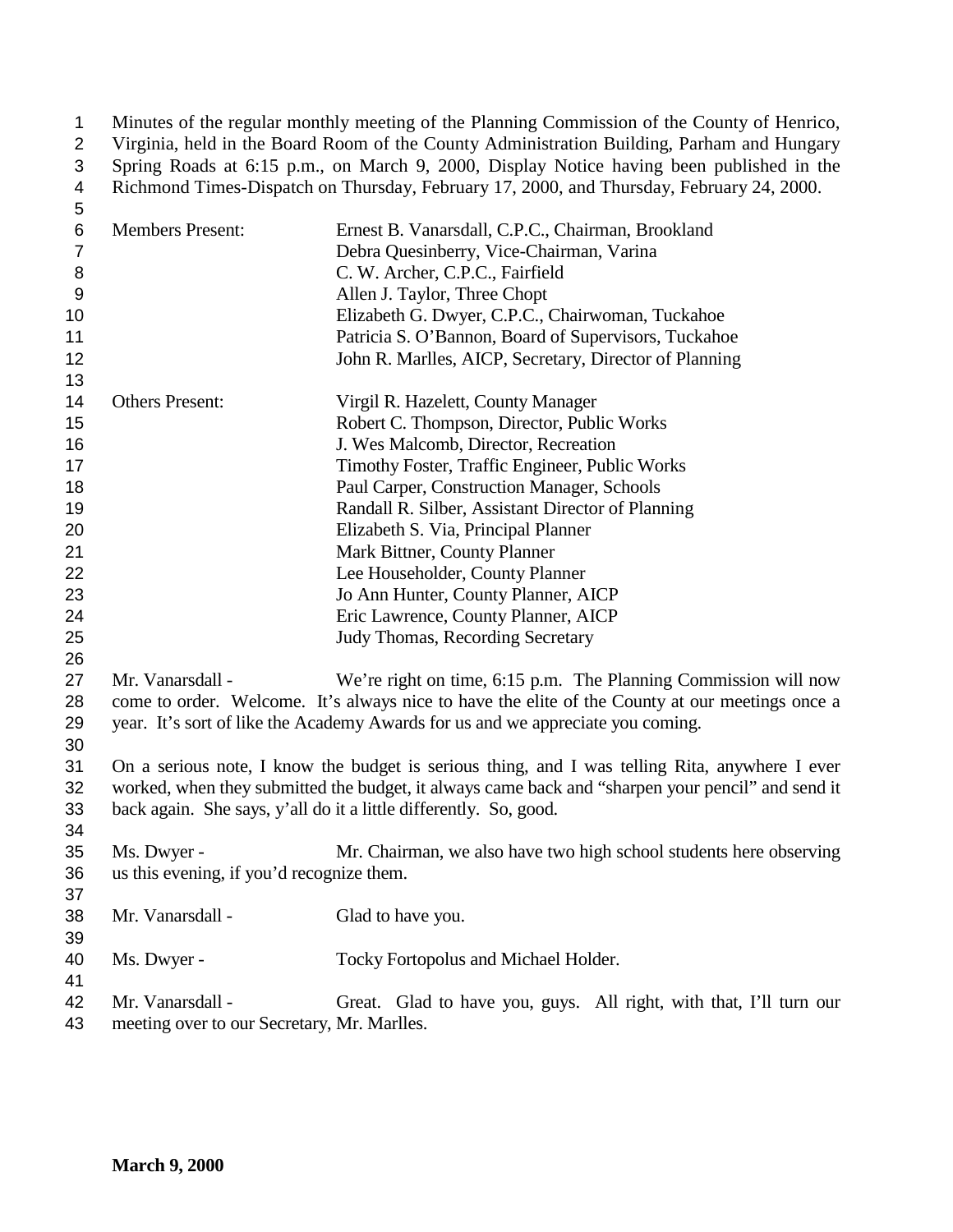#### **CAPITAL IMPROVEMENT PROGRAM**

 Henrico County's proposed five year Capital Improvement Program (CIP) for FY 2000-01 through FY 2004-05. Complete copies of the CIP are available at the Office of Management and Budget, County Administration Building between 8:00 a.m. and 4:30 p.m. each business day.

 Mr. Marlles - Thank you, Mr. Chairman. Good evening, ladies and gentlemen. It's nice to see my fellow administrators out there in the audience, tonight. The first item on the agenda is the County's Capital Improvement Program. This is an advertised public hearing to consider the five-year CIP for Fiscal Year's 2000-01 to 2004-05. This evening we do have the County Manager, Mr. Virgil Hazelett, and other members of the County staff as well as representatives from the Budget Office, and representatives from other County agencies that have matters related to the CIP.

 Again, this is a public hearing. Mr. Manager, I presume you're going to be giving the presentation this evening?

 Mr. Virgil R. Hazelett, County Manager - Yes. I am, Mr. Marlles. Mr. Chairman, and members of the Board (sic), Mrs. O'Bannon, we have this group of people here this evening to literally provide you any information that you may wish to hear. The Chairman refers to possibly this group as the "elite." Some people have referred to them as "Henrico's Most Wanted." That is by poster.

 We're here this evening to review with you, as you see before you (referring to slide), the Henrico County's proposed Capital Improvement Program, which is for 5 years, and the proposed Capital Budget for one year, that being 2000-2001.

 As we begin this, the information was submitted to you in the proposed Capital Improvement Program Book, which you may or may not have. You really do not need that, although you may have some questions in reference to the projects. As I indicated, staff is here to answer, hopefully, any and all of those.

 But, we start this evening with the proposed 5-Year Capital Improvement Program, which is going to amount to \$543.3 million when we are finished providing you some highlights of this. That particular kind of money cannot be funded over a 5-year program. We do look; we do vision to the future, and try to determine all of the needs that Henrico County has, and, hopefully, to fund as much of that as we possibly can, through a priority effort. Because of that, we've done this on a year-by-year basis, given consideration to the overall 5-year program, and a re-evaluation on an annual basis.

 As you look to the information before you, you see that Education is requesting \$151.4 million over this 5-year period. That, obviously, would include a new high school, where there has been a lot of 84 discussion about the northwestern portion of the County. A new elementary and middle school; renovations and improvements, in addition to existing schools, as we continue with the increase in population in Henrico County.

In the area of Fire, for that 5-years we are anticipating the expenditure of about \$19.1 million which

 is before you, and that is for 3 new fire stations, and also some renovations to existing fire stations throughout the County.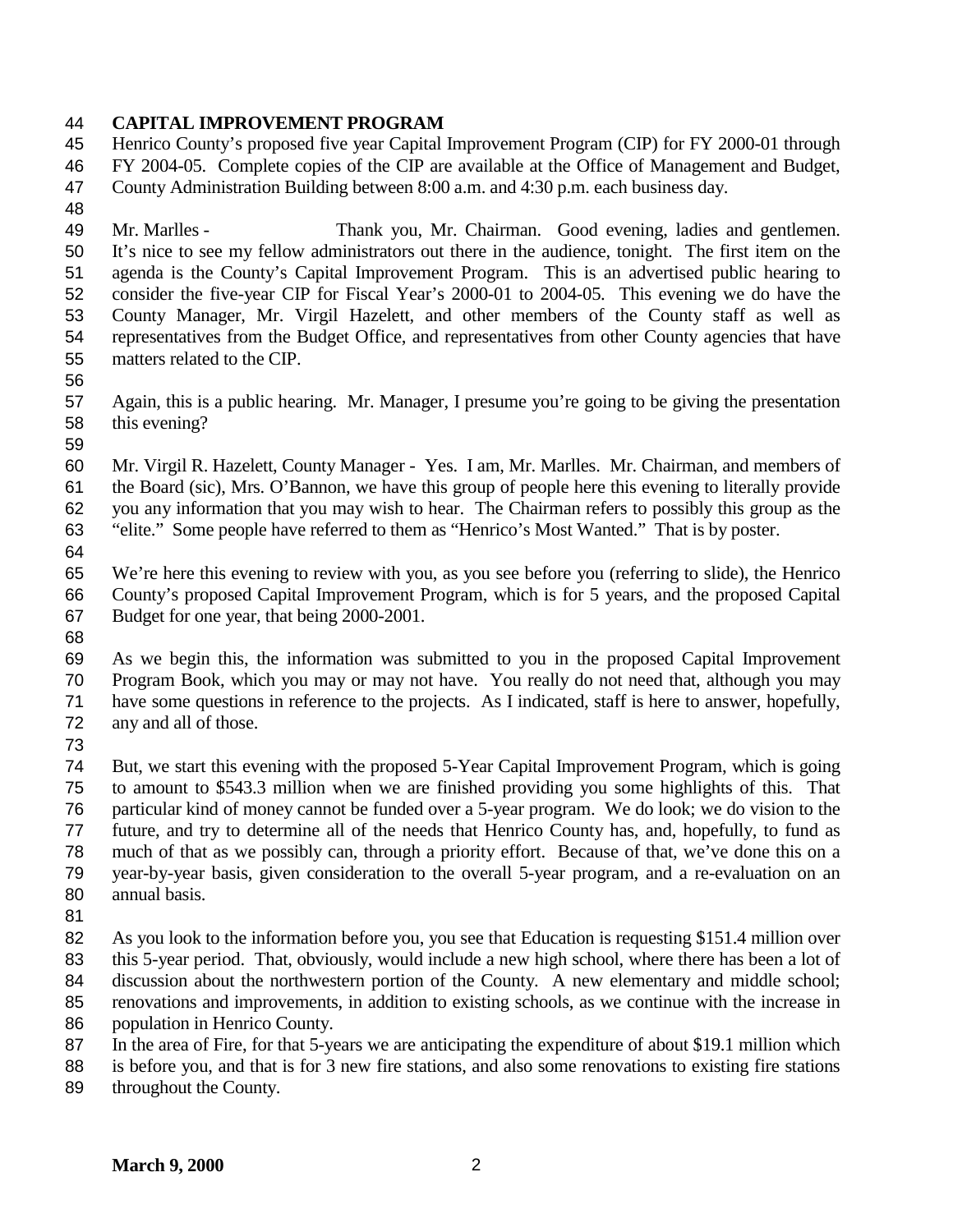- 
- General Services continues its needs; 35.9 million. We cannot forget General Services, simply because they deal in such mundane things as roof repair, mechanical improvements, and pavement rehabilitations on all of our facilities throughout Henrico County. It's not something that is glamorous, but something that absolutely keeps us working throughout each and every day.
- 

 The next item, Juvenile Courts, is a difficult one. Our need for additional court facilities and court services in the area of juvenile continues to increase in Henrico County. The General Assembly, as many of you may have seen in the paper this morning, has approved an additional Juvenile Judge for Henrico County. That will be on a shared basis to begin with, but I anticipate in the very near future, that would be a complete Judgeship for Henrico County. That necessitates almost immediate improvements.

 In addition, we have to look to the short term, probably four to five years, in addition to a much longer term, in reference to Court services in Henrico County. And I anticipate that there will be additional expenditures beyond this for all court facilities in Henrico.

 Mental Health, Mental Retardation is requesting money to build a new adult care residence and build-out of office space, due to their needs and expansion of staff.

110 One item up there for Police, \$787.000 is something that is included in the first year's budget that I will address in just a moment. It's for a bullet trapping system. We continue to have to train our police officers to ensure their capability to meet all demands on the street. And this becomes an absolute necessity when we consider the environmental issues that come along with that training.

 Libraries is requesting additional money for three new libraries and improvements to four new existing libraries.

 As we continue on, landfills is something that is, obviously, not glamorous to us, but is an absolute necessity with increasing population in our density. We are proposing expansion of the landfill building to better serve our citizens in that area. Also, we will be providing another closure for the phase of the landfill and another opening or expansion of the landfill during this five-year period.

 The Geographical Information System known as "GIS," continues to be extremely important to us, providing more efficient effort for all of our employees and all of our development efforts and all of our citizens, really, throughout Henrico County, and, we have dedicated a number of years to providing that service through Capital efforts.

 Obviously, there are many drainage projects included; 31.8 million roadway improvements and \$14.5 million or \$14.6 million.

 And then, Recreation, over the five years is requesting almost \$96,000,000. Again, with the increasing population and density, there is a need to improve our existing facilities, and to expand our facilities.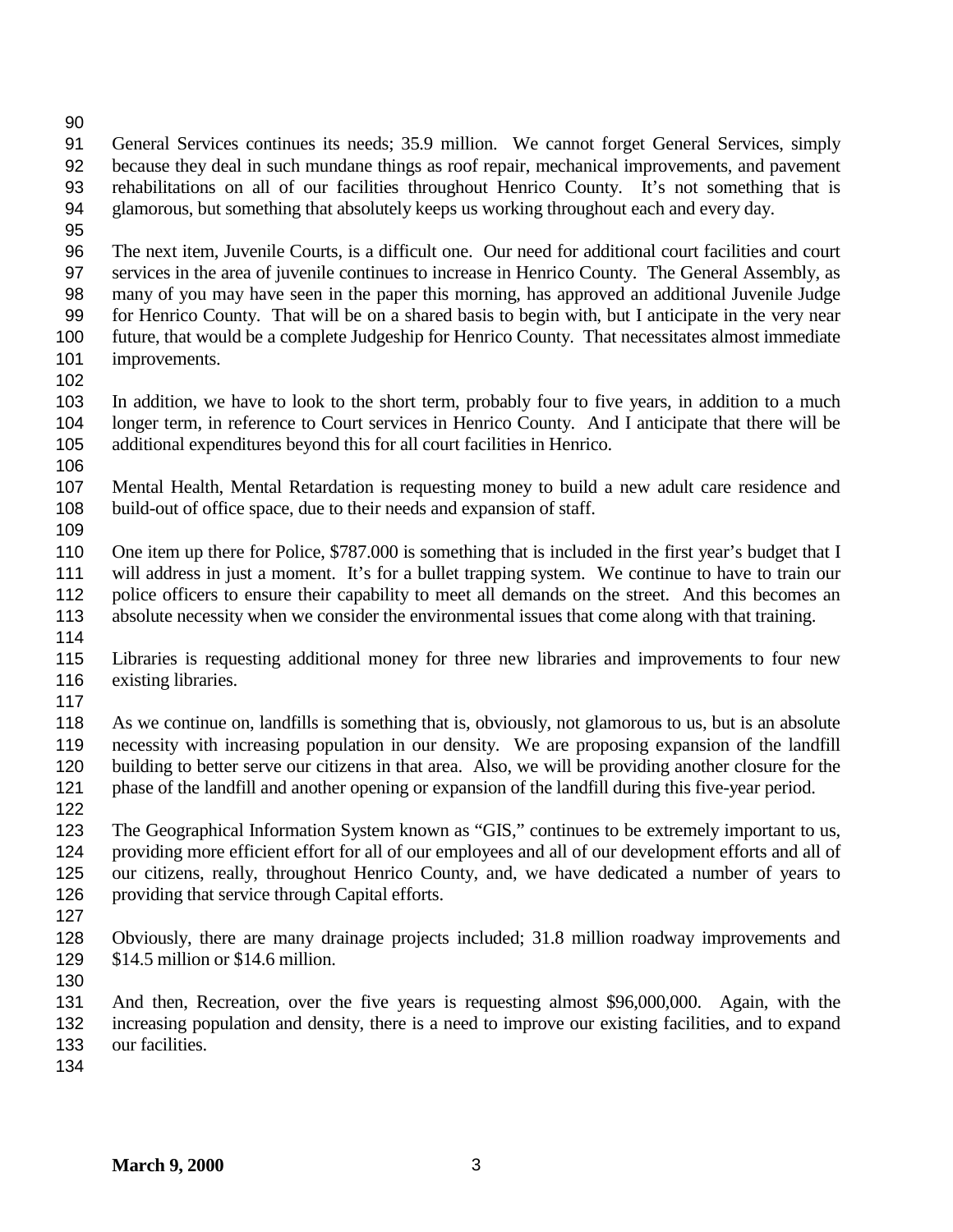- CATC Capital Area Training Consortium is also requesting money, due to the many things that are 136 happening to us from the State level. We're proposing here a "One-stop Career Resource Center" to assist with all of the efforts in this particular area.
- 

 And, of course, the last one that you see here on this slide, the TIP which is the "Technology Improvement Program," is a means of budgeting and looking to the future for all of the technical needs, computer needs of Henrico County, and determine a way in which we can continue to fund 142 that without having a dramatic impact upon the overall budget.

 Those \$419 million make up one portion of the proposed five-year program. The Enterprise Fund and funding that becomes available here from the self-supporting effort is also considered.

 Utilities, \$121 million, in order to provide additional water and sewer services, rehabilitation in 148 addition to expansion of our services.

 And our Belmont Golf Course facility here you see (referring to slide) is proposing expansion of a parking area. We are in desperate need of parking at the Belmont Course. It has received many, many new patrons over the years, and there is an absolute necessity to increase the parking there.

 When you look at all of those numbers, it comes to \$543.3 million dollars over five years. Through our budgetary process, as I indicated, we fund one year at a time, or give consideration to that.

 With that, the proposed Capital Budget for the Year 2000-2001, which we are requesting that you approve, make a recommendation for, consists of this \$71.8 million.

 The \$44.5 million in education includes funding for the continued construction of a new high school, as I've mentioned; a new alternative middle school in eastern Henrico County; and acquisition of land and planning for elementary and middle schools throughout the area. It also includes improvements to Hermitage High School and Henrico High School, and also improvements to Sandston and Fair Oaks Elementary Schools, in addition to continuing roof replacement and mechanical improvements.

 I mentioned General Services earlier. We are proposing \$1.5 million in this area. The continued renovation of the second floor of the Administration Building. Obviously, the Planning Commission knows the location of the present Office of Planning. We are proposing to renovate the second floor to provide a "One Stop Shop" effort, if you will, for our citizens of Henrico County, and a lot of renovation and rehabilitation goes into that. So, this is included in this particular area.

 \$2.6 million is allocated for funding for an addition to the Juvenile Courts that I have mentioned. There is a need to expand. It will be on an interim basis, while we evaluate what we can do as alternatives to our entire courts facilities in Henrico County.

 One item that I previously mentioned, the bullet trapping system for the Police Department, \$787,000 is necessary, simply because of the number of bullets which are imbedded in the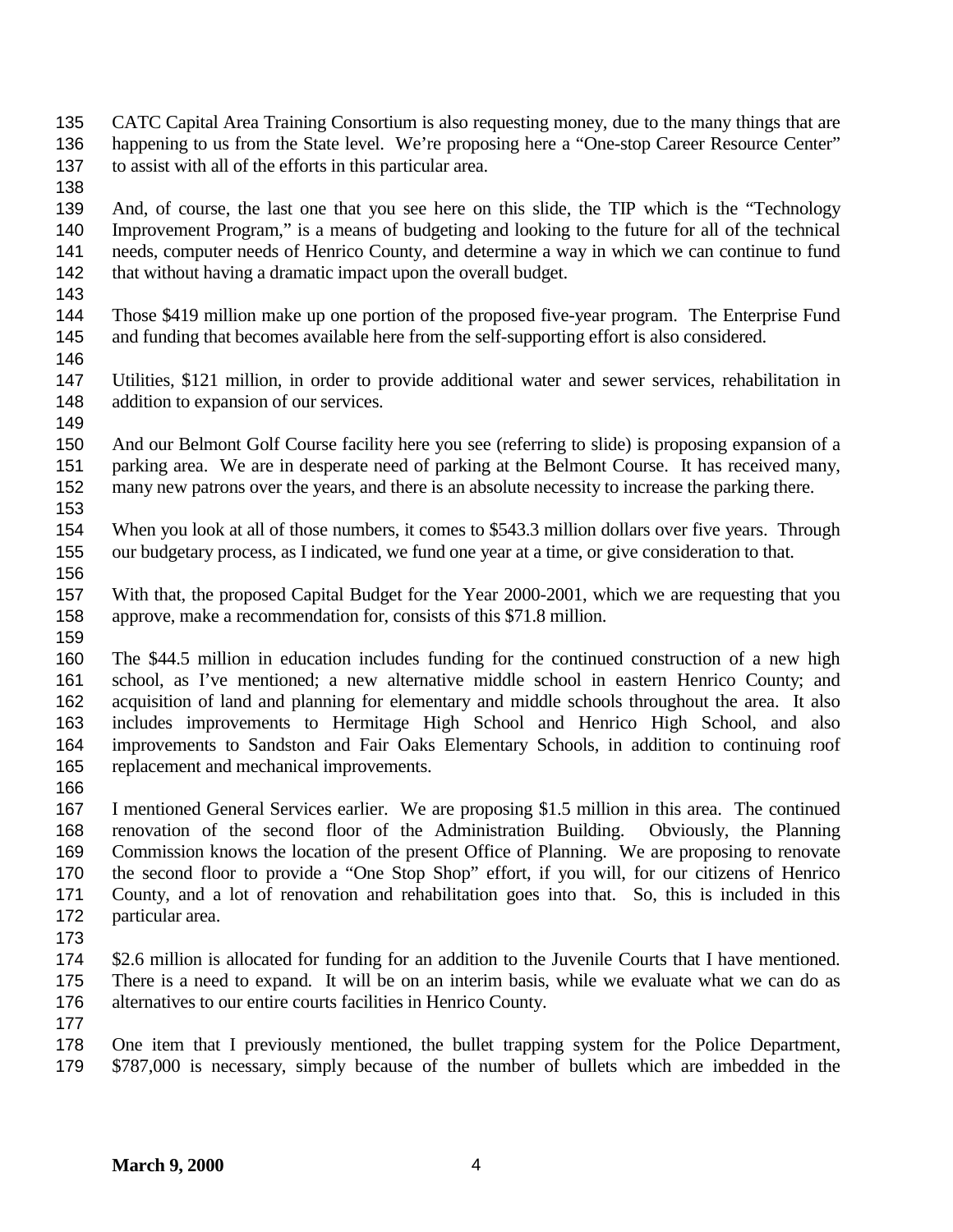- embankment out there and the impact of that lead and environmental condition. It is necessary to do this. We have targeted it for a number of years, and believe it is now time to do it.
- 
- Of course, the continuation of GIS, as indicated, an item we've been committed to for a number years of \$1.3 million.
- 
- Roadway improvements; this is funding from the State, and continues along with the Capital Improvement of \$2.9 million for that continued effort. And \$300,000 in landfill efforts, which is the expansion of an existing building to provide services for our employees, as well expanded needs of 189 the staff in that particular area.
- 

 Public Utilities; this one year expenditure of \$17.8 million, the expansion and the rehabilitation of the water and sewer system. While, it's out of sight, a lot of people forget that the water and sewer systems in many areas are approaching 60 to 70 years of age. There is a continued need to watch over that and make sure those improvements are made.

 The study for the Belmont Golf Course at \$65,000 is there. We do anticipate some difficulty in locating a particular parking structure or parking area for Belmont Golf facility. And, therefore, we want to study it closely before we make the actual recommendation for improvements.

 That is the proposed Capital Improvement Budget for the Year 2000-2001 \$71.8 million. It can be broken down, of course, by the departments that you see before you. In addition, we can break it down by project type, which I will simply relate to you, which appears before you being building improvements, new buildings, additions, roadways, landfills and so forth. All in all, it is a proposed expenditure of \$71.8 million. We believe that it is an appropriate CIP. We did not anticipate funding the total amount of over \$530 million in one year. And we do not, but we believe the amount which we are recommending for your consideration, and that of the Board of Supervisors, is appropriate and is needed for the citizens of Henrico County.

 Mr. Chairman, and members of the Commission, myself and my staff stand ready to answer any questions that you have. As always, I have cautioned staff, if they cannot answer a question, there is a bus waiting outside, the motor is running. So, we are prepared for you.

| 212 |                  |                                                                            |
|-----|------------------|----------------------------------------------------------------------------|
| 213 | Mr. Vanarsdall - | Any questions for Mr. Hazelett by Commission members?                      |
| 214 |                  |                                                                            |
| 215 | Mr. Archer -     | Mr. Manager, I noticed there was an allocation for improvement to          |
| 216 | Francis Road.    |                                                                            |
| 217 |                  |                                                                            |
| 218 | Mr. Hazelett -   | Yes sir.                                                                   |
| 219 |                  |                                                                            |
| 220 | Mr. Archer -     | Exactly, what is proposed to be done on Francis Road?                      |
| 221 |                  |                                                                            |
| 222 | Mr. Hazelett -   | Mr. Thompson, if you'd come forward. We have a public hearing              |
| 223 |                  | which is scheduled rather shortly, Mr. Archer, for that particular aspect. |
| 224 |                  |                                                                            |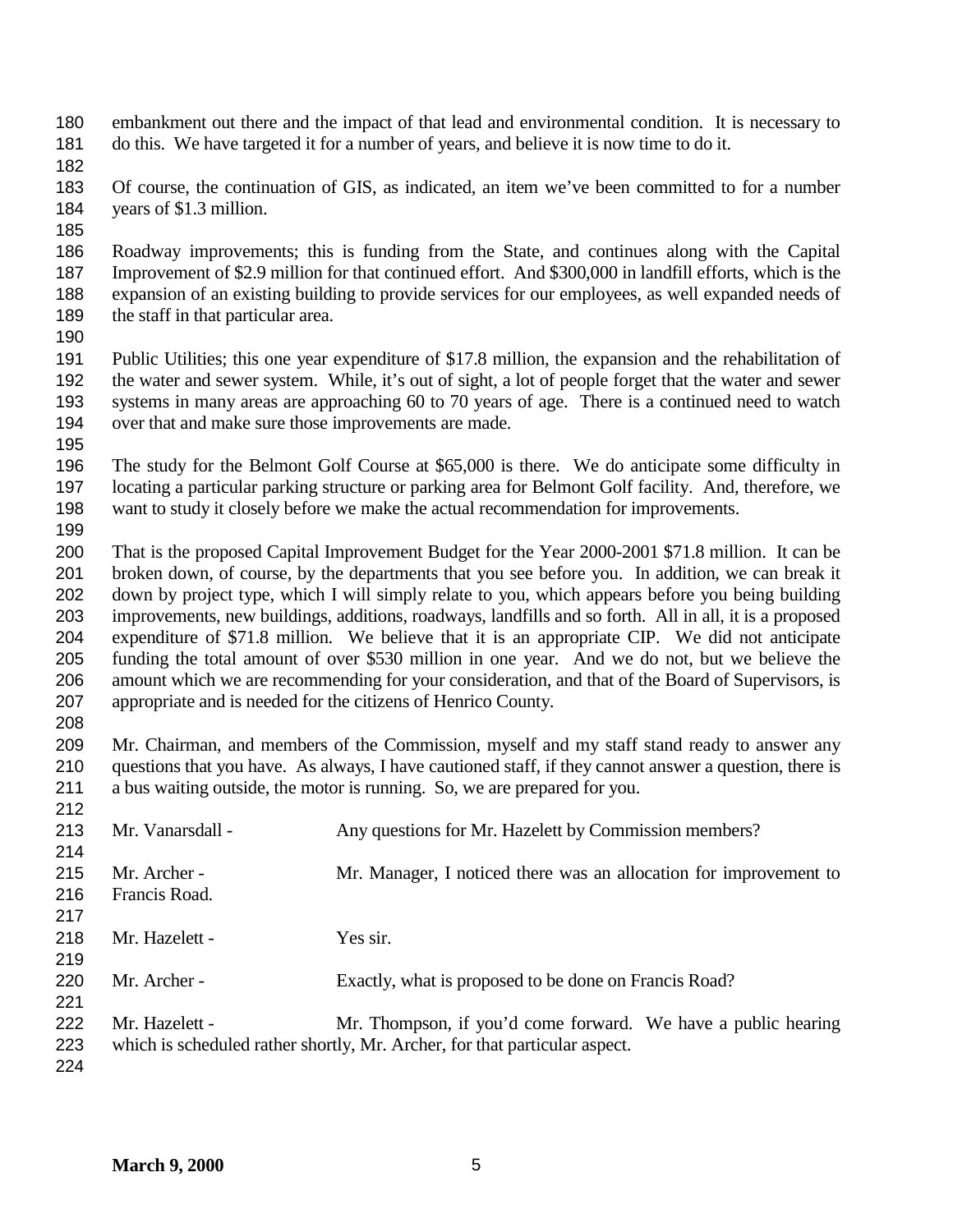Mr. Robert C. Thompson, Director, Public Works - Mr. Archer, that project would go from Greenwood Road to Virginia Center Parkway. It would widen the road to a 40-foot roadway with curb and gutter and storm sewer, and realigned. As you're probably aware, there's a sharp curve in that road which would be straightened out. We have a public information meeting scheduled with 229 the residents. The project has been designed for March  $21<sup>st</sup>$  and a public hearing, if approved by the 230 Board, a receipt of a Letter of Necessity, Tuesday night, would set that meeting for April 28<sup>th</sup>. 232 Mr. Archer - Okay. I appreciate it. I get asked all the time. Now, I know what to say. 235 Mr. Thompson - Okay. Mr. Vanarsdall - Any other questions for Mr. Hazelett by Commission members? Mrs. O'Bannon - I have a question about the "One Stop Career Resource Center." 240 And my question is only, the One Stop Career Resource Center in CATC is Capital Area. It's more than just Henrico. Do we not get funding from the other localities, or how… Mr. Hazelett - Yes ma'am. We get portions of funding which would be considered on the revenue side. This is on the expenditure side. Mrs. O'Bannon - Okay. Ms. Dwyer - Mr. Hazelett, when we had our Retreat, I guess, a couple of months ago, we talked about the fact that a lot of these plans are based on the recommendations in the 2010 Land Use Plan and that when density, for instance, in a residential development exceeds what is in the Land Use Plan, that means we've exceeded what the County has planned for. Is it safe to assume that the requests made in this Capital Improvement Budget are based on the 2010 Land Use Plan and buildout in accordance with that? 255 Mr. Hazelett - In accordance with the Plan, yes, Mrs. Dwyer. I think that there may be one particular area. Of course, the area of Education, where it becomes a little bit more difficult, simply, because of the influx of population that really is out of control of the School system. And, of course, we have to meet that need. But, yes, for all practical purposes, beyond that, it is in accordance with the plan. Mrs. Quesinberry - Can I ask a follow up on that, just dealing with the sewer and the new sewer connections? What happens in areas where we have developers that actually, I'm thinking about some areas that I've looked at recently, where developers have offered to build in the sewer, pumping station, whatever was needed and opened up huge watersheds for development, or that's what they were proposing to do? When something like that happens, how does that impact our Capital Improvement Plan? Mr. Hazelett - Well, all of the items that a developer would provide are in

**March 9, 2000** 6

accordance with the calculated capacities, based on the Land Use Plan. In other words, we ensure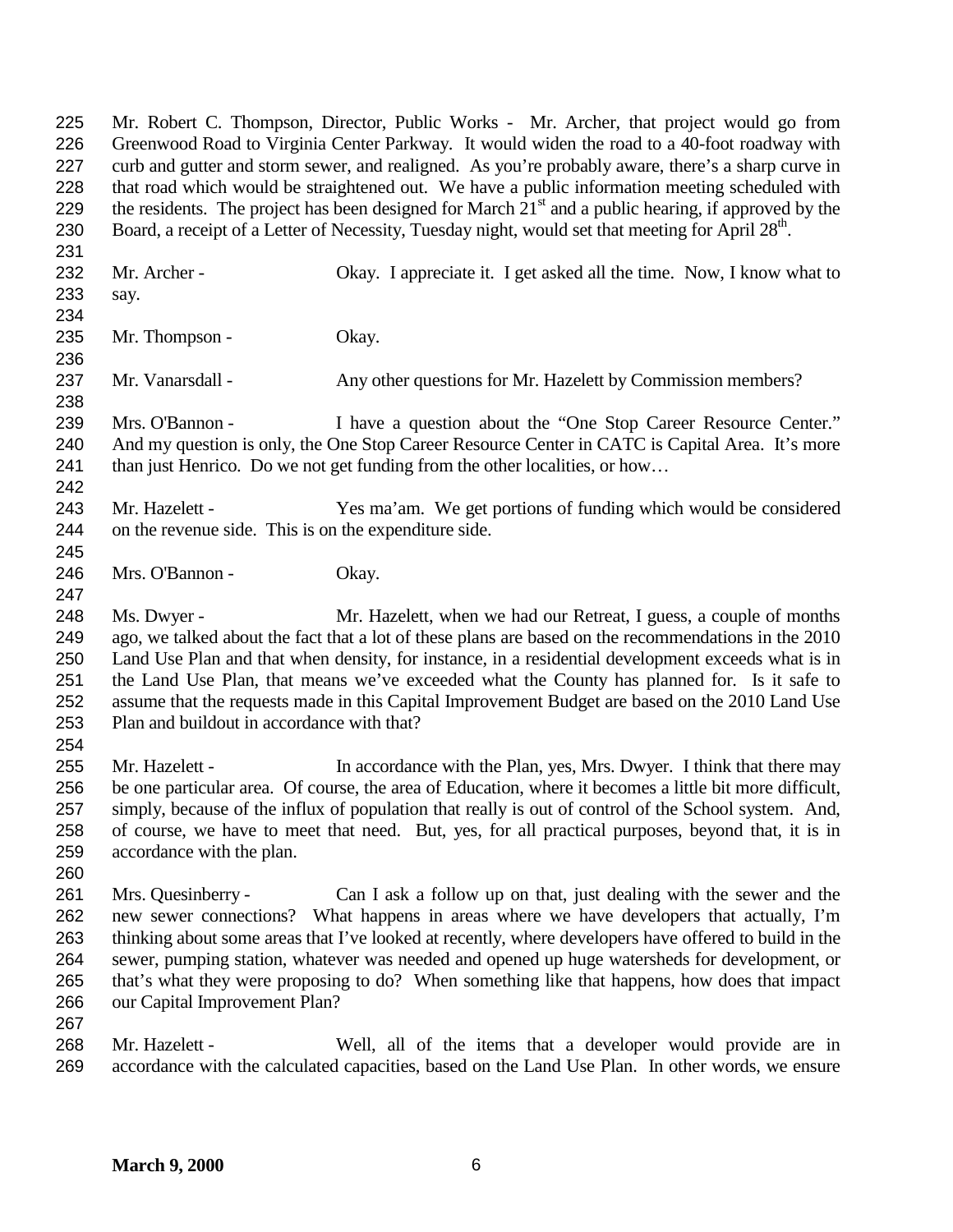that anything that is built in any watershed is capable of handling the anticipated development in that watershed.

 The normal policy of the Department of Public Utilities is, of course, to require that the developer provide that infrastructure with his development. He may build portions that he does not need, but, of course, he would receive credits along the way, as other development occurred.

 But we watch very closely the aspect of the capacity of our system, based upon the land use. When that land use is changed through the zoning process, it, at times, creates some dilemmas. But, again, we look at the number of persons per unit. We look at the units within the zoning classifications as we move on.

 To tell you that we have a capacity problem, I can't tell you that, Mrs. Quesinberry. I don't think we do. But we have to be mindful of the overall effort, simply because the amount of time it takes to expand your wastewater facilities, and we have to be very careful with that. 

 Mrs. Quesinberry - I was thinking more along the lines of just costs to the County. Even if the developer puts in all that initial infrastructure, then, at some point, wouldn't we be driving our costs up, costs that we hadn't initially planned for in this plan when we have to then maintain or take over that system at some point? 

 Mr. Hazelett - No ma'am. Of course, the cost of services are evaluated almost each and every year through a "Cost of Service" Study, and is passed on, as necessary, to the customers; in this particular instance, the citizens, within the usage of the Enterprise Fund, water and sewer. We're mindful of that. There is an expansion. In some instances in the County, that increase in system will help the overall costs. One item that will be recommended to the Board of Supervisors is something a bit unusual this year. We are not recommending an increase in the cost of water and sewers to our citizens. Simply, because of the revenues that have been received within our system this year, we do not necessitate that increase. Something we very seldom see. So, to say, that an expanded system costs us more in operation, obviously, it will, but its an increased customer base, and it will help us in that manner also.

 Ms. Dwyer - Mr. Manager, I noticed in FY-2000-01, several departments have requested funding, but its being proposed that they not receive funding; notably, Fire, Libraries, and Recreation & Parks. I'm particularly curious about what we are delaying or deferring in those departments by not funding their requests this coming year. 

- Mr. Hazelett Ms. Dwyer, we'd have to look at each one of them individually, and we're more than happy to do that. I have them available. It becomes one of a consideration of revenue source; revenues that are available to us; how we're going to, in essence, look at the overall capital projects and to, simply, establish a priority.
- 

To tell you that we fund all of the needs every year, I can't. But, to tell you that we do prioritize

them; rank them, and have a long deliberation over what we include and what we do not include, we

 do that virtually every year. If you have a particular department in mind, obviously, we can address it for you.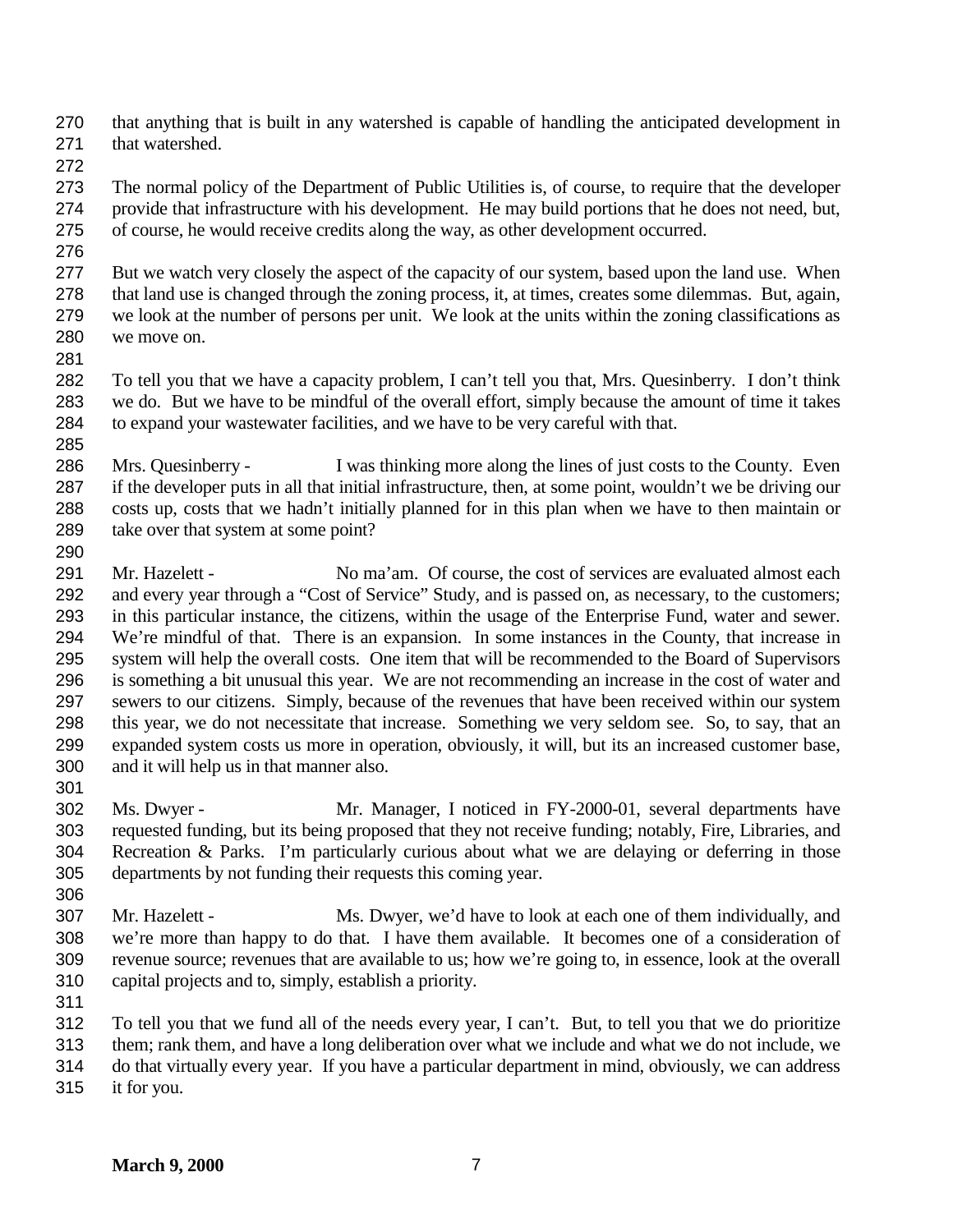Ms. Dwyer - You're right. We can't go over each one, but some of the inclusions in here, I guess, were going to be funded over a period of five years. I guess I'm particularly interested in Parks & Recreation because, sitting in this seat, we have such an extraordinary appreciation for the value of land; the fact that land is being used, and developed at such a rapid rate and that once its developed, its no longer available for public use, or for open space. So, that seems, Mr. Hazelett - Sure. Ms. Dwyer - …from where I sit, to be a very critical issue that is the acquisition of park land. So, I'm just wondering, what specifically are we deferring this year? Mr. Hazelett - I'd be glad to have Wes Malcomb come up. You're absolutely right. As we develop land, there is an absolute necessity to preserve more land and to create that open space in the recreational activities. It really depends on whether we're looking for different revenue sources as to how long we delay something or what we do with it. Wes, are you back there? Mr. J. Wes Malcomb, Director, Recreation and Parks – Yes sir. Mr. Hazelett - Reference her question about what we've left out of the first year. 337 Mr. Malcomb - Ms. Dwyer, actually, our CIP, the first year priorities are almost all development projects, and not acquisition projects. We're very fortunate to have the 3,300 acres of land and only about 800 of it is actually developed. So, while the development waits on the money, the acquisition of land, you know, we've acquired some; the land at Short Pump recently, the land for Twin Hickory Park, and on Gilldale Road all in the last couple of years. So, basically, its development that we're delaying and not acquisition. Ms. Dwyer - So, you've answered my next question which is the Short Pump Park; the new property; that's already been acquired, so that's not part of this? Mr. Malcomb - That's correct. Ms. Dwyer - Okay. Mr. Malcomb - What's in the CIP, then, is master planning in future years, and subsequent development. Ms. Dwyer - For the land that we already have. Mr. Malcomb - Yes ma'am. Ms. Dwyer - Thank you.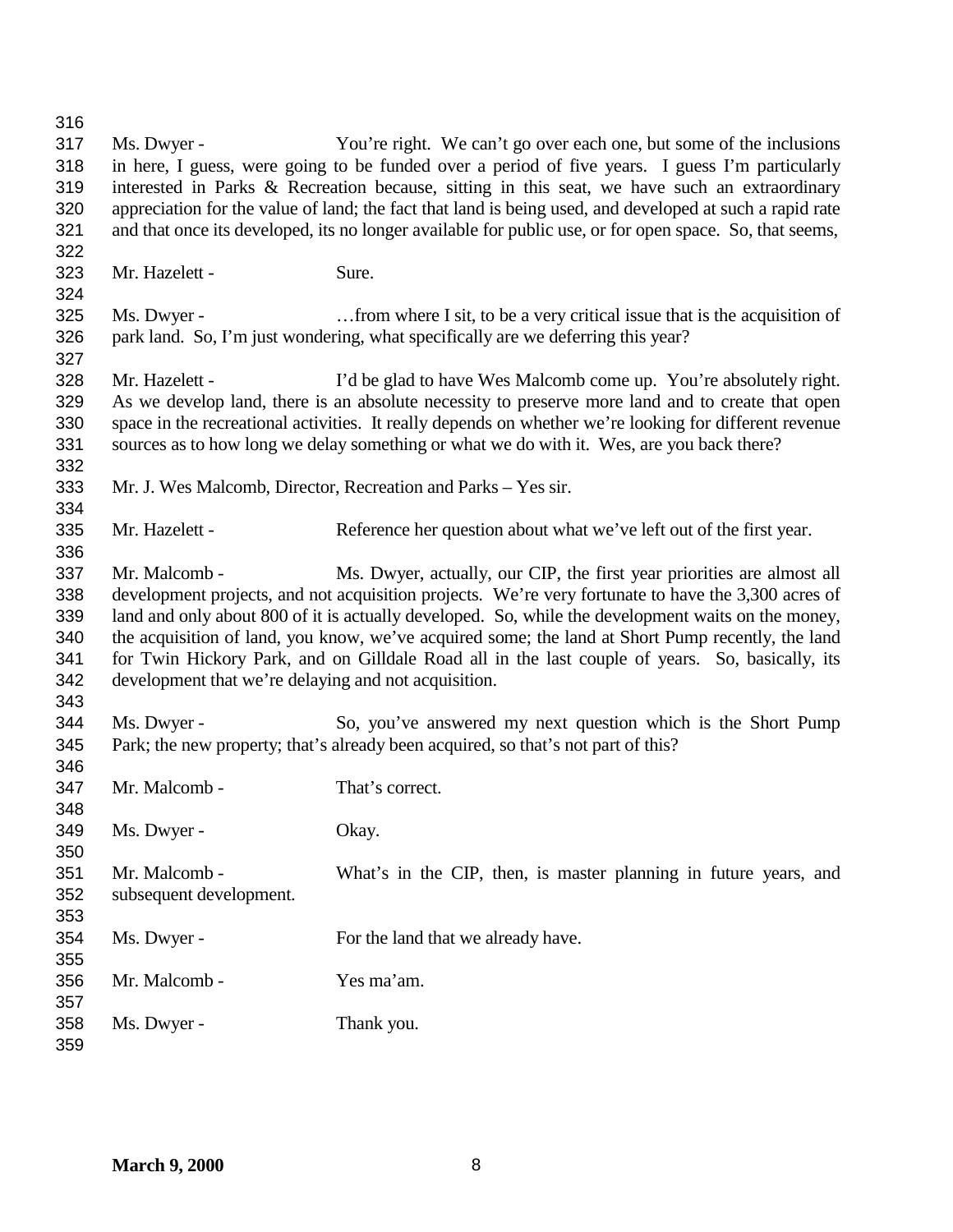Mr. Vanarsdall - Any more questions for Mr. Hazelett? Mr. Hazelett, in the Police budget, I know at one time we hadn't filled all the positions, or hadn't quite filled them all. In the Police budget, is this enough to fill what we need?

 Mr. Hazelett - This is actually the Capital Budget, Mr. Vanarsdall, which refers to Capital improvements. To answer your questions reference the operation budget, yes sir. The only thing that we don't know in the area of Police is how many police officers will retire during the year. With the economy good, there tends to be more who consider retirement. Quite frankly, over 50 percent of our police officers could retire today, simply because of the retirement system, the age and the service that is there. But our last academy is completely full and does meet the number. We are up to full complement.

 Mr. Vanarsdall - One of the questions that I've asked you for the last two years, and I won't have to ask you tonight, and I was real pleased that you bought the land for Juvenile Court parking. We really did need that.

 Mr. Hazelett - Juvenile Courts is something that's extremely difficult. The usage is just increasing dramatically. With the new judge coming on in July, we've known about that, probably 99 percent sure for the last three months. As you know, we have acquired land. We are on a fast track to build 85 parking places by July 1 when the Judge would come on, as well as doing some of the office. We had conversations this afternoon about acquiring another acre or so over there to add additional parking in that particular area. It just has to be done.

 Mr. Vanarsdall - Good. Thank you. All right, any more questions for Mr. Manager from Commission members?

 Ms. Dwyer - Mr. Manager, what is the status of the Moody Middle School renovation? I see on I guess Page 24, the expenditures are \$9 million, but appropriations to date is \$700,000. Is that going to be phased in over the 5 years or? 

 Mr. Paul Carper, Construction Manager, Schools - That was advance money that was given for architectural engineering fees. We anticipate advertising for bids, so we can receive bids and award in July when we receive funding for construction. This, basically, is construction funding.

- 394 Ms. Dwyer - So, when will it be completed? Mr. Carper - The phase process over two years. So, in the fall of 2002, the project will be complete. Ms. Dwyer - Okay. Thank you. Mr. Vanarsdall - All right, this is a public hearing. Is there anyone in the audience like to speak. We welcome your remarks. Thank you very much. Thank you, Mr. Hazelett, very much being here.
- 

Mr. Hazelett - Thank you, Mr. Chairman.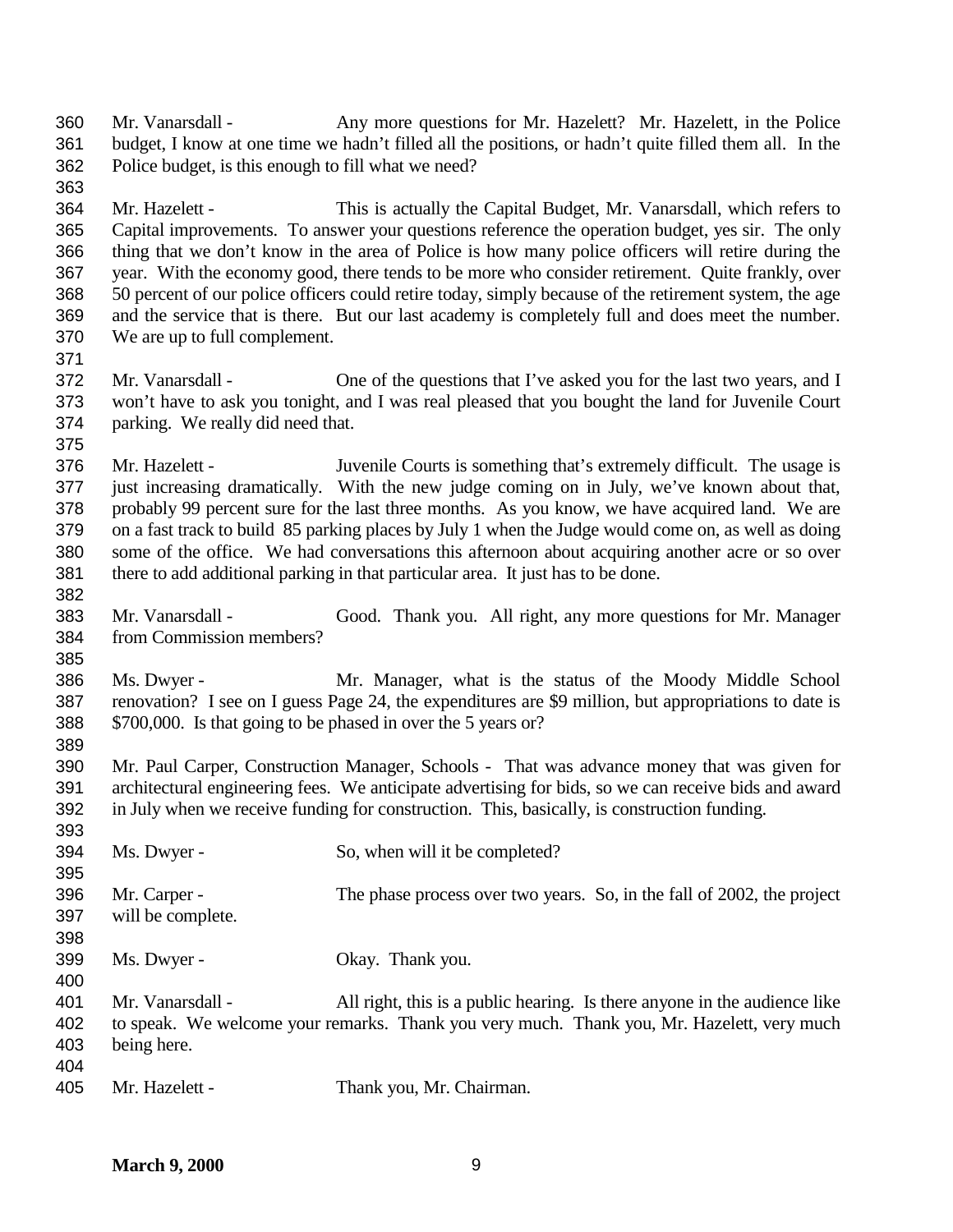| 406        |                                                    |                                                                                              |
|------------|----------------------------------------------------|----------------------------------------------------------------------------------------------|
| 407        | Mr. Vanarsdall -                                   | We thank all the Division Chiefs and everybody who had anything to                           |
| 408        |                                                    | do with this. We appreciate all your efforts, and I know the citizens do. Mr. Marlles.       |
| 409        |                                                    |                                                                                              |
| 410        | Mr. Marlles -                                      | Mr. Chairman, we have a short resolution that's before the                                   |
| 411        | Commission tonight. I'll take a minute to read it. |                                                                                              |
| 412        |                                                    |                                                                                              |
| 413        |                                                    | WHEREAS, the County Manager has requested the Planning Commission to review the Capital      |
| 414        |                                                    | Budget for fiscal year 2000-2001 according to 15.2-2239 and the Capital Improvements Program |
| 415        |                                                    | for Fiscal Years 2000-2001 through 2004-2005, and to make appropriate comments and           |
| 416        | recommendations to the Board of Supervisors, and   |                                                                                              |
| 417        |                                                    |                                                                                              |
| 418        |                                                    | WHEREAS, the Planning Commission has completed its review of the Capital Budget, together    |
| 419        | with the five year Capital Improvements Program;   |                                                                                              |
| 420        |                                                    |                                                                                              |
| 421        |                                                    | NOW, THEREFORE, BE IT RESOLVED that the Henrico County Planning Commission finds             |
| 422        |                                                    | that the Capital Budget for Fiscal Year 2000-2001 is generally consistent with the County's  |
| 423        | Comprehensive Plan and recommends its approval.    |                                                                                              |
| 424        |                                                    |                                                                                              |
| 425        | That is the resolution before you, Mr. Chairman.   |                                                                                              |
| 426        |                                                    |                                                                                              |
| 427        | Mr. Vanarsdall -                                   | Thank you, Mr. Marlles. I'd like to have a motion and a second.                              |
| 428        |                                                    |                                                                                              |
| 429        | Ms. Dwyer -                                        | I move that we approve the resolution.                                                       |
| 430        | Mrs. Quesinberry seconded the motion.              |                                                                                              |
| 431        |                                                    |                                                                                              |
| 432        | Mr. Vanarsdall -                                   | Motion made by Mrs. Dwyer, seconded by Mrs. Quesinberry. All                                 |
| 433        |                                                    | those in favor say aye—all those opposed by saying nay. The vote is 5-0 (Mrs. O'Bannon       |
| 434        | abstained).                                        |                                                                                              |
| 435        |                                                    |                                                                                              |
| 436<br>437 | Mrs. O'Bannon -                                    | I'd like the record to reflect that I abstain as I do to all votes.                          |
| 438        | Mr. Vanarsdall -                                   | Thank you, Mrs. O'Bannon. So noted.                                                          |
| 439        |                                                    |                                                                                              |
| 440        | Mrs. O'Bannon -                                    | I get to vote on it again.                                                                   |
| 441        |                                                    |                                                                                              |
| 442        | Mr. Vanarsdall -                                   | Thank everybody, and good evening.                                                           |
| 443        |                                                    |                                                                                              |
| 444        | Mr. Hazelett -                                     | Thank you, Mr. Chairman, members of the Commission.                                          |
| 445        |                                                    |                                                                                              |
| 446        | Mr. Vanarsdall -                                   | The Commission will take a break. Good evening, ladies and                                   |
| 447        |                                                    | gentlemen. The Planning Commission will now reconvene. We'll turn the meeting over to our    |
| 448        | Secretary, Mr. Marlles.                            |                                                                                              |
| 449        |                                                    |                                                                                              |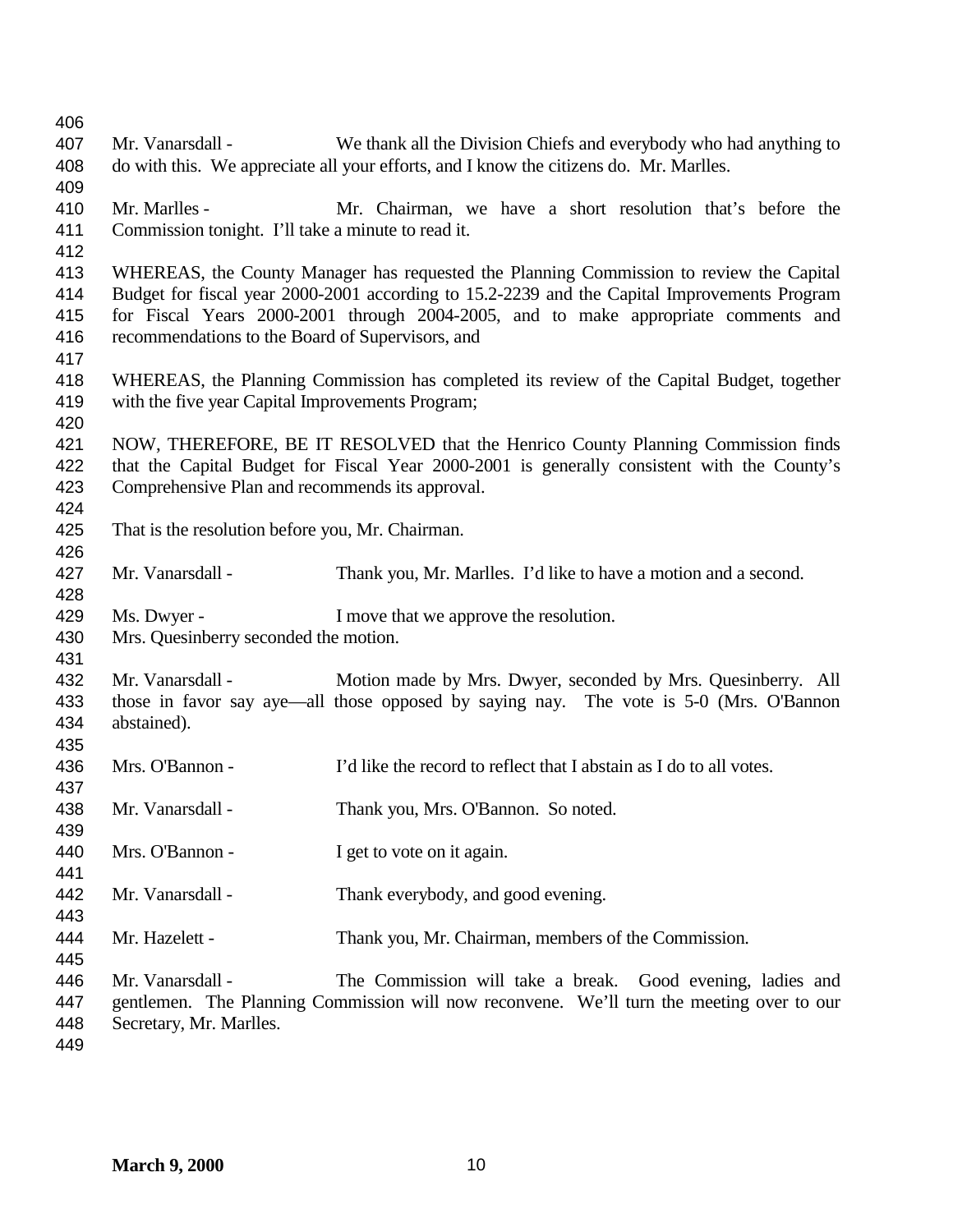Mr. Marlles - Okay, Mr. Chairman. The next item on the agenda is requests for deferrals and withdrawals. We do have a number of deferrals and withdrawals tonight. They will be handled by Mrs. Via.

- 
- Mrs. Via Thank you, Mr. Secretary. Mr. Chairman, members of the Planning Commission, we do have a number of withdrawals and deferrals that are on the screen (referring to slide) for the sake of the audience.
- 

# **Deferred from the January 13, 2000 Meeting:**

 **C-10C-00 Jay M. Weinberg for Atack Properties, Inc.:** Request to conditionally rezone from A-1 Agricultural District, RTHC Residential Townhouse District (Conditional) and O/SC Office/Service District (Conditional) to RTHC Residential Townhouse District (Conditional), R-5C General Residence District (Conditional) and O/SC Office Service District (Conditional), Parcels 12-A-2, 4B, 5, 6 and 7; 13-A-24, 21-A-2, 4,5 and 18A, containing approximately 258.184 acres located at the northeast intersection of I-295 and Staples Mill Road. A mixed use office/service, townhomes for sale and apartments development is proposed. The applicant has proffered no more than 110 townhouse units and no more than 300 apartment units on the property. The Office/Service use will be controlled by zoning ordinance regulations and proffered conditions. The Land Use Plan recommends Urban Residential, 3.4 to 6.8 units net density per acre, Office/Service and Environmental Protection Area. 

- 471 Mrs. Via The first this evening at the 7:00 o'clock agenda is Case C-10C-00 Jay M. Weinberg for Atack Properties. This case has been withdrawn by the applicant.
- 474 Mr. Vanarsdall No action necessary, Mr. Secretary?
- Mr. Marlles - That's correct.
- Mr. Vanarsdall - No action necessary by us. Thank you, Mrs. Via.
- **C-16-00 Henry L. Wilton for Wilhook LLC:** Request to rezone from A-1 Agricultural District to C-1 Conservation District, part of Parcel 61-A-75, containing 4.3 acres, located along the southern line of Hollins Glen Subdivision and the western line of Laurel Dell Subdivision (Agra Drive in the Laurel Dell Subdivision being the northernmost access and Salua Drive being the southernmost access). A conservation area is proposed. The Land Use Plan recommends Environmental Protection Area.
- Mrs. Via The next case C-16-00 Henry L. Wilton for Wilhook. This case was mis-advertised for tonight. It will have to be pulled from the agenda and advertised for April 13, 2000.
- 
- Mr. Vanarsdall Is there any one here on behalf of C-16-00 Henry Wilton for Wilhook? This is a C-1 Conservation case? All right, thank you. Mrs. Via.
- 

## **Deferred from the January 13, 2000 Meeting:**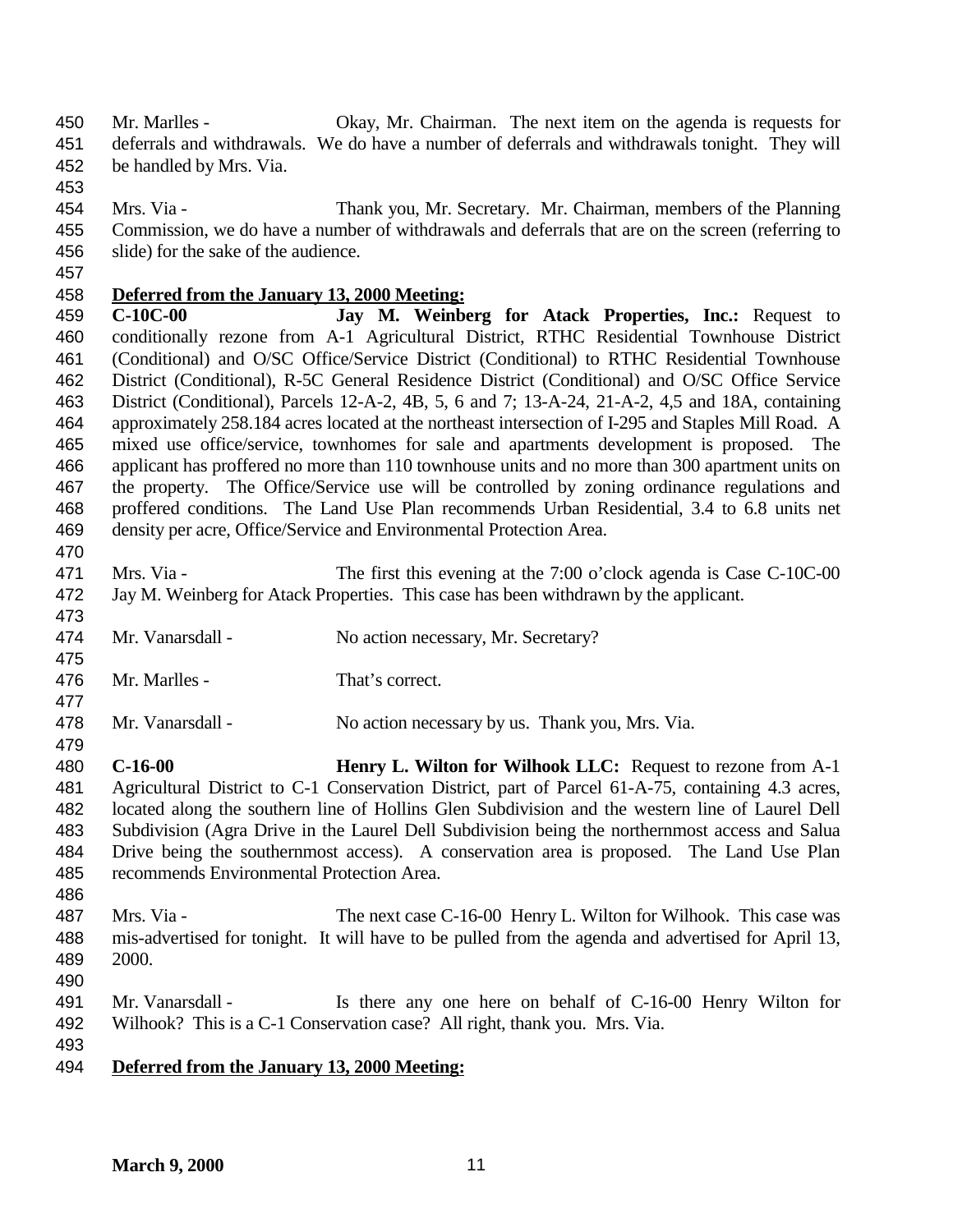**C-65C-99 Donald L. Strange-Boston for Steven and Dody Tribble and Charles W. Sanders, Jr. and J. Sanders:** Request to conditionally rezone from B-3C Business District (Conditional) and R-4 One Family Residence District to B-3C Business District (Conditional), Parcels 52-A-55 and 56 and part of Parcels 52-A-53 and 54A, containing 1.5706 acres, located on the west line of Mountain Road approximately 275 feet north of its intersection with North Run Road. Any permitted B-1 use, B-3 Office/Warehouse and Overnight Respite Care for Adults are proposed. The use will be controlled by zoning ordinance regulations and proffered conditions. The Land Use Plan recommends Commercial Arterial and Suburban Residential 2, 2.4 to 3.4 units net density per acre. Mrs. Via - The next case is in Fairfield, C-65C-99. A deferral has been requested by the applicant to June 15, 2000. Mr. Vanarsdall - Any one in the audience in opposition to a deferment for C-65C-99? Any opposition to deferring this case? All right, no opposition. Mr. Archer - Mr. Chairman, I move deferral of C-65C-99 to the, what was it, Mrs. Via. 514 Mrs. Via - June  $15<sup>th</sup>$ . 516 Mr. Archer - June  $15<sup>th</sup>$  at the applicant's request. Mrs. Quesinberry seconded the motion. Mr. Vanarsdall - Motion made by Mr. Archer, seconded by Mrs. Quesinberry. All those in favor say aye—all those opposed by saying nay. The vote is 5-0 (Mrs. O'Bannon abstained). Ms. Dwyer - Mr. Chairman, for the previous case, even though deferral is required, do we still have to vote to defer it? Mr. Marlles - Yes, we do. It was mis-advertised. Mr. Vanarsdall - The one that was pulled. That was mis-advertised and it was pulled from the agenda. Mr. Marlles - Right. Mr. Chairman, that was C-16-00. Mr. Vanarsdall - The Withdrawn one is no action, and the C-16-00? Mr. Marlles - I don't believe we need a motion. Mrs. Via - No. We didn't do a motion. I'm not sure if we do. We do need a motion on that?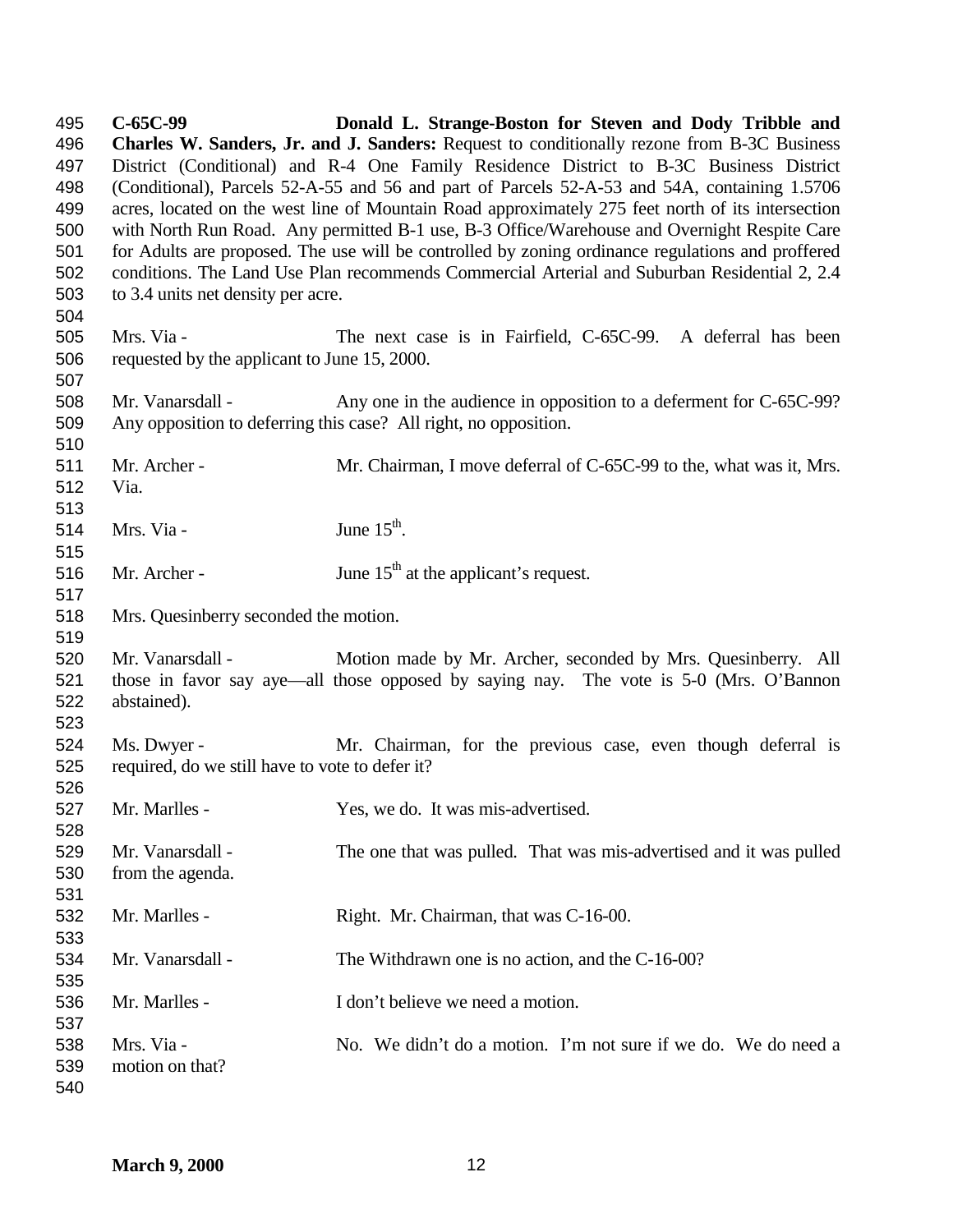| 541<br>542        | Mr. Vanarsdall -                                 | I don't think so.                                                                                                                                                                                |
|-------------------|--------------------------------------------------|--------------------------------------------------------------------------------------------------------------------------------------------------------------------------------------------------|
| 543<br>544        | Mrs. Via -                                       | To be safe, why don't we.                                                                                                                                                                        |
| 545<br>546        | Mrs. O'Bannon -                                  | I agree.                                                                                                                                                                                         |
| 547<br>548        | Mr. Marlles -                                    | We should.                                                                                                                                                                                       |
| 549<br>550        | Mr. Vanarsdall -                                 | It was pulled.                                                                                                                                                                                   |
| 551<br>552        | Mr. Marlles -                                    | Wasn't C-16-00 pulled, Mrs. Via?                                                                                                                                                                 |
| 553<br>554        | Mrs. Via -                                       | C-16-00 was mis-advertised. We cannot hear it tonight.                                                                                                                                           |
| 555<br>556        | Mr. Vanarsdall -                                 | Mis-advertised.                                                                                                                                                                                  |
| 557<br>558<br>559 | Mrs. Via -<br>don't we move for the next agenda? | I'm not sure if we should take a motion. To be on the safe side, why                                                                                                                             |
| 560               | Mr. Vanarsdall -                                 | All right, there's no problem in doing it. I don't think we need a                                                                                                                               |
| 561<br>562<br>563 | Mrs. Via -                                       | motion, but I'll make a motion. C-16-00 I move we accept it to be taken action on in April.<br>April $13th$ , yes.                                                                               |
| 564<br>565        | Mrs. Quesinberry seconded the motion.            |                                                                                                                                                                                                  |
| 566<br>567        | Mr. Vanarsdall -                                 | Motion made by Mr. Vanarsdall, seconded by Mrs. Quesinberry. All<br>those in favor say aye—all those opposed by saying nay. The vote is 5-0 (Mrs. O'Bannon                                       |
| 568<br>569        | abstained).                                      |                                                                                                                                                                                                  |
| 570               | Deferred from the February 10, 2000 Meeting:     |                                                                                                                                                                                                  |
| 571               | $C-13C-00$                                       | Charles Lessin for American Homecrafters, Inc.: Request to                                                                                                                                       |
| 572<br>573        |                                                  | conditionally rezone from A-1 Agricultural District to R-3C One Family Residence District<br>(Conditional), Parcels 29-A-42, 43, 44 and 45, containing 12.374 acres, located on the west line of |
| 574               |                                                  | Francistown Road at its intersection with Castle Point Road.<br>A single family residential                                                                                                      |
| 575               |                                                  | subdivision is proposed. The R-3 District requires a minimum lot size 11,000 square feet. The                                                                                                    |
| 576               |                                                  | Land Use Plan recommends Suburban Residential 1, 1.0 to 2.4 units net density per acre.                                                                                                          |
| 577               |                                                  |                                                                                                                                                                                                  |
| 578               | Mrs. Via -                                       | The next one is in the Three Chopt District. This is Case C-13C-00.                                                                                                                              |
| 579               |                                                  | This case has been withdrawn by the applicant. No motion is required on that.                                                                                                                    |
| 580               |                                                  |                                                                                                                                                                                                  |
| 581               | Mr. Marlles -                                    | Mrs. Via, would you repeat that case number again?                                                                                                                                               |
| 582               |                                                  |                                                                                                                                                                                                  |
| 583               | Mrs. Via -                                       | That was C-13C-00 in the Three Chopt District.<br>It's been                                                                                                                                      |
| 584               | withdrawn.                                       |                                                                                                                                                                                                  |
| 585<br>586        | Mr. Vanarsdall -                                 | I thought you said deferred.                                                                                                                                                                     |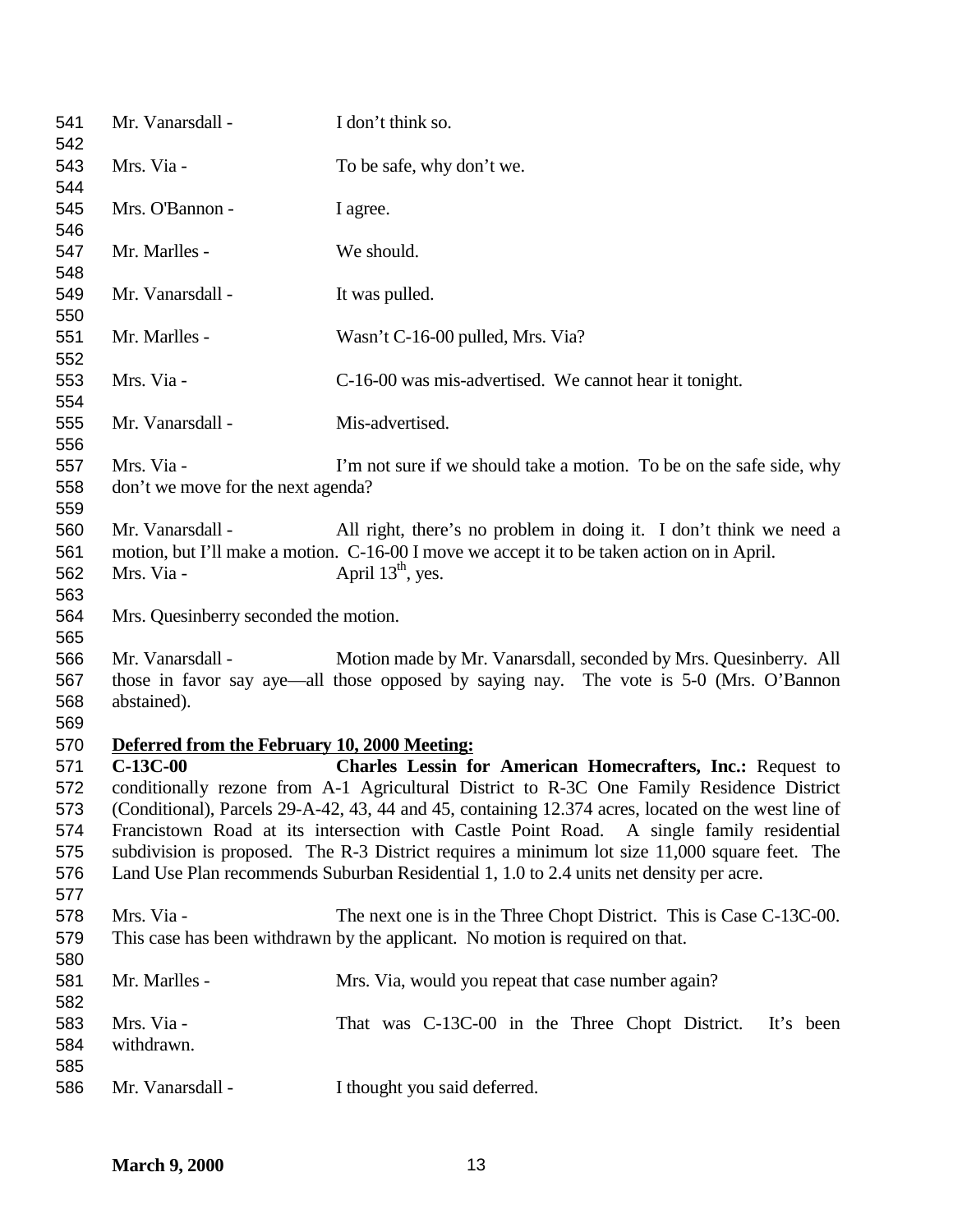| 587        |                                                            |                                                                                                                                                                                                    |
|------------|------------------------------------------------------------|----------------------------------------------------------------------------------------------------------------------------------------------------------------------------------------------------|
| 588<br>589 | Mrs. Via -                                                 | No. I'm sorry. It has been withdrawn by the applicant.                                                                                                                                             |
| 590        | Mr. Vanarsdall -                                           | All right, thank you. Next case.                                                                                                                                                                   |
| 591        |                                                            |                                                                                                                                                                                                    |
| 592        | Mrs. Via -                                                 | The next case also in the Three Chopt District is C-20C-00.                                                                                                                                        |
| 593        |                                                            |                                                                                                                                                                                                    |
| 594        | $C-20C-00$                                                 | Draper Aden Associates for Manorhouse Retirement Centers,                                                                                                                                          |
| 595        |                                                            | <b>Inc.:</b> Request to amend proffered conditions accepted with rezoning Case C-4C-98, on Parcel 69-A-                                                                                            |
| 596        |                                                            | 92 and part of Parcel 59-A-97, containing 5.07 acres, located on the west line of Skipwith Road                                                                                                    |
| 597        |                                                            | approximately 90 feet north of its intersection with Larkwood Road. The amendment is related to                                                                                                    |
| 598<br>599 |                                                            | the fencing material to be used on the property. The Land Use Plan recommends Suburban<br>Residential 1, 1.0 to 2.4 units net density per acre and Multi-Family, 6.8 to 19.8 units net density per |
| 600        | acre.                                                      |                                                                                                                                                                                                    |
| 601        |                                                            |                                                                                                                                                                                                    |
| 602        | The applicant has requested a deferral to April $13th$ .   |                                                                                                                                                                                                    |
| 603        |                                                            |                                                                                                                                                                                                    |
| 604        | Mr. Vanarsdall -                                           | Any one in the audience in opposition to C-20C-00 Manorhouse                                                                                                                                       |
| 605        |                                                            | Retirement Centers? This is a deferment. All right, need a motion.                                                                                                                                 |
| 606        | Mr. Taylor -                                               | Mr. Chairman, I move that Case C-20C-00 be deferred until April                                                                                                                                    |
| 607        | $13th$ at the request of the applicant.                    |                                                                                                                                                                                                    |
| 608        |                                                            |                                                                                                                                                                                                    |
| 609        | Mr. Archer seconded the motion.                            |                                                                                                                                                                                                    |
| 610        |                                                            |                                                                                                                                                                                                    |
| 611        | Mr. Vanarsdall -                                           | Motion made by Mr. Taylor, seconded by Mr. Archer. All those in                                                                                                                                    |
| 612        |                                                            | favor say aye—all those opposed by saying nay. The vote is 5-0 (Mrs. O'Bannon abstained). Next                                                                                                     |
| 613        | case, Mrs. Via.                                            |                                                                                                                                                                                                    |
| 614        |                                                            |                                                                                                                                                                                                    |
| 615        | Deferred from the January 13, 2000 Meeting:                |                                                                                                                                                                                                    |
| 616<br>617 | $C-72C-99$                                                 | James W. Theobald for Dalriada, L. L. C.: Request to<br>conditionally rezone from RTHC Residential Townhouse District (Conditional) to M-1C Light                                                  |
| 618        |                                                            | Industrial District (Conditional), Parcel 58-A-48C, containing approximately 3.588 acres, located                                                                                                  |
| 619        |                                                            | on the northwest line of Gaskins Road approximately 300' south of its southwest intersection with                                                                                                  |
| 620        |                                                            | Three Chopt Road. A mini-storage warehouse facility is proposed. The use will be controlled by                                                                                                     |
| 621        |                                                            | zoning ordinance regulations and proffered conditions. The Land Use Plan recommends Urban                                                                                                          |
| 622        | Residential, 3.4 to 6.8 units net density per acre.        |                                                                                                                                                                                                    |
| 623        |                                                            |                                                                                                                                                                                                    |
| 624        | Mrs. Via -                                                 | Thank you, Mr. Chairman. The last case for the 7:00 o'clock agenda                                                                                                                                 |
| 625        |                                                            | is in the Tuckahoe District. This case has also been withdrawn by the applicant.                                                                                                                   |
| 626        |                                                            |                                                                                                                                                                                                    |
| 627        | Mr. Vanarsdall -                                           | All right, thank you. Would you announce the 8:00 agenda in case                                                                                                                                   |
| 628        | someone is here waiting for it, and we won't vote on them. |                                                                                                                                                                                                    |
| 629        |                                                            |                                                                                                                                                                                                    |
| 630        | Mrs. Via -                                                 | Certainly, sir. There are two deferral requests at the 8:00 o'clock                                                                                                                                |
| 631        |                                                            | agenda. The first one is Case C-73C-98 which is also James Theobald for Robins, Redford, Luck                                                                                                      |
| 632        |                                                            | and Crigger. The deferral has been requested to June $15th$ . The last one that we will take up at 8:00                                                                                            |
|            |                                                            |                                                                                                                                                                                                    |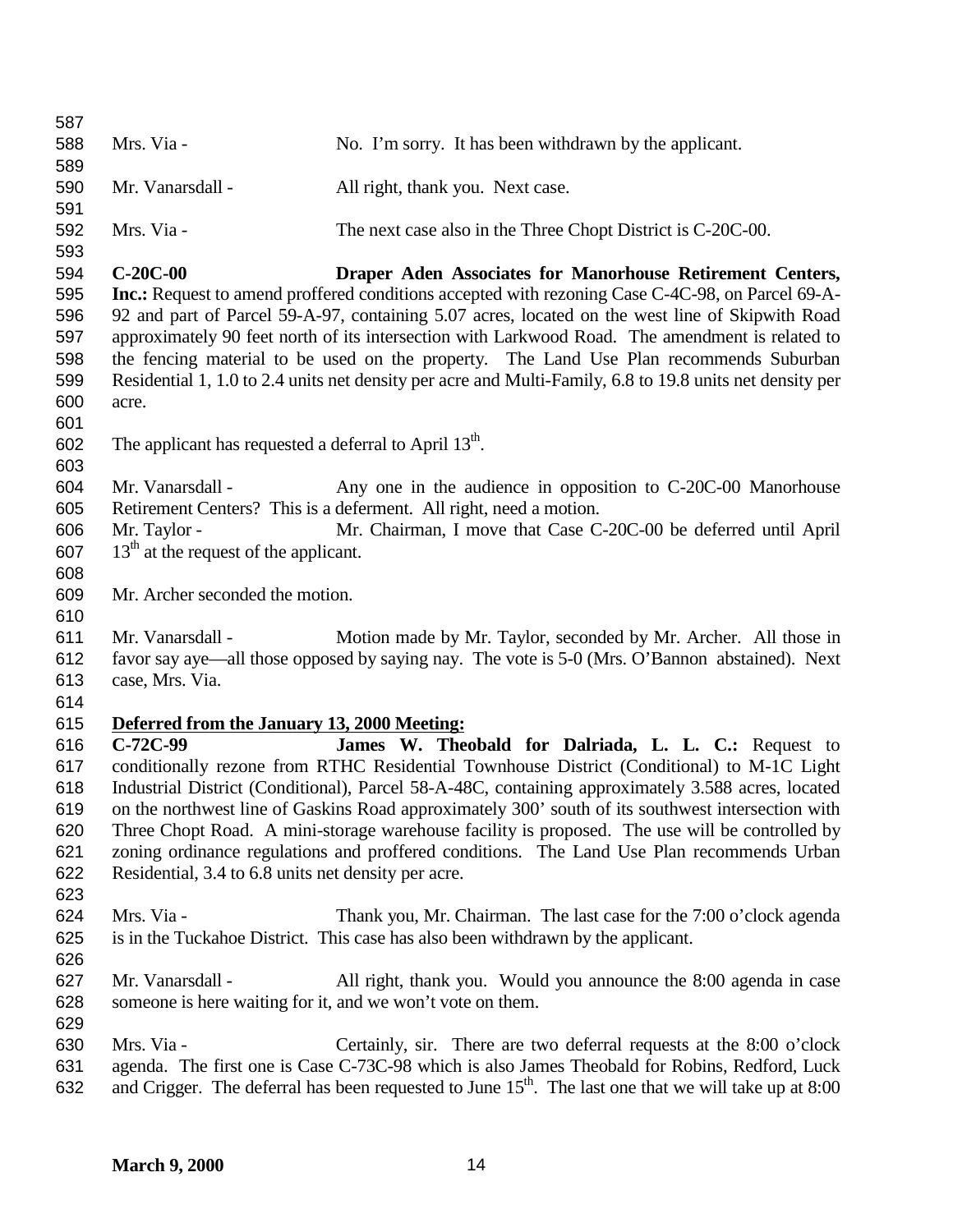- o'clock is also James Theobald for 7-Eleven, Inc. That is Case C-25C-00. That has been requested 634 to April  $13^{\text{th}}$ .
- 
- Mr. Vanarsdall Thank you, Mrs. Via. Mr. Marlles.
- 

## **Deferred from the February 10, 2000 Meeting:**

- **C-58C-99 Robert M Atack for Atack Properties, Inc.:** Request to conditionally rezone from A-1 Agricultural District to R-2AC One Family Residence District (Conditional), Parcels 23-A-18 through 20 & Parcel 23-A-22, described as follows:
- 
- Parcel 1

 Beginning at a point on the northern boundary of the right of way line of Woodman Road, said being approximately 2500 feet west of the intersection of the northern boundary of the right of way line of Woodman Road and the western boundary of the right of way line of U.S. Route No. I (Brook Road); thence with the northern boundary of the right of way line of Woodman Road in a westerly direction with two (2) courses and distances: (1) N 47°05'56" W 83.23 feet to a point; (2) Thence along a circular curve to the left having a delta angle of 54°00'14", a radius of 1186.00 feet, and an arc length of 1117.86 feet to a point. Thence leaving the northern boundary of the right of way line of Woodman Road in a northerly direction with six (6) courses and distances: (1) N 18°31'33"E 699.20 feet to a point; (2) Thence N 85°31'27"W 103.00 feet to a point; (3) Thence N 06°44'27"W 660.67 feet to a point; (4) Thence N 06°44'27"W 385.80 feet to a point; (5) Thence N 76°46'33"E 635.13 feet to a point; (6) Thence N 17°47'58"E approximately 1244 feet to a point in the centerline of the Chickahominy River. Thence with the centerline of Chickahominy River in a southeasterly direction as it meanders approximately 1430 feet to a point, thence leaving the centerline of Chickahominy River in a southwesterly direction S 23°00'00" W approximately 2516 feet to a point on the northern boundary of the right of way line of Woodman Road, said point also being the Point and Place of Beginning for Parcel 1 and containing 87.38 acres more or less.

- 
- Parcel 2

 Beginning at a point on the northern boundary of the right of way line of Woodman Road, said being approximately 2500 feet west of the intersection of the northern boundary of the right of way line of Woodman Road and the western boundary of the right of way line of U.S. Route No. 1 (Brook Road). Thence S 23°00'00" W 85.08 feet to a point on the southern boundary of the right of way line of Woodman Road, said point being the Actual Point and Place of Beginning for Parcel 2; thence leaving the southern boundary of the right of way line of Woodman Road in a southerly direction with five (5) courses and distances: (1) S 23°00'00" W 11.49 feet to a point; (2) Thence S 74°48'19" W 324.81 feet to a point; (3) Thence S 73°13'18,W 185.84 feet to a point; (4) Thence S 73°13'18" W 203.07 feet to a point; (5) Thence N 30°50'54" W 656.26 feet to a point on the southern boundary of the right of way line of Woodman Road; thence with the southern boundary of the right of way line of Woodman Road in an easterly direction with two (2) courses and distances: (1) Along a circular curve to the right having a delta angle of 52°53'03", a radius of 1106.00 feet, and an arc length of 1020.84 feet to a point (2) Thence S 47°05'56"W 112.19 feet to a point on the southern boundary of the right of way line of Woodman Road, said point being the Point and Place of Beginning for Parcel 2 and containing 7.63 acres more or less.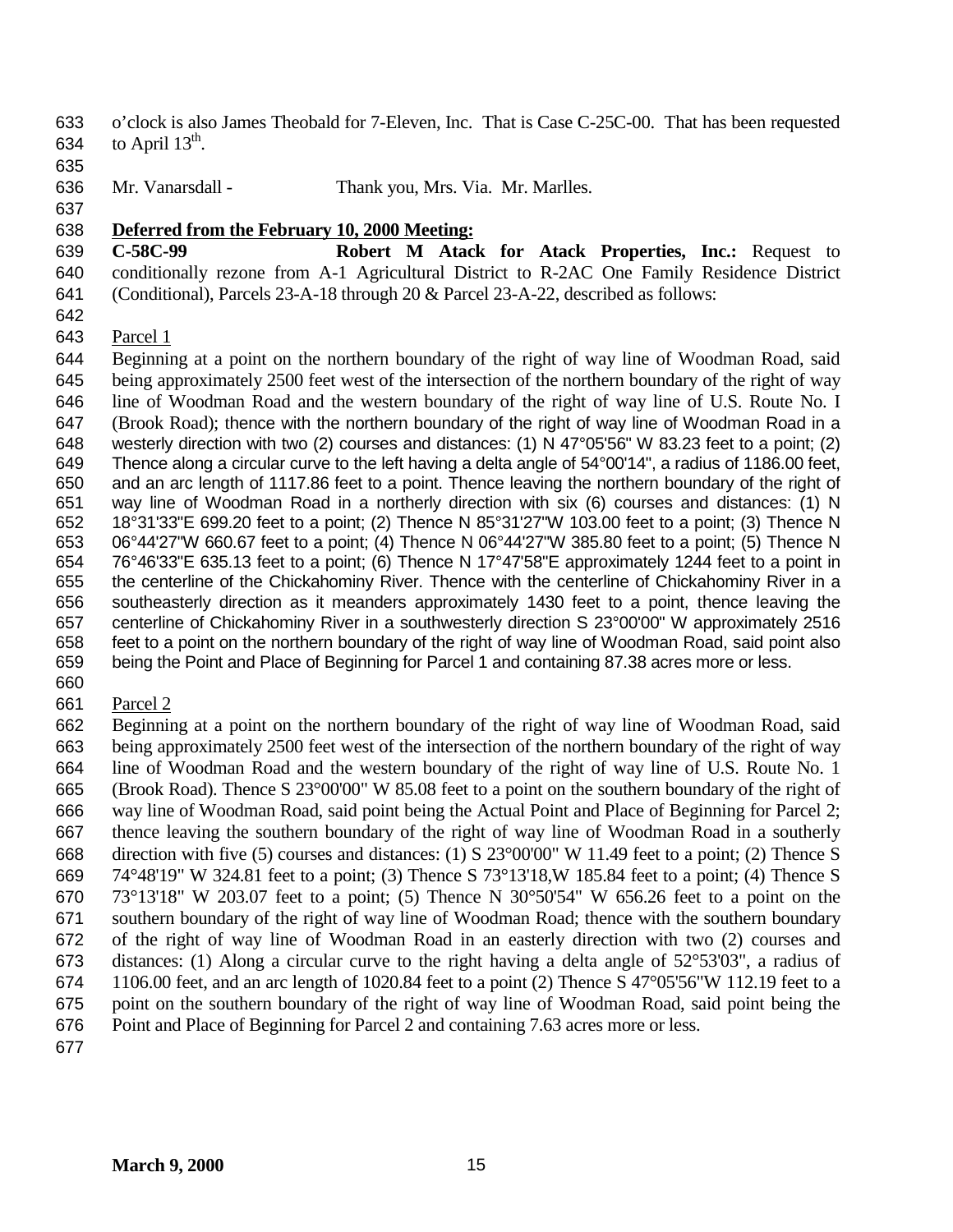- Mr. Marlles The first case, Mr. Chairman, on the 7:00 o'clock agenda is in Three 679 Chopt. It was deferred from the February  $10^{th}$  meeting. The staff report will be given by Mr. Eric Lawrence.
- 
- Mr. Vanarsdall Any one in the audience in opposition to this case. Thank you very much. We'll be with you in just a few minutes. Mr. Lawrence, good evening.
- 
- Mr. Eric Lawrence, County Planner Good evening. Thank you, Mr. Chairman, members of the Commission, this Case C-58C-99 has actually been modified by the applicant. So, what I'll do is present the modifications to you this evening.
- 

 I'd like to begin by pointing out that the revised proffers are being circulated right now. This modified application requests to rezone 95 acres from A-1 to 88 acres of R-2AC and 6 acres of C-1 to enable the development of a single-family development. Originally, the applicant had requested R-3C on the property.

 The property under consideration is located in the Virginia Center Commons area north of the Magnolia Ridge development. The Chickahominy River establishes a natural northern boundary, and the Magnolia Ridge development establishes the southern boundary. Large A-1 parcels are located to the east and the west.

 If you can look at the graphic that we have, you can also see there is a Virginia Power easement going through the middle of the property. It fluctuates from 235 feet to close to 300 feet in width. It doesn't show on this aerial. This is the Magnolia Ridge development. This is the Azalea Farm property just to the east, and then these all individual residential properties, ranging various sizes from a couple acres to probably 30 acres. As you can see, its pretty much rural right around the site. It is also important to point out there is some flood plain along the northern part of the property. That's some of the area that has been requested for the C-1 district.

 Access to the site is currently limited, but with approval of this rezoning, Woodman Road would be extended to provide access to the property. It would be the applicant's responsibility to get it there. What is envisioned on the Major Thoroughfare Plan is to take J.E.B. Stuart Parkway right behind the Target Store, if you're familiar with where that is, and just take it in a northwest manor to provide access.

 As identified in the staff report, this site is designated Suburban Residential 1. This designation envisions a lot size minimum of 13,500 square feet, and densities at a maximum of 2.4 units per acre. The request, as submitted, would allow for a minimum lot size of 13,500 square feet and a proffered density of 1.6 dwelling units per acre. The request would establish a minimum lot size that is at the high end of the SR-1 range. Staff feels that the minimum lot size of 18,000 square feet would be more appropriate at this location. This request is at the upper edges of the SR-1 which is envisioned by the 2010 Land Use Plan. And also with the evolving development pattern in the area, which I'll show you in a minute, we feel that the 18,000 square foot lots are more appropriate.

 This request does not conform with the residential development pattern that has been established in the Virginia Center area, especially, Magnolia Ridge which is the primary residential development.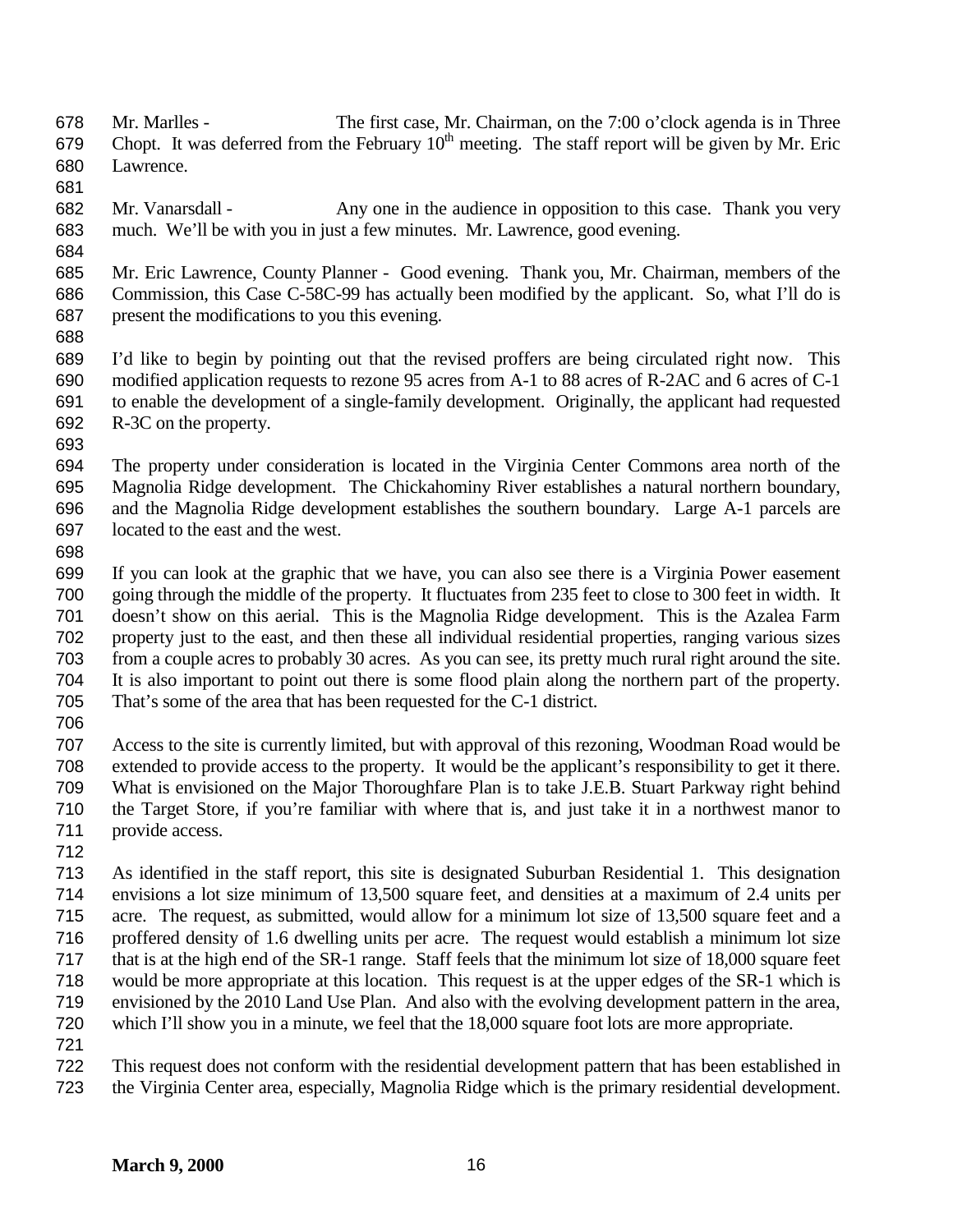- In this concentrical circle development pattern, higher density uses are concentrated along Virginia Center Parkway. And, as the distance travels west and north of the Parkway, zoning districts are reduced to lesser density uses.
- 

 As you can see, again, its hard to see on this map, but right in the front of Magnolia Ridge along Virginia Center Parkway, you've got R-3AC. As you're moving north, you've got R-2AC. Then you've got R-2C. So, its staff's belief that you should continue the transition, if you will, so the next property should be R-2C or less, making lower density.

- Originally, its important to point out that the initial application was for R-3C. Staff felt that was definitely inappropriate. It was too high density. That's why a modification has been submitted for R-2AC. It's your 13,500 square foot lots.
- The applicant has offered a number of conditions that address, among other things, site clearing limitations, a maximum density of 147 single-family lots, minimum house sizes of 1,700 square feet, limiting access to Woodman or the equivalent of a public road. So, there wouldn't be any driveway access, if you will, to the arterial and the collector roads in the area.
- 

 Provisions for street and utility connections to the properties on the western side of the property, that was at the request of some of the adjoining property owners, and to establish a covenant and property owner's association, similar, if not the same, as the Magnolia Ridge development. 

- It's important to point out that all of these proffers were submitted with the first case, and then they also address the concerns staff identified in the rezoning report that you all have before you.
- 

 In summary, this rezoning application does not conform with the zoning pattern in the area. While the proffered conditions are appropriate, the requested zoning is not consistent with the developing zoning pattern, not adhering to the local zoning district transition that has been established in the immediate area.

 In the event the Commission feels the requested R-2AC is appropriate, staff feels that submitted proffered conditions are acceptable. But, I'd like to point out that staff does not support the R-2AC zoning. So, therefore, we cannot support this application as submitted to you. I'd be happy to answer any questions you might have, and the applicant, Mr. Bob Atack, is here also this evening.

- Mr. Vanarsdall - Any questions for Mr. Lawrence by Commission members?
- Ms. Dwyer - I just want to be clear on your position, because the proffers that we're looking at are different from the ones that we've studied in preparation for the case. Were these received within the time limits?
- Mr. Lawrence - These were received about a week ago. So, yes, they've satisfied the time limits.
- Ms. Dwyer Did you receive any "redlined," because I think our rules require that changes need to be noted by underlining and strike-through?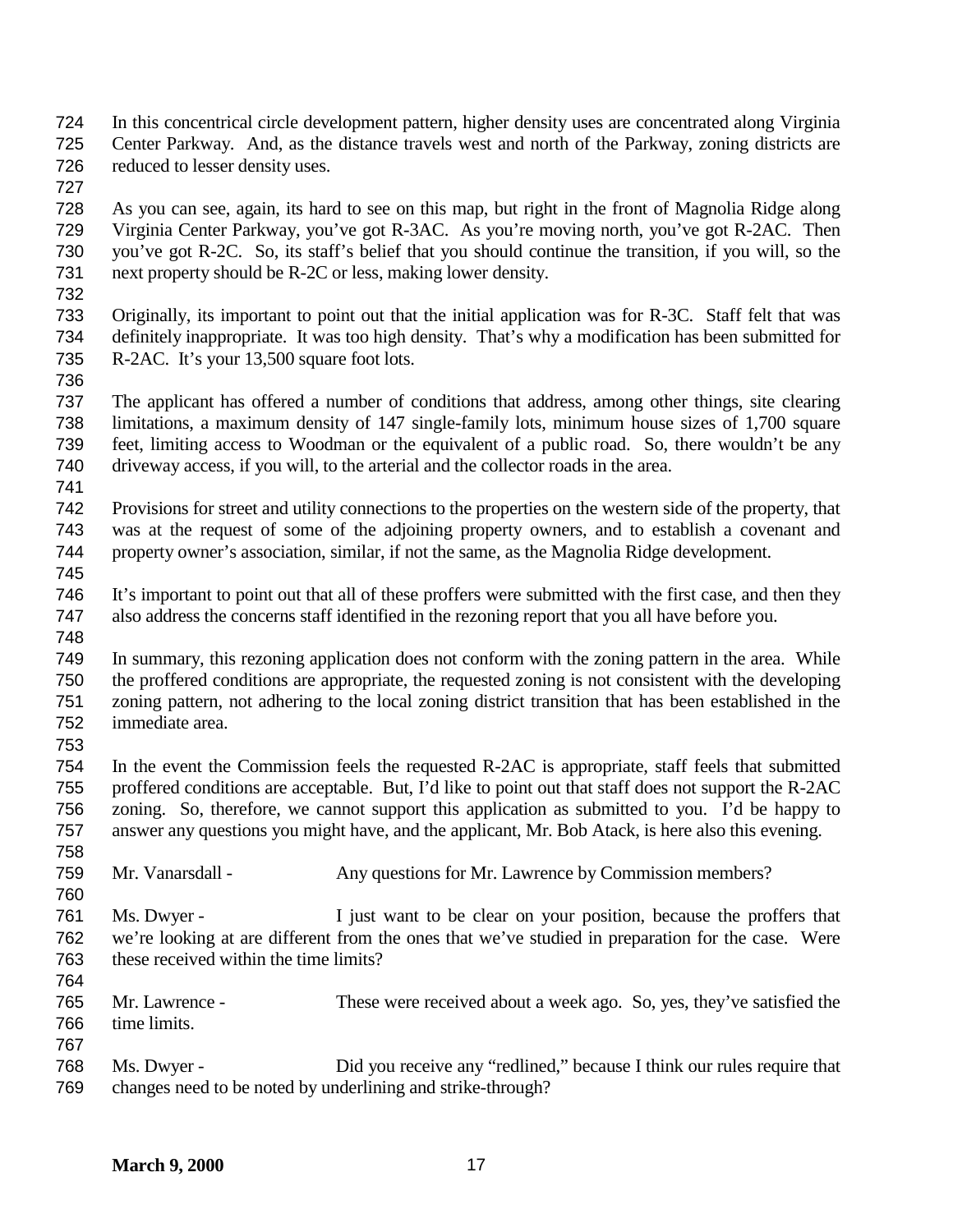| 770 |                                                            |                                                                                                           |
|-----|------------------------------------------------------------|-----------------------------------------------------------------------------------------------------------|
| 771 | Mr. Lawrence -                                             | I did not.                                                                                                |
| 772 |                                                            |                                                                                                           |
| 773 | Ms. Dwyer -                                                | That's always helpful, especially, when you're trying to<br>Okay.                                         |
| 774 |                                                            | figure out what the proffers say within the limited amount of time we have to look at them up here.       |
| 775 |                                                            |                                                                                                           |
| 776 | Mr. Lawrence -                                             | Right.                                                                                                    |
| 777 |                                                            |                                                                                                           |
| 778 | Ms. Dwyer -                                                | So, you're in opposition to the R-2A? You prefer to see R-2?                                              |
| 779 | Mr. Lawrence -                                             | Correct. Staff believes that the R-2A's at 13,500 square foot lot. We                                     |
| 780 |                                                            | feel that 18,000 square foot lots are more appropriate for this area, to continue the transition that you |
| 781 |                                                            | have from the Virginia Center Parkway. If you continue the transition, you've got R-3AC. You've           |
| 782 |                                                            | got R-2AC. You've got R-2C. And, as submitted, it would start increasing the number again, as             |
| 783 | you're getting further away from the urban area.           |                                                                                                           |
| 784 |                                                            |                                                                                                           |
| 785 | Ms. Dwyer -                                                | Yes. I know. We've heard that before with other land in this area                                         |
| 786 |                                                            | and being in a concentric circle and decreasing densities as you move away from Brook Road. I             |
| 787 |                                                            | guess I'm looking at your staff report, and it would imply to me that R-2A would be acceptable to         |
| 788 | staff.                                                     |                                                                                                           |
| 789 |                                                            |                                                                                                           |
| 790 | Mr. Lawrence -                                             | What I was trying to convey there is, R-2A would comply with the                                          |
| 791 |                                                            | 2010 SR-1 designation. But, when you take it one step further and look at the developing pattern,         |
| 792 |                                                            | while this whole area is $SR-1$ – Let me pull up the Land Use map. You can see the line right here.       |
| 793 |                                                            | Pretty much, everything west of Route 1, out of your commercial strip, is SR-1. But there's a             |
| 794 |                                                            | logical transition occurring. You don't want to continue the highest density you can get and the          |
| 795 | smallest lots in the SR-1. You want to start scaling down. |                                                                                                           |
| 796 |                                                            |                                                                                                           |
| 797 |                                                            | Just west of the site, it is still A-1. Right along Winfrey Road, you still have your one-acre lots, if   |
| 798 |                                                            | not smaller. So, it seems logical to continue to increase lot size, decrease density as you're moving     |
| 799 | north and west of Magnolia Ridge.                          |                                                                                                           |
| 800 |                                                            |                                                                                                           |
| 801 |                                                            | I apologize if I've confused you. Through the proffers, he's addressed the staff concerns, but he still   |
| 802 |                                                            | has the wrong zoning district request. We feel that the lot size is inappropriate.                        |
| 803 |                                                            |                                                                                                           |
| 804 | Mr. Vanarsdall -                                           | All right, any other questions for Mr. Lawrence? All right, we'll                                         |
| 805 | hear from the applicant.                                   |                                                                                                           |
| 806 |                                                            |                                                                                                           |
| 807 | Mr. Lawrence -                                             | Thank you.                                                                                                |
| 808 |                                                            |                                                                                                           |
| 809 | Mr. Vanarsdall -                                           | Thank you, Mr. Lawrence. Mr. Atack, you have some opposition.                                             |
| 810 |                                                            |                                                                                                           |
| 811 | Mr. Robert M. Atack -                                      | Excuse me.                                                                                                |
| 812 |                                                            |                                                                                                           |
| 813 | Mr. Vanarsdall -                                           | You have some opposition. You might want to save some rebuttal                                            |
| 814 | time?                                                      |                                                                                                           |
| 815 |                                                            |                                                                                                           |
|     |                                                            |                                                                                                           |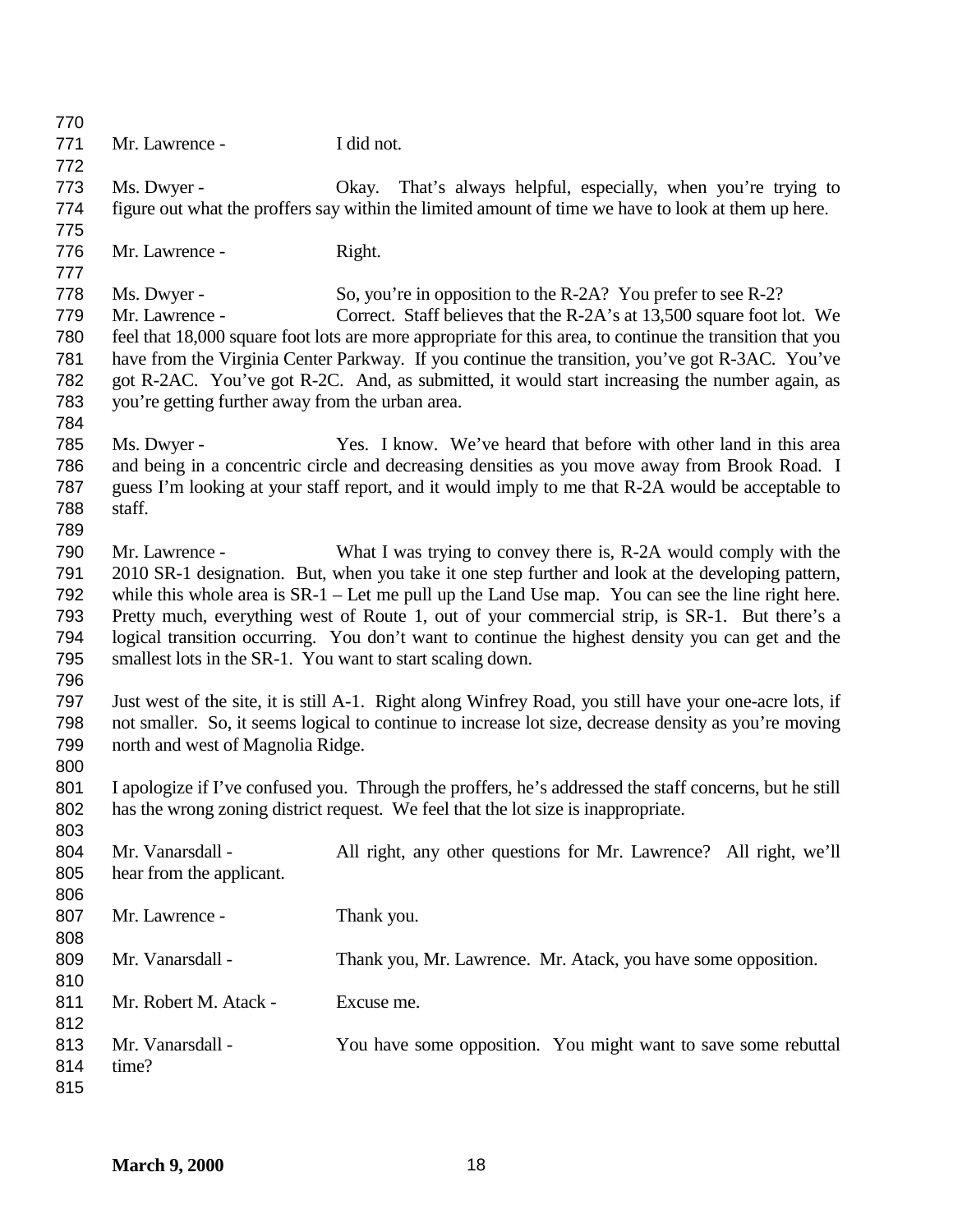Mr. Atack - Yes sir. Thank you. If I could save two minutes. Thank you. Mr. Chairman, members of the Planning Commission, my name is Bob Atack. I am the applicant before you, tonight. Mr. William Schermerhorn, the property owner, is also in attendance.

820 Our rezoning request has been amended to reflect the concerns of the staff. And, I think that I 821 would digress slightly from my presentation, to, I think, mention, probably the most significant scenario, as Mr. Lawrence presented, with regard for Magnolia Ridge is we were the original developers; still are the original developer of the concentric circle which starts off at R-3A, R-3, R-824 2A, and then R-2. The R-2 that we have zoned is Controlled Density. So, that Controlled Density actually gives it a higher density, than the density that we are going to proffer tonight. But, I'll 826 come back to that and continue if I may.

 The zoning request has been amended to reflect the concerns of the staff. We have submitted 16 829 proffered conditions that we believe will soon assure the quality development that Henrico County is striving for. We have changed our rezoning request from R-3 to R-2A, and particularly to conform to staff's request for density of 1.8 units per acre. We are proffering a density not to exceed 1.55 units per acre.

 This is a significant reduction from our original 200 lots requested, to 147 lots on this 95-acre tract. As well, staff reflected a concern that lots not be fronting on Woodman Road. And in our Proffer No. 5, we are proffering that no lots shall front on Woodman Road. Mr. Lawrence did allude to that as well.

 In Proffer No. 14, we are exceeding staff's request that consideration be made arranging lots near and around the Virginia power easement, by proffering no lot being able to encroach into this 235 foot easement. 

 I'm going to digress and go to the map. This is the area, in question, taken into consideration. It's 844 something that the County is very concerned about having back lots going into easements. As you see, the swath that goes through which is the Virginia Power Easement, in dealing with the County, we know there's a preference to try to keep as much of the lot out of the Virginia Power Easement as possible. And what we are proffering is to have none of the building lots in this easement in its entirety.

 In addition to the proffers, included in this rezoning request, we also address in Proffer 1, clearing requirements. Proffer 2, protective covenants. Proffer 3 foundation materials. Proffer 4, swimming pool requirements. Proffer 6, architectural treatment. Proffer 7, architectural standards. Proffers 10 and 11, underground utilities. Proffer 12, street improvements.

 We believe this rezoning request conforms to, and complements the Magnolia Ridge community, adjoining this property. As well, this provides approximately 22 percent of the property to remain in a common area. Thank you for allowing me to present this case, and I'd be glad to answer any questions that you may have. 

| 860 | Mr. Vanarsdall - | Any questions for Mr. Atack by Commission members? |
|-----|------------------|----------------------------------------------------|
| 861 |                  |                                                    |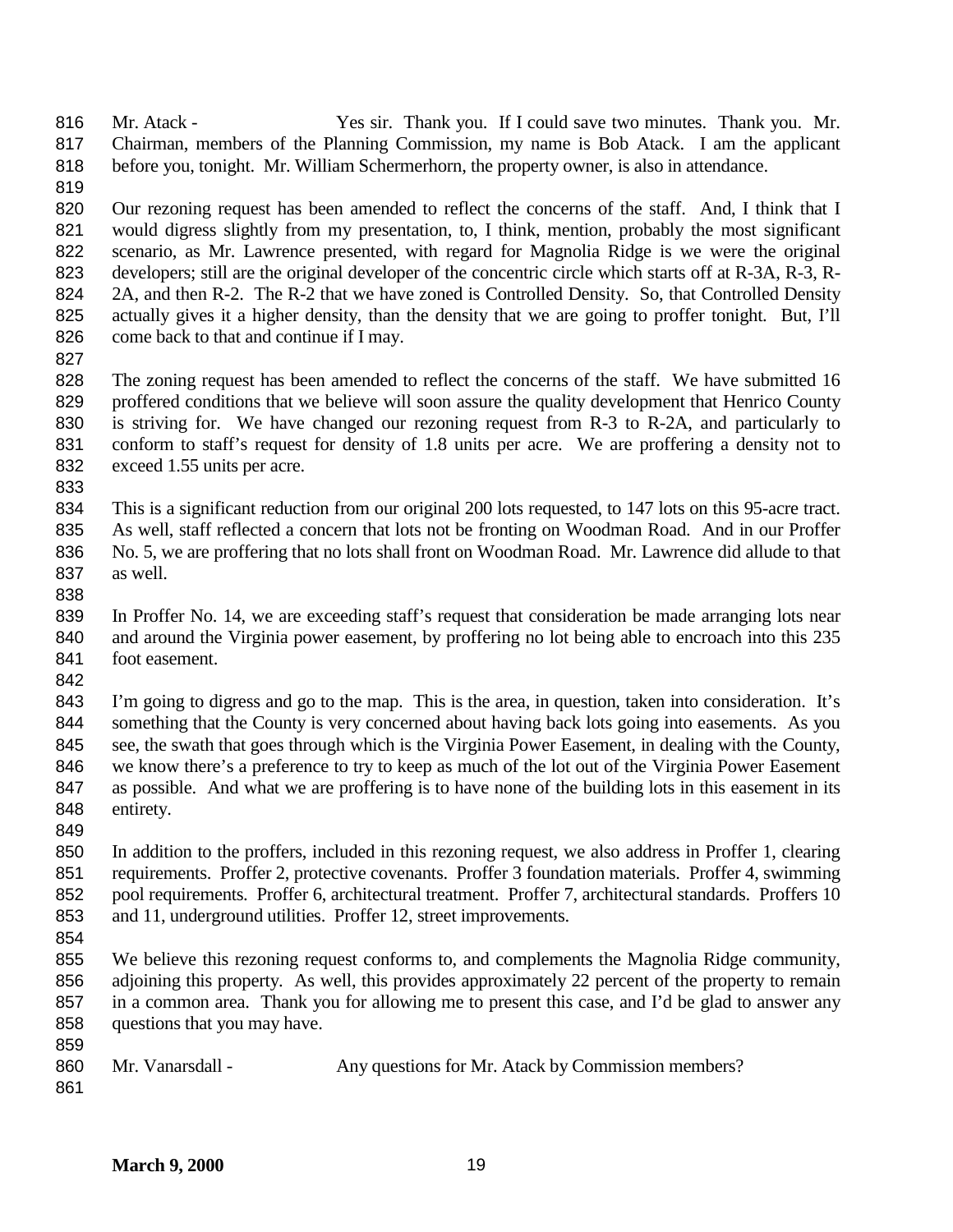| 862<br>863                             | Ms. Dwyer -                                         | Does this layout show 147 lots?                                                                                                                                                                                                                                                                                                                                                                              |
|----------------------------------------|-----------------------------------------------------|--------------------------------------------------------------------------------------------------------------------------------------------------------------------------------------------------------------------------------------------------------------------------------------------------------------------------------------------------------------------------------------------------------------|
| 864<br>865                             | Mr. Atack -                                         | Yes ma'am.                                                                                                                                                                                                                                                                                                                                                                                                   |
| 866<br>867                             | Mrs. O'Bannon -                                     | What is in the commons area?                                                                                                                                                                                                                                                                                                                                                                                 |
| 868<br>869<br>870<br>871               | Mr. Atack -                                         | Well, we're thinking because we have such an extensive amount of<br>common area is to, actually, people to be able to have gardens in this common area. The site is a<br>very pretty site. It's all wooded. It backs up to the Chickahominy River.                                                                                                                                                           |
| 872<br>873                             | Mrs. O'Bannon -                                     | And who will be responsible for the commons area?                                                                                                                                                                                                                                                                                                                                                            |
| 874<br>875<br>876<br>877               | Mr. Atack -<br>digress.                             | The common areas, we are sort of discussing that right now, Mrs.<br>O'Bannon. Right now, it is scheduled to go into the Homeowner's Association. Excuse me, I'll                                                                                                                                                                                                                                             |
| 878<br>879<br>880<br>881<br>882<br>883 | regard to the Virginia Power Easement.              | I am looking at a copy of the actual documents that will be used; what we have been using in the<br>adjoining community for the past four years. But, it is possible, with regard to the Virginia Power<br>easement, that we might extend those property lines back through that easement just to give the<br>residents that much more protection in their own lot. We haven't made that final decision with |
| 884<br>885<br>886<br>887               | Ms. Dwyer -<br>areas (referring to slide).          | The other common areas, why were those particular areas selected to<br>be common area; the smaller patches? I can't read it, but it looks like the dark patches are common                                                                                                                                                                                                                                   |
| 888<br>889<br>890<br>891<br>892        | Mr. Atack -<br>communities jointly.                 | Yes ma'am. Those areas were left that way because it enables us to<br>have somewhat of a passive area for the community. We own the adjoining property. We believe<br>we can dovetail these properties in together very nicely and have amenities that serve both                                                                                                                                            |
| 893<br>894<br>895                      | Ms. Dwyer -<br>would give access to the floodplain? | So, for instance, the one that is, I guess, this is north of the power line                                                                                                                                                                                                                                                                                                                                  |
| 896<br>897<br>898                      | Mr. Atack -<br>are some beautiful views back there. | Yes ma'am, to the flood plain and also, actually, to the river. Those                                                                                                                                                                                                                                                                                                                                        |
| 899<br>900<br>901                      | Ms. Dwyer -<br>space?                               | And, then, the other green area would be combined with other green                                                                                                                                                                                                                                                                                                                                           |
| 902<br>903                             | Mr. Atack -                                         | Yes ma'am.                                                                                                                                                                                                                                                                                                                                                                                                   |
| 904<br>905                             | Ms. Dwyer -                                         | So, these will be "park like" areas?                                                                                                                                                                                                                                                                                                                                                                         |
| 906<br>907                             | Mr. Atack -                                         | The intention is to leave it into a passive "park like" area.                                                                                                                                                                                                                                                                                                                                                |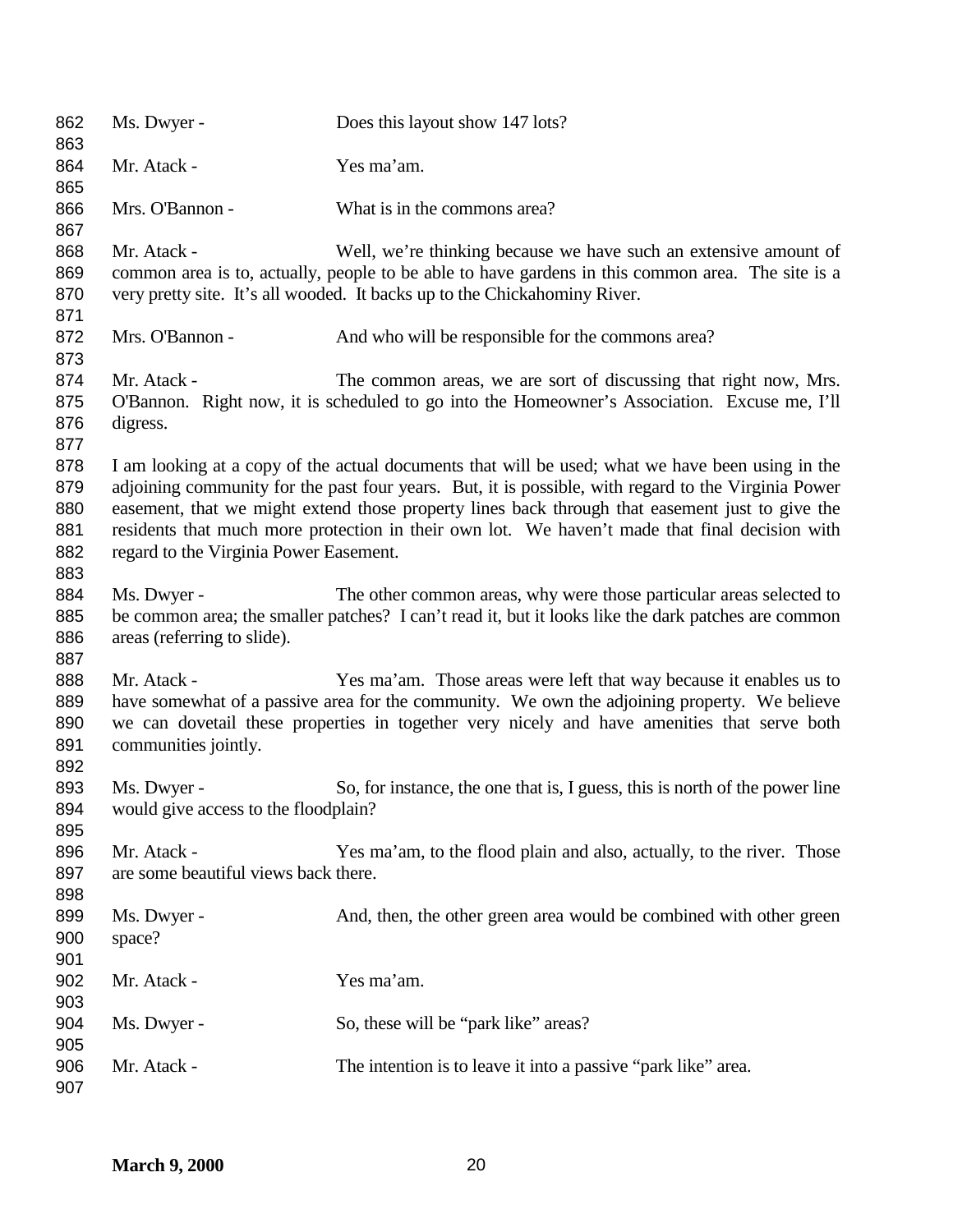| 908<br>909                                           | Ms. Dwyer -                                                                                                                                                                                                                                                                                                                                                                                                                                                                                                                                                                                                         | Will there be BMPs in those?                                                                                                                                                                                                                                                                                                                                                                                                                                                                                                                                                |
|------------------------------------------------------|---------------------------------------------------------------------------------------------------------------------------------------------------------------------------------------------------------------------------------------------------------------------------------------------------------------------------------------------------------------------------------------------------------------------------------------------------------------------------------------------------------------------------------------------------------------------------------------------------------------------|-----------------------------------------------------------------------------------------------------------------------------------------------------------------------------------------------------------------------------------------------------------------------------------------------------------------------------------------------------------------------------------------------------------------------------------------------------------------------------------------------------------------------------------------------------------------------------|
| 910<br>911                                           | Mr. Atack -                                                                                                                                                                                                                                                                                                                                                                                                                                                                                                                                                                                                         | The lot closest to the river, possibly.                                                                                                                                                                                                                                                                                                                                                                                                                                                                                                                                     |
| 912<br>913                                           | Ms. Dwyer -                                                                                                                                                                                                                                                                                                                                                                                                                                                                                                                                                                                                         | Any other utilitarian uses for those common areas?                                                                                                                                                                                                                                                                                                                                                                                                                                                                                                                          |
| 914<br>915                                           | Mr. Atack -                                                                                                                                                                                                                                                                                                                                                                                                                                                                                                                                                                                                         | No. It's just aesthetic.                                                                                                                                                                                                                                                                                                                                                                                                                                                                                                                                                    |
| 916<br>917<br>918                                    | Mr. Vanarsdall -<br>now hear from the opposition, please. Come on down.                                                                                                                                                                                                                                                                                                                                                                                                                                                                                                                                             | Any other questions for Mr. Atack? Thank you, Mr. Atack. We'll                                                                                                                                                                                                                                                                                                                                                                                                                                                                                                              |
| 919<br>920<br>921<br>922<br>923<br>924<br>925<br>926 | Ms. Susan Schermerhorn -<br>sites be preserved?                                                                                                                                                                                                                                                                                                                                                                                                                                                                                                                                                                     | I have here a presentation of the land. Distinguished members of the<br>Planning Commission, and guests, my name is Susan Schermerhorn. I am a 30-year conservationist<br>and environmentalist. Can you remember Henrico County 25 years ago, 10 years ago, 5 years ago?<br>With Henrico's explosive growth, what will western and northern Henrico look like in 5 years, 10<br>years, 25 years? Can the few remaining green spaces in western and northern Henrico be<br>preserved? Can the farmlands and forest in eastern Henrico be preserved? Can significant historic |
| 927<br>928<br>929<br>930<br>931<br>932               | farmlands, and forests.                                                                                                                                                                                                                                                                                                                                                                                                                                                                                                                                                                                             | At issue with Mr. Atack, are roads, sound buffers, density, traffic safety features, parks, existing<br>wells, and sewage, open space, farm land, and for subsidized residential development. On average,<br>community services to the residential sector, schools, water, sewage, roads, fire, and police<br>protection cost local governments approximately three times more than services to open space,                                                                                                                                                                 |
| 933<br>934<br>935                                    |                                                                                                                                                                                                                                                                                                                                                                                                                                                                                                                                                                                                                     | Archeological evidence strongly suggest the existence of a native American burial ground on this<br>site. This is also a historic site from the War between the States.                                                                                                                                                                                                                                                                                                                                                                                                     |
| 936<br>937<br>938<br>939<br>940<br>941<br>942        | By preserving these special spaces, we save precious land and money. As we lose open space in our<br>communities, we pay more for schools, roads, and services, while we lose quality of life. Valuable<br>wetlands and the Chickahominy River at this site must be protected. Legislation has recently passed<br>protecting the wetlands, and is ready for Governor Gilmore's signature. This was a 138 to zero<br>mandate for wetlands. Please act to stop rezoning now for the future generations as well as our own<br>children. Thank you very much. Thank you for allowing me to speak. May I take questions? |                                                                                                                                                                                                                                                                                                                                                                                                                                                                                                                                                                             |
| 943<br>944<br>945                                    | Mr. Vanarsdall -<br>members?                                                                                                                                                                                                                                                                                                                                                                                                                                                                                                                                                                                        | Of course. Any questions for Mrs. Schermerhorn by Commission                                                                                                                                                                                                                                                                                                                                                                                                                                                                                                                |
| 946<br>947<br>948                                    | Miss. Schermerhorn -<br>first cousin.                                                                                                                                                                                                                                                                                                                                                                                                                                                                                                                                                                               | Excuse me. I'm Miss Schermerhorn. I am W. C. Schermerhorn's                                                                                                                                                                                                                                                                                                                                                                                                                                                                                                                 |
| 949<br>950                                           | Mr. Marlles -                                                                                                                                                                                                                                                                                                                                                                                                                                                                                                                                                                                                       | Madam, could you repeat your address for the record, please?                                                                                                                                                                                                                                                                                                                                                                                                                                                                                                                |
| 951<br>952<br>953                                    | Miss. Schermerhorn -<br>4646.<br>Mr. Marlles -                                                                                                                                                                                                                                                                                                                                                                                                                                                                                                                                                                      | Yes sir. It's 11330 Winfrey Road, Glen Allen, Virginia 23059-<br>Thank you.                                                                                                                                                                                                                                                                                                                                                                                                                                                                                                 |
|                                                      |                                                                                                                                                                                                                                                                                                                                                                                                                                                                                                                                                                                                                     |                                                                                                                                                                                                                                                                                                                                                                                                                                                                                                                                                                             |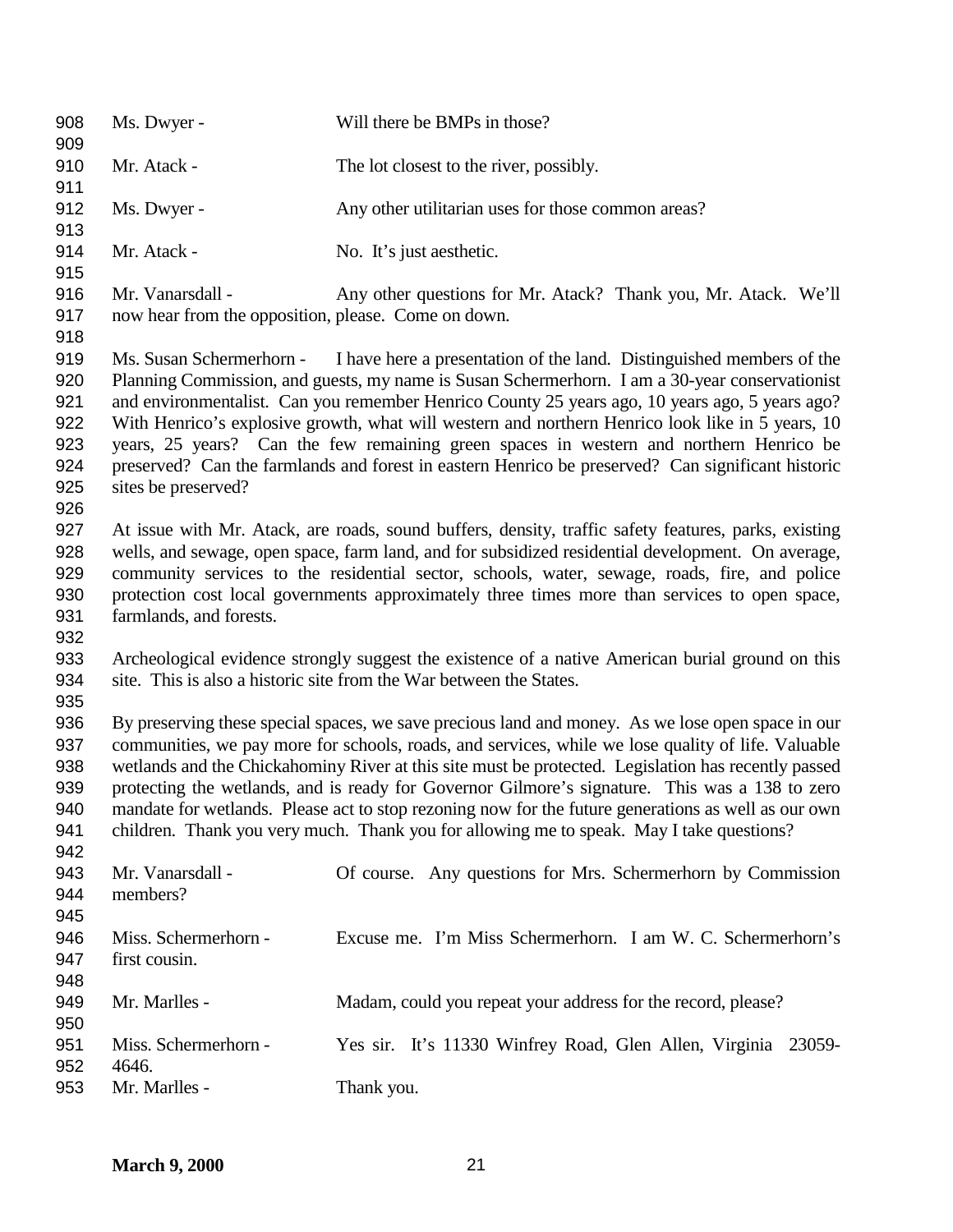| 954        |                                                                                                   |                                                                                                                                                                                                 |
|------------|---------------------------------------------------------------------------------------------------|-------------------------------------------------------------------------------------------------------------------------------------------------------------------------------------------------|
| 955        | Miss. Schermerhorn -                                                                              | Thank you.                                                                                                                                                                                      |
| 956        |                                                                                                   |                                                                                                                                                                                                 |
| 957        | Mr. Vanarsdall -                                                                                  | Thank you.                                                                                                                                                                                      |
| 958        |                                                                                                   |                                                                                                                                                                                                 |
| 959        | Ms. Diana Parker -                                                                                | Good evening, ladies and gentlemen, I am Diana Parker. I am Chair                                                                                                                               |
| 960        |                                                                                                   | of the Falls of the James Group Sierra Club of which services this area covering Henrico, Hanover,                                                                                              |
| 961        |                                                                                                   | Chesterfield, and Richmond, and other surrounding counties. And, I've been asked to speak by                                                                                                    |
| 962        |                                                                                                   | Miss. Schermerhorn. And I want to indicate to you, I represent the Falls of the James group, and I                                                                                              |
| 963        |                                                                                                   | rise in opposition to the proposed zoning change and planned development of agriculturally zoned                                                                                                |
| 964<br>965 |                                                                                                   | land which has been in the Schermerhorn family for generations.                                                                                                                                 |
| 966        |                                                                                                   | The 95.1 acres of this option parcel is just a piece of what was once a fine family farm, property of                                                                                           |
| 967        |                                                                                                   | distinction on the banks of the Chickahominy River across from Hanover County. Henrico, like so                                                                                                 |
| 968        |                                                                                                   | many of our counties, is losing its good farmland to urban sprawl. And managing this growth is                                                                                                  |
| 969        |                                                                                                   | difficult when proposals are set to leapfrog into agricultural land.                                                                                                                            |
| 970        |                                                                                                   |                                                                                                                                                                                                 |
| 971        |                                                                                                   | Atack proposed density impacts with smaller lot size do not agree with those in the 2010 Land Use                                                                                               |
| 972        |                                                                                                   | Plan, which designates this area for Suburban Residential 1. Your Plan suggests 1.8 net units per                                                                                               |
| 973        | acre are more appropriate with the surroundings.                                                  |                                                                                                                                                                                                 |
| 974        |                                                                                                   |                                                                                                                                                                                                 |
| 975        |                                                                                                   | As a member of the High Growth Coalition of Counties, Henrico has seen legislation which would                                                                                                  |
| 976        | assist in the management of over development of our lands, tabled and held over for two long hard |                                                                                                                                                                                                 |
| 977        | fought years in the General Assembly.                                                             |                                                                                                                                                                                                 |
| 978        |                                                                                                   |                                                                                                                                                                                                 |
| 979        |                                                                                                   | The Sierra Club and its members have lobbied our assembly members for this legislation for the                                                                                                  |
| 980<br>981 |                                                                                                   | control of over development and for the authority of our counties to manage their lands to a<br>thoughtful and progressive manner. However, adverse impacts on roads, schools, and services are |
| 982        |                                                                                                   | still very valid reasons for not allowing this rezoning and development to progress.                                                                                                            |
| 983        |                                                                                                   |                                                                                                                                                                                                 |
| 984        |                                                                                                   | Uniquely, Henrico maintains its own secondary road system, and this property has limited access.                                                                                                |
| 985        |                                                                                                   | A road extension would be required to traverse the site and would add to the miles to be maintained                                                                                             |
| 986        |                                                                                                   | in a rural setting. County water and sewer are not available at this time. Impacts to the local school                                                                                          |
| 987        |                                                                                                   | system will be an increase of 104 students at Longdale Elementary, 52 additional students at                                                                                                    |
| 988        |                                                                                                   | Brookland Middle, and 56 increased at Hermitage High School. These are projected by Planning to                                                                                                 |
| 989        | push the schools over capacity.                                                                   |                                                                                                                                                                                                 |
| 990        |                                                                                                   |                                                                                                                                                                                                 |
| 991        |                                                                                                   | As an alternative to development in this unique farming group, the County might consider the study                                                                                              |
| 992        |                                                                                                   | of recent General Assembly legislation which would allow for the purchase of development rights                                                                                                 |
| 993        |                                                                                                   | with assistance from the State and from the Federal Government. Additional open space purchases                                                                                                 |
| 994        |                                                                                                   | in this fragile Chickahominy watershed would protect and enhance water quality of our rivers and                                                                                                |
| 995<br>996 |                                                                                                   | water sources for years to come. Thank you very much for allowing my comments.                                                                                                                  |
| 997        | Mr. Vanarsdall -                                                                                  | Thank you very much. Any questions by Commission members?                                                                                                                                       |
| 998        |                                                                                                   |                                                                                                                                                                                                 |
|            |                                                                                                   |                                                                                                                                                                                                 |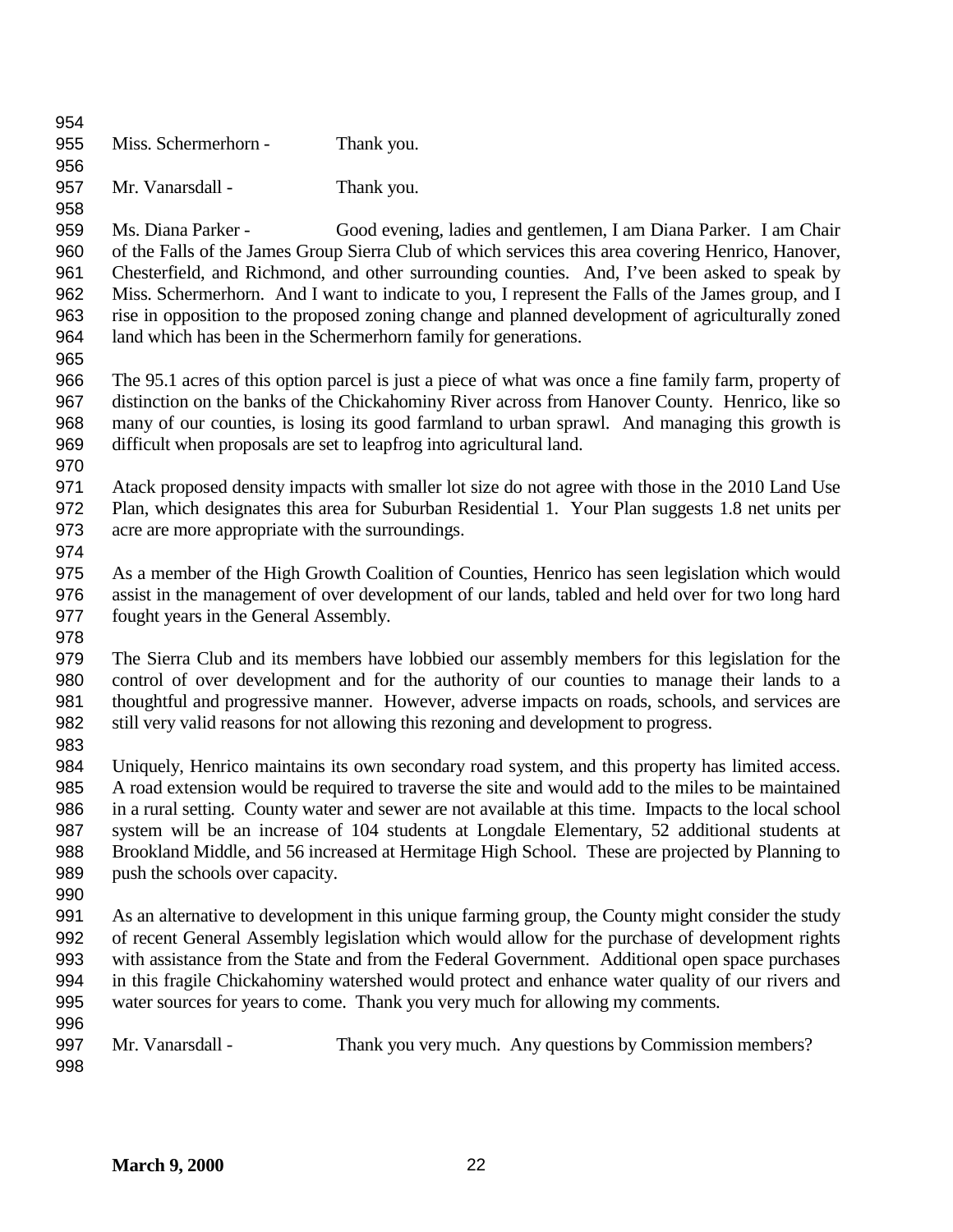Mrs. O'Bannon - Yes. You commented in your comments you said Henrico is a member of the High Growth Coalition of Counties. 1002 Ms. Parker - Yes. 1004 Mrs. O'Bannon - When did that happen? Mr. Marlles - Mrs. O'Bannon, that's not correct. Henrico has monitored the activities of High Growth Coalition. 1009 Mrs. Parker - I stand corrected. I thought you were. Mrs. O'Bannon - It would be a decision made by the Board of Supervisors and I know 1012 the Board of Supervisors had not made that decision. Mrs. Parker - I stand corrected. I thought you were one of the members of the group. 1017 Mrs. O'Bannon - No. We are not. And I think that's an important distinction to make. Mrs. Parker - It is, because the other counties of the High Growth Coalition are looking for various ways to manage growth such as adequate public facilities, legislation, and vested rights, changes and so forth. Mrs. O'Bannon - The reason we are not, I just very quietly want to say, the reason we are not a part of the High Growth Coalition is because we consider we do not have high growth. That was the reason we did not join. If you look at the organization, I mean. Mrs. Parker - Could you tell me your percentage of growth over the last year? 1029 Mrs. O'Bannon - Two to three percent. Is that correct, Mr. Marlles? Mr. Marlles - Yes ma'am. Historically, our percentage of growth runs around two percent per year. Mrs. O'Bannon - And the high growth counties were running 11 percent to 20 percent a year. Mrs. Parker - Chesterfield had a 2 percent increase last year. Mrs. O'Bannon - And they are a member of the High Growth Coalition? 1040 Mrs. Parker - Yes ma'am. Mrs. O'Bannon - Well, I'm not familiar with that. But Loudoun County is the one that began the High Growth Coalition. I do know that. And they have somewhere between 12 and 20 percent.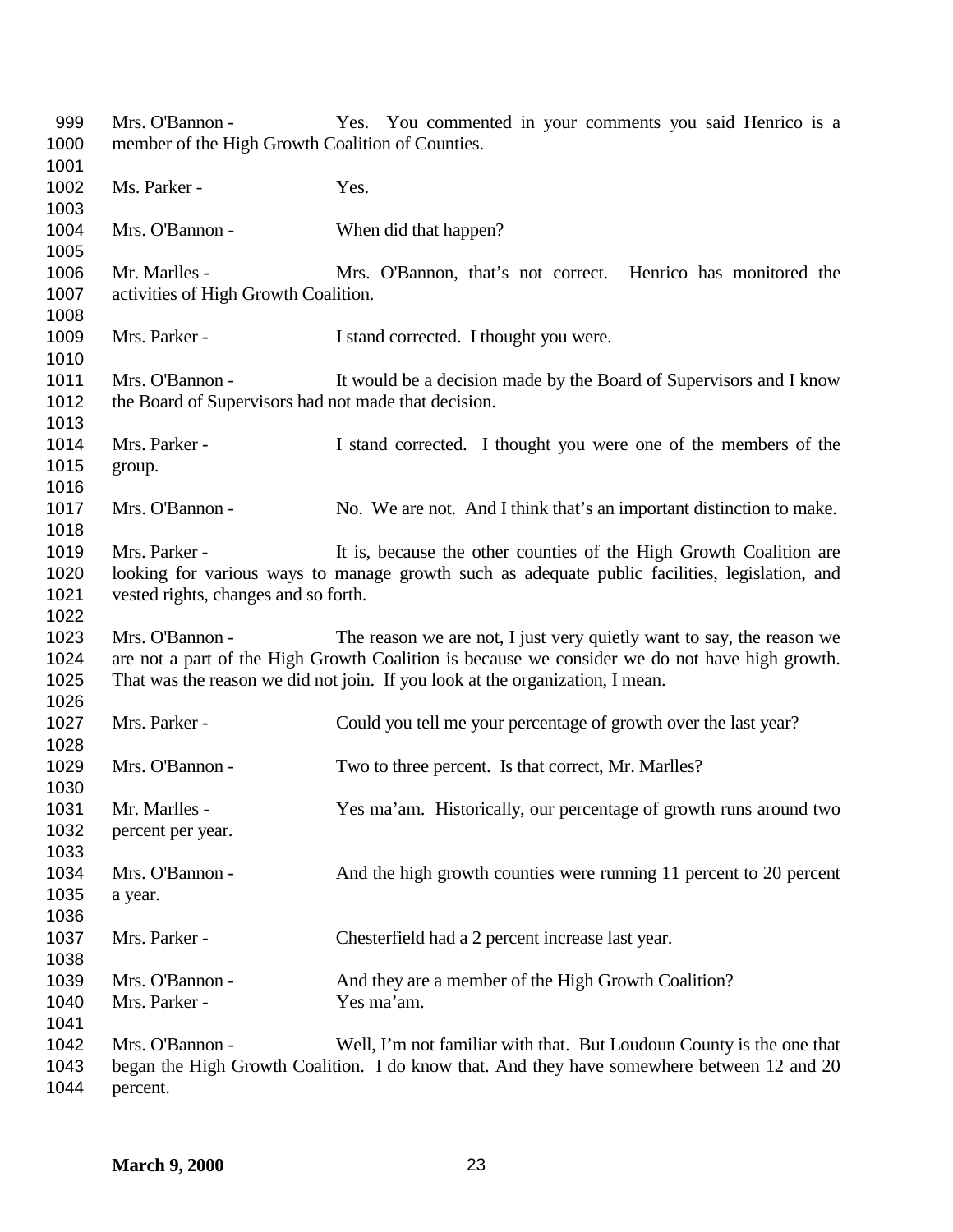Mrs. Parker - They are severely impacted by bond rates and additional costs. They were pleading to the General Assembly for passage of some legislation, which would allow them over growth. And I would think, with the impacts that Henrico is starting to see throughout the County, I would think that you would be looking very closely at what is being allowed. Mrs. O'Bannon - Well, as I said, the reason we did not join the High Growth Coalition of Counties is because we did not consider two percent or three percent to be high growth; 13, 15, 20 percent, okay. Thank you. 1054 Mrs. Parker - Any further questions? Mr. Archer - Ma'am, I have a question. I don't know whether you should answer it or Miss Schermerhorn. There was the mention of Indian burial grounds being possibly on this 1058 site. Miss Schermerhorn is coming. Miss Schermerhorn, has that been substantiated, or is that... Miss Schermerhorn - No one has come forth to substantiate the claim. However, the Virginia Department of Historical Research says the only way it can be determined is to dig it up. That is not legal. 1064 Mr. Archer - Did you ever get a chance to discuss with Mr. Silber the regulations that we have regarding burial grounds? There are State regulations and probably Federal too that do address this. Miss Schermerhorn - Yes. As a matter of fact, I did. It is illegal to dig where there is an archeological site. Mr. Archer - So, you couldn't even dig it up to determine if it is there? Is that correct? Miss Schermerhorn - Well, that's a very misleading question, because one could not know unless one actually dug it up… 1077 Mr. Archer - I didn't intend it to be misleading. Miss Schermerhorn - …which was against the law, could not know. However, strong evidence supports it as well as artifacts in the area, and from nearby Crump Park. 1082 Mr. Archer - Okay. 1083 Miss Schermerhorn - Thank you. 1085 Mr. Archer - Thank you. Mr. Vanarsdall - Thank you, Miss Schermerhorn. Thank you, Ms. Parker. Mr. Archer.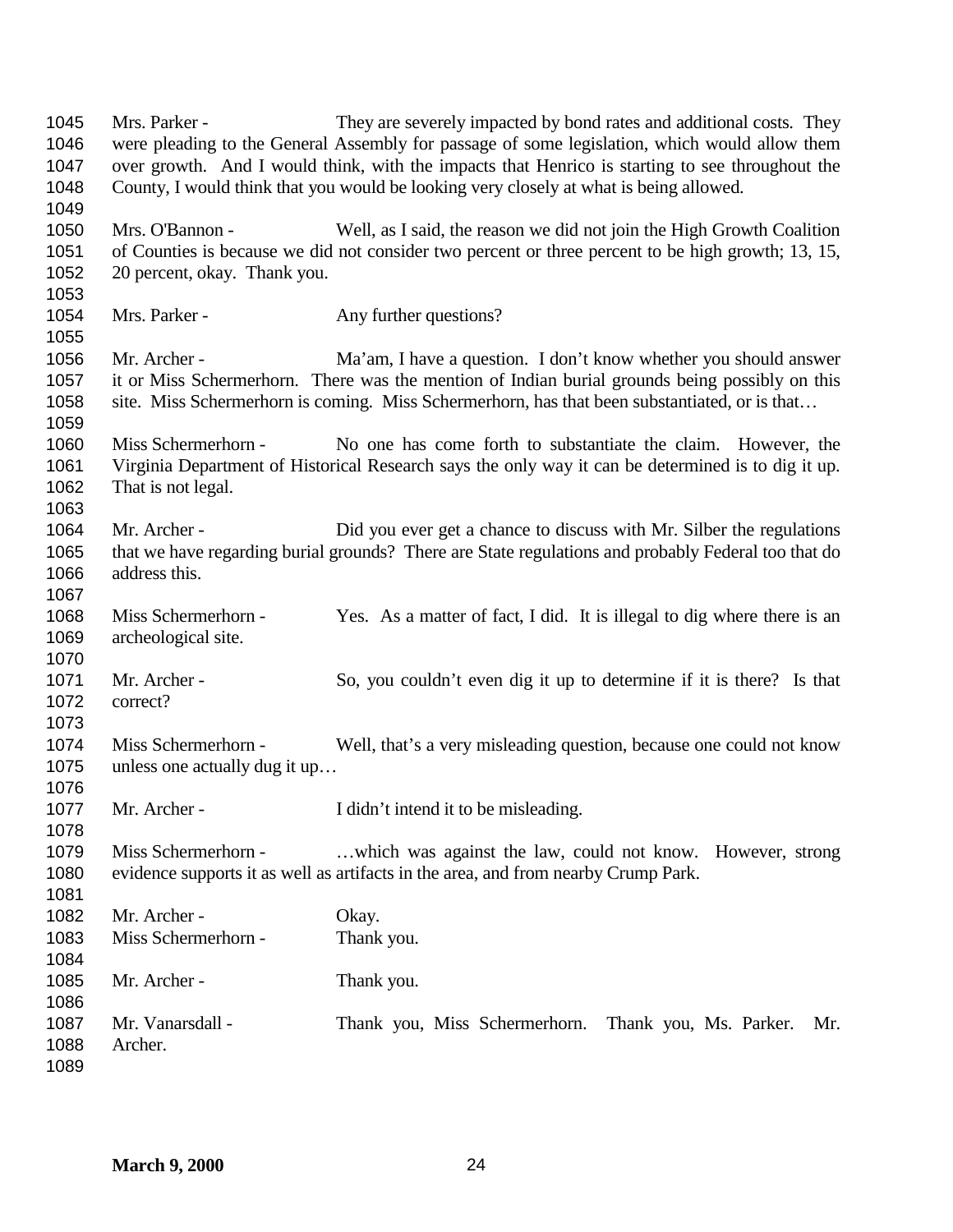Mr. Archer - Mr. Atack, you had two minutes left, I believe for rebuttal time. Did you have anything else you wanted to say? Mr. Atack - Only to maybe reiterate, Mr. Archer, as someone suggested, about the density. That our density is 1.55 units per acre. Though, we don't have a classification of R-2, that's all we're really talking about, I believe, here, the alphabetical classification. The R-2A zoning request that we are asking, will have lots substantially higher than the 13,500 square feet. In fact, this layout that we have in front of you has lots between 18,000 and 20,000 square feet. I appreciate some concern over the numerical classification, but I believe that's really what we're talking about, particularly, taking into consideration that we have controlled density adjoining this property in Magnolia Ridge. 1102 Mr. Vanarsdall - Thank you, Mr. Atack. 1104 Mr. Atack - Thank you. 1106 Mr. Vanarsdall - Anyone else? Mr. Marlles - Mr. Chairman, I just want to point out to Mr. Archer, and I think he realizes is, that the Indian burial grounds, there are both State and Federal regulations that govern that issue. It's outside the purview of the Planning Commission in the consideration of this request. 1112 Mr. Archer - That's what I was trying to establish, the fact it is State law. Ms. Dwyer - Mr. Secretary, I have a question about this controlled density. My understanding was that, if you had an R-2 zoning that was controlled density, you could, perhaps, vary the setback requirements for R-2, but you could not actually increase the density for that property, overall, beyond the R-2 density requirement? Is that correct? 1119 Mr. Marlles - That's my understanding. Yes. Ms. Dwyer - So, Mr. Atack, I guess I'm trying to understand your argument that, if there's an R-2 adjacent that's controlled density, my understanding is that the controlled density doesn't allow you to increase the overall density beyond what you could do with an R-2. It just allows you to vary setback requirements. You might put the houses close together, but there has to 1125 be a compensating open space... 1126 Mr. Atack - I'm not sure that's fundamentally correct, Ms. Dwyer. R-2 controlled density does allow a greater total density than a straight R-2 case. 1129 Ms. Dwyer - Okay. 1131 Mr. Atack - An R-2 classification requires a minimum of 100-foot frontage. R-2 controlled density does give some relief in that. I apologize on this. I'm not 100 percent sure. I know someone whose in the audience. He's not sure either. I'm looking at Mr. Theobald. But, I believe that's correct. Otherwise, the controlled density actually would not serve us any purpose if we weren't able to vary that lot frontage.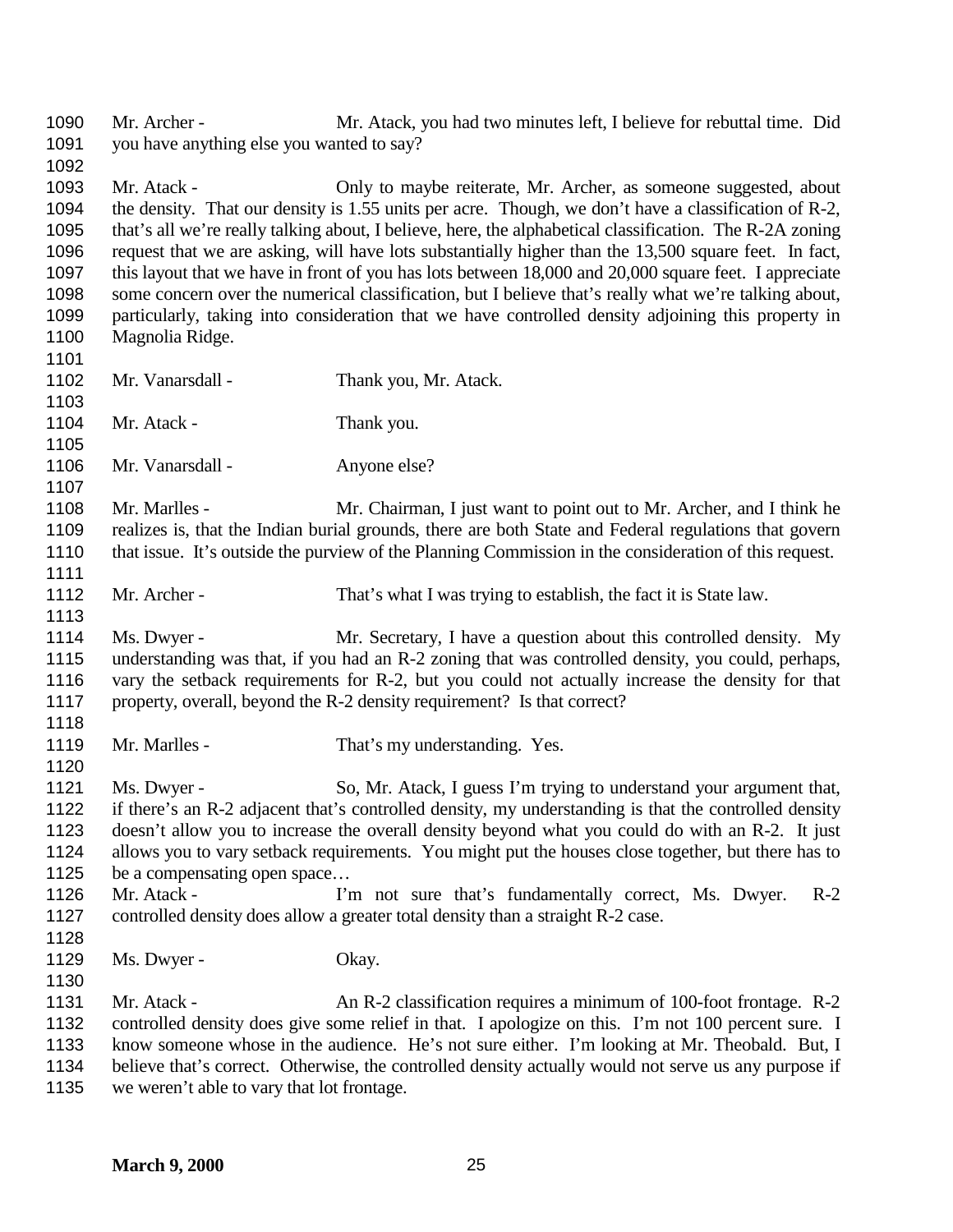| 1136<br>1137                                         |                                                            |                                                                                                                                                                                                                                                                                                                                                                                                                                                                                                 |
|------------------------------------------------------|------------------------------------------------------------|-------------------------------------------------------------------------------------------------------------------------------------------------------------------------------------------------------------------------------------------------------------------------------------------------------------------------------------------------------------------------------------------------------------------------------------------------------------------------------------------------|
| 1138<br>1139                                         | Ms. Dwyer -                                                | Right. That was my understanding. It was there to allow you to vary<br>some of the setback requirements--frontage requirements, but not the overall density.                                                                                                                                                                                                                                                                                                                                    |
| 1140<br>1141<br>1142<br>1143<br>1144<br>1145<br>1146 | Mr. Atack -<br>need some relief on. I hope that's correct. | The overall density sort of falls into place, Ms. Dwyer. But the real<br>benefit to us on an R-2A case versus R-2 is that, on a straight R-2 case, you have to have 100 foot<br>frontage minimum. That's the requirement. The density is pretty to accommodate, because, in fact,<br>the R-2 zoning classification will give you adequate density when you're using similar 80 to 100<br>foot frontages. So, the density really isn't as impacted to us as it is the amount of frontage that we |
| 1147<br>1148<br>1149                                 | Ms. Dwyer -<br>with an R-2 zoning?                         | Are you saying your density amounts to the same density you'd have                                                                                                                                                                                                                                                                                                                                                                                                                              |
| 1150<br>1151<br>1152                                 | Mr. Atack -<br>allowed in Henrico County?                  | Our density that we are willing to proffer is less than the straight R-2                                                                                                                                                                                                                                                                                                                                                                                                                        |
| 1153<br>1154                                         | Ms. Dwyer -                                                | Less than R-2?                                                                                                                                                                                                                                                                                                                                                                                                                                                                                  |
| 1155<br>1156                                         | Mr. Atack -                                                | Yes ma'am.                                                                                                                                                                                                                                                                                                                                                                                                                                                                                      |
| 1157<br>1158                                         | Ms. Dwyer -                                                | Not taking into account flood plain and common area and all that?                                                                                                                                                                                                                                                                                                                                                                                                                               |
| 1159<br>1160<br>1161<br>1162<br>1163                 | Mr. Atack -<br>2.1 units per acre.                         | Yes ma'am. And also working that backwards, Ms. Dwyer, our<br>density is 1.55 units per acre on the total. But after subtracting the common areas, our density<br>comes out to about 1.65 units per acre. In a straight R-2 case, its very easy to attain between 1.8 to                                                                                                                                                                                                                        |
| 1164<br>1165<br>1166                                 | Ms. Dwyer -<br>and flood plain?                            | That's after netting out the power easement and all the common area                                                                                                                                                                                                                                                                                                                                                                                                                             |
| 1167<br>1168                                         | Mr. Atack -                                                | Common area. Yes ma'am.                                                                                                                                                                                                                                                                                                                                                                                                                                                                         |
| 1169                                                 | Ms. Dwyer -                                                | Okay. Thank you.                                                                                                                                                                                                                                                                                                                                                                                                                                                                                |
| 1170<br>1171                                         | Mr. Vanarsdall -                                           | Thank you, Mr. Atack. Mr. Archer.                                                                                                                                                                                                                                                                                                                                                                                                                                                               |
| 1172<br>1173                                         | Mr. Atack -                                                | Anybody else have any questions?                                                                                                                                                                                                                                                                                                                                                                                                                                                                |
| 1174                                                 | Mr. Archer -                                               | Mr. Chairman, let me preface my remarks by stating that Miss                                                                                                                                                                                                                                                                                                                                                                                                                                    |
| 1175                                                 |                                                            | Schermerhorn and Mrs. Clark, that I've had a lot of correspondence with them. And I've met with                                                                                                                                                                                                                                                                                                                                                                                                 |
| 1176                                                 |                                                            | Miss Schermerhorn along with Mr. Thornton and some members from staff. And she has, what I                                                                                                                                                                                                                                                                                                                                                                                                      |
| 1177                                                 |                                                            | feel, some real concerns about environmental issues. And I admire here tenacity and passion in                                                                                                                                                                                                                                                                                                                                                                                                  |
| 1178                                                 |                                                            | presenting those. But, as a Commission, as the Secretary stated, we are somewhat limited in the                                                                                                                                                                                                                                                                                                                                                                                                 |
| 1179                                                 |                                                            | amount of autonomy we have regarding how we're able to preserve those areas. So, there's not a                                                                                                                                                                                                                                                                                                                                                                                                  |
| 1180                                                 |                                                            | lot we can do. And, even though, I know there are people who are opposed to "urban sprawl," we                                                                                                                                                                                                                                                                                                                                                                                                  |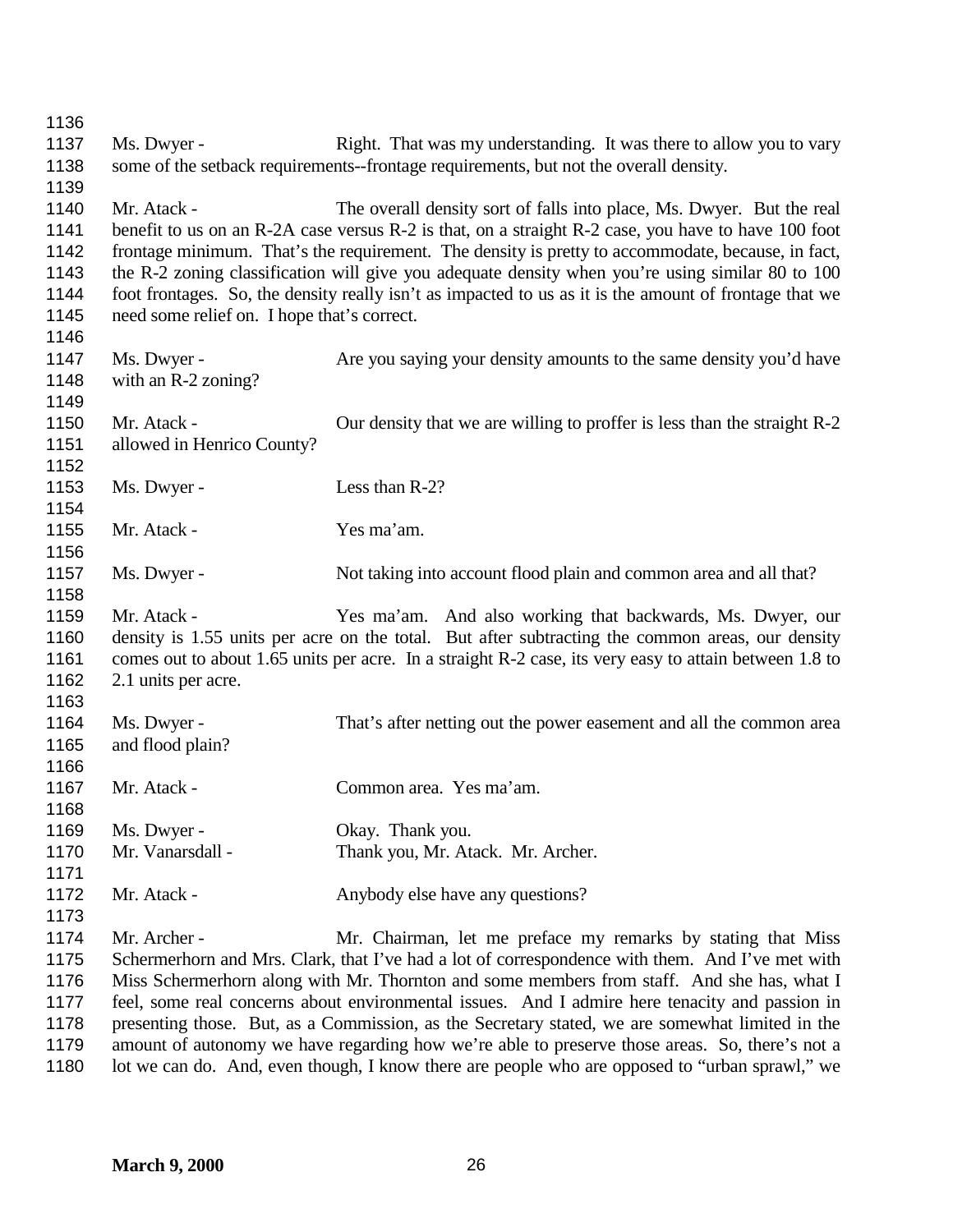can't just arbitrarily exclude a proper proposed zoning from the Land Use Plan. So, we kind of 1182 have our hands tied in that regard.

 And, as far as the case, itself, is concerned, Mr. Atack, and I and the staff have had quite a few discussions concerning this. I thought the last time we met, we had reached what I thought was a pretty reasonable way to compromise our way out of this, and that was not quite forthcoming tonight. Those members of the Commission who have been there before will know that it has been pretty well documented in prior cases that we've had in this area how the staff and the Commission has regarded similar cases as we approach the western edge of this property, moving away from Brook Road. And staff feels very adamant about preserving that. And I also feel that in order for us to be valid in our consideration, we need to be consistent with what we've done.

 I think this case can be worked out. I think it can be done, and, probably, prior to a meeting with the Board. Mr. Lawrence, Mr. Silber and I met with Mr. Atack and we kind of offered a compromise. I think you know what it is. It's having to do with how we would treat the western edge of this property. But that has not been presented in this particular zoning case, and, of course, it has to do with splitting the zoning so that we preserve R-2 on the western side of the property, which the next property owner has, at least, that to look at before requesting any higher density zoning. 

 Mr. Atack, I know you feel very strongly about this, but I really feel like we need to preserve that much of what we're doing. And, I would very much like to work with you to try to work that out. I can do this one of two ways. We can defer this, or I can pass it onto the Board, and we can kind of work on it between now and then, but I don't feel I can give a recommendation of approval tonight. But, I'll do it any way you'd like for me to handle it.

1206 Mr. Atack - I appreciate very much that offer, Mr. Archer, because I think its extending a hand of working relationship. In all due respect, I think the zoning classification – I think if we should go to the R-2. And we're willing to do that, Mr. Archer. What we're willing to do is exactly what Mr. Silber suggested. That is, when we come back to the Board of Supervisors, we will request a straight R-2 case with no proffers which is what Mr. Silber suggested, if it was agreeable to you and Mr. Thornton, and that is agreeable with me, sir. 

1213 Mr. Archer - Would you be willing to do the R-2 on the western edge, if we allowed the R-2A on the eastern portion?

 Mr. Atack - Well, that was a suggestion. We did a layout of that. And, it's sort of inconsequential. We do lose a few lots, but we've gone from 200 lots to 147. And, again, I appreciate your offer, because its not always available to have the opportunity to defer, and sort of "role up your sleeves" and re-discuss this. But, I'm quite willing to accept the straight R-2 case that Mr. Silber suggested on the entire property without proffers. That's what my proposal would be, I guess, with Mr. Archer. 

| 144 L |              |                                                                   |
|-------|--------------|-------------------------------------------------------------------|
| 1223  | Mr. Archer - | I just want you to know I'm still willing to work with you on it. |
| 1224  |              |                                                                   |
| 1225  | Mr. Atack -  | And I appreciate it very much, sir.                               |
| 1226  |              |                                                                   |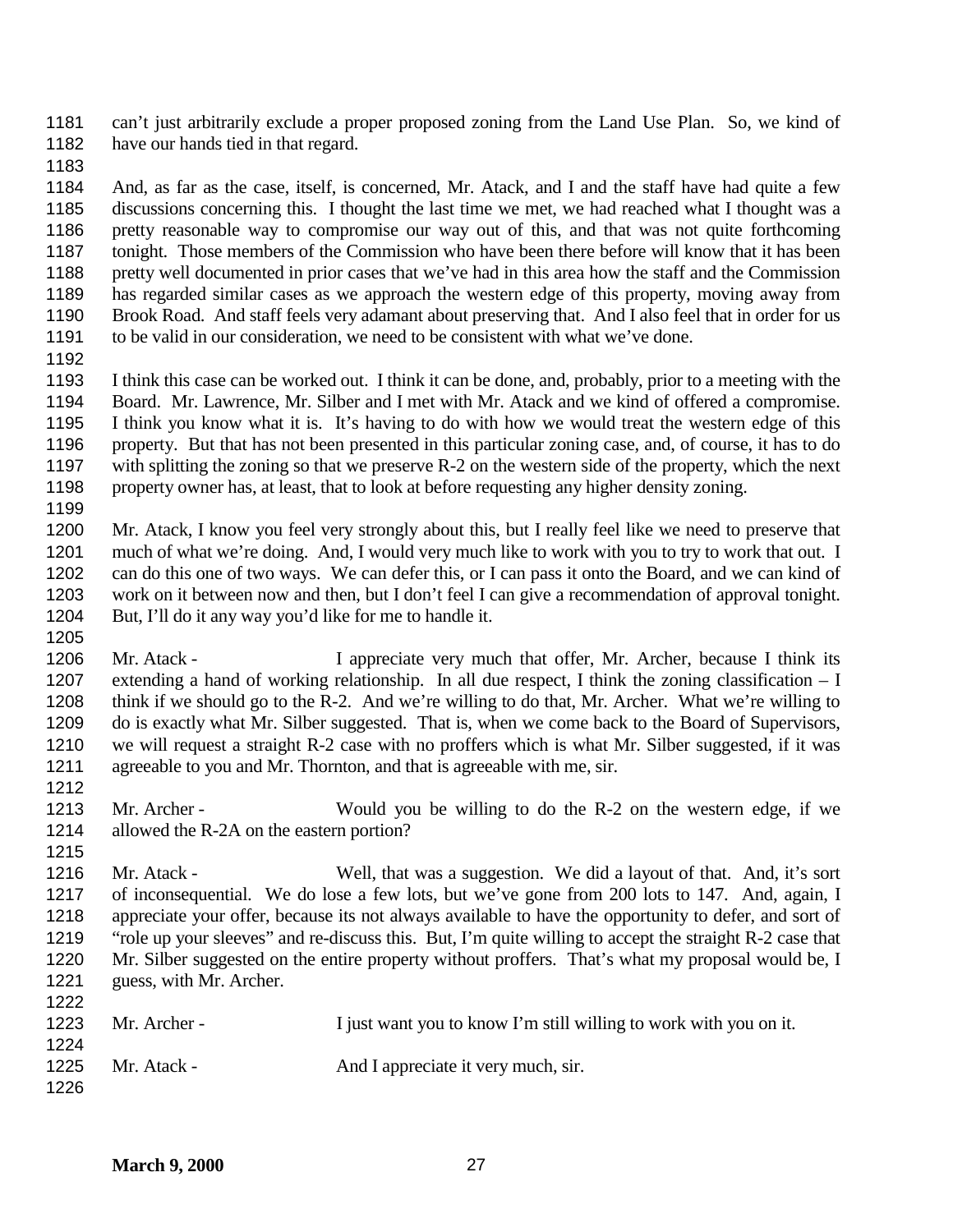| 1227<br>1228                                         | Mr. Archer -                                                            | Okay.                                                                                                                                                                                                                                                                                                                                                                                                                                                                                                                       |
|------------------------------------------------------|-------------------------------------------------------------------------|-----------------------------------------------------------------------------------------------------------------------------------------------------------------------------------------------------------------------------------------------------------------------------------------------------------------------------------------------------------------------------------------------------------------------------------------------------------------------------------------------------------------------------|
| 1229<br>1230                                         | Mr. Atack -                                                             | Thank you.                                                                                                                                                                                                                                                                                                                                                                                                                                                                                                                  |
| 1231<br>1232<br>1233                                 | Mr. Archer -<br>tonight, my motion is to recommend denial to the Board. | All right. In that case, Mr. Chairman, based on the case as presented,                                                                                                                                                                                                                                                                                                                                                                                                                                                      |
| 1234<br>1235                                         | Mr. Vanarsdall -                                                        | All right, do I have a second?                                                                                                                                                                                                                                                                                                                                                                                                                                                                                              |
| 1236<br>1237                                         | Mrs. Quesinberry seconded the motion.                                   |                                                                                                                                                                                                                                                                                                                                                                                                                                                                                                                             |
| 1238<br>1239<br>1240<br>1241                         | Mr. Vanarsdall -<br>abstained).                                         | Motion made by Mr. Archer, seconded by Mrs. Quesinberry. All<br>those in favor say aye—all those opposed by saying nay. The vote is 5-0 (Mrs. O'Bannon                                                                                                                                                                                                                                                                                                                                                                      |
| 1242<br>1243<br>1244<br>1245<br>1246<br>1247<br>1248 |                                                                         | REASON: Acting on a motion by Mr. Archer, seconded by Mrs. Quesinberry, the Planning<br>Commission voted 5-0 (one abstention) to recommend that the Board of Supervisors deny the<br>request because it deviates from the transitional zoning pattern established for this area; and<br>represents an increase in intensity which could influence future zoning and development of adjacent<br>properties; and it would likely set an adverse zoning and land use precedent for the area.                                   |
| 1249                                                 | <b>THREE CHOPT:</b>                                                     |                                                                                                                                                                                                                                                                                                                                                                                                                                                                                                                             |
| 1250                                                 | Deferred from the February 10, 2000 Meeting:                            |                                                                                                                                                                                                                                                                                                                                                                                                                                                                                                                             |
| 1251                                                 | $C-5C-00$                                                               | Gloria L. Freye for Fidelity Properties, Ltd.: Request to                                                                                                                                                                                                                                                                                                                                                                                                                                                                   |
| 1252<br>1253<br>1254                                 | (Conditional), Parcel 27-A-30, described as follows:                    | conditionally rezone from A-1 Agricultural District to R-3AC One Family Residence District                                                                                                                                                                                                                                                                                                                                                                                                                                  |
| 1255<br>1256<br>1257<br>1258<br>1259<br>1260<br>1261 | containing 2.034 acres of land.                                         | Beginning at a point in the centerline of Wonder Road (Private), said point being $0.27 +$ miles west<br>of Sadler Road; thence leaving the centerline of Wonder Road (Private) N 27° 17' 30" E, 685.77' to<br>the true point and place of beginning; thence N 27° 17′ 30″ E, 222.72′ to a point; thence S 53° 46′<br>45" W, 400.69' to a point; thence S 25° 37' 30" W, 159.43' to a point; thence S 24° 27' 30" W,<br>63.08' to a point; thence N $53^{\circ}$ 59' 50"W, 408.30' to the true point and place of beginning |
| 1262<br>1263                                         | Mr. Marlles -                                                           | The staff report will be given by Ms. Jo Ann Hunter.                                                                                                                                                                                                                                                                                                                                                                                                                                                                        |
| 1264<br>1265<br>1266<br>1267                         | Mr. Vanarsdall -<br>for Fidelity Properties?<br>evening, Ms. Hunter.    | Any one in the audience in opposition to C-5C-00 Gloria L. Freye<br>Any opposition to this case in the audience? No opposition. Good                                                                                                                                                                                                                                                                                                                                                                                        |
| 1268<br>1269<br>1270<br>1271<br>1272                 | this site.                                                              | Ms. Jo Ann Hunter, County Planner - Thank you, Mr. Chairman, members of the Commission.<br>The subject request would rezone 2.034 acres from A-1 to R-3AC One Family Residence District.<br>If this property is rezoned, it would be included in the residential subdivision that would surround                                                                                                                                                                                                                            |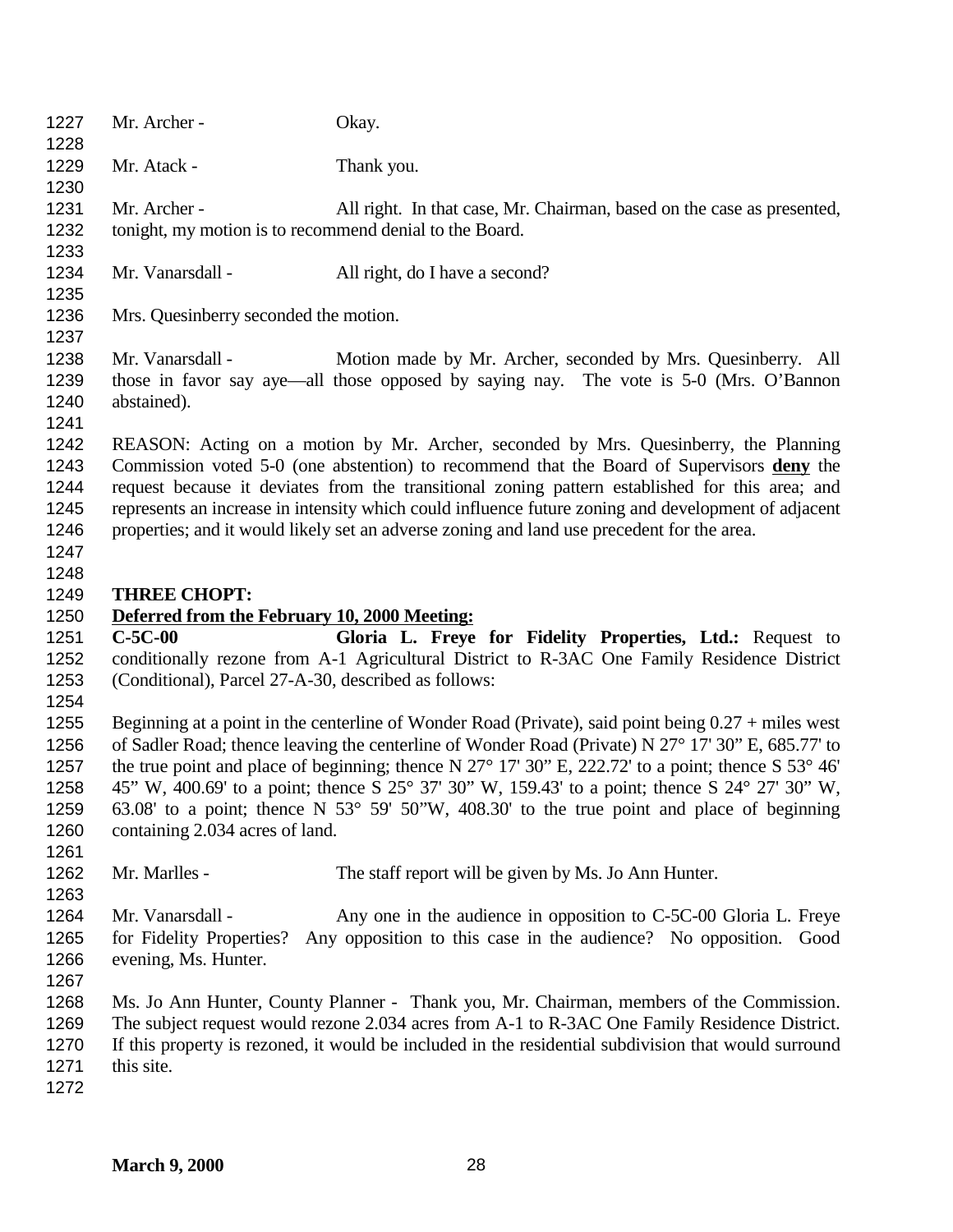1273 On February  $22^{nd}$  of last month, the Board of supervisors approved zoning case C-78C-99. It was approved in a manner that was different than when the Commission saw it. When the Commission saw it, it was an entirely an R-3A case. That was denied by the Commission. It came back before the Board of Supervisors modified with a split zoning of R-3A to the north, and R-3C to the southwestern boundary. This parcel is the "hole in the donut." It's completely surrounded by the R-3AC and the R-3A would be a logical extension. The proffers would be the same as what were accepted with the 1281 surrounding properties. They include proffers such as a minimum house size of 1,800 square feet; an average lot size of 10,500 square feet; density not to exceed 2.51 units per acre and a 75-foot lot width. Since the rezoning of the case was approved by the Board for the property surrounding this site, it is logical also to include this, and staff would support this request. 1286 Mr. Vanarsdall - Any questions of Ms. Hunter? All right, thank you, Ms. Hunter. Mr. Taylor, would you like to hear from the applicant? 1289 Mr. Taylor - Is the applicant here? Oh, Gloria, please. Ms. Gloria Freye - Yes sir. Thank you, very much. My name is Gloria Freye. I'm an attorney here on behalf of the applicant. And I would be glad to answer any questions that you have. Ms. Hunter has presented the case very thoroughly. I was able to send out some material to the Commission earlier. And, hopefully, that clarified the situation that we have, but I'd be glad to answer any questions. Mr. Vanarsdall - All right, any questions. You call this the "donut hole", right? Mr. Taylor - They do, Mr. chairman, and I think its time we fill the hole in the 1300 donut. So, I would move that we recommend approval of C-5C-00 as proffered by the applicant. 1302 Mr. Vanarsdall - Do I have a second? Mrs. Quesinberry seconded the motion. 1306 Mr. Vanarsdall - Motion made by Mr. Taylor, seconded by Mrs. Quesinberry. All those in favor say aye—all those opposed by saying nay. The vote is 5-0 (Mrs. O'Bannon abstained). REASON: Acting on a motion by Mr. Taylor, seconded by Mrs. Quesinberry, the Planning Commission voted 5-0 (one abstention) to recommend that the Board of Supervisors **grant** the request because it continues a form of zoning consistent with the area; and it conforms with the objectives and intent of the County's Comprehensive Plan. **C-18C-00 John J. Hanky, Jr. for Barrington Investors, Ltd.:** Request to conditionally rezone from A-1 Agricultural District to R-3C One Family Residence District (Conditional), Parcel 57-A-13A (11509 Church Road), described as follows: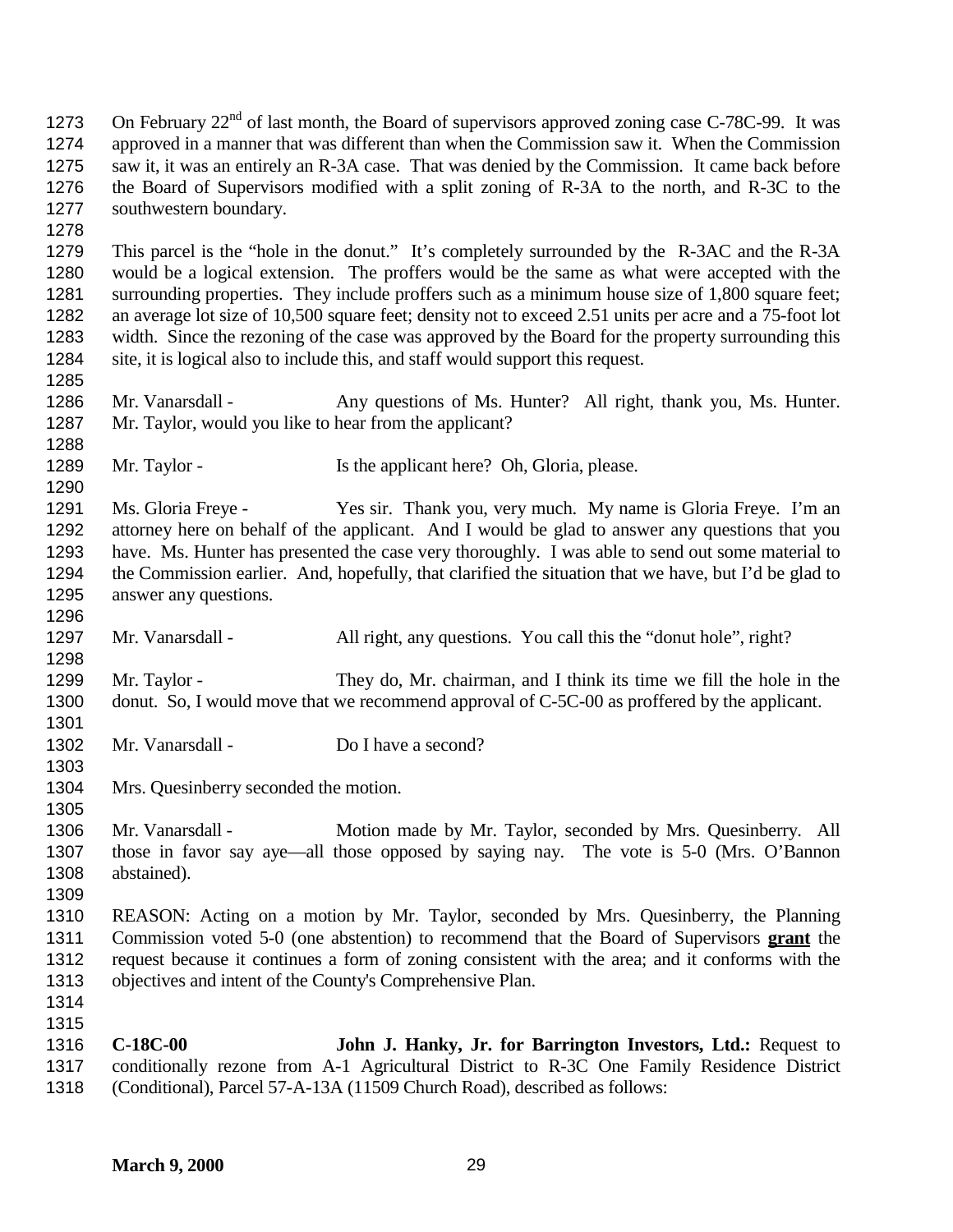#### 

 Beginning at a point on the east line of Loreine's Landing Lane, said point being 808.77' south of the south line extended of Church Road; thence from said point of beginning and continuing along the east line of Loreine's Landing Lane in a northern direction along a curve to the right with a radius of 882.86' and a length of 333.65' to a point; thence N 17° 27' 11" W, 112.37' to a point; thence along a curve to the right with a radius of 295.24' and a length of 80.75' to a point; thence N 01° 46' 58' W, 133.49' to a point; thence leaving the east line of Loreine's Landing Lane along a curve to the right with a radius of 50.00' and a length of 61.64' to a point on the south line of Church Road; thence continuing along the south line of Church Road N 68° 51' 11" E, 21.61' to a point; thence along a curve to the right with a radius of 1393.74' and a length of 347.03' to a point; thence along a curve to the right with a radius of 2927.27' and a length of 786.89' to a point; thence S 81° 28' 43' E, 142.13' to a point; thence leaving the s line of church road S 28° 52' 12" W, 333.42' to a point; thence S 79° 24' 40" E, 199.81' to a point; thence S 28° 52' 12" W, 258.09' to a point; thence N 88° 53' 59" E, 320.60' to a point; thence S 44° 11' 00" W, 581.88' to a point; thence S 41° 37' 01" W, 185.72' to a point; thence N 51° 28' 00" W, 441.40' to a point; thence N 58° 44' 00" W, 174.60' to a point; thence N 56° 38' 49' W, 320.79' to a point; thence S 15° 49' 40" W, 163.05' to the point and place of beginning containing 24.619 acres of land.

1337 Mr. Marlles - The staff report will be given by Mr. Lee Householder.

1339 Mr. Vanarsdall - Is there any opposition to this case—C-18C-00? All right, we'll be

1340 with you in just a moment.<br>1341 Mr. Householder - Mr. Householder - Okay. Thank you, Mr. Chairman. The subject request would rezone 24.619 acres from A-1 Agricultural to R-3 One Family Residence District. The requested use is the development of a single-family subdivision.

 The property is located at the southeast intersection of Church and Loreine's Landing Lane. And I'll pull up the zoning (referring to slide). Surrounding properties to the north are zoned R-3, and R- 3C. They are the Barrington Subdivision and the Windsor Place West Subdivision. To the south is the Lake Loreine Subdivision, and a combination of A-1 that is not part of the subdivision and R-1 controlled density. To the east is the Cedar Station Subdivision which is zoned R-3AC, and to the west, we have additional parts of Lake Loreine Subdivision.

 Currently, on this site, its home to the Benedictine School's recreational facilities. It's a track, a football field, soccer field, baseball field, tennis courts, etc. The applicant has indicated these features will be removed from the site, and they will not be incorporated in any way into this subdivision. Benedictine is moving further out, so they no longer have a need for this.

 The proposed single family residential use is not consistent with our 2010 Land Use Plan recommendation of Open Space and Recreation. This recommendation was based on the site remaining as a recreational use. Considering the site will no longer be used for recreation, staff feels single family use is appropriate for this parcel.

 While the single-family zoning is considered reasonable, our main concern was the proposed density for this subdivision. Most of the surrounding subdivisions south of Church Road, with the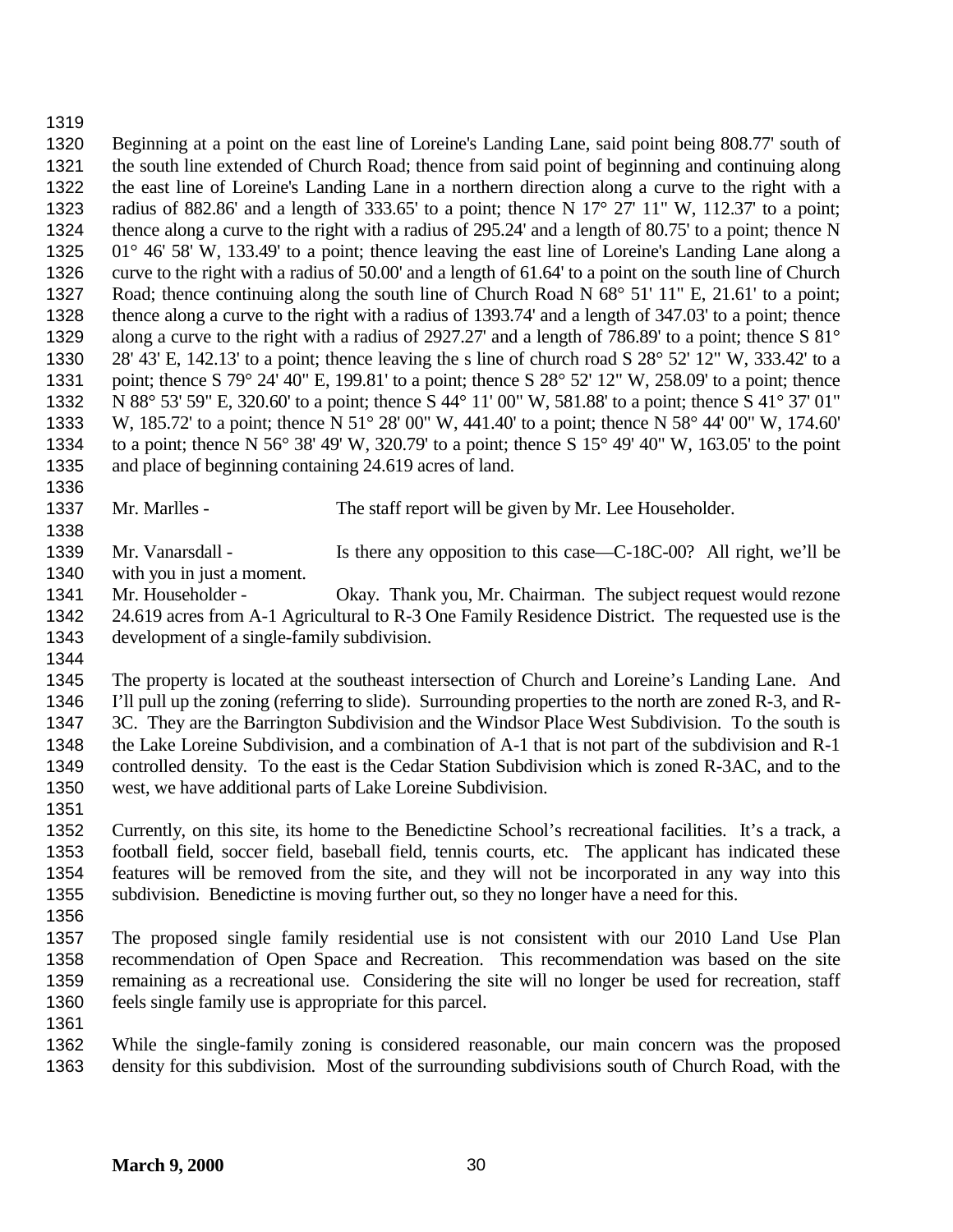exception of Cedar Station, which is R-3A are zoned for larger lots, or are not subdivided. So, you have R-1 Controlled Density and A-1. Therefore, we are recommending R-2A zoning.

 Due to topographic constraints on the subject property, in a pipe line that runs here (referring to slide), the applicant was reluctant to revise the request to R-2A. Instead, the applicant has proffered Proffer 6 which has been handed out to you this evening that says, "The number of lots shall not exceed 45 lots."

 Overall, staff feels that this has adequately addressed our density concerns, because it puts the density more in line with the surrounding properties on that side of Church Road. At staff's request, the applicant submitted a preliminary subdivision plat, which I'll bring up right now (referring to slide). I'll go to the proffer, while we work to bring it up.

 The proffers that they have submitted provide for brick foundations, a minimum house size of 2,000 square feet, no cantilevered chimneys, and state that no lots shall have direct access to Nuckols Road. They prohibit 40-foot rights or way and prohibit stem-shaped lots.

1381 The applicant has also proffered a 20-foot buffer along the right-of-way line of Church Road.<br>1382 Originally, in my staff report, I recommended that this be 25-feet in addition to required sethacks. Originally, in my staff report, I recommended that this be 25-feet in addition to required setbacks. The applicant has revised Proffer 5 not to go to 25 feet, but to put the buffer in addition to required setbacks which is an improvement.

- Back to the layout (referring to slide), as you can see, its only a tentative plan. This layout shows 39 lots with Church Road being here (referring to slide), and, basically, this is what they provided to us at this point, just to give a idea of how it may be developed.
- 

 Overall, staff feels that Proffer 6, which limits the overall density of the development, does address our concerns about the density in this area. In addition, the applicant has addressed other concerns identified in the staff report.

 Although the proposal is not consistent with the Land Use Plan recommendation, staff feels the proposed single-family use is reasonable considering the zoning and single-family nature of the surrounding properties.

 I also would like to add that we did receive these new proffers today, which was beyond the required time limit. So, the Commission would need to waive the time limit requirement. I'd be happy to answer any questions you have. 

1401 Mr. Vanarsdall - Any questions for Mr. Householder by Commission members?

 Mr. Marlles - Mr. Householder, I think you answered this question, but staff has had an adequate time to review the proffers? 

 Mr. Householder - Yes. Staff has been working closely over the past day and a half with the applicant to revise what was submitted. They did bring us a proffer on time. We looked at it. We had some concerns, so we wanted to get it more in line. So, we took some extra time reviewing it. The proffers are our suggestion, so we have had time to review it. We have also had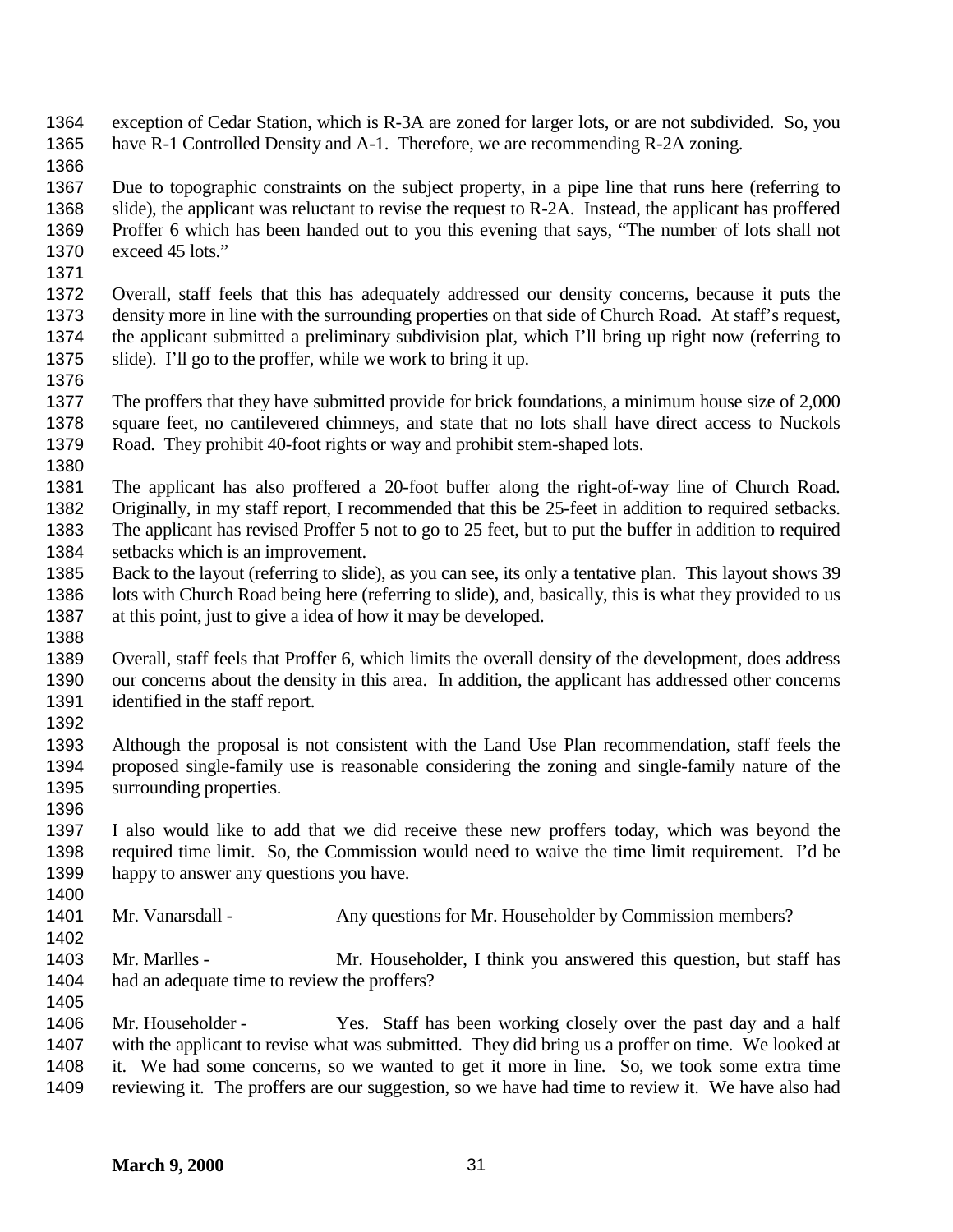an opportunity to contact some of the surrounding property owners who were concerned about this case to let them know of the change, this afternoon. 1413 Mr. Marlles - Thank you. Mr. Vanarsdall - Thank you, Mr. Householder. We'd like to hear from the applicant now. Mr. John J. Hanky - Mr. Chairman, members of the Commission , my name is John J. Hanky. I'm the contractual purchaser of the property. As many of you may know, our firm has been active in the development of this area for the past 25 years, having developed over 500 lots in the immediate vicinity; Crown Grant, Covered Bridge, Lake Loreine, Barrington. All these properties have been done and we feel very proud of it. This property actually was ours 25 years ago. And, through my affiliation with Benedictine for the last 50 years, we allowed it to be used for the school; their activities. They have now, as has been mentioned, decided to move west. While I was very reluctant, I always felt that this is the way it should remain. I told them, if it was going to be developed, that I wanted to be the developer, since I had brought the sewer, the water, and the road, and everything else to it. So, that's where we are now. We've contracted to purchase the property. The density that we've proposed in the proffers is well below 2 lots per acre. We've got some physical constraints with the plantation pipeline. But we've dealt with that. It went through Crown Grant. It went through Lake Loreine. It went through Barrington. So, we're pretty much used to dealing with it. But, it does require some engineering of the lots…in order to be able to come up with a product that's consistent with what we've done in the past. We're very proud of what we've done, and this will be a continuation of the same thing. I'd be glad to answer any questions. 1438 Mr. Vanarsdall - Any questions for Mr. Hanky? 1440 Ms. Dwyer - Mr. Hanky, as I look at the subdivision plat you presented to us as an idea of how this might be developed, I'm trying to understand, with such a low density, as you mentioned, why we couldn't even gotten an R-2A. Is it because of front yard setback, or road frontage? Mr. Hanky - It is because, as we mentioned, and, by the way, this layout is a 1446 preliminary layout, and I think it can be improved, and I expect that it will be improved. I have my engineer sitting here, Mr. Youngblood, and I'm going to be banging on him to do a little bit better 1448 job of this. Having the ability to not have to place a lot line where there is a creek or where there is an easement going through the property, being able to do that, and also to recognize the setbacks that we want to have along Church Road, and the landscaping that we want to do. And, also, if you'll notice, I guess it would be to the southeast. It's a zigzag property line there. We are attempting, and have been attempting to acquire; its about four or five more acres there, which would allow us to more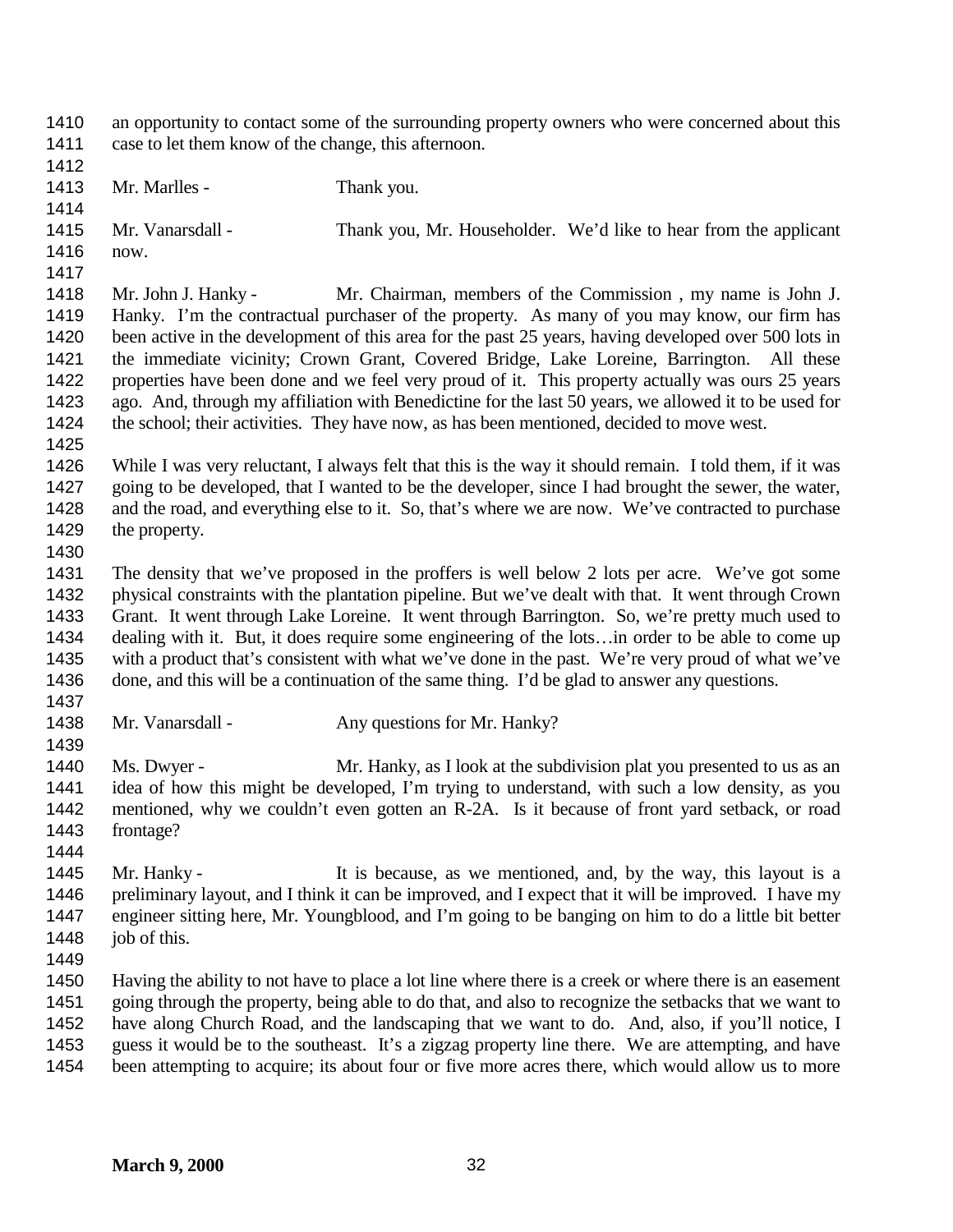readily design this in a better manner than it is now. And, so, I'm hopeful that may occur shortly. But, at this point, we don't have it, and that's the reason that we're here now.

 Ms. Dwyer - This may be more of a philosophical comment at this point, but there's been some discussion about controlled density development. We did have some mention of 1460 it in the previous case.

 It seemed to me to be a better procedure to have the zoning conform to the density that you're looking for, and if we need to make some changes to the arrangement of the size of the lot, make some exceptions to account for topography or the gas line, for instance, that controlled density would be an appropriate way to go. In other words, the zoning on the zoning map reflects the density. In that way it doesn't set a precedent that would encourage more dense development on the A-1 parcel next door to this, for example. Did you think of that?

- Mr. Hanky Well, let me say that, the staff's report, as was mentioned by Mr. Householder, mentioned that most of the lots in the area south of Church Road were R-2. And that is not correct. If you look at the map that was up there previous to that, there's over 700 lots in the immediate surrounding area that are all R-3. So, we feel that R-3 is appropriate as has been developed by the entire property all around it.
- 

 The only property that is not R-3 is the Lake Loreine Subdivision which I developed 20 years ago, and that has a lake feature. That was one of the reasons for that.

1478 Ms. Dwyer - That's R-1, right?

1480 Mr. Hanky - Yes. So, we believe the R-3; Barrington, which is directly across the road from it was R-3, as you can see. Windsor Place was R-3C. Church Run was R-3. You know, if you total all of those lots, and come around on the south side also, there's well over 700 lots. So, we don't feel that we're asking for anything that is improper in any way shape or form, not appropriate.

- Ms. Dwyer Well, that may be, and I guess I'm just wondering, had you considered say, R-2 controlled density, which would give you the flexibility on your lot – the shape of the lots in some of the lots?
- Mr. Hanky Well, in our discussions with the staff, they recommended R-2A. And the difference between R-2A and R-3, is very minimal. They both require a minimum street frontage. They both require the same side yard requirements. It is a very much of a small difference in there. But, it does allow us the opportunity, the square footage is smaller in R-3 from R-2A. And that 2,500 square feet may be utilized to make a lot work without having to take a tree down, or having to back it up to a BMP.
- Ms. Dwyer I guess staff didn't consider controlled density either as part of your discussions. So, I throw that out as an option maybe in another case, when this is the situation, because controlled density says, "To allow tree preservation," for example. I won't belabor that.
-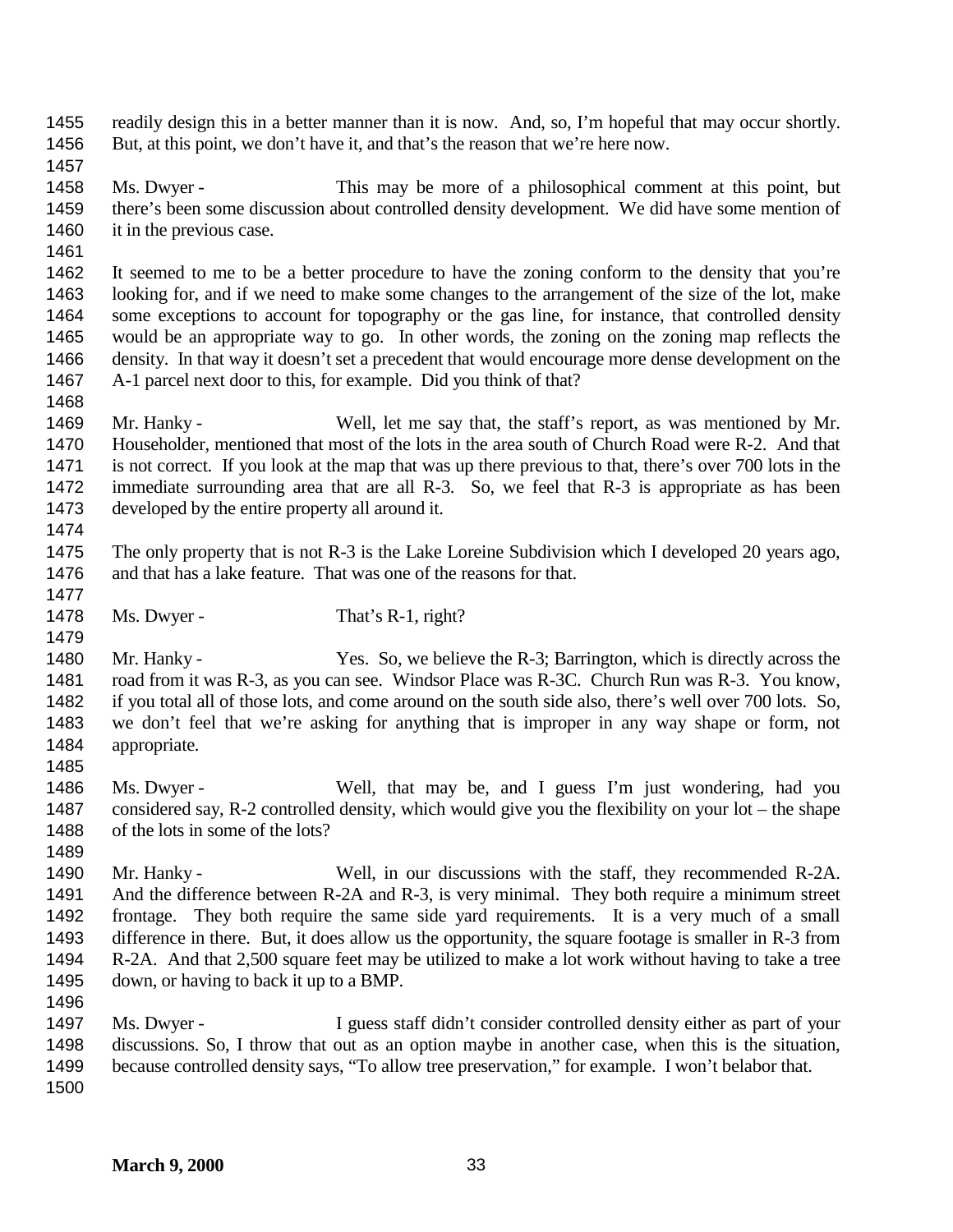Mr. Vanarsdall - Any more questions of Mr. Hanky? Thank you, Mr. Hanky. We'll hear from the opposition now. Mr. Randall Strawbridge - Mr. Chairman, I'm Randall Strawbridge. I live at 11409 Barrington Bridge Court, Richmond, VA. 23233-1753. I have three concerns on this property. And one is the buffer of the trees at the intersection of Lake Loreine Landing and Church Road. There is a good stand of trees there now, and I'd like to see them maintained and remain there. And I'm recommending at least 50 or 100-foot buffer in that area. This backs up to our property. I've been in Barrington 11 years now. I don't know of any lot in there that's a quarter of an acre. They're all larger than that. And, I'd like to see these lots become larger than 11,000 or 13,000 square feet. Church Road, I'd like to see it widened before this is developed. It's a dangerous road. There's no berm. It's a two-lane. Deep ditch and trees along the road. Those are my comments. Mr. Vanarsdall - All right, any questions by Commission members? You're recommending 50 to 100 feet? 1520 Mr. Strawbridge - Right. 1522 Mr. Taylor - Fifty to 100 feet right of way, Randy? Mr. Strawbridge - A buffer there for the trees that are standing already, so they aren't cut down by somebody. 1527 Mr. Taylor - Maybe Mr. Hanky would like to address that one. 1529 Mr. Vanarsdall - Thank you. Mr. Hanky - All of those trees that they're talking about at that corner will remain. That's the back of several lots, and there's no way those will be taken down. Mr. Strawbridge - They can still cut them if they want a buffer, though. Mr. Hanky - Well, we would leave them, and there's no access permitted from the rear of those lots is my understanding. There will be no access permitted out of the back of those lots by the County. There already is a buffer. In other words the buffer that we are proposing all along Church Road is going to be in place. That's one of the proffers that's before you. Mr. Strawbridge - …go all the way down (Comments unintelligible-microphone not working).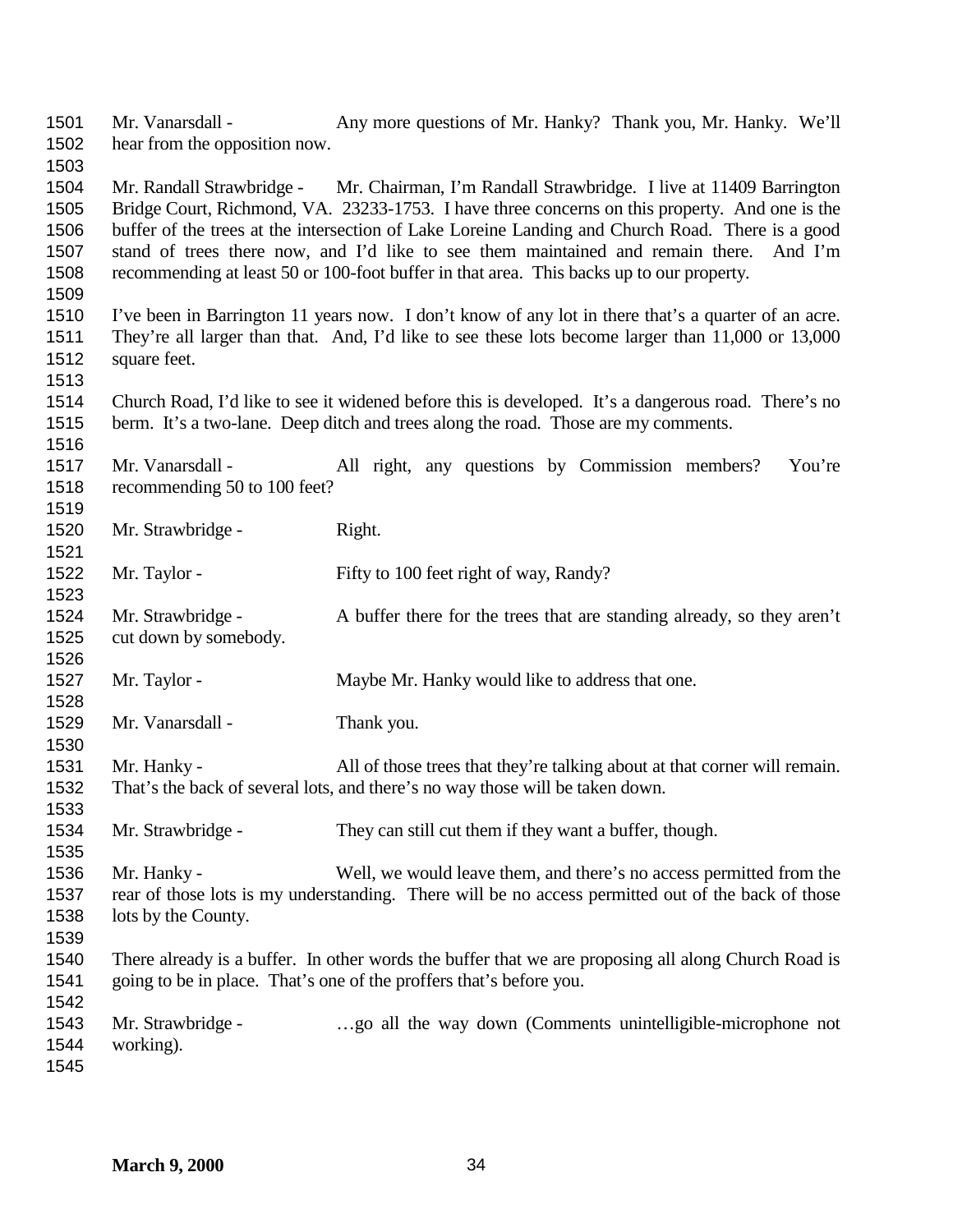| 1546<br>1547 | Mr. Hanky -<br>from it, right?                                                                                                                                                                      | It goes all along Church Road. Your property is across the street                                      |  |
|--------------|-----------------------------------------------------------------------------------------------------------------------------------------------------------------------------------------------------|--------------------------------------------------------------------------------------------------------|--|
| 1548         |                                                                                                                                                                                                     |                                                                                                        |  |
| 1549<br>1550 | Mr. Strawbridge -                                                                                                                                                                                   | Yes. But, it doesn't come down to Lake Loreine, I don't believe.                                       |  |
| 1551         | Mr. Taylor -                                                                                                                                                                                        | Mr. Strawbridge, if you could, show us on that chart, Mr.                                              |  |
| 1552         | Householder will set it up for you.                                                                                                                                                                 |                                                                                                        |  |
| 1553         |                                                                                                                                                                                                     |                                                                                                        |  |
| 1554         | Mr. Householder -                                                                                                                                                                                   | Are you talking about this area right here (referring to slide)?                                       |  |
| 1555         |                                                                                                                                                                                                     |                                                                                                        |  |
| 1556         | Mr. Strawbridge -                                                                                                                                                                                   | Yes, that's Loreine Landing Lane and then its across to a point at                                     |  |
| 1557         | which they end.                                                                                                                                                                                     |                                                                                                        |  |
| 1558         | Mrs. O'Bannon -                                                                                                                                                                                     | Could someone define "buffer," because I'm not sure what that                                          |  |
| 1559         | gentleman's saying, I mean what the term                                                                                                                                                            |                                                                                                        |  |
| 1560         |                                                                                                                                                                                                     |                                                                                                        |  |
| 1561         | Mr. Householder -                                                                                                                                                                                   | In the proffer language it is described as what we have in this case, I                                |  |
| 1562         |                                                                                                                                                                                                     | think we have to treat it on a case-by-case basis, the definition of buffer. This one would be, it's a |  |
| 1563         |                                                                                                                                                                                                     | landscaped strip 20 feet along Church Road. I think what he's talking about is some sort of an area    |  |
| 1564         |                                                                                                                                                                                                     |                                                                                                        |  |
| 1565         | that's not touched, left undisturbed. I guess we're talking about two different types of buffers. This<br>is more of a landscaped strip.                                                            |                                                                                                        |  |
| 1566         |                                                                                                                                                                                                     |                                                                                                        |  |
| 1567         | Mr. Vanarsdall -                                                                                                                                                                                    | A buffer is no more than space. It depends on what you put in the                                      |  |
| 1568         | buffer.                                                                                                                                                                                             |                                                                                                        |  |
| 1569         |                                                                                                                                                                                                     |                                                                                                        |  |
| 1570         | Mr. Householder -                                                                                                                                                                                   | Right.                                                                                                 |  |
| 1571         |                                                                                                                                                                                                     |                                                                                                        |  |
| 1572         | Ms. Dwyer -                                                                                                                                                                                         | Right. So, in other words, this language, just so that we're clear what                                |  |
| 1573         |                                                                                                                                                                                                     | the language says, the 20-foot buffer, just because it says, "buffer," that does not mean the trees    |  |
| 1574         |                                                                                                                                                                                                     | have to be preserved within that 20 foot. It may be the intent of the developer to do so, but that's   |  |
| 1575         | not what the proffer requires. Is that correct?                                                                                                                                                     |                                                                                                        |  |
| 1576         |                                                                                                                                                                                                     |                                                                                                        |  |
| 1577         | Mr. Householder -                                                                                                                                                                                   | That's correct.                                                                                        |  |
| 1578         |                                                                                                                                                                                                     |                                                                                                        |  |
| 1579         | Ms. Dwyer -                                                                                                                                                                                         | And, also, if Church Road is widened, that would then encroach                                         |  |
| 1580         | upon this buffer to the extent it needed roadway                                                                                                                                                    |                                                                                                        |  |
| 1581         |                                                                                                                                                                                                     |                                                                                                        |  |
| 1582         | Mr. Householder -                                                                                                                                                                                   | Well, the buffer was to the ultimate right of way. It should have                                      |  |
| 1583         | been.                                                                                                                                                                                               |                                                                                                        |  |
| 1584         |                                                                                                                                                                                                     |                                                                                                        |  |
| 1585         | Mr. Taylor -                                                                                                                                                                                        | Ms. Dwyer, I think Mr. Strawbridge's concern is that, along Lake                                       |  |
| 1586         |                                                                                                                                                                                                     |                                                                                                        |  |
| 1587         | Loreine Landing now, the entire area from that lower corner to Church is fairly heavily treed. And<br>the trees continue down along Church Road to the east, almost until the intersection with the |                                                                                                        |  |
| 1588         | pipeline that goes through there. And, Mr. Strawbridge lives right across the street, just right in                                                                                                 |                                                                                                        |  |
| 1589         | Barrington, and he is directly affected by looking at that forested area. And, Randy, is that not what                                                                                              |                                                                                                        |  |
| 1590         | your greatest concern is?                                                                                                                                                                           |                                                                                                        |  |
| 1591         |                                                                                                                                                                                                     |                                                                                                        |  |
|              |                                                                                                                                                                                                     |                                                                                                        |  |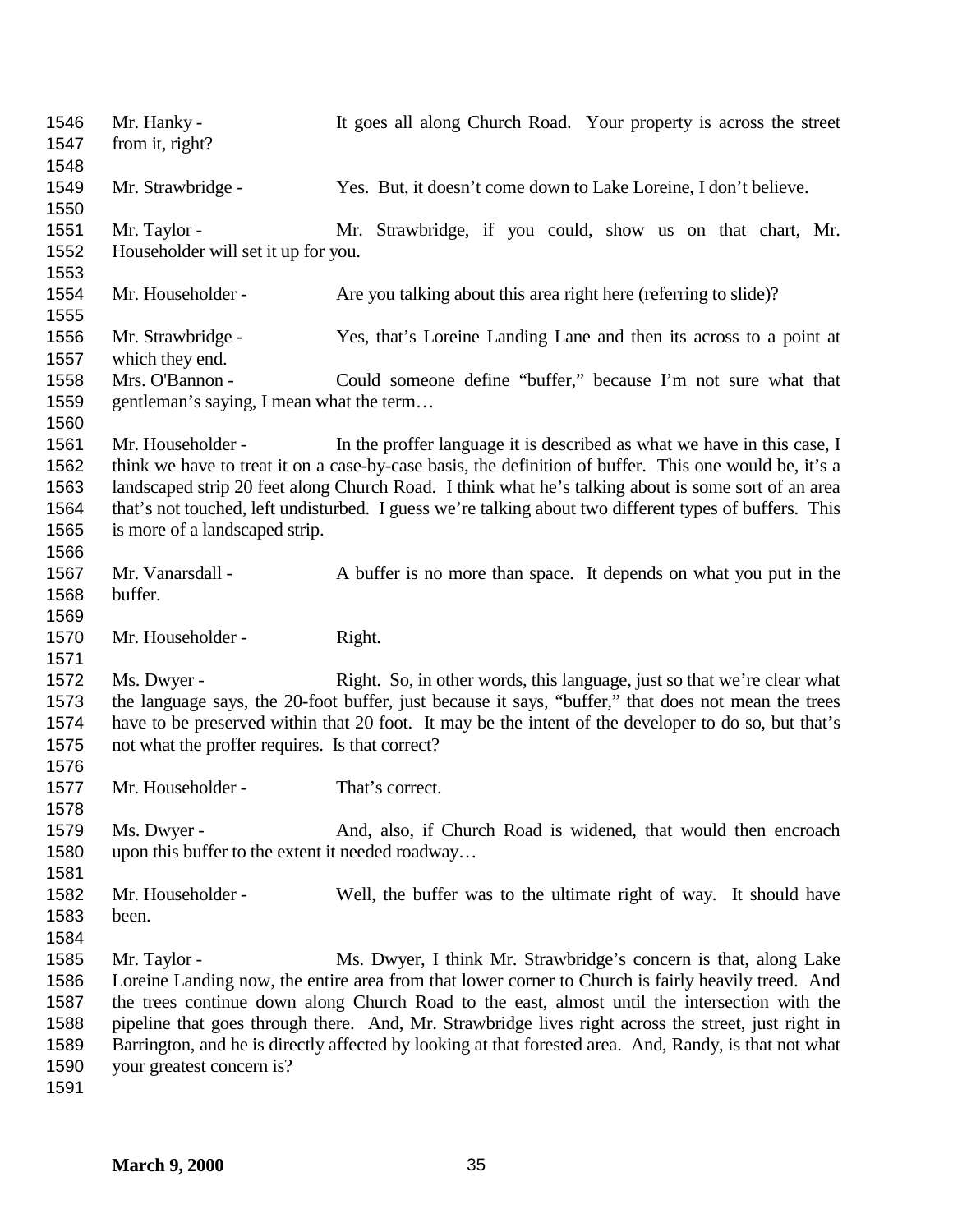| 1592<br>1593 | It was my understanding talking to Mr. Hanky that those would be treated very carefully, left in<br>place and buffered. So, with that, am I correct on that, Mr. Hanky? |                                                                                                         |  |
|--------------|-------------------------------------------------------------------------------------------------------------------------------------------------------------------------|---------------------------------------------------------------------------------------------------------|--|
| 1594         |                                                                                                                                                                         |                                                                                                         |  |
| 1595<br>1596 | Mr. Hanky -                                                                                                                                                             | You can see it                                                                                          |  |
| 1597         | Mr. Taylor -                                                                                                                                                            | You can see it fairly clearly there from that road. You see coming in                                   |  |
| 1598         |                                                                                                                                                                         | from the north is Barrington Bridge Place, and right across the street, there starts to be some         |  |
| 1599         |                                                                                                                                                                         | vegetation as discerned by the dark green patches. And they go on off to the west, and then down to     |  |
| 1600         |                                                                                                                                                                         | the south all away along the south edge of that property. So they would remain standing, is my          |  |
| 1601         | understanding on it.                                                                                                                                                    |                                                                                                         |  |
| 1602<br>1603 | Mr. Householder -                                                                                                                                                       | It's not proffered, though, that they remain standing.                                                  |  |
| 1604         | Mr. Archer -                                                                                                                                                            | I think what Mr. Strawbridge is saying, that once the property is sold,                                 |  |
| 1605         |                                                                                                                                                                         | is this what you're saying, Mr. Strawbridge? The new property owner, he can cut his own trees if        |  |
| 1606         | he chooses?                                                                                                                                                             |                                                                                                         |  |
| 1607         |                                                                                                                                                                         |                                                                                                         |  |
| 1608         | Mr. Strawbridge -                                                                                                                                                       | You're doing a shopping center there, you put a 100-foot buffer. I'm                                    |  |
| 1609         | a consulting engineer myself, and that's all I'm asking for.                                                                                                            |                                                                                                         |  |
| 1610         |                                                                                                                                                                         |                                                                                                         |  |
| 1611         | Mrs. O'Bannon -                                                                                                                                                         | But, by saying, "a 100-foot buffer," that just means the space. That's                                  |  |
| 1612         | what I was getting at.                                                                                                                                                  |                                                                                                         |  |
| 1613         |                                                                                                                                                                         |                                                                                                         |  |
| 1614         | Mr. Strawbridge -                                                                                                                                                       | Perpendicular to the road, yes.                                                                         |  |
| 1615         |                                                                                                                                                                         |                                                                                                         |  |
| 1616         | Ms. Dwyer -                                                                                                                                                             | It doesn't mean the trees will be preserved. That's, I think the point                                  |  |
| 1617         | we're trying to make.                                                                                                                                                   |                                                                                                         |  |
| 1618         |                                                                                                                                                                         |                                                                                                         |  |
| 1619         | Mrs. O'Bannon -                                                                                                                                                         | Yes. It doesn't mean the trees will necessarily still be standing. The                                  |  |
| 1620         |                                                                                                                                                                         | buffer, it's not proffered. It means, they'll be a distance. It could be left open. I'm trying to just  |  |
| 1621         |                                                                                                                                                                         | clarify that for you, because I know what you're thinking, and I'm afraid that it's not being what's    |  |
| 1622         | happening.                                                                                                                                                              |                                                                                                         |  |
| 1623         |                                                                                                                                                                         |                                                                                                         |  |
| 1624         | Mr. Strawbridge -                                                                                                                                                       | If you have a buffer there, designated, that's not owned by a property                                  |  |
| 1625         |                                                                                                                                                                         | owner, and the property owner is not going to cut the trees on it.                                      |  |
| 1626         |                                                                                                                                                                         |                                                                                                         |  |
| 1627         | Mr. Taylor -                                                                                                                                                            | Mr. Hanky, would you like to address that? Don't mess with our                                          |  |
| 1628         | trees.                                                                                                                                                                  |                                                                                                         |  |
| 1629         |                                                                                                                                                                         |                                                                                                         |  |
| 1630         | Mr. Hanky -                                                                                                                                                             | The proffers do include a 20-foot buffer strip, which means, and it                                     |  |
| 1631         |                                                                                                                                                                         | says in there that it will not be disturbed. That buffer strip runs from Loreine's Landing Lane all the |  |
| 1632         |                                                                                                                                                                         | way to the other end of the property. I think it, specifically, states in there, if I'm not mistaken.   |  |
| 1633         |                                                                                                                                                                         |                                                                                                         |  |
| 1634         | Ms. Dwyer -                                                                                                                                                             | No. It says, it will consist of berms, landscaping, fencing, or may be                                  |  |
| 1635         |                                                                                                                                                                         | left in its natural condition or a combination thereof. So, I guess, you know, we're not necessarily    |  |
| 1636         | arguing the point. We just want to make clear what the proffer says. This proffer does not                                                                              |                                                                                                         |  |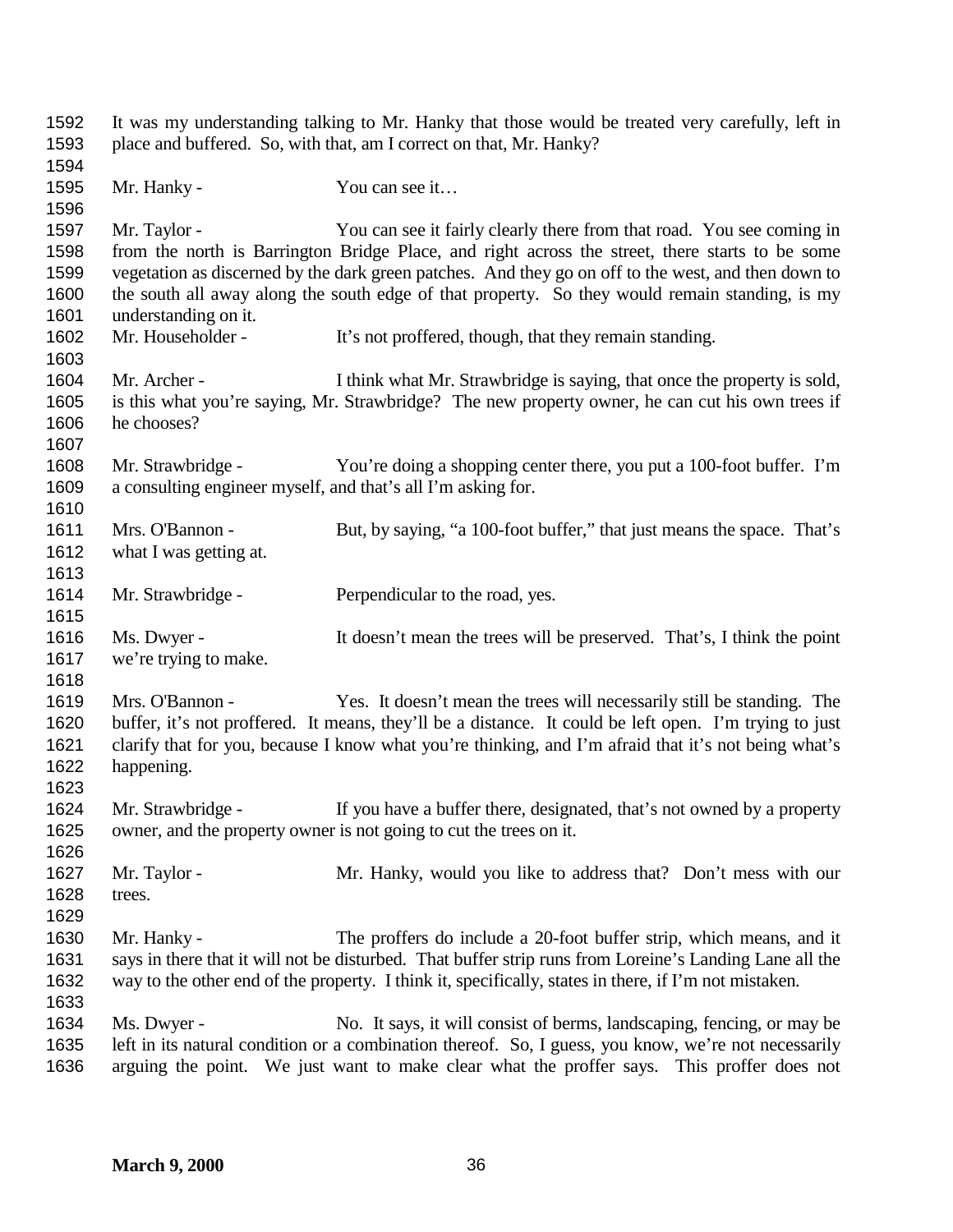| 1637<br>1638                                 | guarantee that the trees will stay there. All this says that there will be 20 feet, and in that 20 feet, it<br>may be natural or it may be landscaped. |                                                                                                                                                                                                                                                                                                                                                                                                                                                                                           |
|----------------------------------------------|--------------------------------------------------------------------------------------------------------------------------------------------------------|-------------------------------------------------------------------------------------------------------------------------------------------------------------------------------------------------------------------------------------------------------------------------------------------------------------------------------------------------------------------------------------------------------------------------------------------------------------------------------------------|
| 1639<br>1640<br>1641<br>1642                 | Mr. Strawbridge -<br>bank with 20 feet.                                                                                                                | Twenty feet is ridiculous. You're not even going half way up the                                                                                                                                                                                                                                                                                                                                                                                                                          |
| 1643<br>1644<br>1645<br>1646                 | Ms. Dwyer -<br>Mr. Vanarsdall -                                                                                                                        | And, also, I'm not sure that it's adjacent to "ultimate right of way."<br>I'm not clear on that. Maybe Mr. Householder can clarify that.<br>Thank you.                                                                                                                                                                                                                                                                                                                                    |
| 1647<br>1648<br>1649                         | Mr. Householder -                                                                                                                                      | We usually would consider the right of way to be ultimate right of<br>way. We could clarify in this language it might be a good idea to add, "ultimate," to that proffer.                                                                                                                                                                                                                                                                                                                 |
| 1650<br>1651                                 | Ms. Dwyer -                                                                                                                                            | Yes. I think so, if that's your intent. Yes.                                                                                                                                                                                                                                                                                                                                                                                                                                              |
| 1652<br>1653                                 | Mrs. O'Bannon -                                                                                                                                        | When is Church Road scheduled to be widened?                                                                                                                                                                                                                                                                                                                                                                                                                                              |
| 1654<br>1655<br>1656                         | Mr. Householder -<br>about this.                                                                                                                       | I do not know. Jay had met with Public Works. We had talked                                                                                                                                                                                                                                                                                                                                                                                                                               |
| 1657<br>1658<br>1659<br>1660<br>1661<br>1662 | Mr. Jay Hanky -<br>not give us any imminent schedule for the widening.                                                                                 | I am Jay Hanky, a partner with Barrington. My discussions with<br>Todd Eure on the right of way, he mentioned two different projects that were designed, but nothing<br>was imminent. And, one was the straightening out of the curve a little bit to the west. The other<br>was dealing with Cox Road extension further up. We looked at the right of way at that time. He did                                                                                                           |
| 1663<br>1664<br>1665<br>1666                 |                                                                                                                                                        | The right of way that he indicated to me that Public Works would like to have during the review<br>process would request as a dedication was an ultimate 66-foot right of way, which was, to the best<br>of my knowledge, six feet more than the existing right of way now.                                                                                                                                                                                                               |
| 1667<br>1668<br>1669<br>1670<br>1671         | way.                                                                                                                                                   | I think, and I can't say this with a 100-percent certainty, Benedictine, while owning the property,<br>dedicated five feet already. And when we developed Barrington across the street, we made a<br>dedication, curb and gutter is already returned on that side to provide an ultimate 60-foot right of                                                                                                                                                                                 |
| 1672<br>1673<br>1674<br>1675<br>1676<br>1677 |                                                                                                                                                        | Public Works I think now, with that typical road design, what's to have 66 feet to allow for<br>sidewalks in the future, which, in this particular case, it's hard to imagine, because it would be a lot<br>of sidewalks there. There are none to the east of us now. However, it was my understanding had<br>the buffer to be from the ultimate right of way, which probably involves us dedicating three feet. I<br>don't know if that helps clarify the situation of the right of way. |
| 1678<br>1679<br>1680                         | Mr. Marlles -<br>measured from the ultimate right of way?                                                                                              | Sir, just for the record, then, you did intend the buffer would be                                                                                                                                                                                                                                                                                                                                                                                                                        |
| 1681<br>1682                                 | Mr. Hanky -                                                                                                                                            | The ultimate right of way. I think the language did include, too, the<br>combination of leaving the buffer in its natural state. Of course, along Church Road, the majority of                                                                                                                                                                                                                                                                                                            |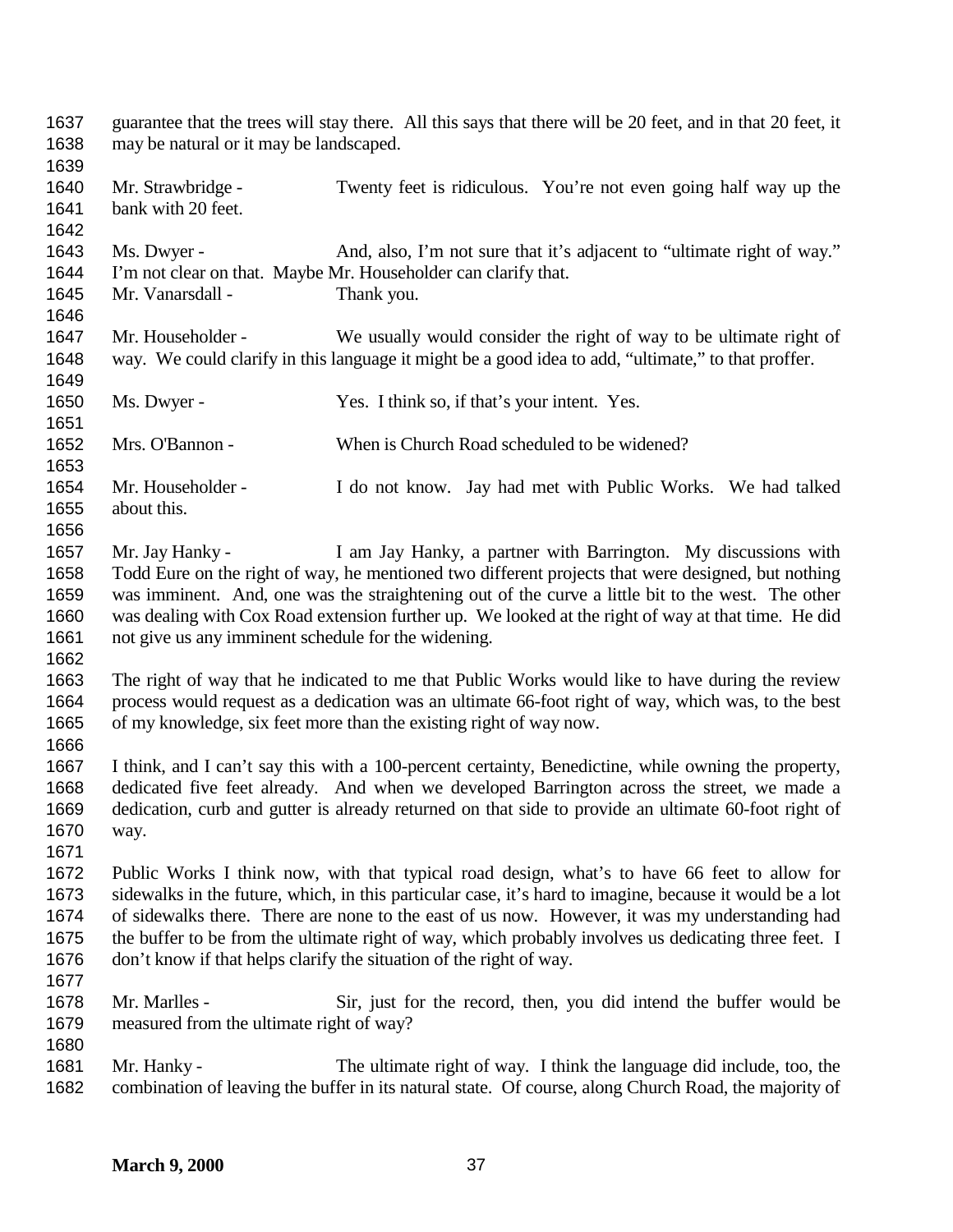it, you know the natural state is "no trees." But there are a number of just individually placed large Leland Cypresses around the property. The intent, what I hope is to be able to transplant a lot of the Leland Cypresses that are scattered. There's probably 35 or 40 of them. They go over by the ball fields and all. We'd like to be able to move them over to Church Road. The intent is to have a nice landscaped buffer along Church Road. And all along Loreine's Landing Lane, that wooded area is a very steep grade. The lots that we laid out on there have a depth that allows for a good building site up on the top of the hill. Those lots will be fairly deep, but they'll have a steep grade to the back. As its proffered, there's no guarantee that those trees would stay going down Loreine's Landing Lane, with the exception of the first 20 feet that would be in the buffer. But, from the standpoint of what we normally do in our covenants and our site review, we limit clearing, I think the clearing of the lot is limited to that area that's necessary just for the house, to the extent that that's reasonable. Is that correct the way we have that? Even though there's not a buffer along Loreine's Landing Lane, we should be covered in terms of preserving those trees. 1699 Mr. Vanarsdall - Thank you. Mrs. O'Bannon - You're not proffering that particular configuration of lots with this case? 1704 Mr. Hanky - No. That specific plan has not been proffered. Mrs. O'Bannon - I'm not necessarily asking him. I just want to make that clear. 1708 Mr. Hanky - Yes. 1710 Mrs. O'Bannon - Okay. 1712 Mr. Vanarsdall - All right. Any one else want to speak on this case? Yes sir. Mr. Lee Stocks - Mr. Chairman, members of the Commission, my name is Lee Stocks. I come to you as a member of, actually, President of the homeowner's association for Lake Loreine. I live on 2401 Lake Loreine Lane. I speak on behalf of our association. We oppose the applicant's request for R-3 zoning, and 1719 support, instead, the recommendation of 17 February of the Staff to support an R-2 zoning. There were several points made in the report, which we support. We feel like that the R-2 zoning is more consistent with the character of the neighborhoods on the south side; the ones that are visible from Church, including Lake Loreine. It is also the Barrington Subdivision across the street,keeping again, with the character of that neighborhood. The staff's report points out that the schools in the area can not support the existing and proposed students coming from this neighborhood, and the R-3 would just exacerbate that problem.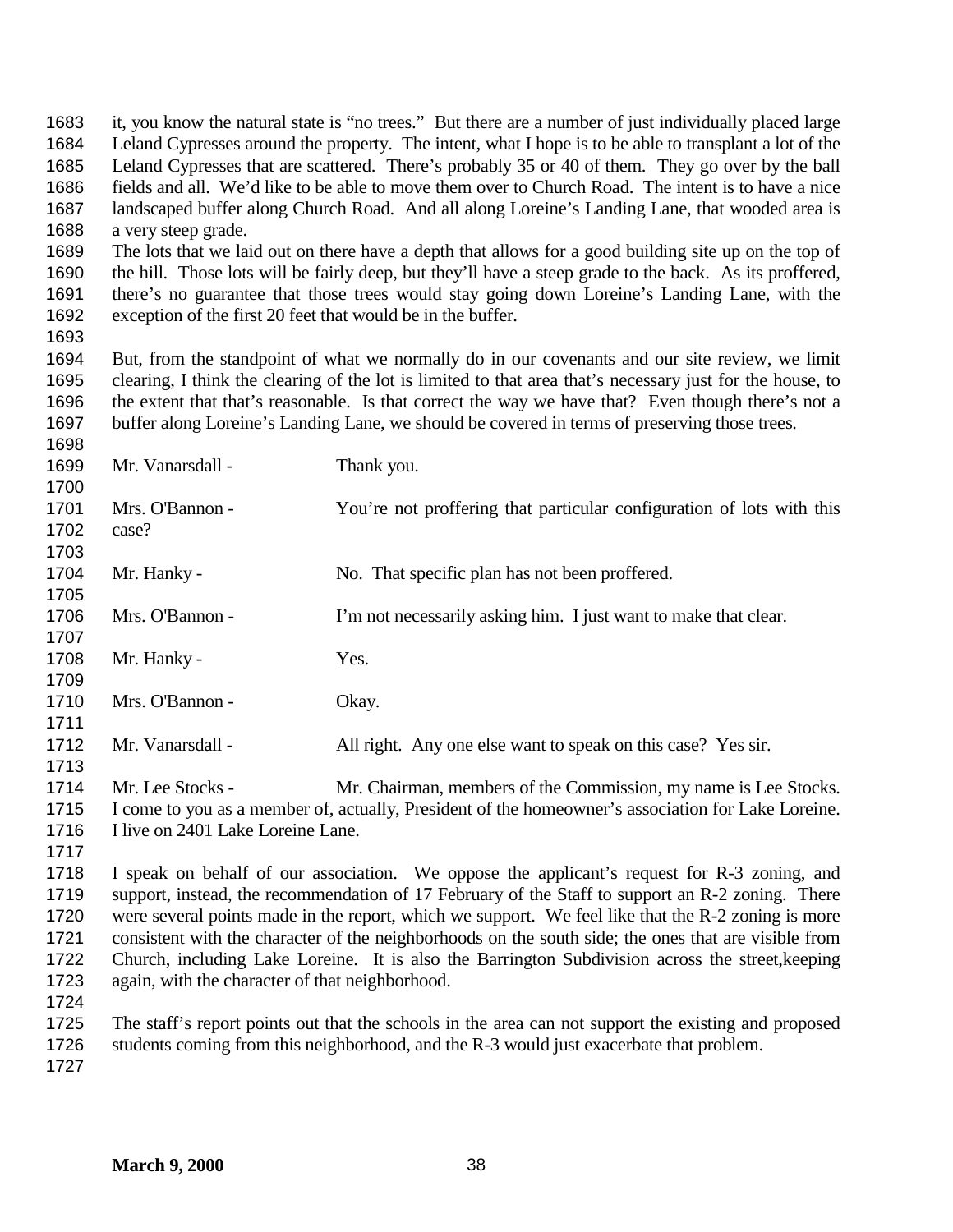Additionally, our homeowner's association is facing a very expensive dredging of the Lake Loreine. Right now, the head end of that lake is pretty much filled in. And this proposed neighborhood is in the watershed of that lake and it is just going to increase the problems with that lake over time. Therefore, we would request that you deny the applicant for R-3. Instead, go with R-2 zoning for this area. Mr. Vanarsdall - All right, any questions? Thank you very much. Any one else? Any one else like to speak about this case? Yes sir. Mr. Gilbert Button - My name is Gilbert Button and I live right next to the proposed change property. I have lived there 11.5 years and I've been flooded twice in a 100-year floods. There is a large culvert in my backyard that the County installed. It flooded that. I don't know the technical terms of the watershed, whatever. But, whatever decision is made, I hope that every consideration is going to be made that this does not reoccur, because part of what Lee had mentioned about the lake being filled in, my driveway has contributed to that fill in on two different occasions. Mr. Vanarsdall - Have you ever asked the County to come out and look at it? Mr. Button - Yes sir. They did, and it flooded again. And, I was told it was a 100-year flood and its happened to me twice. Mrs. O'Bannon - Can you point out where you are on the map, so I can get an idea? 1750 Mr. Button - I'm the fourth house right there, (referring to slide). The problem is the culvert which is a very large collecting culvert spills into another drain, but there's only one drain that goes down to the lake. So, the whole system is dependent on one pipe. Unfortunately, that goes through my property. And, when that pipe gets filled up, then it has no choice other than to go over my property, through my beds. And my driveway, like I said, has ended up on two different occasions, in the lake. Mr. Marlles - Sir, I think this might have been asked, but has anybody been out from the County recently? 1760 Mr. Button - Yes. 1762 Mr. Marlles - Okay. They have. Mr. Button - Yes. As a matter of fact, they came in and expanded the culvert. The problem with that is, we still have the same size pipe that is draining all of that property. Again, I'm not an engineer. But, I suspect that if you place a number of houses and a number of roads, you're going to have less surface area for the moisture to be absorbed, and, therefore, more runoff as Lee mentioned. Mr. Marlles - Drainage is normally an issue that is looked upon as part of the subdivision process. And we do have regulations, obviously, in the County that do regulate the quantity and quality of water. So, it would be something that would be reviewed further on in the development review process.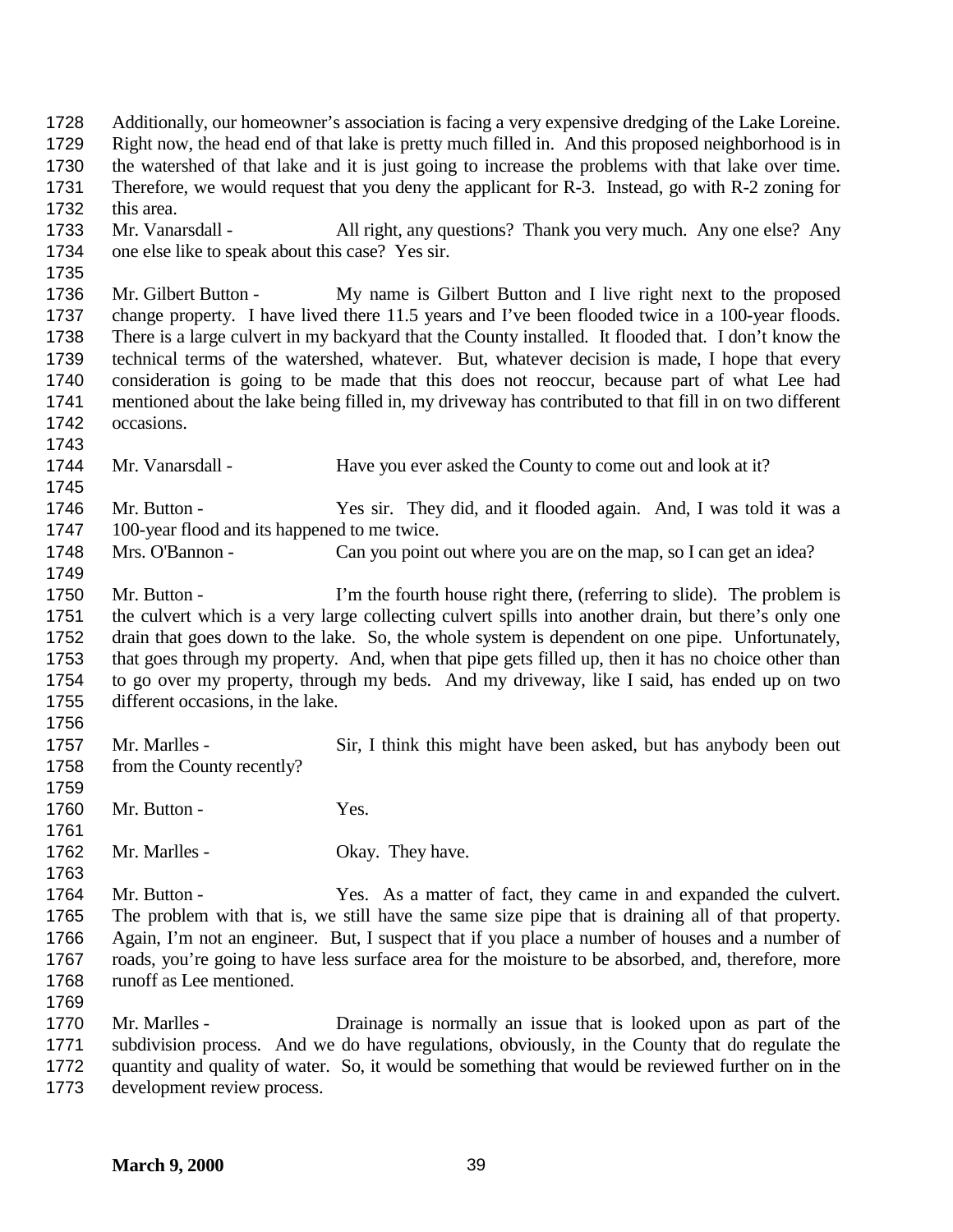| 1774 |                                      |                                                                                                     |
|------|--------------------------------------|-----------------------------------------------------------------------------------------------------|
| 1775 | Mr. Button -                         | I understand that, and I hope you have an appreciation. That should                                 |
| 1776 |                                      | have been done in conjunction with the development of Benedictine West. And I still, as I said, the |
| 1777 |                                      | system, originally, and then when it was redone has flooded twice. So                               |
| 1778 |                                      |                                                                                                     |
| 1779 | Mr. Taylor -                         | That was while the Benedictine fields were built?                                                   |
| 1780 |                                      |                                                                                                     |
| 1781 | Mr. Button -                         | Yes.                                                                                                |
| 1782 |                                      |                                                                                                     |
| 1783 | Mr. Taylor -                         | As a direct result of that?                                                                         |
| 1784 |                                      |                                                                                                     |
| 1785 | Mr. Button -                         | Benedictine was there when my house was                                                             |
| 1786 |                                      |                                                                                                     |
| 1787 | Mr. Taylor -                         | But not that soccer field?                                                                          |
| 1788 |                                      |                                                                                                     |
| 1789 | Mr. Button -                         | The soccer field was there.                                                                         |
| 1790 |                                      |                                                                                                     |
|      |                                      |                                                                                                     |
| 1791 | Mr. Taylor -                         | This has been existing for how many years?                                                          |
| 1792 |                                      |                                                                                                     |
| 1793 | Mr. Button -                         | Well, I've lived there for 11.5 years.                                                              |
| 1794 |                                      |                                                                                                     |
| 1795 | Mr. Taylor -                         | There hasn't been any solution over that period of time?                                            |
| 1796 |                                      |                                                                                                     |
| 1797 | Mr. Button -                         | Well, it's flooded twice. As I said, when I addressed the subject,                                  |
| 1798 |                                      | they were very nice to me. They came and brought a whole bunch of riprap and created a much         |
| 1799 |                                      | larger culvert. But, the problem is, that my house is the drain. And when Benedictine has a         |
| 1800 |                                      | problem with water standing behind my neighbors' homes, they cut a berm to direct the water even    |
| 1801 |                                      | more so onto my property. That's how we ended up with, I happen to be in the middle of the drain,   |
| 1802 | I guess.                             |                                                                                                     |
| 1803 |                                      |                                                                                                     |
| 1804 | Mr. Vanarsdall -                     | We'd be glad to have somebody look at it again. Would you give us                                   |
| 1805 | your address, again?                 |                                                                                                     |
| 1806 |                                      |                                                                                                     |
|      |                                      |                                                                                                     |
| 1807 | Mr. Button -                         | Certainly. 2409 Loreine's Landing Lane.                                                             |
| 1808 |                                      |                                                                                                     |
| 1809 | Mr. Archer -                         | Sir, are you saying the other houses in the area next door, and so                                  |
| 1810 | forth, are not affected, just yours? |                                                                                                     |
| 1811 |                                      |                                                                                                     |
| 1812 | Mr. Button -                         | Well, some of my neighbors could speak for themselves. But, at one                                  |
| 1813 |                                      | time, there was water standing. Benedictine hired somebody and they cut a berm behind my            |
| 1814 |                                      | neighbor's home to direct the water, and it ended up in my yard.                                    |
| 1815 |                                      |                                                                                                     |
| 1816 | Mr. Archer -                         | Okay.                                                                                               |
| 1817 |                                      |                                                                                                     |
| 1818 | Mr. Button -                         | So, they solved one problem. I certainly don't hold any grudge                                      |
| 1819 |                                      | against my neighbors, because it solved their problem, but it created one for me.                   |
|      |                                      |                                                                                                     |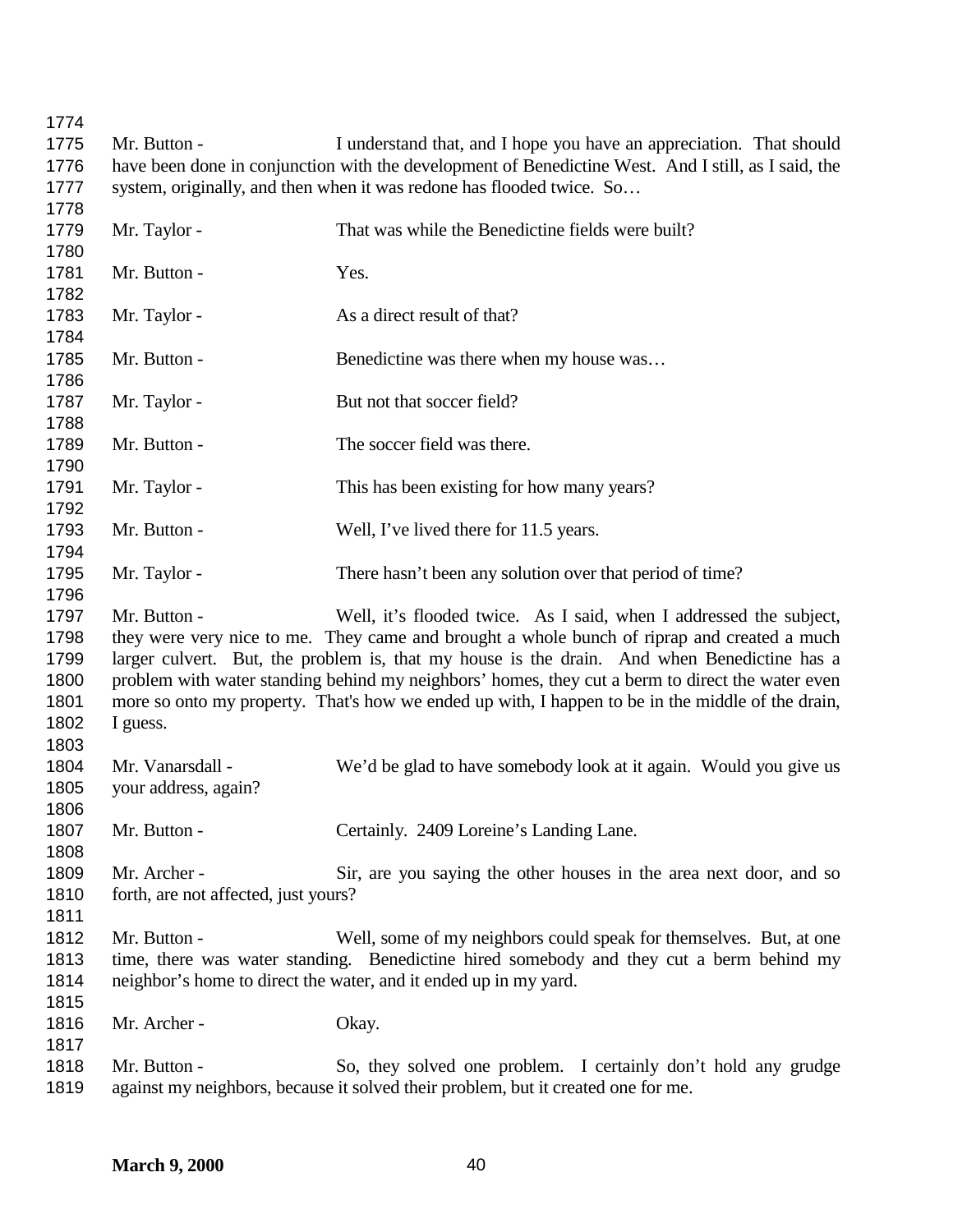| 1820 |                                             |                                                                                                            |
|------|---------------------------------------------|------------------------------------------------------------------------------------------------------------|
| 1821 | Mr. Vanarsdall -                            | Thank you.                                                                                                 |
| 1822 |                                             |                                                                                                            |
| 1823 | Mr. Button -                                | Thank you.                                                                                                 |
| 1824 |                                             |                                                                                                            |
| 1825 | Mr. Taylor -                                | Mr. Chairman, am I not correct that storm runoff from adjacent                                             |
| 1826 |                                             | properties is really the responsibility of the owner of those properties for lateral support? Isn't that a |
| 1827 | requirement?                                |                                                                                                            |
| 1828 |                                             |                                                                                                            |
| 1829 | Mr. Vanarsdall -                            | I think so.                                                                                                |
| 1830 |                                             |                                                                                                            |
| 1831 | Mr. Taylor -                                | May be that's better directed to you.                                                                      |
| 1832 |                                             |                                                                                                            |
| 1833 | Mr. Marlles -                               | Mr. Taylor, it's certainly something that's outside of our review as                                       |
| 1834 |                                             | far as this rezoning request. We can have the Department of Public Works take a look at the                |
| 1835 | situation, which is what I would recommend. |                                                                                                            |
| 1836 |                                             |                                                                                                            |
| 1837 | Mrs. O'Bannon -                             | Well, by law, isn't when a piece of property is developed, they can't                                      |
| 1838 | allow any more drainage that                |                                                                                                            |
| 1839 |                                             |                                                                                                            |
| 1840 | Mr. Marlles -                               | That is, generally, the rule, Mrs. O'Bannon.                                                               |
| 1841 |                                             |                                                                                                            |
| 1842 | Mr. Taylor -                                | Well, maybe this is a problem Mr. Hanky could fix in passing.                                              |
| 1843 |                                             |                                                                                                            |
| 1844 | Mr. Hanky -                                 | Well, what I'm saying is, I'm sure that when the subdivision goes to                                       |
| 1845 |                                             | be reviewed, that this will be taken up, and be addressed with the BMP. When Benedictine was               |
| 1846 |                                             | built 20 some years ago, we weren't using BMPs and that's now a requirement pretty much all the            |
| 1847 |                                             | way. So, what you're going to have in this situation is that, water, more than likely, will be diverted    |
| 1848 |                                             | or piped in some way shape or form into a BMP. I'm almost certain of that.                                 |
| 1849 |                                             |                                                                                                            |
| 1850 | Mrs. O'Bannon -                             | In your plan I didn't see anything like that.                                                              |
| 1851 |                                             |                                                                                                            |
| 1852 | Mr. Taylor -                                | Here, again, Mrs. O'Bannon, we'd have to wait for the POD stage.                                           |
| 1853 |                                             |                                                                                                            |
| 1854 | Mr. Marlles -                               | Subdivision.                                                                                               |
| 1855 |                                             |                                                                                                            |
| 1856 | Mrs. O'Bannon -                             | Subdivision?                                                                                               |
| 1857 |                                             |                                                                                                            |
| 1858 | Mr. Hanky -                                 | That's usually always addressed. All of our other projects within the                                      |
| 1859 | last few years, that's what happened.       |                                                                                                            |
| 1860 |                                             |                                                                                                            |
| 1861 | Mrs. O'Bannon -                             | Do you understand what a BMP is, sir? You want to explain to him                                           |
| 1862 | what a BMP is?                              |                                                                                                            |
| 1863 |                                             |                                                                                                            |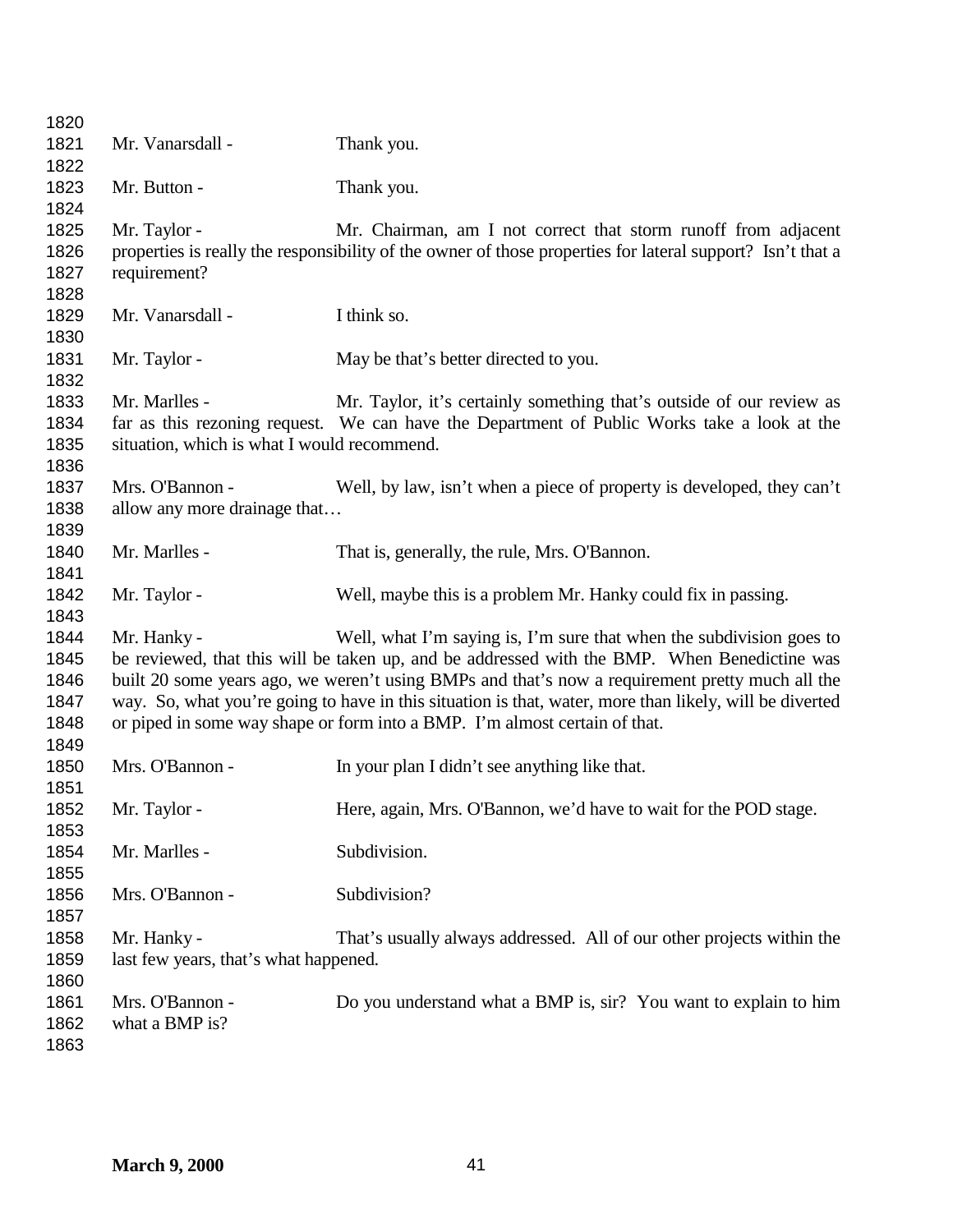Mr. Hanky - Physically, it will be an area that will be designated in junction with our engineers and the County for the retention of stormwater to allow it to be released in a slower fashion, and, therefore, flooding areas that it normally would flood. 1868 Mrs. O'Bannon - It's kind of like a dry pond? Would that be a good description of it? 1870 Mr. Hanky - For want of a better word, I guess that would be it. Mrs. O'Bannon - Do they have grass growing in it? 1874 Mr. Hanky - Most of the time. Yes. Mrs. O'Bannon - Is it nice and green, or is does it have shrubs? Mr. Hanky - It generally would be green. Sometimes, you know, it depends upon the elevation as to whether it's a wet BMP, or a dry one. They have both. The County and engineers both will work that out. That's something we don't really have any control over. But, 1881 that will be addressed, and I think satisfactorily. Mrs. O'Bannon - Because it sounds like its going to be behind this man's house. I wanted him to understand. Mr. Hanky - The BMP will be at either end of the property, more than likely is my understanding. The water will be diverted and picked up at either end and taken that way, because 1888 that's the way it naturally drains. 1890 Mrs. O'Bannon - Okay. Mr. Vanarsdall - Mr. Hanky, did you have any rebuttal time? Did you want to make a rebuttal on the opposition? 1895 Mr. Hanky - No. Only I think its been stated that I think, Jay, my son, pointed out very clearly, that the Proffer No. 2, with regard to the trees, specifically, says that the clearing of trees will be limited to trees in the area required to accommodate the structure. Those trees that are along Loreine Landing's Lane and along the first part of Church Road will not be cleared, because it specifically states on Proffer No. 2 they won't be, because no houses are going to be put there. 1901 Mr. Vanarsdall - Thank you. Mr. Taylor - Sir, while you're at the microphone, would you address Mr. Stock's comment on the acreage. In fairness to you, and we've worked virtually around the clock trying to resolve whether we do this R-2A, as he requested, or R-3 and the reasons for each? Mr. Hanky - With the proffer that we entered into today, we contractually agreed to limit the density to 45 lots. It's 24.619 acres, and that's approximately 1.8 lots per acre.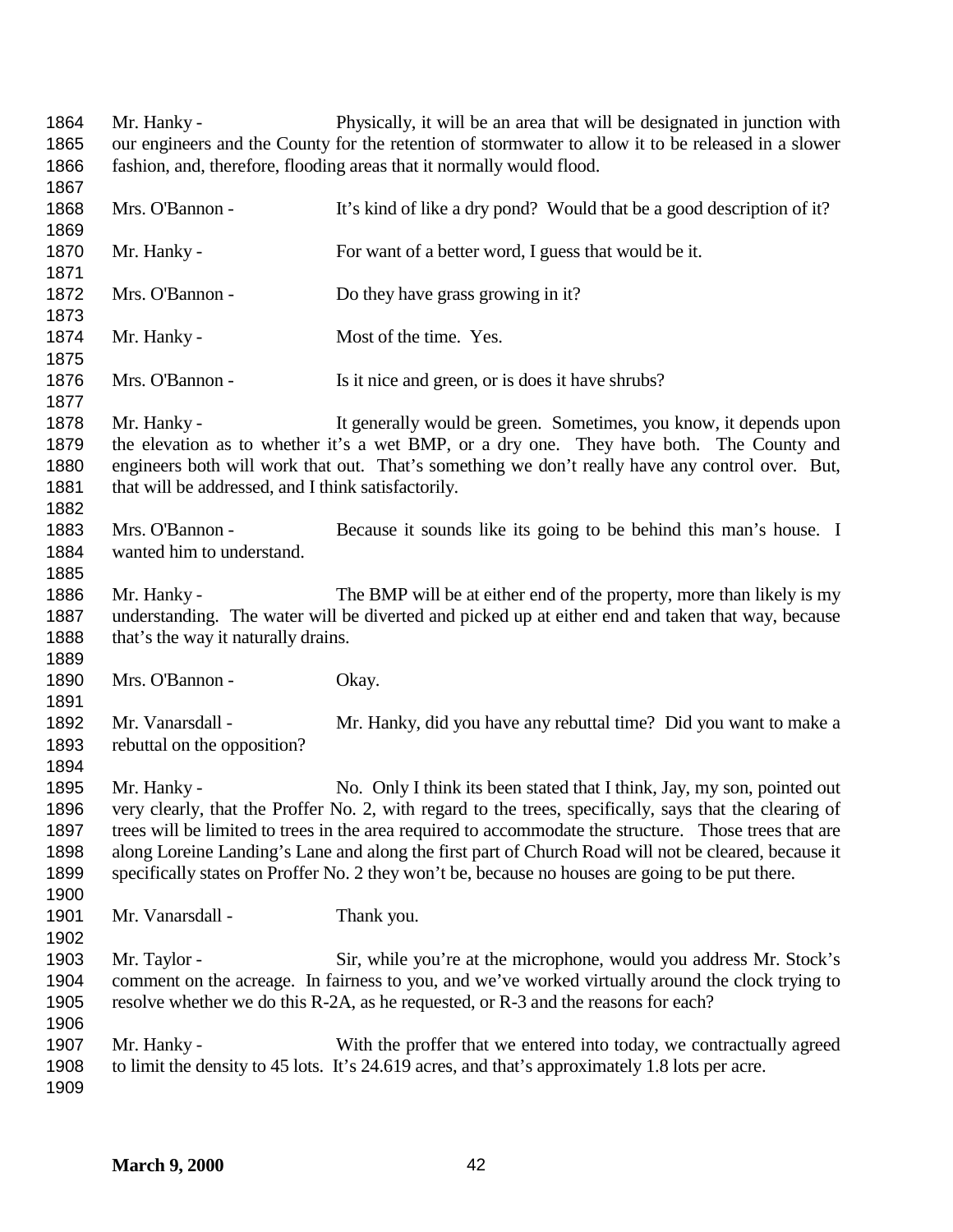Under R-2A zoning, current R-2A zoning, and staff notes that in their report, you can have a density to 2.42. So, we believe that we have addressed that by virtue of that proffer. We reduced it, and allowed 2.42. Actually, under R-3, you can go to 2.97. We are well, well, well below the stated 1913 allowances. And we've proffered that. So, the density is going to be much less than it would in 1914 either an R-3 or an R-2A. either an  $R-3$  or an  $R-2A$ .

- 1916 Mr. Taylor That, actually, almost approaches R-2.
- 1918 Mr. Hanky Absolutely.
- 

 Mr. Taylor - Okay. Thank you. Mr. Stocks, would you like equal time on your size of lots relative to the zoning. This is critical, because we have worked with the staff, and Mr. Hanky. And, in recognition, in my telephone call to you last night, trying to resolve. The difficulty of trying to get the lot size large enough to meet the R-2 criteria, but the difficulty is, there's, as Mr. Hanky explained, there's a few wrinkles in trying to develop this site that kind of frustrates the normal process. And, in trying to work around this, it was our hope that we could get to the point that we can look at this reasonably, from the zoning standpoint, tonight, and then when we get to the POD stage, we'll be able to work out to make sure that all of the lots are clearly in excess of the R- 2A standard. 

- Mr. Stocks I think what struck me was, when we looked at the original plan that you said was just a "first cut" at it, there were 39 lots I believe included there. And, this proffer, which was just submitted today, which I'm kind of lucky to get a copy of before tonight's meeting, goes up to 45. I don't understand where the other six lots, or six potential lots would be situated. It seemed like it would make a pretty drastic reduction in the original plat.
- 
- Mr. Taylor Would you like to address that Mr. Hanky?
- Mr. Hanky - The reason for it is to provide some flexibility in the event the current plan is what it is. It is very preliminary. It's our first shot at it. Our experience has been, once you get into the actual engineering and design with Public Works where some of these things are, we may have to evolve and change, and move, particularly with respect to the area that is along the jagged edge next to the A-1 to the east. There's a good deal of space that's been provided there that's now, I think it's noted on our plan as "Common Area." It probably would, essentially, be reserved for future development.
- 
- If, in fact, Public Works has to change somewhat the entrance way that we've proposed, which is pretty significant with the common area in there. In going through that process, it may generate, you know, the additional area that I think we would need, and we would want to have that flexibility to make use of it, if we can.
- Mr. Stocks We would feel from our homeowner's association much more comfortable with 39 lots, that we originally saw, as opposed to the 45 that were proffered today. Thanks.
-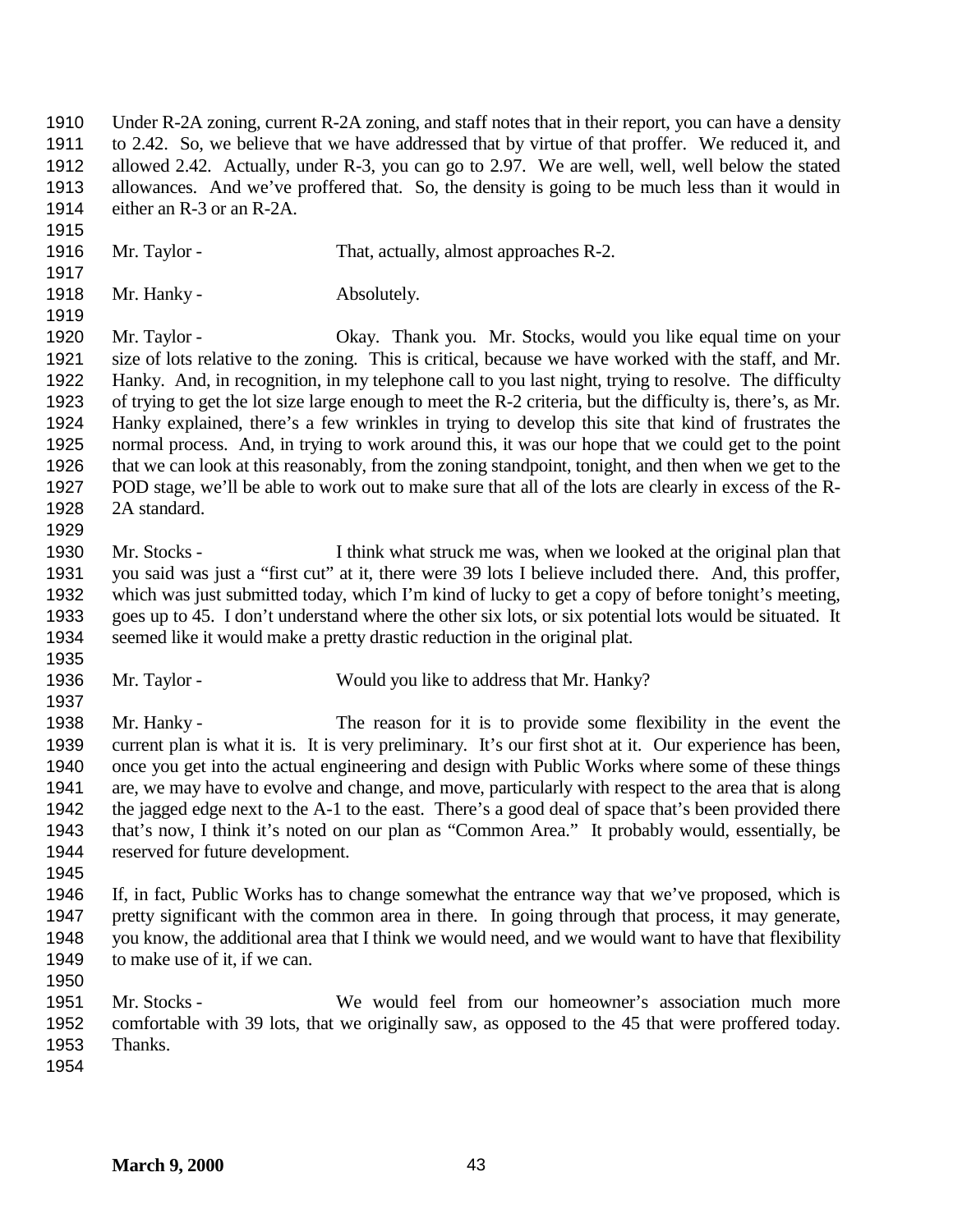| 1955<br>1956<br>1957                 | Mrs. O'Bannon -<br>allowed if it were to be R-2?                 | Can I ask just a general question? How many lots would there be                                                                                                                                                                                                                    |
|--------------------------------------|------------------------------------------------------------------|------------------------------------------------------------------------------------------------------------------------------------------------------------------------------------------------------------------------------------------------------------------------------------|
| 1958<br>1959                         | Mr. Hanky -                                                      | I mentioned that earlier. Under R-2A zoning, and in your staff<br>report, it states you would be permitted up to 2.42 lots per acre under R-2A.                                                                                                                                    |
| 1960<br>1961<br>1962                 | Ms. Dwyer -                                                      | What about R-2?                                                                                                                                                                                                                                                                    |
| 1963<br>1964                         | Mr. Hanky -                                                      | I don't have R-2 in front of me.                                                                                                                                                                                                                                                   |
| 1965<br>1966<br>1967<br>1968         | Ms. Dwyer -<br>tree preservation commitments in the proffers?    | One loose end, I think, was the question of whether the buffer would<br>be considered from the ultimate right of way of Church Road, and also whether there'd be specific                                                                                                          |
| 1969<br>1970<br>1971<br>1972         | Mr. Hanky -<br>lot itself.                                       | I think that was already stated that it was the ultimate right of way.<br>Under the clearing proffer, it states that nothing would be cleared other than what's needed for the                                                                                                     |
| 1973<br>1974<br>1975                 | Ms. Dwyer -<br>being a clear commitment.                         | to the extent reasonably practical? I generally interpret that as not                                                                                                                                                                                                              |
| 1976<br>1977                         | Mrs. O'Bannon -                                                  | I have just one question. "There shall be no 40-foot right-of-way?"                                                                                                                                                                                                                |
| 1978<br>1979                         | Mr. Hanky -                                                      | That was a request by the staff.                                                                                                                                                                                                                                                   |
| 1980<br>1981                         | Mrs. O'Bannon -                                                  | In reference to what, the roads?                                                                                                                                                                                                                                                   |
| 1982<br>1983<br>1984<br>1985<br>1986 | Mr. Householder -<br>foot rights-of-way at the time of rezoning. | That's a request from our subdivision review department, that if you<br>have a 40-foot right of way, it means you can only park on one side of the street. Therefore, you<br>have to put "No Parking" signs on one side. So, if we can, we try to eliminate the possibility of 40- |
| 1987<br>1988<br>1989                 | Mrs. O'Bannon -<br>of negatively?"                               | I just my question was, "Was there some other way to put it, instead                                                                                                                                                                                                               |
| 1990<br>1991                         | Mr. Householder -                                                | Sure. We can work on that.                                                                                                                                                                                                                                                         |
| 1992<br>1993<br>1994                 | Mrs. O'Bannon -<br>feet?"                                        | By that, I mean, "All rights of way will be more than "X" number of                                                                                                                                                                                                                |
| 1995<br>1996<br>1997                 | Mr. Hanky -<br>permit 59 lots.                                   | Maybe I can answer one other thing. Under R-2A zoning, it would                                                                                                                                                                                                                    |
| 1998<br>1999                         | Mr. Taylor -                                                     | Under R-2, what was the number?                                                                                                                                                                                                                                                    |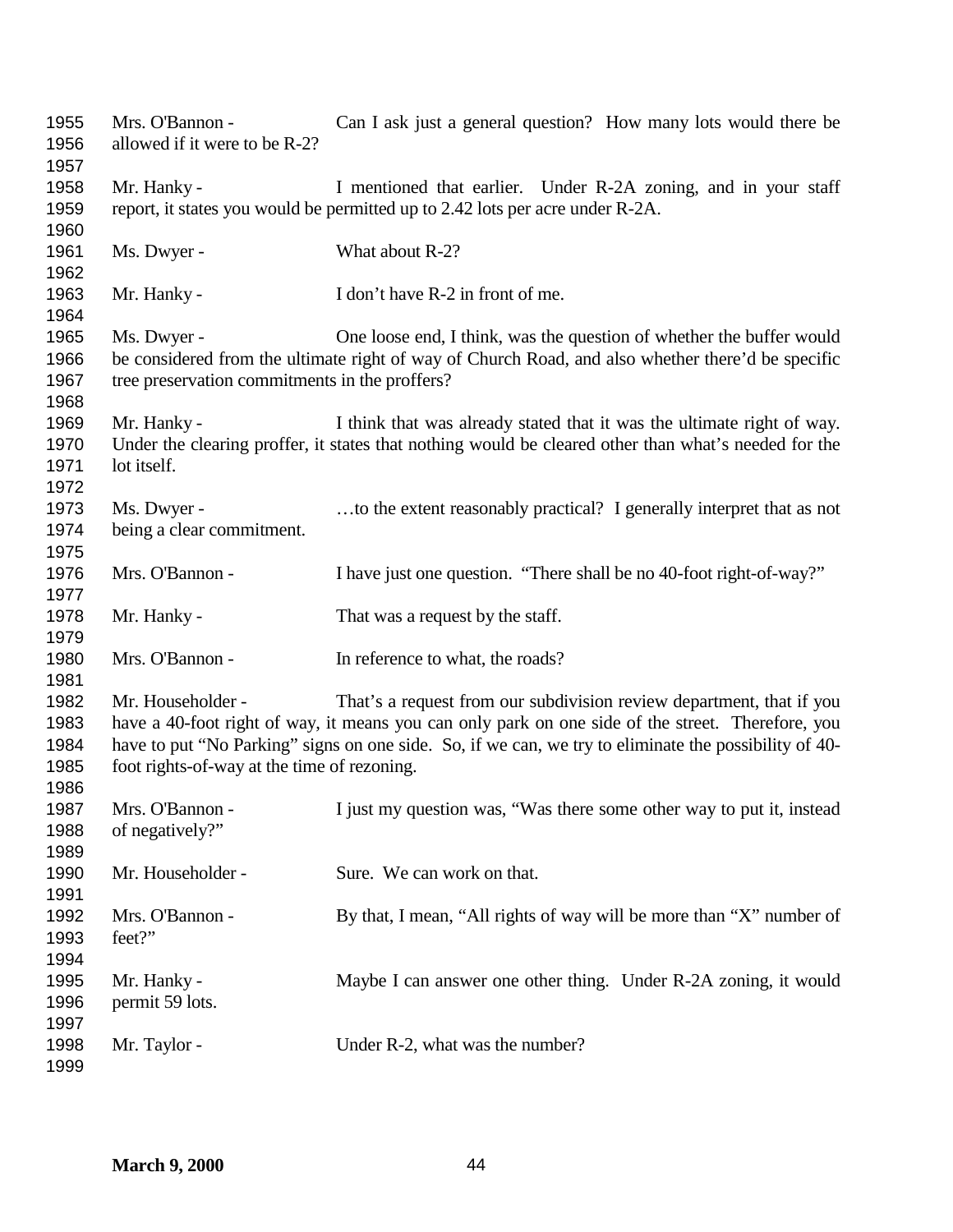| 2000<br>2001<br>2002                                         | Mr. Hanky -<br>R-2 was 59.             | I don't have R-2, because that's never been addressed by the staff.                                                                                                                                                                                                                                                                                                                                                                                                                                                                                                                                                                                                                         |
|--------------------------------------------------------------|----------------------------------------|---------------------------------------------------------------------------------------------------------------------------------------------------------------------------------------------------------------------------------------------------------------------------------------------------------------------------------------------------------------------------------------------------------------------------------------------------------------------------------------------------------------------------------------------------------------------------------------------------------------------------------------------------------------------------------------------|
| 2003<br>2004                                                 | Mr. Householder -                      | That's a density of 1.8 units per acre.                                                                                                                                                                                                                                                                                                                                                                                                                                                                                                                                                                                                                                                     |
| 2005<br>2006<br>2007                                         | Mr. Hanky -<br>density of 1.8.         | And that's what we're giving. We're proffering 45 lots, which is a                                                                                                                                                                                                                                                                                                                                                                                                                                                                                                                                                                                                                          |
| 2008<br>2009                                                 | Mr. Taylor -                           | So, that meets the R-2 standards, is what you're saying?                                                                                                                                                                                                                                                                                                                                                                                                                                                                                                                                                                                                                                    |
| 2010<br>2011                                                 | Mr. Hanky -                            | In terms of density.                                                                                                                                                                                                                                                                                                                                                                                                                                                                                                                                                                                                                                                                        |
| 2012<br>2013                                                 | Mr. Taylor -                           | In terms of density?                                                                                                                                                                                                                                                                                                                                                                                                                                                                                                                                                                                                                                                                        |
| 2014<br>2015                                                 | Mr. Hanky -                            | Right.                                                                                                                                                                                                                                                                                                                                                                                                                                                                                                                                                                                                                                                                                      |
| 2016<br>2017                                                 | Mr. Vanarsdall -                       | All right, thank you. Mr. Taylor.                                                                                                                                                                                                                                                                                                                                                                                                                                                                                                                                                                                                                                                           |
| 2018<br>2019                                                 | Mr. Taylor -                           | Any other questions, comments?                                                                                                                                                                                                                                                                                                                                                                                                                                                                                                                                                                                                                                                              |
| 2020<br>2021                                                 | Mr. Vanarsdall -                       | Nobody else. Go ahead.                                                                                                                                                                                                                                                                                                                                                                                                                                                                                                                                                                                                                                                                      |
| 2022<br>2023<br>2024<br>2025<br>2026<br>2027<br>2028<br>2029 | Mr. Taylor -                           | I'd first like to thank both Mr. Hankys for working on this almost<br>constantly all day yesterday and most of today with the density. And all the proffers we have this<br>evening were submitted passed the required time limit. I think they're an improvement over what<br>was originally proposed. And, my reading of it is that the R-2 standard for lot size will be sustained.<br>And that was really the exercise to be faithful to the communities of Barrington and to Lake Loreine<br>to make sure that it was above R-2. So, with that, Mr. Chairman, I move that we waive the time<br>limit for the proffers March 9, submitted with Case C-18C-00.                           |
| 2030<br>2031                                                 | Mr. Vanarsdall -                       | Do I have a second?                                                                                                                                                                                                                                                                                                                                                                                                                                                                                                                                                                                                                                                                         |
| 2032<br>2033                                                 | Mr. Archer seconded the motion.        |                                                                                                                                                                                                                                                                                                                                                                                                                                                                                                                                                                                                                                                                                             |
| 2034<br>2035<br>2036<br>2037                                 | Mr. Vanarsdall -<br>right, Mr. Taylor. | Motion made by Mr. Taylor, seconded by Mr. Archer. All those in<br>favor say aye—all those opposed by saying nay. The vote is 5-0 (Mrs. O'Bannon abstained). All                                                                                                                                                                                                                                                                                                                                                                                                                                                                                                                            |
| 2038<br>2039<br>2040<br>2041<br>2042<br>2043<br>2044         | Mr. Taylor -                           | In thinking about this overall, I think the development, as we've seen<br>it, we are at the zoning stage, we are not at the development stage, although, we have been treated,<br>perhaps, to a subdivision plat that normally wouldn't exist at this stage. And I think the proffers<br>submitted with the case will ensure a quality development, and a density that is comparable and<br>exceeds, in fact, the surrounding development. And Mr. Hanky's proven tract record of<br>development in the area, I feel confidant that the high quality of development will continue. And<br>you will meet the expectations of the people here today, and have a real quality development that |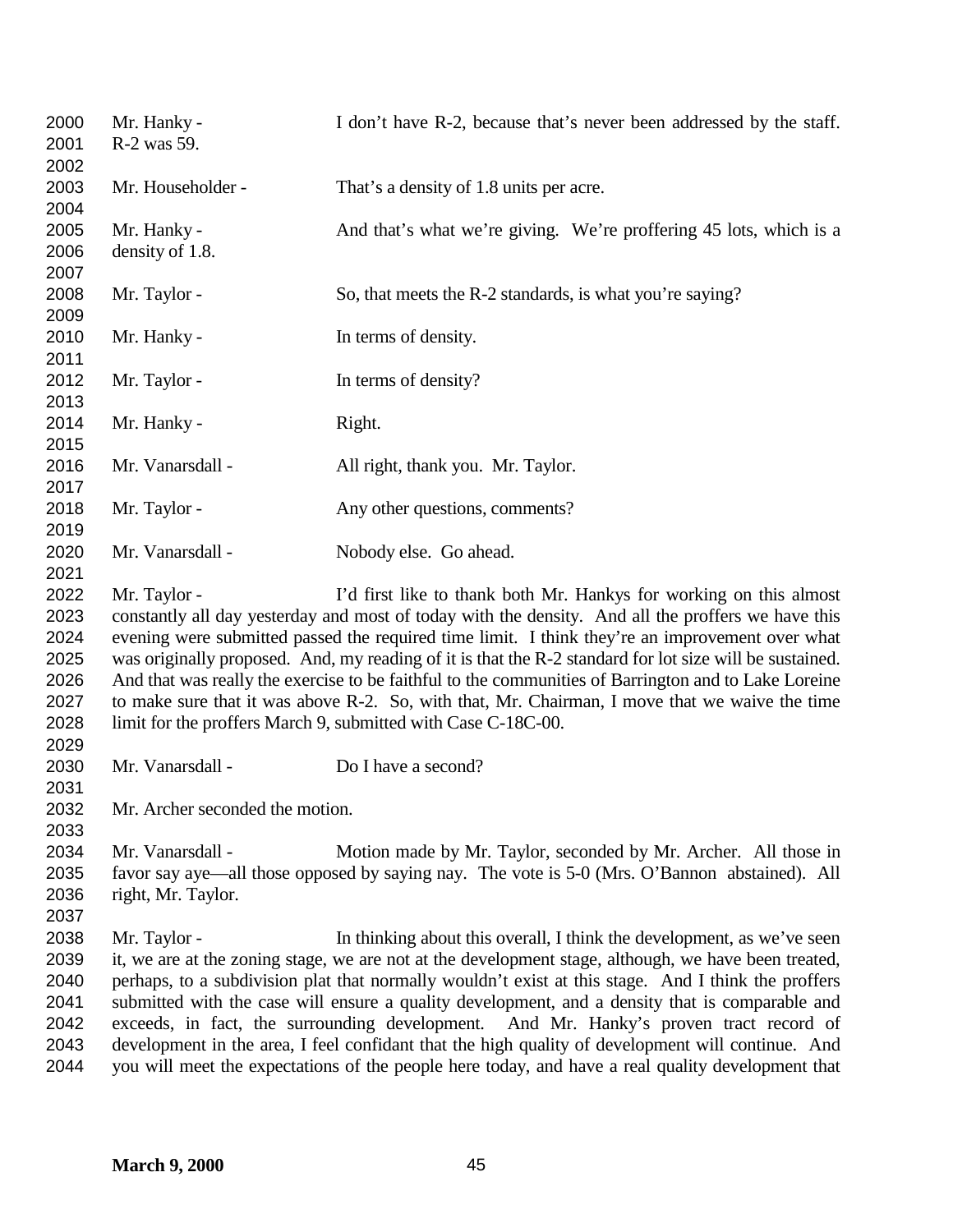meets or exceeds what exist in the neighborhood. I expect that to be true. Therefore, Mr. Chairman, we recommend approval of the Case C-18C-00 as proffered. Mrs. Quesinberry seconded the motion. Mr. Vanarsdall - Motion made by Mr. Taylor, seconded by Mrs. Quesinberry. All those in favor say aye—all those opposed by saying nay. The vote is 5-0 (Mrs. O'Bannon abstained). REASON: Acting on a motion by Mr. Taylor, seconded by Mrs. Quesinberry, the Planning Commission voted 5-0 (one abstention) to recommend that the Board of Supervisors **grant** the request because it conforms with the objectives and intent of the County's Comprehensive Plan, and it continues a similar level of single family residential zoning as currently exists in the area. Mr. Vanarsdall - Mr. Secretary, we have two cases for 8:00 o'clock for deferment. We take those now. Mr. Marlles - Mr. Chairman, we also have C-19C-00 Henry L. Wilton for Wilton Development. Mr. Vanarsdall - On the 8:00 o'clock agenda we have two deferments. Mr. Marlles - We do. Yes. That is correct. I'm sorry. Mr. Vanarsdall - Mrs. Via. Mrs. Via - For the 8:00 o'clock p.m. agenda you do have two deferrals to take action on if there are any folks in the audience for these two cases. The first is C-73C-98. **Deferred from the December 9, 1999 Meeting: C-73C-98 James W. Theobald for W. A. Robins, et. al., Redford 131, L.C., Edward M. Luck, Gerald A. Crigger:** Request to conditionally rezone from A-1 Agricultural District to R-3AC One-Family Residence District (Conditional), Parcels 197-A-21A, 21B (part), 21C and 22 (part), Parcels 197-1-1-6 (part), 7 and 7A, and Parcels 197-4-A-1, 2 and 3, containing

 58.214 acres, located on the north line of Portugee Road (beginning in the Capes of Portugee Subdivision) approximately 280' east of the intersection of Portugee Road and Memorial Drive and on the east line of Memorial Drive (beginning in the Gaulding and Orange Subdivision) approximately 1890' north of the intersection of Portugee Road and Memorial Drive. A single family residential subdivision is proposed. The applicant has proffered a maximum density of 2.8 units per acre. The Land Use Plan recommends Rural Residential, not exceeding 1.0 unit net density per acre, and Environmental Protection Area. The site is also in the Airport Safety Overlay District. 

2088 . The deferral has been requested by the applicant to June  $15<sup>th</sup>$ .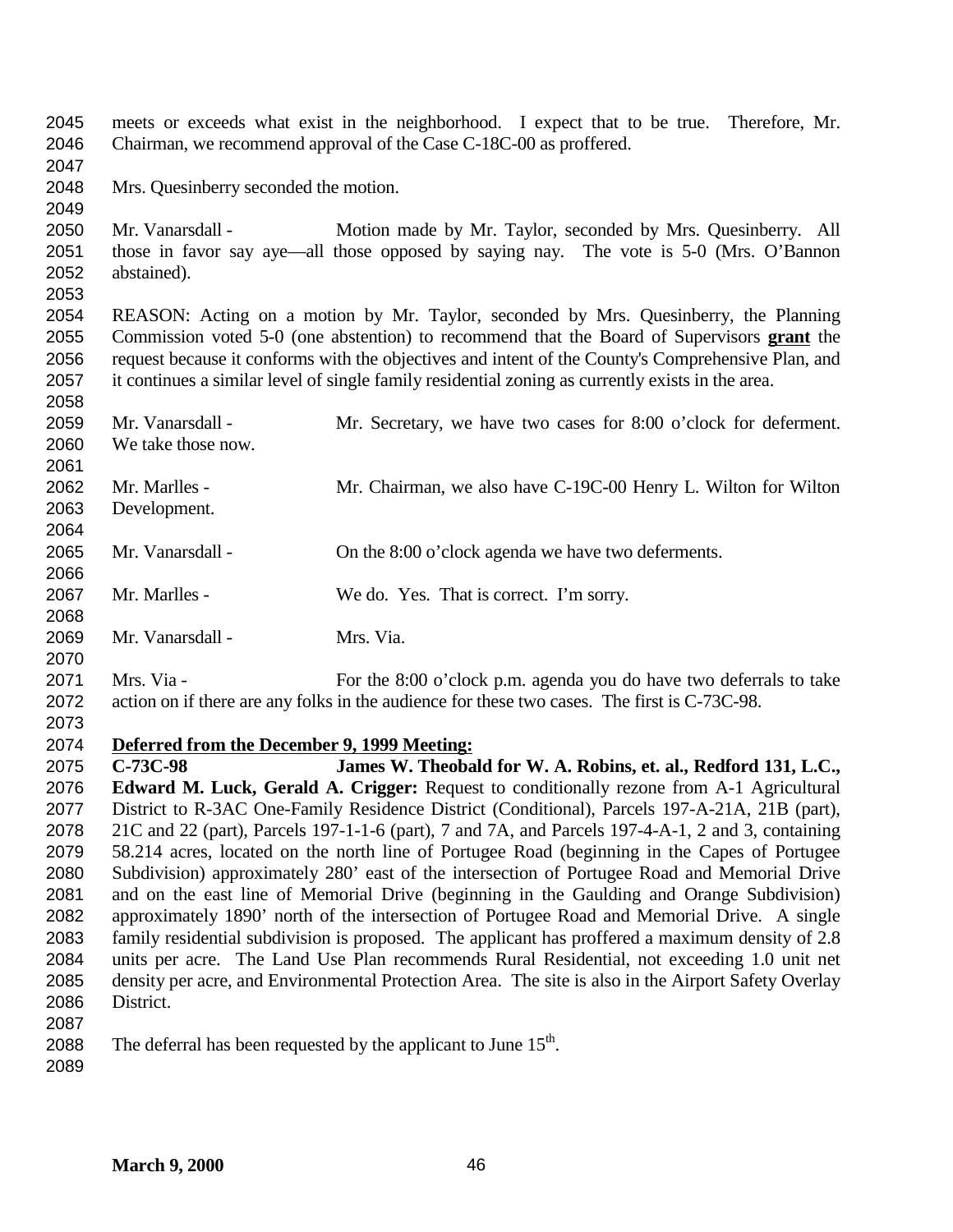| 2090<br>2091                                         | Mr. Vanarsdall -                                                | Any one in the audience in opposition to the deferment of this case –<br>Case C-73C-98. Any opposition to deferment? No opposition. Mrs. Quesinberry.                                                                                                                                                                                                                                                                                                                            |
|------------------------------------------------------|-----------------------------------------------------------------|----------------------------------------------------------------------------------------------------------------------------------------------------------------------------------------------------------------------------------------------------------------------------------------------------------------------------------------------------------------------------------------------------------------------------------------------------------------------------------|
| 2092<br>2093<br>2094                                 | Mrs. Quesinberry -<br>agenda at the applicant's request.        | I move for deferment of Case C-73C-98 until the June 15, 2000                                                                                                                                                                                                                                                                                                                                                                                                                    |
| 2095<br>2096<br>2097                                 | Mr. Taylor seconded the motion.                                 |                                                                                                                                                                                                                                                                                                                                                                                                                                                                                  |
| 2098<br>2099<br>2100<br>2101                         | Mr. Vanarsdall -<br>abstained). Next case.                      | Motion made by Mrs. Quesinberry, seconded by Mr. Taylor. All<br>those in favor say aye—all those opposed by saying nay. The vote is 5-0 (Mrs. O'Bannon                                                                                                                                                                                                                                                                                                                           |
| 2102<br>2103<br>2104                                 | Mrs. Via -<br>Case C-25C-00.                                    | Thank you. And the last one is the last case on your agenda. This is                                                                                                                                                                                                                                                                                                                                                                                                             |
| 2105<br>2106<br>2107<br>2108<br>2109<br>2110<br>2111 | $C-25C-00$<br>Airport Safety Overlay District.                  | <b>James W. Theobald for 7-Eleven Inc.:</b> Request to conditionally<br>rezone from A-1 Agricultural District to B-2C Business District (Conditional), Parcel 162-A-43A,<br>containing approximately 5.06 acres, located at the southwest intersection of S. Laburnum and Gay<br>Avenues. Community retail is proposed. The use will be controlled by proffered conditions and<br>zoning ordinance regulations. The Land Use Plan recommends Office. The site is also within the |
| 2112<br>2113                                         |                                                                 | The applicant in this case has requested a deferral to April 13, 2000.                                                                                                                                                                                                                                                                                                                                                                                                           |
| 2114<br>2115                                         | Mr. Vanarsdall -<br>opposition.                                 | Any one in the audience in opposition to this Case, C-25C-00? No                                                                                                                                                                                                                                                                                                                                                                                                                 |
| 2116<br>2117<br>2118                                 | Mrs. Quesinberry -<br>the applicant's request.                  | I'll move for deferral of Case C-25C-00 to the April $13th$ agenda at                                                                                                                                                                                                                                                                                                                                                                                                            |
| 2119<br>2120<br>2121                                 | Mr. Taylor seconded the motion.                                 |                                                                                                                                                                                                                                                                                                                                                                                                                                                                                  |
| 2122<br>2123<br>2124<br>2125                         | Mr. Vanarsdall -<br>abstained).                                 | Motion made by Mrs. Quesinberry, seconded by Mr. Taylor. All<br>those in favor say aye—all those opposed by saying nay. The vote is 5-0 (Mrs. O'Bannon                                                                                                                                                                                                                                                                                                                           |
| 2126<br>2127<br>2128<br>2129<br>2130                 | $C-19C-00$<br>and part of Parcel 10-A-19, described as follows: | Henry L. Wilton for Wilton Development Corp: Request to<br>conditionally rezone from A-1 Agricultural District and RTHC Residential Townhouse District<br>(Conditional) to RTHC Residential Townhouse District (Conditional) Parcels 10-A-20, 21 and 22,                                                                                                                                                                                                                         |
| 2131<br>2132<br>2133<br>2134<br>2135                 |                                                                 | Beginning at a point on the eastern right-of-way line of Shady Grove Road located approximately<br>875' north of the intersection of Shady Grove Road and Old Nuckols Road and being the southwest<br>corner of the land herein described, Thence, along the eastern right-of-way line of said Shady Grove<br>Road on a curve to the right with a radius of 2843.26', a central angle of $01^{\circ}38'21''$ and a length of                                                     |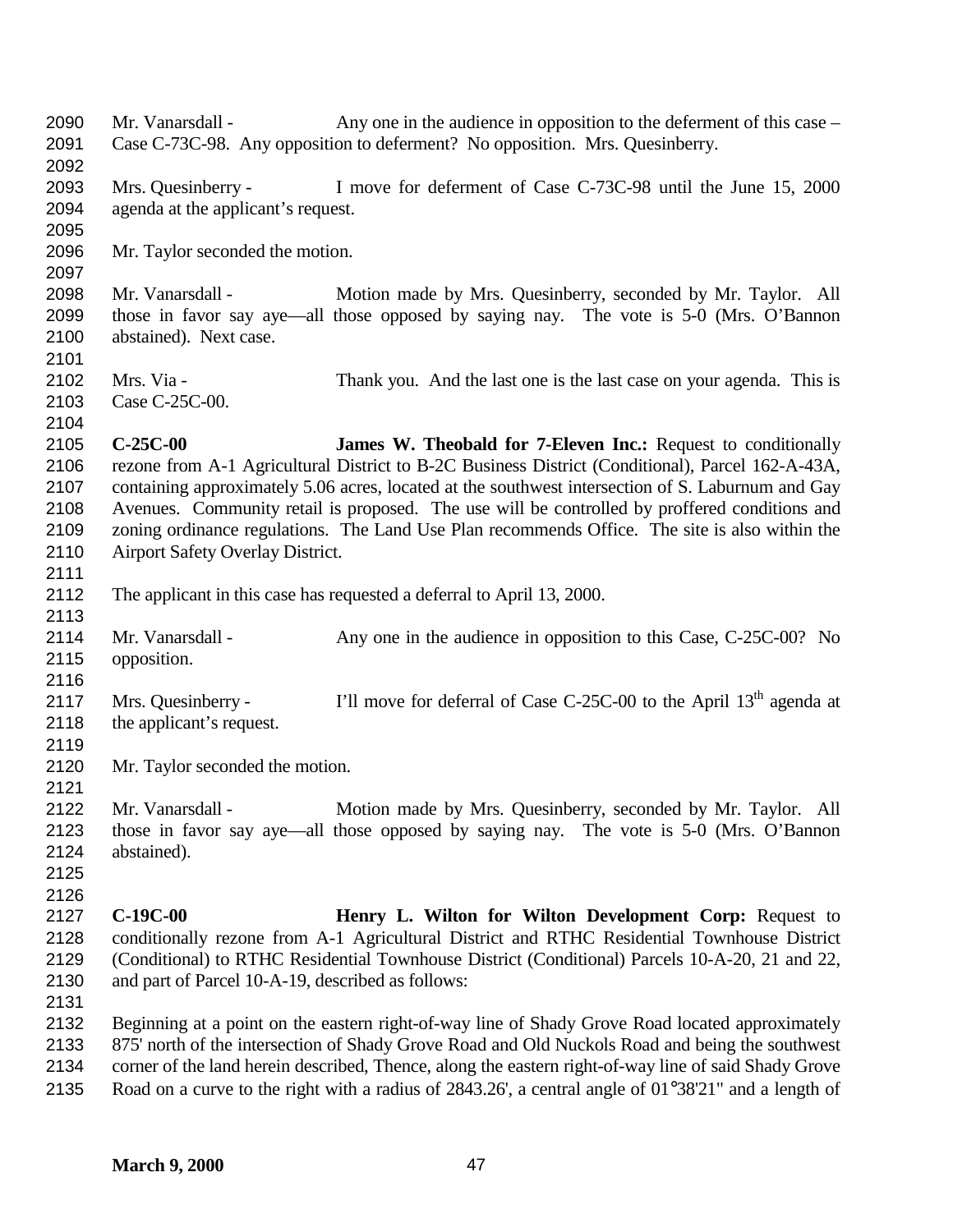79,69' to a point, Thence, continuing along the eastern right-of-way line of Shady Grove Road N 13°36 E 190.69' to a point, Thence, departing said Shady Grove Road along the land of Highwoods/Forsyth LTD,, Loch Levan Land LTD. and The Virginia Press Assoc., S 75°40'21'' E 1212,31' to a point, Thence, along the land of Loch Levan Land LTD. S 11°23'27" W 682.71' to a 2140 point In the line of Security Capital Atlantic, Thence, along line of said Security Capital Atlantic N  $77^{\circ}23'39''$  W 603.97' to a point, Thence, along a line N 10°10'09" E 396.81' to a point. Thence, N 74°52'31" W 72.91' to a point, Thence, N 74°50'00" W 535.75' to the point of beginning, The parcel of land herein described Is located in the Three Chopt District of Henrico County, Virginia and is designated as tax parcels 10-A-20, 10-A-21,10-A-22 and a portion of 10-A-19 and contains approximately 13.9 Acres, Mr. Marlles - The staff report will be given by Mr. Mark Bittner. Mr. Vanarsdall - Any one in the audience in opposition to this case C-19C-00? No opposition. Mr. Bittner - Thank you, Mr. Vanarsdall. This development would be an expansion of the adjacent Townes at Shady Grove development to the south. The requested use and zoning is not consistent with the Office or Environmental Protection Area designations of this property. 2157 The applicant has proffered to develop no more than six units per acre. This is greater than the 5.4 units per acre planned for the adjacent Townes at Shady Grove. If RTH zoning is to be considered for this property, staff strongly encourages a density no greater than the first section of the Townes at Shady Grove. When the nearby Wyndham development was first designed, the area around this property was considered as a business and office development node. Even with the adjacent Camden Apartments and Townhouses at Shady Grove, most of this area has been developing with business and office uses. Staff prefers to see this trend continue to maintain the established logical pattern of development.

 Staff is also concerned with the proposed increase of townhouse zoning in this area. This request would reduce land available for economic development, and increase the demand for government services. 

 Townhouse development could also increase pressure to develop the west side of Shady Grove Road at a density higher than it is designated SR-1. Property to the south across Old Nuckols Road is planned for Urban Residential and SR-2 development. It could also see pressure for higher density development than what is planned.

 If the Planning Commission were to consider this to be an appropriate request, there are some benefits that could be achieved. Townhouses in this area could serve as a transition between apartments to the east and single-family development to the west. They would also fill in the remaining parcels in the area bounded by Nuckols Road, Old Nuckols Road, and Shady Grove Road.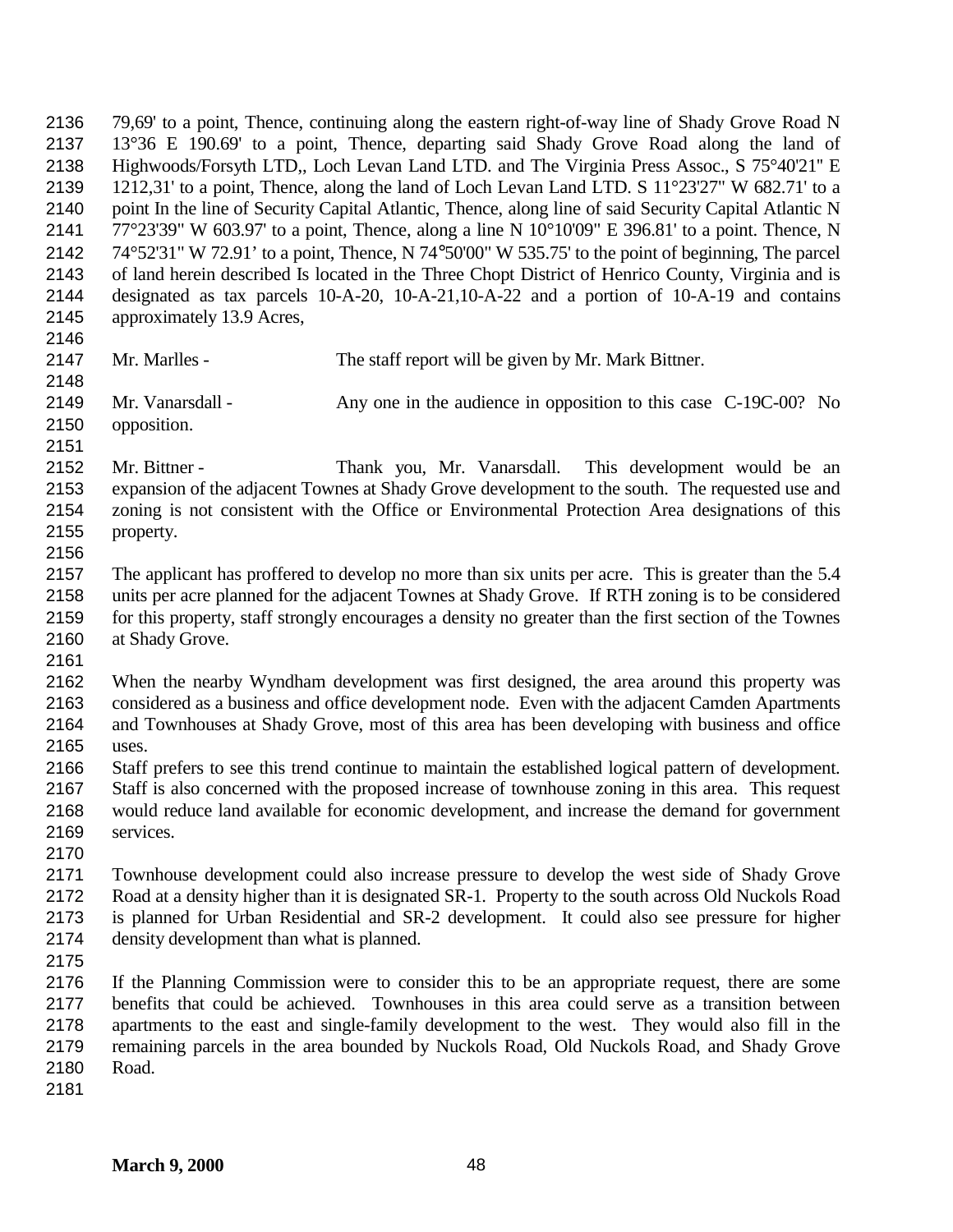density residential development in the surrounding areas could be lost if this application is approved. In summary, the requested use and zoning is not consistent with the Office and Environmental Protection Area designations of this property. This applicantion is also not consistent with the planned commercial node around Nuckols Road, or the planned surrounding low density residential development. The proposed townhouses could serve as a transitional use, but they could also encourage an increase in the planned residential density of the area. Staff does not recommend approval of this application. I'd like to point out we got some new proffers in today. Therefore, the time limit would need to be waived in order to accept them. There are three new proffers on the last sheet; Nos. 15, 16, and 17. The new proffers include a provision of recreational space, somewhere between 2 acres and 2.6 acres. That's designed to try and address the proposed new ordinance for multi-family standards. There's also been proffered a screening for refuse containers and HVAC and mechanical equipment. With that, I conclude my presentation and I'd be happy to answer any questions you may have. 2206 Mr. Vanarsdall - Any questions for Mr. Bittner by Commission members? Ms. Dwyer - Mr. Bittner, is there any doubt in your mind that if this townhouse zoning were extended, that it would increase pressure for higher density development in the surrounding area? Does it seem inevitable to you? Mr. Bittner - I wouldn't go so far to say, "inevitable." However, we actually did meet with the applicant today. He indicated he is looking at the property to the west across Shady Grove Road, which is designated for SR-1. He can correct me if I'm wrong in this, but I believe he wanted to look at a density of about three units an acre for that property, which is above the SR-1 designation on the Land Use Plan. 2218 Ms. Dwyer - The SR-2? Mr. Bittner - SR-1 to the west. His proposed designation, yes, would be in line with SR-2. 2223 Mr. Vanarsdall - Any other questions for Mr. Bittner? Thank you, Mr. Bittner. No opposition, Mr. Taylor, do you want to hear from the applicant? 2226 Mr. Taylor - I would enjoy hearing from the applicant. 

 It is logical for the property, in question, to develop as either an expansion of the adjacent offices or the adjacent townhomes. Staff would prefer additional office development to maintain consistency with the 2010 Plan. The planned concept of a commercial node along Nuckols Road and low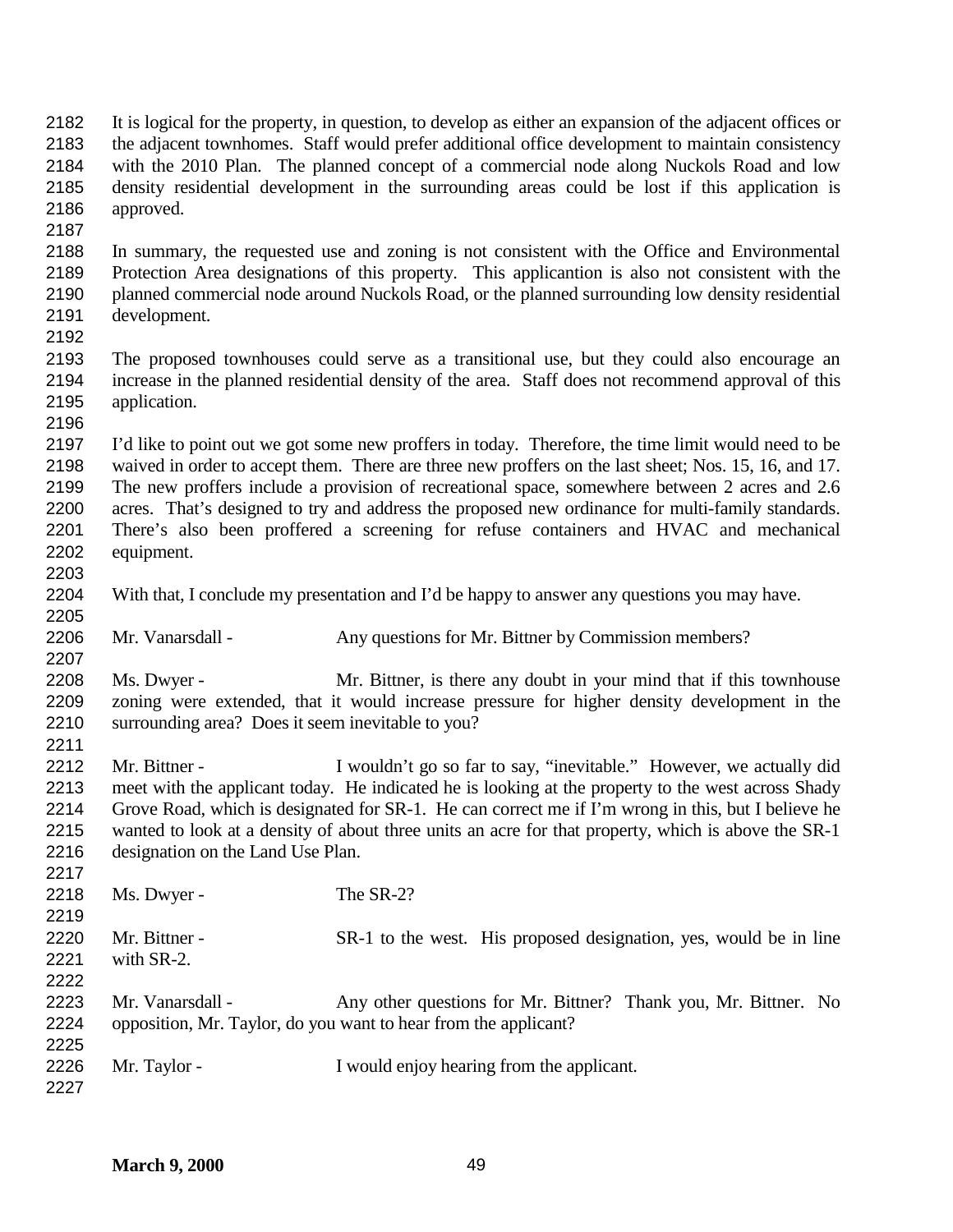Mr. Vanarsdall - There he is, already there. Good evening, Mr. Wilton.

2230 Mr. Henry L. Wilton - Mr. Chairman, members of the Commission, for the record, my name is Henry L. Wilton, and I represent Wilton Development tonight, the contract purchaser of these three parcels that make of the 13.9 acre zoning request. The majority of this property is owned by the Jones family, and they have owned it for over 45 years.

 The proposed RTH zoning is an extension of an approved townhouse community; the Townes at Shady Grove. The entire community, if this zoning is approved, would consist of 152 townhouse homes when its fully developed.

 I understand the staff cannot recommend residential development, as the Land Use Plan has this property slated for Office Concentration to act as a buffer against existing Office/Service zoning in the apartments, and the proposed single family that's slated for the other side of Shady Grove. 

 I would submit that residential townhouses that are priced from \$165,000 to \$220,000 would be a much better transition than the Office. The staff had also mentioned, in the last staff report, that the complexity of the area has changed and also the Land Use Plan for the area should be substantially changed with the introduction of the construction of the Camden Apartments next door. That zoning, obviously density, we'll talk about in a minute, but it is over twice what we're looking at tonight. 

 We worked with the staff, and also Mr. Taylor, to address the County's concerns and paid particular attention to the new multi-family zoning ordinance, just to give you an idea of how it falls within the new multi-family ordinance that isn't approved, but, you're, obviously, reviewing it at this time. 

 The density for the overall subdivision would be 5.7 units per acre. The initial section was 5.4 units. The second section we're talking about tonight is six. The difference being, the 5.4 and the 6.0 units per acre, is that the majority of the recreational area is in the first section, therefore, reducing the actual density of the project.

 The required parking, the old ordinance says two parking places per unit. We have gone to over 2.5 parking places per unit, which is, I think, what the request is under the new Ordinance plan.

 Recreational Area: We met with the staff and Mr. Taylor today in order to go ahead and proffer a recreational area which would have between 2.0 and 2.6 acres of useable space. This coincides with the 10 percent. I also like to mention in regard to recreation, the YMCA is less than a mile for this area also.

 The percentage of impervious, right now, our plan stands at 42 percent. The new requested impervious percentage is 40 percent for the new plan.

 The proffers, for the most part, is a mirror image of the zoning case that is the first section of The Townes at Shady Grove. The only additions were the three proffers that we worked out with the staff and Mr. Taylor this afternoon in regard to the 10 percent of open space or recreational area, the HVAC and dumpsters.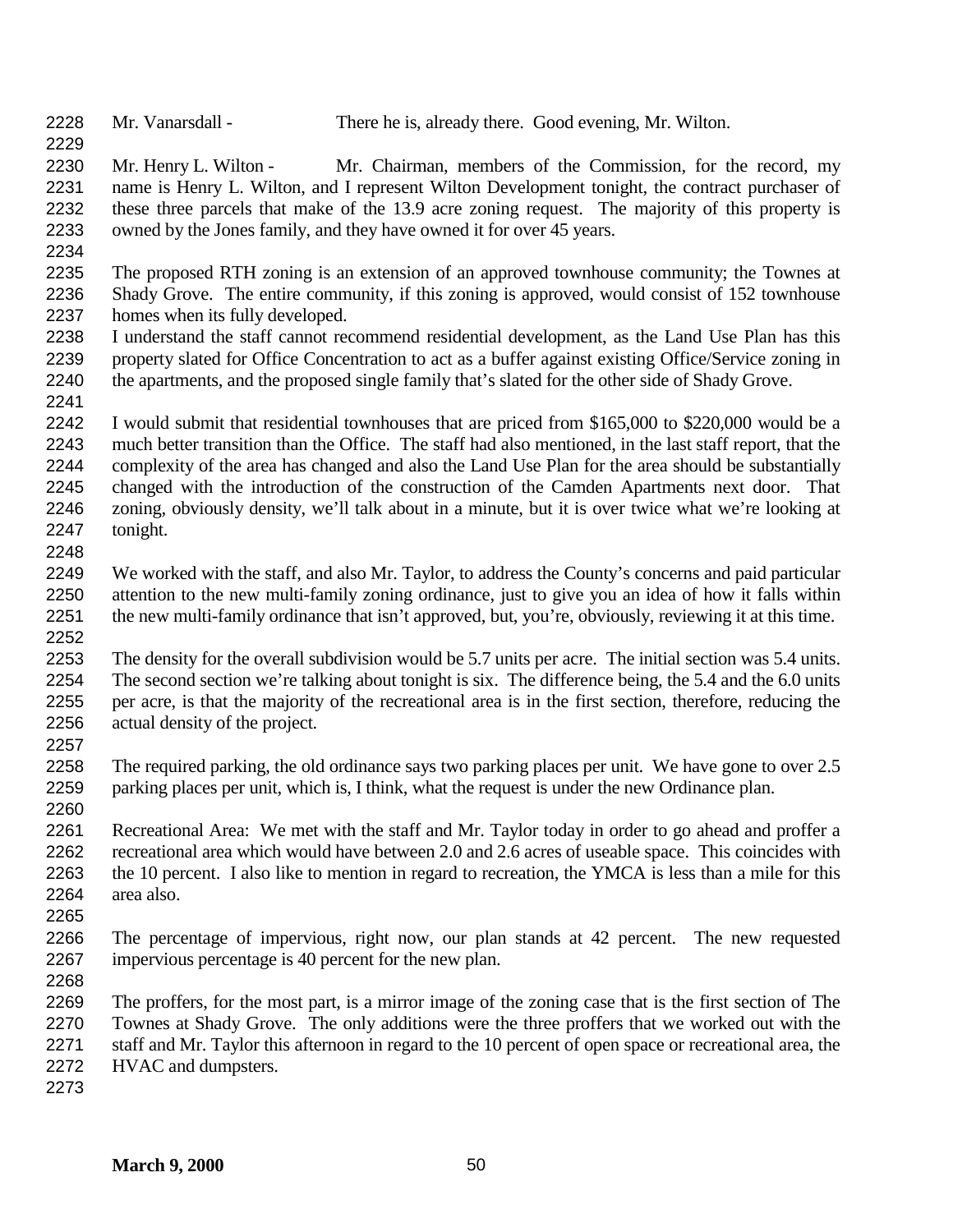Quite frankly, dumpsters are not planned for this community, but, if they are, we went ahead and put that too, the dumpster enclosures would be masonry.

 The other proffers are the mirror image of the case that's already gone through the Supervisors and the Plan of Development is in for approval to the County. If you have any questions about the proffers, I could answer those at this point.

 The property, which the staff suggests could be developed as Office, has been available for office development for a number of years. The adjacent parcel, which was the first section of Shady Grove Townhouses, was 12.6 acres and that was actually zoned for eight or nine units in an O-2 designation, and nobody came forward to develop it under an Office designation. 

 The fact is, this property is not desirable for office development. The configuration of the parcel that's left and the one we're looking at tonight; the 13.9 acres, even has limited frontage on Shady Grove, which would not allow it, in my opinion, be feasible for office development. 

 The development of high-end townhouses is more of a realistic development plan. These townhouse units will be marketed to young professionals, empty nesters with few children, which I know is a concern of the County, and also the benefit of a townhouse subdivision. 

 In closing, let me again mention that this plan was fashioned closely to address the concerns of the multi-family ordinance currently under review. It will provide a better buffer, in my opinion, than the proposed Office. And we've also proffered the townhouses to ensure quality development, again, in this \$165,000 to \$200,000 range.

- If you have any questions, I'd be happy to answer them.
- 2301 Mr. Vanarsdall Any questions for Mr. Wilton?

 Mr. Taylor - I have several if the other members of the Board do not. Mr. Wilton, the first thing I would like you to do is, if you would, sir, is take the elevation that you have for the townhouses and put it on the graphic display (document camera) so that everybody might see what the townhouses would look like in elevation, please. And, if you would, please describe them. I think it might help some members of the Board (sic).

 Mr. Wilton - Well, the townhouses, a minimum of the front of each townhouse building will be 50 percent brick. All the sides of the buildings that are visible from the road will also be brick. The only change in this is we are going to have two-car garages in the section that we're talking about. This only shows the one-car garage. Minimum square footage here is 1,500 going up to about 2,000, 2,100, 2,200 square feet if they fully expand the townhouse.

- Mrs. O'Bannon But the garage is not included in the ability to park number of cars?
- Mr. Wilton They count the actual spot in the front for parking space. They do not give us any credit for people who actually pull their cars in. And, quite frankly, these people do use their garages. They park their cars in there at night.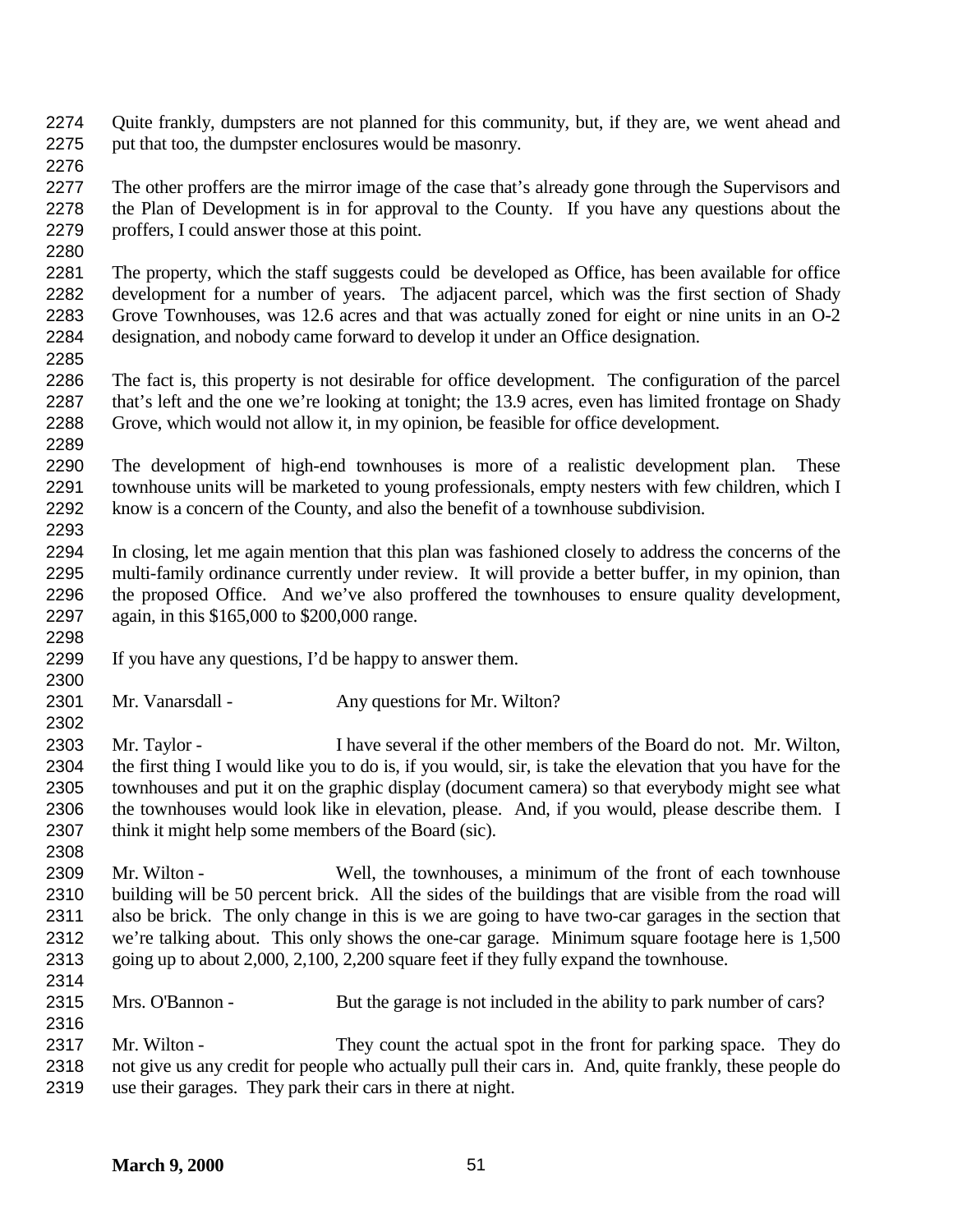| 2320         |                                                                         |                                                                                                            |
|--------------|-------------------------------------------------------------------------|------------------------------------------------------------------------------------------------------------|
| 2321         | Mrs. O'Bannon -                                                         | But they also convert them to dens.                                                                        |
| 2322         |                                                                         |                                                                                                            |
| 2323         | Mr. Wilton -                                                            | Very few convert them to dens. You know, that is a possibility, but                                        |
| 2324         | very few people do that.                                                |                                                                                                            |
| 2325         |                                                                         |                                                                                                            |
| 2326         | Ms. Dwyer -                                                             | What is the nature of the recreation area that would be part of the                                        |
| 2327         | combined?                                                               |                                                                                                            |
| 2328         |                                                                         |                                                                                                            |
| 2329         | Mr. Wilton -                                                            | What we have is, basically, the recreation area would be divided over                                      |
| 2330         |                                                                         | the 152 units. We talked about some swing sets; limited equipment for playground equipment                 |
| 2331         |                                                                         | because we don't foresee—a lot of children aren't going to be here. We talked about some                   |
| 2332         |                                                                         | grandchildren that might appear periodically—swing sets, picnic areas. Certainly, a long walking           |
| 2333         |                                                                         | trail connecting the two areas that we have put aside for passive recreation. We have a large pond         |
| 2334         |                                                                         | on this site, which will have a water feature to it, along with a gazebo and a docking area for little     |
| 2335         | fishing and so on.                                                      |                                                                                                            |
| 2336         |                                                                         |                                                                                                            |
| 2337         | Ms. Dwyer -                                                             | Can you show me on the conceptual plan where those would be                                                |
| 2338         | located? We have one in our packet.                                     |                                                                                                            |
| 2339         |                                                                         |                                                                                                            |
| 2340         | Mr. Wilton -                                                            | This area right here (referring to slide) is where the large pond is.                                      |
| 2341         |                                                                         |                                                                                                            |
| 2342         | Ms. Dwyer -                                                             | Is that a BMP?                                                                                             |
| 2343         |                                                                         |                                                                                                            |
| 2344         | Mr. Wilton -                                                            | No. It's actually a pond. The BMP will be down in this area. This is                                       |
| 2345         |                                                                         | a water feature that doesn't qualify as a BMP. It's an amenity that we, basically, stayed with. There      |
| 2346         |                                                                         | is some retention capabilities, but as far as you know any type of cleaning water quality, that is         |
| 2347         | taken care of in the BMP down here.                                     |                                                                                                            |
| 2348         |                                                                         |                                                                                                            |
| 2349         |                                                                         | We're looking at passive recreation all the way up through here, which we're going to leave in a           |
| 2350         |                                                                         | wooded state. It's nice large pines coming up through here. Again, we have a gazebo planned for            |
| 2351         |                                                                         | right here. We're talking about moving this section, leaving another pocket right here for some            |
| 2352         |                                                                         | picnic areas, picnic tables and so on. And you can't see it, but there's also an area in the first section |
| 2353         | this way that will allow us use of that.                                |                                                                                                            |
| 2354         |                                                                         |                                                                                                            |
| 2355         |                                                                         | We have also a sidewalk already agreed to all the way to this point. And, obviously, it will continue      |
| 2356         |                                                                         | on here. We talked about trying to connect another walking trail behind these units to connect this        |
| 2357         |                                                                         | area that again is going to be a walking trail area and our large pond in the community area right         |
| 2358         | there.                                                                  |                                                                                                            |
| 2359         |                                                                         |                                                                                                            |
| 2360         |                                                                         | So, trying and go ahead and put it all together. It's up to me to find a minimum of two acres; a           |
| 2361         |                                                                         | maximum of 2.6 acres. I'm going to use my best efforts to make it 2.6 acres. I told Mr. Taylor,            |
| 2362         |                                                                         | between now and the next two weeks or so, I'll firm up that commitment.                                    |
| 2363         |                                                                         |                                                                                                            |
| 2364<br>2365 | Ms. Dwyer -<br>and the setback area behind the townhouses to the north? | So, will that 2.0 to 2.6 acres include the sidewalk along Shady Grove                                      |
|              |                                                                         |                                                                                                            |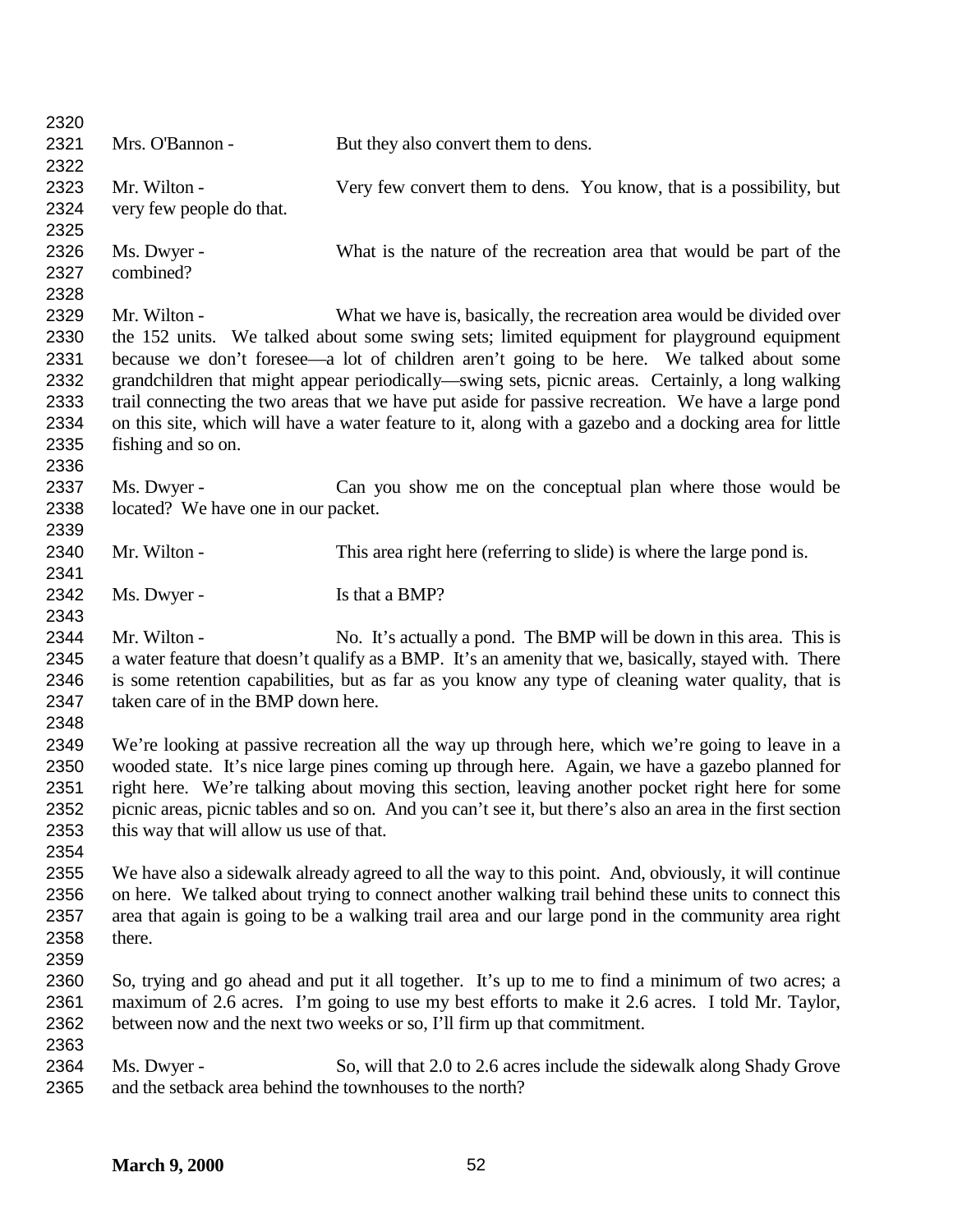Mr. Wilton - Anything is for passive recreation; walking trails, certainly, sidewalks are part of it. It would be part of, if somebody is going to take a mile walk, and we're going to have a walking system all the way around it. Certainly, we would be given credit for that too, yes ma'am. 2371 Mr. Vanarsdall - Any more questions for Mr. Wilton? 2373 Mr. Taylor - Mr. Archer, are you finished? Ms. Dwyer - Were you talking to me? I'm Elizabeth Dwyer. 2377 Mr. Taylor - I'm sorry. 2379 Ms. Dwyer - That's okay. Mr. Taylor - Long night. 2383 Ms. Dwyer - Mr. Archer and I look a lot a like. We're cousins. 2385 Mr. Taylor - Sorry. 2387 Ms. Dwyer - It's late. 2389 Mr. Taylor - Mr. Wilton, if you would, I would ask you to characterize the wetter areas and the areas to the north that border the property. 2392 Mr. Wilton – Are you referring to the area across Shady Grove where they're talking about additional residential? Mr. Taylor - First, where the wet areas are and the difficulty with the adjoining property, and then the area between the current office area, and the residential areas. Mr. Wilton - Office/Service is right here. We do have a benefit of some screening already in place right here. Looking at this area, this has been purchased a 10-acre tract by the Strayer University. That'll be a campus-type of community down there for them. This area down through here is some wetlands, and, basically, the wetlands were created when these apartments were built right here and they stopped the flow of water. The water over the past several years, at heavy rains, has come over the dam here, and come through here to make it wet. What we're doing is we're lowering the effective level of this pond system, making it work properly, and then having the water come through a stream bed right here to make this more of a useable area for passive recreation. Obviously, the apartments, here, their density is well over, you know, 14 units per acre. We're asking a density of 5.7. This area is bounded by Old Nuckols Road right here. That just gives you an idea of what's around

us. Did I answer your question, sir?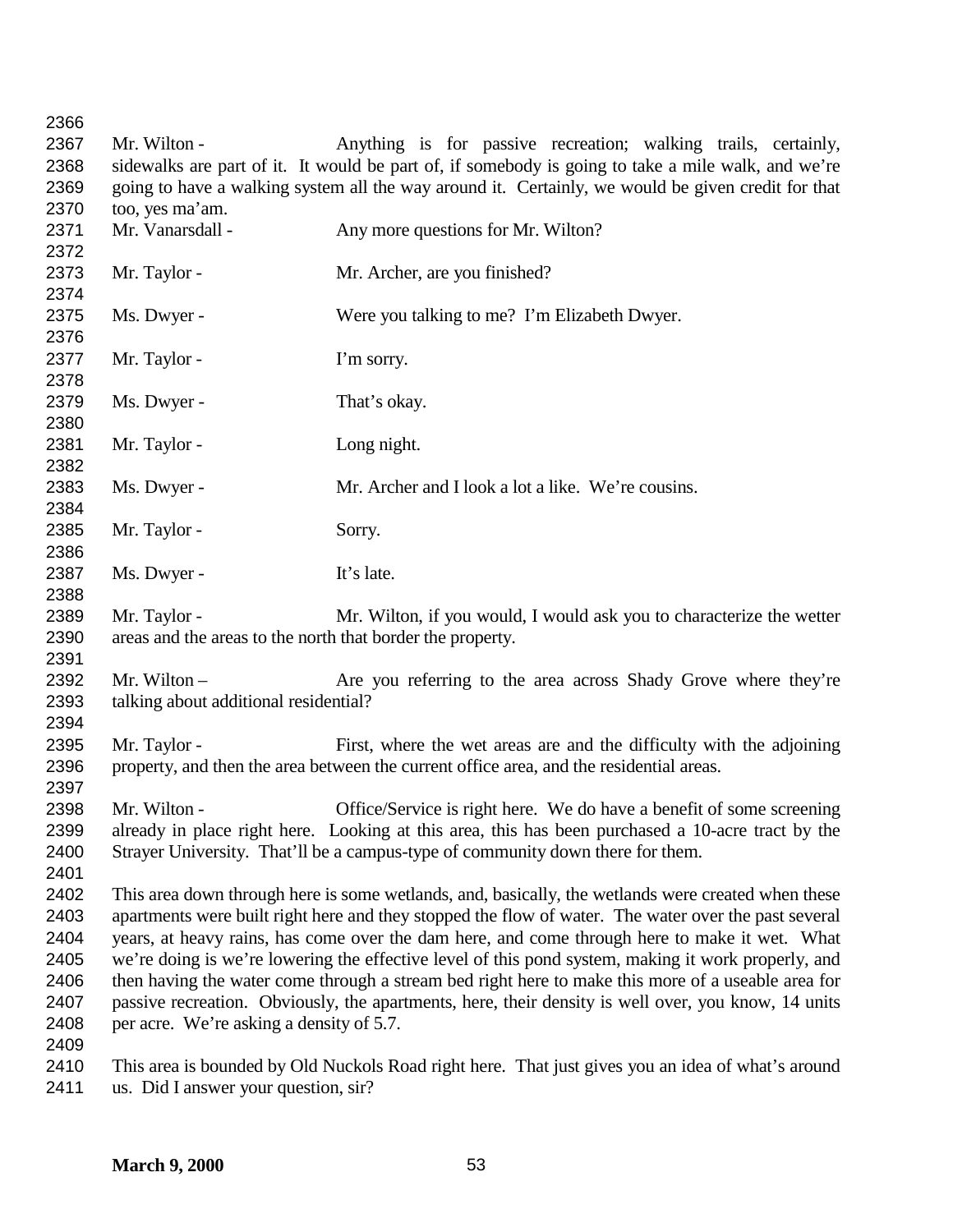- 2413 Mr. Taylor Yes sir. Thank you.
	-
- Ms. Dwyer Mr. Wilton, your density for this is 6 units per acre, whereas the other development that you're connecting to is 5.4 units per acre.
- Mr. Wilton Yes ma'am. And, again, I mentioned this earlier. The majority of the open space is in the first section. That's why we have 5.4 units there versus 6 in the back section. The overall density for both sections is 5.7, which, under the new regulations, you're looking at a maximum of 7. Currently, its 9. What we tried to do from the start is to plan a density less than 6 units per acre, which we've done.
- 
- Mr. Vanarsdall Any one else? Mr. Taylor.
- Mr. Taylor Thank you very much, Mr. Wilton. I would like to just point out to other members of the Board, this is a very difficult parcel. It's already been zoned in that one area to the southwest as residential. This proposed construction meets that, basically, same standard and extends that to this southern L-shaped parcel.
- 

 This parcel, as Mr. Wilton has said, has been on the market for a long time as Office for the stem part with no success. Looking at, perhaps, the best thing to do, in talking to the staff at length today and in the past week or so, it seems to me that the townhouses really offer a better buffer between the Office space to the north and what will be the single family dwellings off to the west. Working very hard with Mr. Wilton on recreation to achieve that goal and the standards that have been set by the staff, I have looked at it and staff has looked at it. While it's inconsistent with the Land Use Plan designation, I feel the request is a reasonable expansion of the current developing, using that stem parcel, and the proffers really provide for high quality development, higher quality than we would get otherwise. To me, it didn't look likely the property will develop for Office use. And, since it has already been zoned for a similar type, I still think that its appropriate that we match the two. I want to thank both Mr. Wilton and the staff for working very hard on this one. And, I would move, Mr. Chairman, that we waive the time limit and accept the proffers dated March 9, 2000. 

- 2443 Mr. Vanarsdall I need a second.
- 
- Mrs. Quesinberry seconded the motion.
- 
- 2447 Mr. Vanarsdall Motion made by Mr. Taylor, seconded by Mrs. Quesinberry. All those in favor say aye—all those opposed by saying nay. The vote is 5-0 (Mrs. O'Bannon abstained).
- 
- Mr. Taylor - Recognizing what I've already said, and the fact that working with the staff and Mr. Wilton, in trying to fit this parcel together, it is difficult. But, in my mind, the goodness of zoning it so that it can be developed this way is consistent with the buffers. While it foregoes that Office part, I think its reasonable, in view of the fact that was on the market for a long time. I think that the efforts that Mr. Wilton has taken will result in an extension of the original parcel and provide a very high quality total development. So, Mr. Chairman, I recommend we approve C-19C-00 at proffered by the applicant.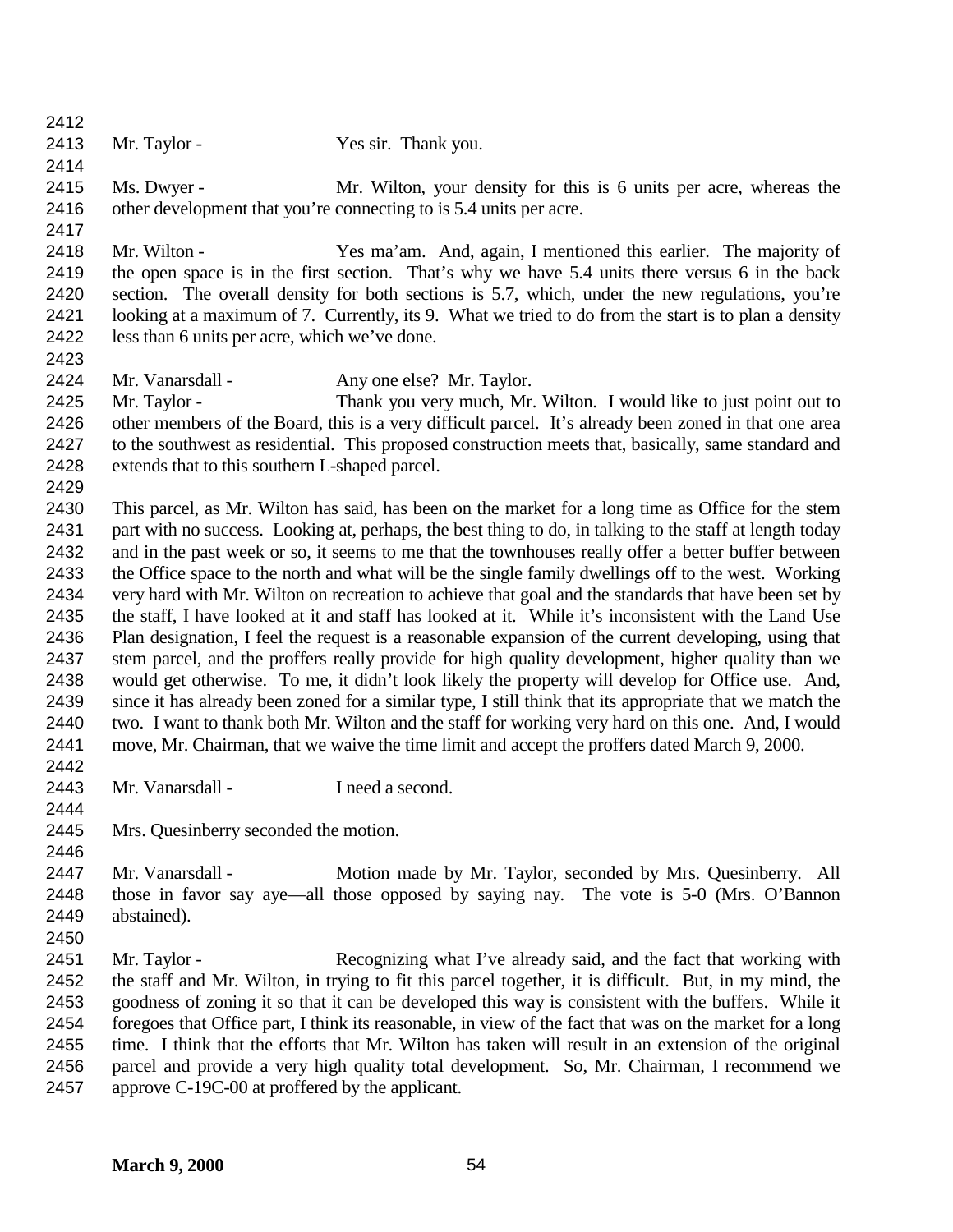- Mrs. Quesinberry seconded the motion.
- 

2460 Mr. Vanarsdall - Motion made by Mr. Taylor, seconded by Mrs. Quesinberry. All those in favor say aye—all those opposed by saying nay. The vote is 4-1 (Ms. Dwyer voted no, and Mrs. O'Bannon abstained).

 REASON: Acting on a motion by Mr. Taylor, seconded by Mrs. Quesinberry, the Planning Commission voted 4-1 (one nay, one abstention) to recommend that the Board of Supervisors **grant** the request because it is reasonable in light of the RTHC zoning in the area; and the proffered conditions would provide for a higher quality of development than would otherwise be possible.

 

 **C-22C-00 Alvin S. Mistr, Jr. for John C. Zehler, Sr.:** Request to conditionally rezone from B-1 Business District to B-3C Business District (Conditional), Parcel 148-10-C-2, containing 0.44 acre, located at the northwest intersection of W. Nine Mile Road (Route 33) and Daisy Avenue. A gas/convenience store is proposed. The use will be controlled by proffered conditions and zoning ordinance regulations. The Land Use Plan recommends Commercial Arterial. The site is also within the Airport Safety Overlay District. 

- 2477 Mr. Marlles The staff report will be given by Mr. Lee Householder.
- 2479 Mr. Vanarsdall Any one in the audience in opposition to C-22C-00? All right, there is opposition. All right, Mr. Householder.
- Mr. Householder Mr. Chairman, the subject request would rezone .44 acres from B-1 Business District to B-3C Business District Conditional. The requested use is a gas/convenience store, including a heating oil business.

 The property lies at the northwest intersection of W. Nine Mile Road and Daisy Avenue, as can be seen on this exhibit (referring to slide). There is an existing gas/convenience store already in existence at this location, and this site does include a vacant commercial building on the site. Let me see if I can zoom in. The picture there is gray right above the site (referring to slide) right here. 

- The surrounding zoning of this site, to the north, we have commercial retail heating and equipment sales; B-2. To the south we have Highland Springs Transmission which is a B-3C zoning. To the east is the Highland Springs Subdivision, single family residential R-4 zoning; and to the west, across W. Nine Mile, is the commercial use car sales.
- The existing gas/convenience store, which is pictured right here (referring to slide), is called Pointers Fuel Oil Company. This is an existing non-conforming use in the B-1 District. Although gas/convenience stores are not permitted in B-1, this use is grandfathered because it was in existence prior to the adoption of the B-1 District.

 The subject request is the heating oil aspect, and, primarily, the parking of fuel oil trucks at this site, which you can see this is an example of the truck that is at issue here (referring to slide). The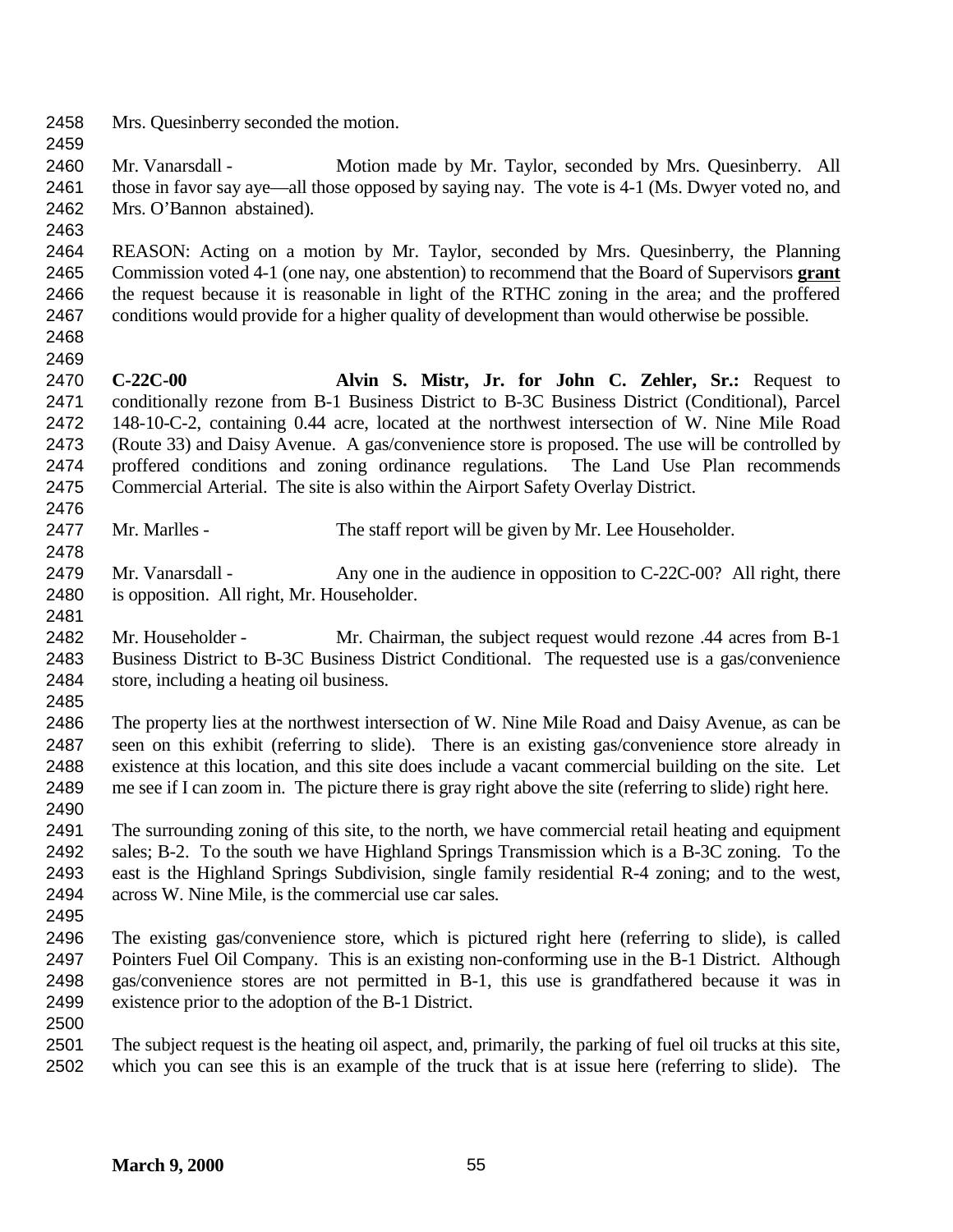- presence of these large fuel trucks on the site has been the subject of many complaints from surrounding residents and property owners.
- 

 In the summer of 1999, the Planning Office investigated these complaints and determined that parking these vehicles was not permitted in the B-1 District, and this use was not grandfathered as a part of the Pointers Fuel Oil business.

 It was also determined that's a more recent occurrence. Technically, the use was there best we can tell maybe back to the 1930s, and these trucks were more of a late 1970's occurrence which was after the B-1 District was established. So, therefore, the Zoning Enforcement staff has made the determination that the trucks would have to go to B-3 which is the essence of this request.

 The 2010 Land Use Plan recommends Commercial Arterial. And we consider the variety of uses in the surrounding area that, overall, the existing use is appropriate still in the B-3. The applicant has also indicated that there would be two of these trucks parked on this site. They've indicated they would like to park them in front of this garage here (referring to slide), as you can see, very close to an existing residence, approximately 10 feet from the R-4 District and about 30 feet from the single-family dwelling pictured there.

 While this location does help the appearance of the site from Nine Mile Road, and, yet, the trucks are not right up on Nine Mile Road, it is a truck that contains flammable liquid and is very close to a residential structure. 

 In addition, staff has concerns about the structure to the north; this vacant building here (referring to slide). The applicant has indicated that he would like to tear this down and add a gravel lot. That would be the new home to these fuel trucks. 

 At staff's request the applicant has submitted new proffers which were before the required timeline, address the additional use provisions of the B-3 District. 

 Another concern in this case is the revitalization plan for Highland Springs. This was a plan by staff and community members that recommends overall improvements for this commercial area that focused on the appearance of Highland Springs.

 This is also compounded by the Nine Mile Road Study, which has also been before this Commission last month, and is scheduled for a public hearing and for an amendment to the Comprehensive Plan will ensure that new development in this area will have the same small-scale and a pedestrian element with the signs that blend into existing developments.

 Overall, staff would recommend that the applicant address concerns addressed in both of these plans, which were signage, outdoor storage of materials, some overall façade improvements, landscaping, and the screening of trash receptacles. Staff also recommends the hours of operation be limited to that of the B-1 District.

 Overall, we feel that gas/convenience is a suitable use for the area, considering the surrounding uses. However, we are concerned about the fuel trucks parked on this site, and we feel that the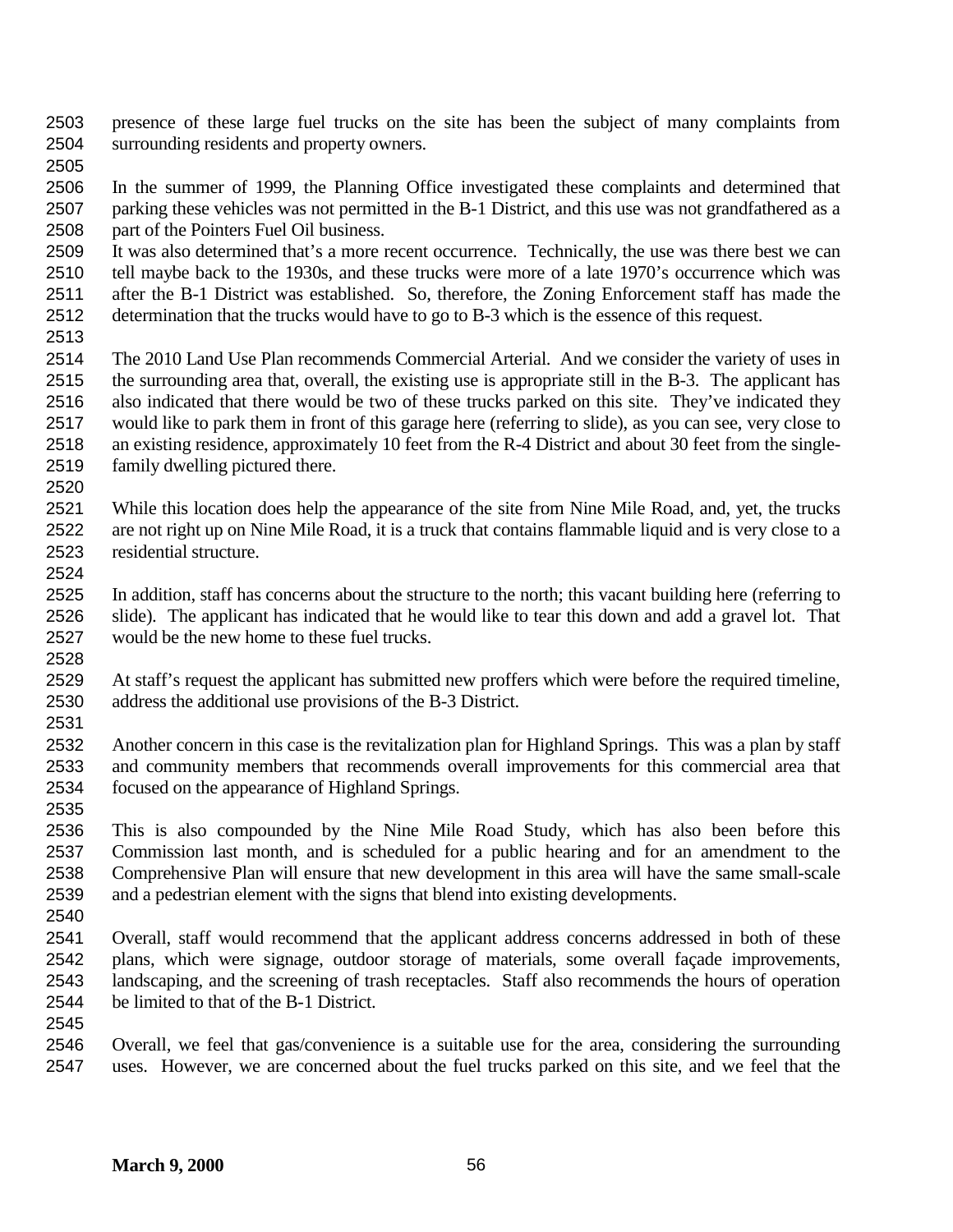applicant can better address the northern portion of the property, and how it will appear. Based on the revitalization plan, we could recommend approval of this request. I'll take any questions that you may have. 2553 Mr. Vanarsdall - Any questions for Mr. Householder ? Mrs. O'Bannon - This is just basic. When you say, "northern," isn't that map set up… Mr. Householder - Yes. This is the northern orientation. That's the vacant structure that is a part of this site. Ms. Dwyer - The plan is then to tear down the house and put gravel drive there and park the vehicles there? Mr. Householder - That is the future intention. Their future plans would be to tear this down, and just have a gravel lot where the trucks would sit. Ms. Dwyer - Is it possible to have a gravel lot for parking of vehicles like this? It's okay? Mr. Householder - In the B-3, as long as its associated with this site, it would become part of this site. Staff has made the determination that commercial vehicles are allowed to be parked in a B-3 District. Mrs. O'Bannon - Would you show us where Daisy is? Mr. Householder - Yes. I'm sorry. This is Daisy. This is W. Nine Mile (referring to slide). Mrs. O'Bannon - Where is the house you're talking about? Mr. Householder - It actually fronts on Nine Mile. It would be an improvement. It's a dilapidated structure. So, the concept of demolishing it is probably a decent proposal. But, a gravel lot, with two trucks parked on it, the appearance of that is not addressed in the proffers. Ms. Dwyer - So, there could be landscaping along Nine Mile Road that would screen that sort of parking area? Mr. Householder - Or even a structure of some sort that screens it. And that's why we bring up the Revitalization Plan. That is the intention of the plan is to try to encourage opportunities for new development, to try to make statement in surrounding properties. Ms. Dwyer - The staff would like to see that aesthetic addressed in the proffers? Mr. Householder - Yes.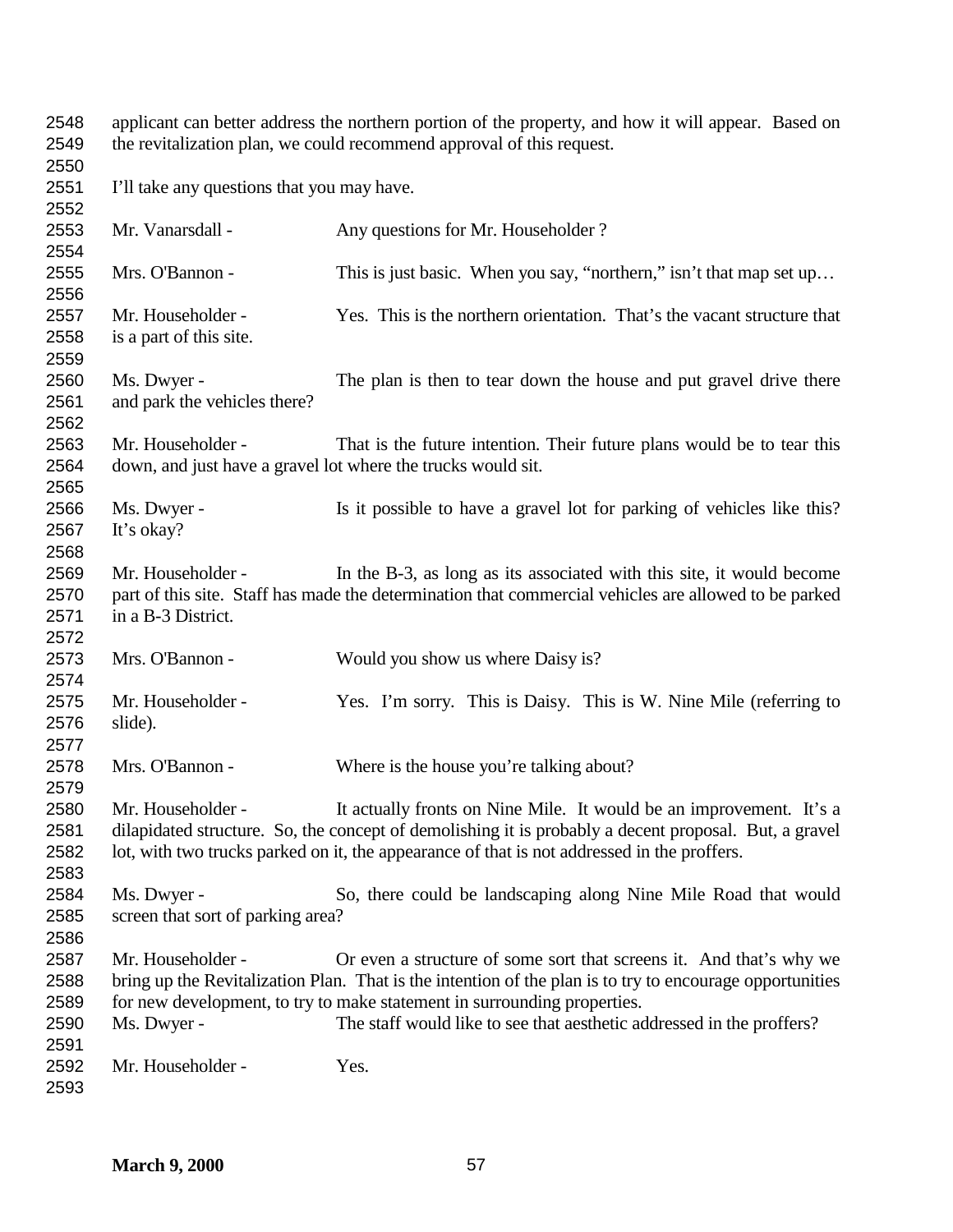2594 Ms. Dwyer - Also, on Proffer No. 7(k), the adult book store, don't we have new language for that that tracks our new ordinance? Mr. Householder - Yes. I apologize for not including that. I drafted it and I did not give it to the applicant. I would be happy before the Board to make sure that is included in the case. Ms. Dwyer - Thank you. Mrs. O'Bannon - Does that include topless bars? Mr. Householder - Yes. It's oriented to adult sexually oriented businesses. 2605 Mr. Vanarsdall - Mrs. Quesinberry, you don't have any questions? Mrs. Quesinberry - No. Mr. Vanarsdall - Would you like to hear from the applicant? Good evening, Mr. Mistr. Mr. Alvin S. Mistr - Good evening. Members of the Commission, my name is Spud Mistr. I've been coming down here, I thought everybody knew that now, but maybe another 15 years, we'll all know. I'm here representing John C. Zehler, Sr. of Pointers Oil Company. He's been operating a fuel oil company at this site since either 1975 or 1976. The staff report says that this is an existing gas/convenience store that is grandfathered under the Ordinance, but that the parking of fuel trucks 2619 for a fuel delivery service is not grandfathered. We, frankly, don't understand that. But we are here at the request of the staff to get B-3 zoning to attempt to stop the monthly complaints that have come into the Planning Office from the same individual for the last two years. These trucks are parked in front of the garage. The purpose of parking them there is because they have to deliver – They're diesel trucks. We need to deliver fuel oil in the winter. If the diesel trucks are not heated overnight, they won't start the next morning. So, we need to park them by that garage, in the extremely cold weather they can be started. Now, the existing residence, it is in the B-1 District, or former residence is now boarded up, is not in use. The applicant is willing to demolish that and he has plans to do that sometime in the near future. In most cases, I think they'd be willing to park the trucks there, but they would like the opportunity to park them where they are currently being parked during the winter on the real cold nights when the trucks need to be heated. If they are parked by the old garage, they will be further away from Nine Mile Road, which will be more aesthetically pleasing than parking them where the house is, which is very close to Nine Mile Road.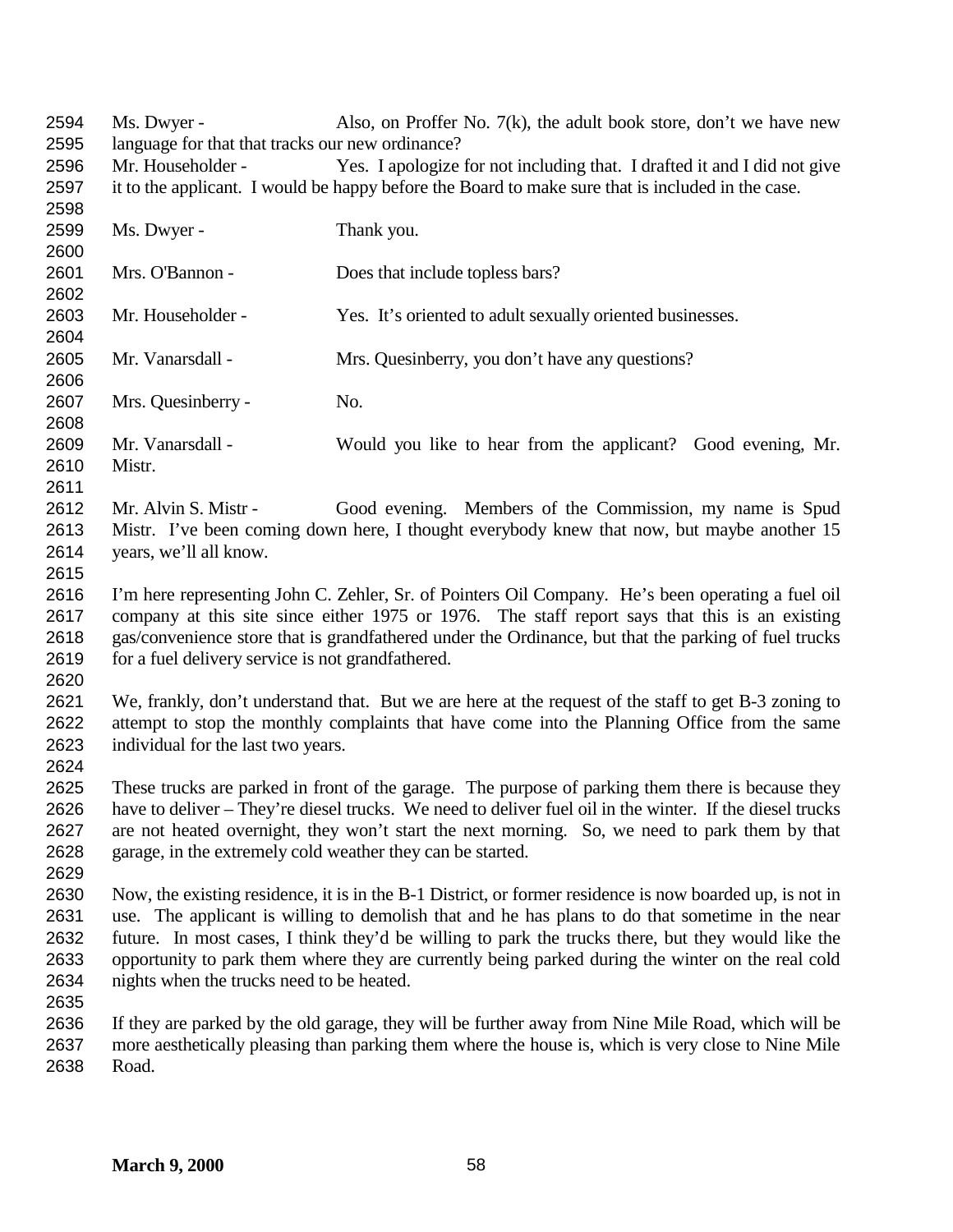Where they are parked on this site is further away from a residential district than where they are currently being parked across the street in a B-3 District, where there is no 10-foot separation between the commercial and residential districts. 

 So, I would submit this is a better plan than to park them on their own site, than what has been going on every time a complaint has been received for parking them here. There are two trucks. They are fuel delivery trucks. The staff report mentions them as fuel storage trucks. They are not storage trucks. In fact, this was a new term that I hadn't heard before. They are not used to store fuel. They are used for delivery. Sometimes they are filled at night and do have fuel on them overnight to be delivered first thing in the morning. But, otherwise, they are strictly delivery trucks. Therefore, we feel like we should be grandfathered, but are willing to accommodate the use of the site, and to request the B-3 zoning so that the trucks can legally be parked there under the current prevailing zoning. Are there any questions?

Mr. Vanarsdall - Any questions for Mr. Mistr?

 Mr. Archer - Mr. Mistr, there are two trucks now. Is that going to always be the case, there will not be more than two? 

 Mr. Mistr - Yes. That's true. I think one of them is likely to be replaced in the near future, but there won't be more than two. 

2661 Mr. Vanarsdall - Ever?

Mr. Mistr - That's what they told me. So, as far as I know, that's true, yes.

 Mr. Archer - How wide is the area encompassed by the house that is to be torn down to build the lot, about how wide? 

2668 Mr. Mistr - It's about 60 to 80 feet. Mr. Archer - Okay. Mrs. Quesinberry - Mr. Mistr, the picture we're looking at right now, (referring to slide), there's a truck in a driveway by the garage. Is that a fuel oil truck? Is that one of the fuel oil trucks? 2675 Mr. Mistr - It appears to be. I can't tell for sure. 

 Mrs. Quesinberry - So, that's kind of the orientation. That's where the trucks were historically parked?

 Mr. Mistr - That's correct. 

 Mrs. Quesinberry - Until you had complaints? 

2684 Mr. Mistr - That's right.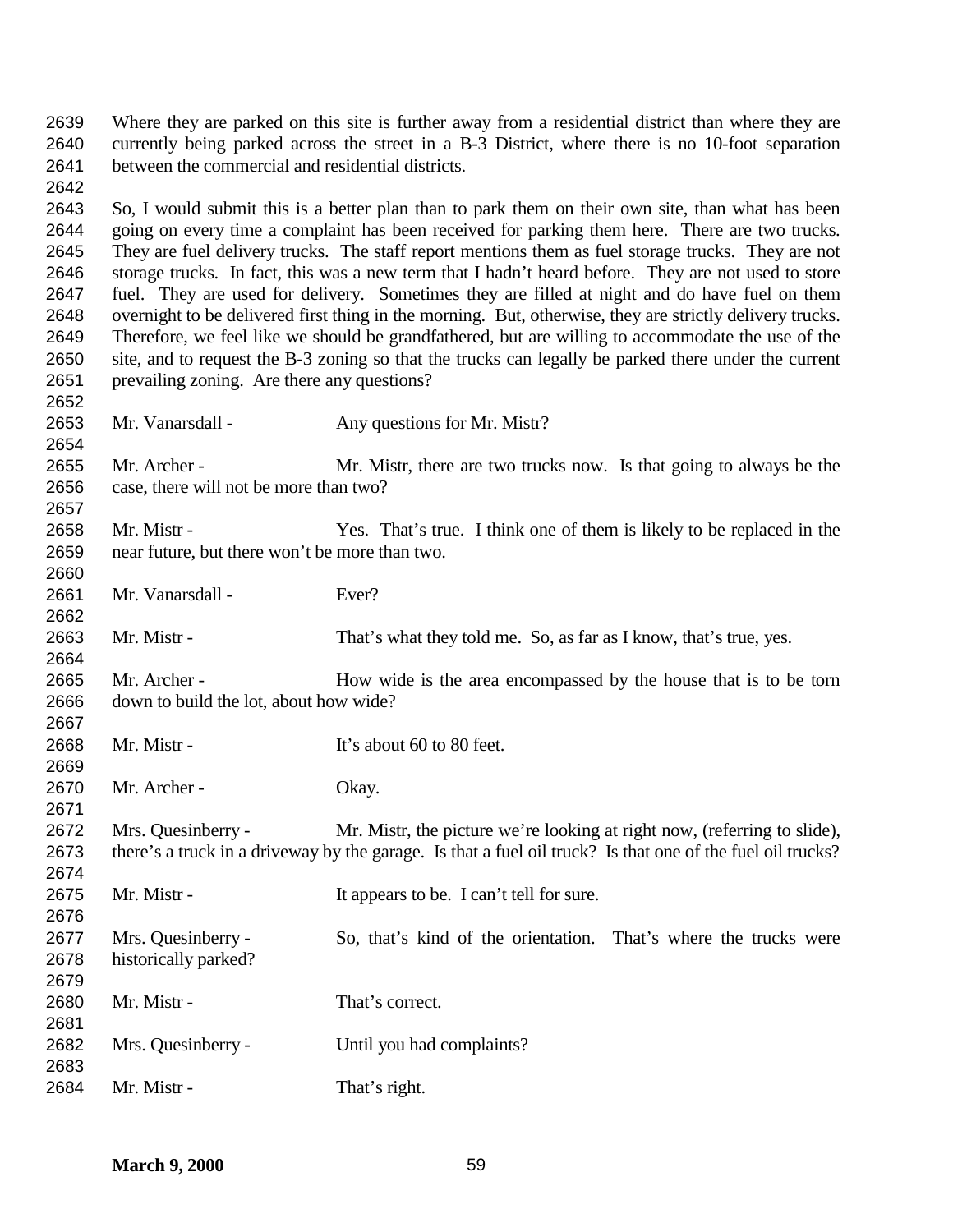| 2685 |                                                     |                                                                                                            |
|------|-----------------------------------------------------|------------------------------------------------------------------------------------------------------------|
| 2686 | Mrs. Quesinberry -                                  | And you had to move across the street to the used car lot?                                                 |
| 2687 |                                                     |                                                                                                            |
| 2688 | Mr. Mistr -                                         | Yes.                                                                                                       |
| 2689 |                                                     |                                                                                                            |
| 2690 | Mrs. Quesinberry -                                  | And, what you'd like to do is get the trucks back on the owner's                                           |
| 2691 | property?                                           |                                                                                                            |
| 2692 |                                                     |                                                                                                            |
| 2693 | Mr. Mistr -                                         | That's correct.                                                                                            |
| 2694 |                                                     |                                                                                                            |
| 2695 | Mrs. Quesinberry -                                  | Either park them where they have been historically parked is what                                          |
| 2696 |                                                     | we see right here in this picture, or tear down the vacant piece of commercial property that's             |
| 2697 |                                                     | boarded up on the north end, gravel lot it. landscape it, and park the trucks there, but, essentially, get |
| 2698 |                                                     |                                                                                                            |
|      | them on the owner's property?                       |                                                                                                            |
| 2699 |                                                     |                                                                                                            |
| 2700 | Mr. Mistr -                                         | That's correct. And they will, on that piece of property where the                                         |
| 2701 |                                                     | house is, will abide by the revitalization, you know, some green space and so forth.                       |
| 2702 |                                                     |                                                                                                            |
| 2703 | Mr. Vanarsdall -                                    | Any more questions?                                                                                        |
| 2704 |                                                     |                                                                                                            |
| 2705 | Mrs. Quesinberry -                                  | Well, I'm just wondering where the old boarded house is on the                                             |
| 2706 |                                                     | north end, although that house is closer to Nine Mile Road, if you tore down that house and created        |
| 2707 |                                                     | your gravel driveway where the curbing is for the driveway for that house, and with the depth of           |
| 2708 |                                                     | that lot, could you not get those trucks towards the back of that lot?                                     |
| 2709 |                                                     |                                                                                                            |
| 2710 | Mr. Mistr -                                         | Yes.                                                                                                       |
| 2711 |                                                     |                                                                                                            |
| 2712 | Mrs. Quesinberry -                                  | In other words, if the trucks were parked where they wouldn't                                              |
| 2713 | necessarily be parked that close to Nine Mile Road. |                                                                                                            |
| 2714 |                                                     |                                                                                                            |
| 2715 | Mr. Mistr -                                         | Probably not where the house is.                                                                           |
| 2716 |                                                     |                                                                                                            |
| 2717 | Mrs. Quesinberry -                                  | Right. Because that's a pretty decent size as far as parking.                                              |
| 2718 |                                                     |                                                                                                            |
| 2719 | Mr. Mistr -                                         | Well, it's the same depth as the other site. I guess it depends on                                         |
| 2720 |                                                     | whether we would want to park them closer to the front, or closer to the back, which is near the           |
| 2721 |                                                     | residences or sort of in the middle. I don't believe the owner of the property has a major preference      |
| 2722 | for any one of those.                               |                                                                                                            |
| 2723 |                                                     |                                                                                                            |
| 2724 | Mrs. Quesinberry -                                  | But, in any case, you could landscape appropriately across the front                                       |
| 2725 | of that lot?                                        |                                                                                                            |
| 2726 | Mr. Mistr -                                         | Yes ma'am. That's correct.                                                                                 |
| 2727 |                                                     |                                                                                                            |
| 2728 | Mrs. Quesinberry -                                  | And, essentially, screen the trucks from the view of Nine Mile Road,                                       |
| 2729 | if you parked them there?                           |                                                                                                            |
| 2730 |                                                     |                                                                                                            |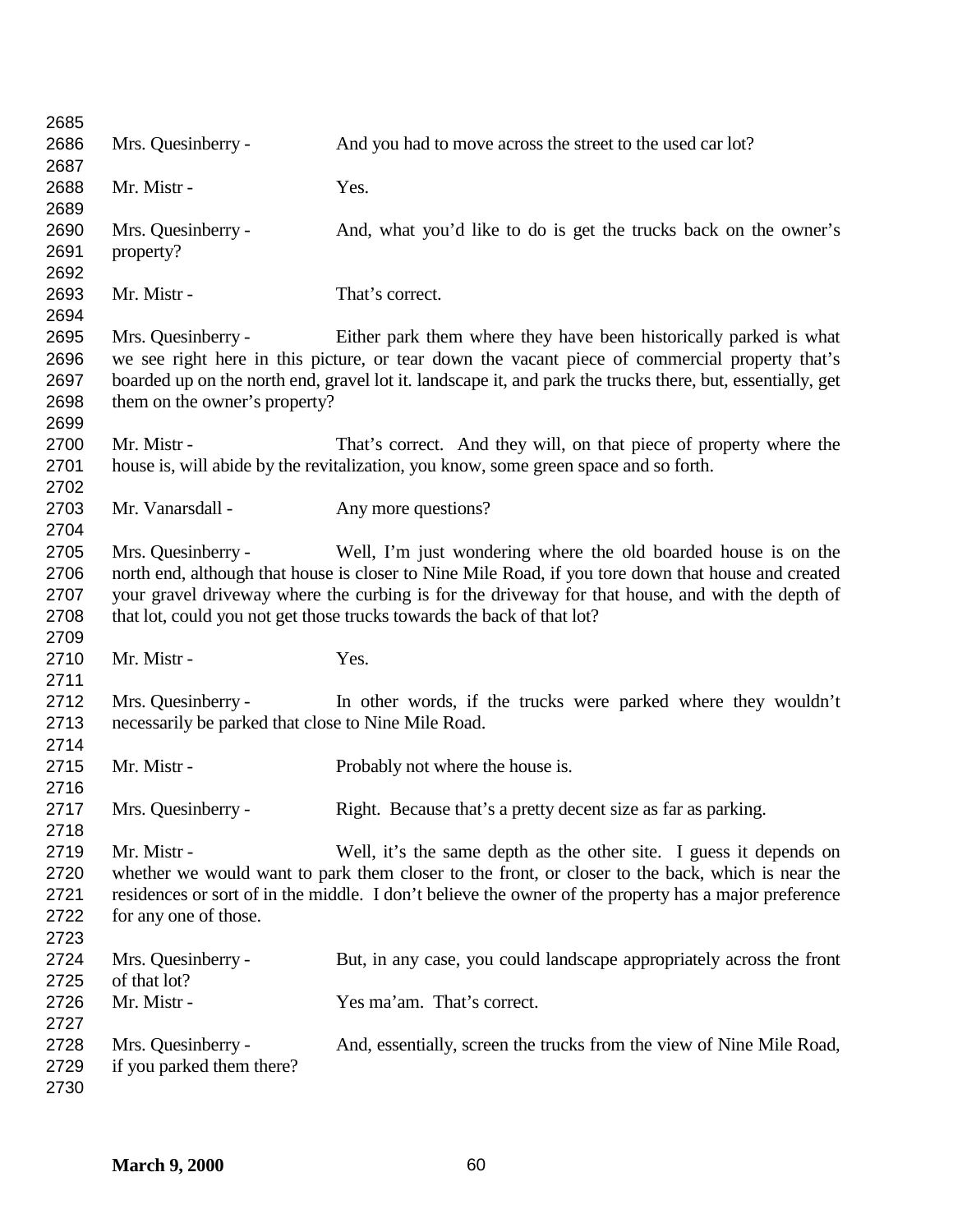| 2731<br>2732 | Mr. Mistr -<br>residences in the rear with landscaping. | We'd screen the trucks from Nine Mile Road, and from the                                            |
|--------------|---------------------------------------------------------|-----------------------------------------------------------------------------------------------------|
| 2733         |                                                         |                                                                                                     |
| 2734         | Ms. Dwyer -                                             | How would you screen them?                                                                          |
| 2735         |                                                         |                                                                                                     |
| 2736         | Mr. Mistr -                                             | In the back with Redbuds. Along Nine Mile Road, we haven't                                          |
| 2737         |                                                         | determined that yet, because you get into questions of what kind of screening, and how high it is,  |
| 2738         |                                                         | and do you sacrifice security to be screened? But we're willing to work with the staff to get       |
| 2739         |                                                         | something I think would satisfy the Commission and the staff.                                       |
| 2740         |                                                         |                                                                                                     |
| 2741         | Ms. Dwyer -                                             | But you're not able to make a commitment now at rezoning about                                      |
| 2742         | how that                                                |                                                                                                     |
| 2743         |                                                         |                                                                                                     |
| 2744         | Mr. Mistr -                                             | I think we can make a commitment before the Board meeting. I'm                                      |
| 2745         | not ready to make one tonight.                          |                                                                                                     |
| 2746         |                                                         |                                                                                                     |
| 2747         | Mr. Vanarsdall -                                        | Any other questions?                                                                                |
| 2748         |                                                         |                                                                                                     |
| 2749         | Mr. Marlles -                                           | Mr. Chairman, I would like to clarify something. Section 24-98 of                                   |
| 2750         |                                                         | the Ordinance which describes the parking lot regulations, under "Paving," requires that all public |
|              |                                                         |                                                                                                     |
| 2751         |                                                         | parking lots and all other parking lots situated within 200 feet of any "R" District shall be paved |
| 2752         |                                                         | with, basically, at least a bituminous penetration pavement meeting County standards." So, Mr.      |
| 2753         |                                                         | Mistr, I'm not sure a gravel parking lot would be permitted, based on my reading of the parking lot |
| 2754         | requirements. I just want to point that out.            |                                                                                                     |
| 2755         |                                                         |                                                                                                     |
| 2756         | Mr. Mistr -                                             | Can you permit some administratively without a POD? It does not                                     |
| 2757         |                                                         | have to go into redevelopment, because redevelopment in this area creates a problem.                |
| 2758         |                                                         |                                                                                                     |
| 2759         | Mr. Marlles -                                           | You're concerned with the water quality standards?                                                  |
| 2760         |                                                         |                                                                                                     |
| 2761         | Mr. Mistr -                                             | Yes.                                                                                                |
| 2762         |                                                         |                                                                                                     |
| 2763         | Mr. Marlles -                                           | Well, it's certainly something we can look at. I just want to point out                             |
| 2764         | what I believe the Ordinance requires.                  |                                                                                                     |
| 2765         |                                                         |                                                                                                     |
| 2766         | Mr. Vanarsdall -                                        | Thank you, Mr. Marlles. All right, thank you, Mr. Mistr. You want                                   |
| 2767         | some rebuttal time?                                     |                                                                                                     |
| 2768         |                                                         |                                                                                                     |
| 2769         | Mr. Mistr -                                             | Yes sir.                                                                                            |
| 2770         | Mr. Vanarsdall -                                        | How much do you want $-10$ minutes?                                                                 |
| 2771         |                                                         |                                                                                                     |
| 2772         | Mr. Mistr -                                             | I hope it won't take that much.                                                                     |
| 2773         |                                                         |                                                                                                     |
| 2774         | Mr. Vanarsdall -                                        | All right, we will now take the opposition. Come on down.                                           |
| 2775         |                                                         |                                                                                                     |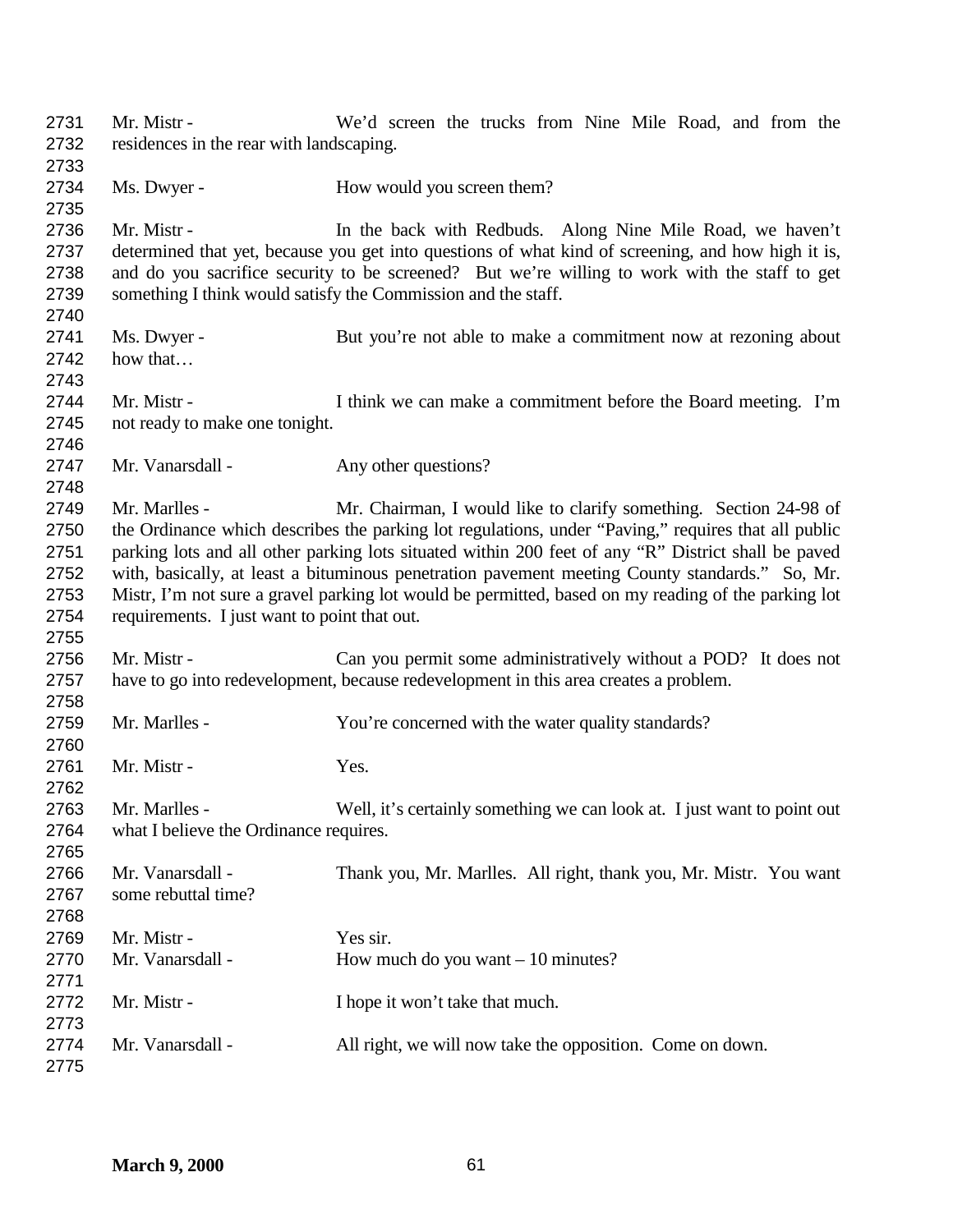Mr. Michael O'Malley - My name is Michael O'Malley. I own the property directly behind it where he is going to tear the building down. I am concerned about what he's going to do about the natural drain which runs behind that property in sight of mine into the City (sic) drainage system. There is no buffer in there that's going to contain any fuel from any truck, if one truck ruptures. There's not enough room there to absorb that much fuel if its parked overnight. And he does not have to necessarily have to heat a diesel engine. I'm a service manager for a heavy equipment company, and we don't heat any of our engines. And, we start them up in Alaska. Okay. If the engines are designed to the new standards, the way trucks are built today, they don't have to be garaged. They do not have to be heated. They can be started up by themselves. Now, if they're old and dilapidated, and should have been replaced 10 years ago, they may have to be pre-heated. 2787 Mr. Vanarsdall - Thank you. Any one else? Mr. Carroll Williams - Y'all will have to excuse me. I'm not a public speaker. 2791 Mr. Vanarsdall - That's all right. You don't need to be. 2793 Mr. Williams - One of these fuel trucks is presently being used for a... Mr. Vanarsdall - Please state your name, sir. Mr. Williams - I'm Carroll Williams. I live at 14 S. Elm Avenue. One of these fuel trucks is presently being used for a storage truck. I have a picture here with an antique license tag on it and an electric cord running out to it with a pump, pumping fuel from one truck to the other. 2801 Mr. Vanarsdall - Can we see that? 2803 Mr. Williams - You can't see that. Mr. Vanarsdall - If you'll pass it down. Mrs. O'Bannon - I notice when you put the picture up where the trucks are being stored, I could see an antique truck in the background. Do you have that picture? I know you're going to put one up here. Mr. Vanarsdall - I don't believe he heard you, Mrs. O'Bannon. Mrs. O'Bannon - There was another picture. When the picture was put up of where the trucks are being parked now, there was another picture that you had in relation to this. In front of the house I think it was or something. Mr. Williams - This picture was taken this morning. There's oil running down the sidewalk. 

 Mrs. O'Bannon - That one. No, the other one. Is this the area that you're talking about, sir? This isn't it?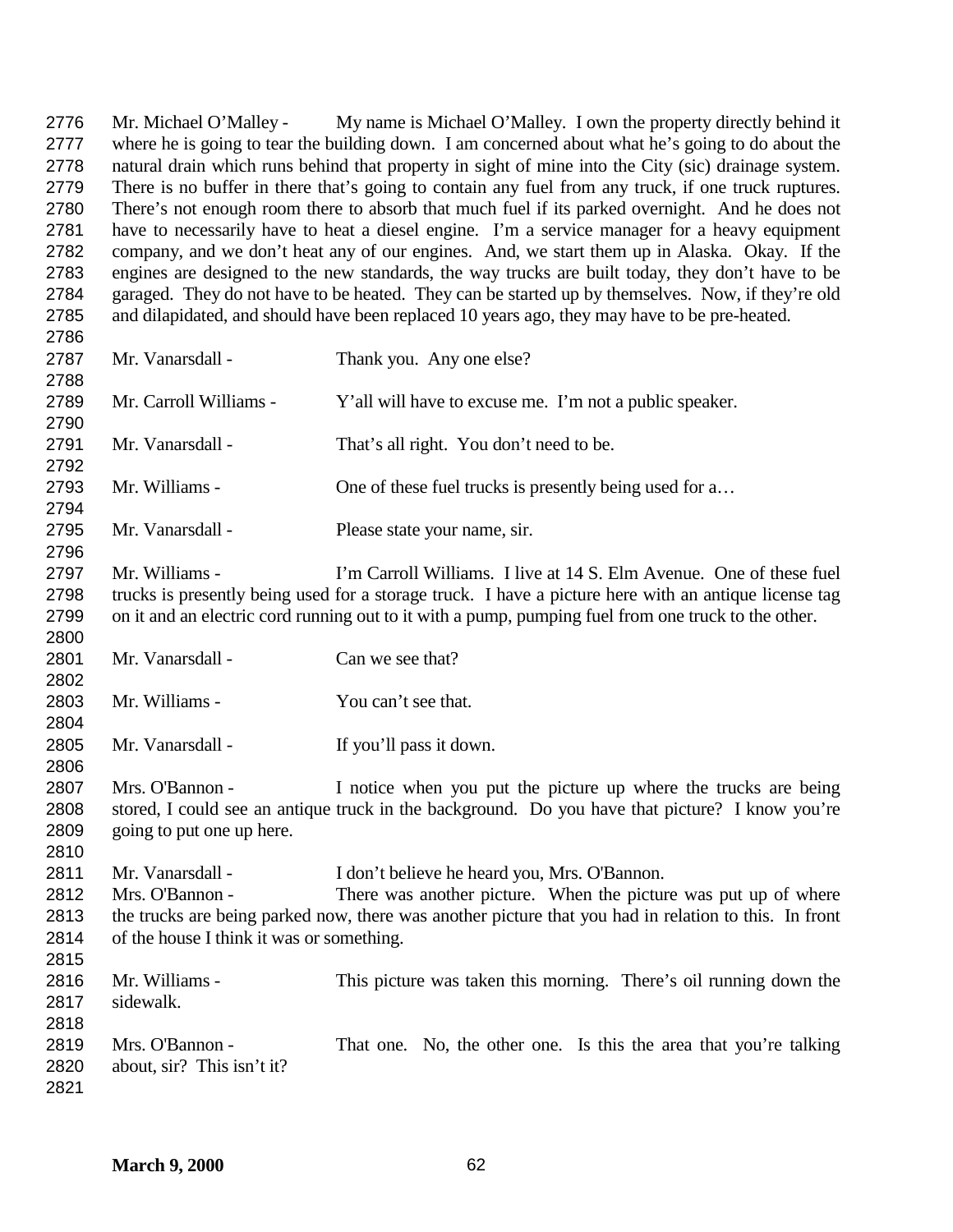| 2822<br>2823                                 | Mr. Householder -                                                | This is the site across the street where they are currently parking.                                                                                                                                                                                                                                                                                                                                                                                                                              |
|----------------------------------------------|------------------------------------------------------------------|---------------------------------------------------------------------------------------------------------------------------------------------------------------------------------------------------------------------------------------------------------------------------------------------------------------------------------------------------------------------------------------------------------------------------------------------------------------------------------------------------|
| 2824<br>2825<br>2826<br>2827<br>2828<br>2829 | Mr. Williams -                                                   | This is the new truck that's leaking. It's dripping oil. This is what<br>concerns me with leaks, spills, and these kind of things that's been going on over there. And there's<br>residences right at it. This oil thing, the bucket stuck under there was just before 4 <sup>th</sup> of July of last<br>year. And the one there with the oil running down the curbing, the one with the oil running down<br>the curbing was taken this morning. I had these pictures developed in an hour deal. |
| 2830<br>2831<br>2832                         | Mrs. O'Bannon -<br>better resolution on them?                    | Those pictures are fuzzy (referring to slide). Can we get a little                                                                                                                                                                                                                                                                                                                                                                                                                                |
| 2833<br>2834<br>2835<br>2836<br>2837<br>2838 | Mr. Williams -<br>up to an "R" zone right behind it.             | If you tear the house down, and use that for a parking lot over there,<br>there's no way to get to it other than from the street. You can't come in the back. So, it would have<br>to be a front entrance, which that's neither here or there. But the biggest thing that concerns me is<br>fuel oil being stored there right at a residence. This one that's leaking right here, it's backed right                                                                                               |
| 2839<br>2840                                 | Mr. Vanarsdall -                                                 | Any questions?                                                                                                                                                                                                                                                                                                                                                                                                                                                                                    |
| 2841<br>2842<br>2843<br>2844                 | Mr. Williams -<br>them.                                          | I also went around the neighborhood with a petition and I have 87<br>signatures of people that don't want this bill (sic) passed. I have them in my book if you want to see                                                                                                                                                                                                                                                                                                                       |
| 2845<br>2846                                 | Mr. Vanarsdall -                                                 | Do you have a copy for the Commission?                                                                                                                                                                                                                                                                                                                                                                                                                                                            |
| 2847<br>2848<br>2849                         | Mr. Williams -<br>copy made? I'd be glad to look at what I have. | I don't have a copy. I've got the original one. Where can I get a                                                                                                                                                                                                                                                                                                                                                                                                                                 |
| 2850<br>2851                                 | Mr. Vanarsdall -                                                 | Mrs. Quesinberry, do you want to see them?                                                                                                                                                                                                                                                                                                                                                                                                                                                        |
| 2852<br>2853<br>2854                         | Mrs. Quesinberry -<br>petition, or what did your petition say?   | He can just show it to us. Mr. Williams, what did you ask on your                                                                                                                                                                                                                                                                                                                                                                                                                                 |
| 2855<br>2856<br>2857<br>2858<br>2859         | Mr. Williams -                                                   | That it not be rezoned, due to the endangerment of life and property,<br>because of these fuel oil trucks. And what else? Let me see. It would be a detriment to the<br>neighborhood, as it is, really, because it's an eyesore. And everybody that I've talked to was<br>wanting to agree with me on what I was saying. They were glad to sign.                                                                                                                                                  |
| 2860<br>2861<br>2862                         | Mrs. Quesinberry -                                               | I would really like to know what the question was on your petition,<br>or what were they signing for, because the trucks are parked right now in a B-3, close to residences?                                                                                                                                                                                                                                                                                                                      |
| 2863<br>2864<br>2865<br>2866                 | Mr. Williams -                                                   | Well, they don't want that either because of these leaks.<br>That's<br>where it is now. It leaks over there and the oil dripping on the ground. And it's saturating over<br>there, and people are opposed to it. Everybody around this neighborhood. I went around within a<br>three to four block area, and talked to people, and every one of them was glad to sign; and thanked                                                                                                                |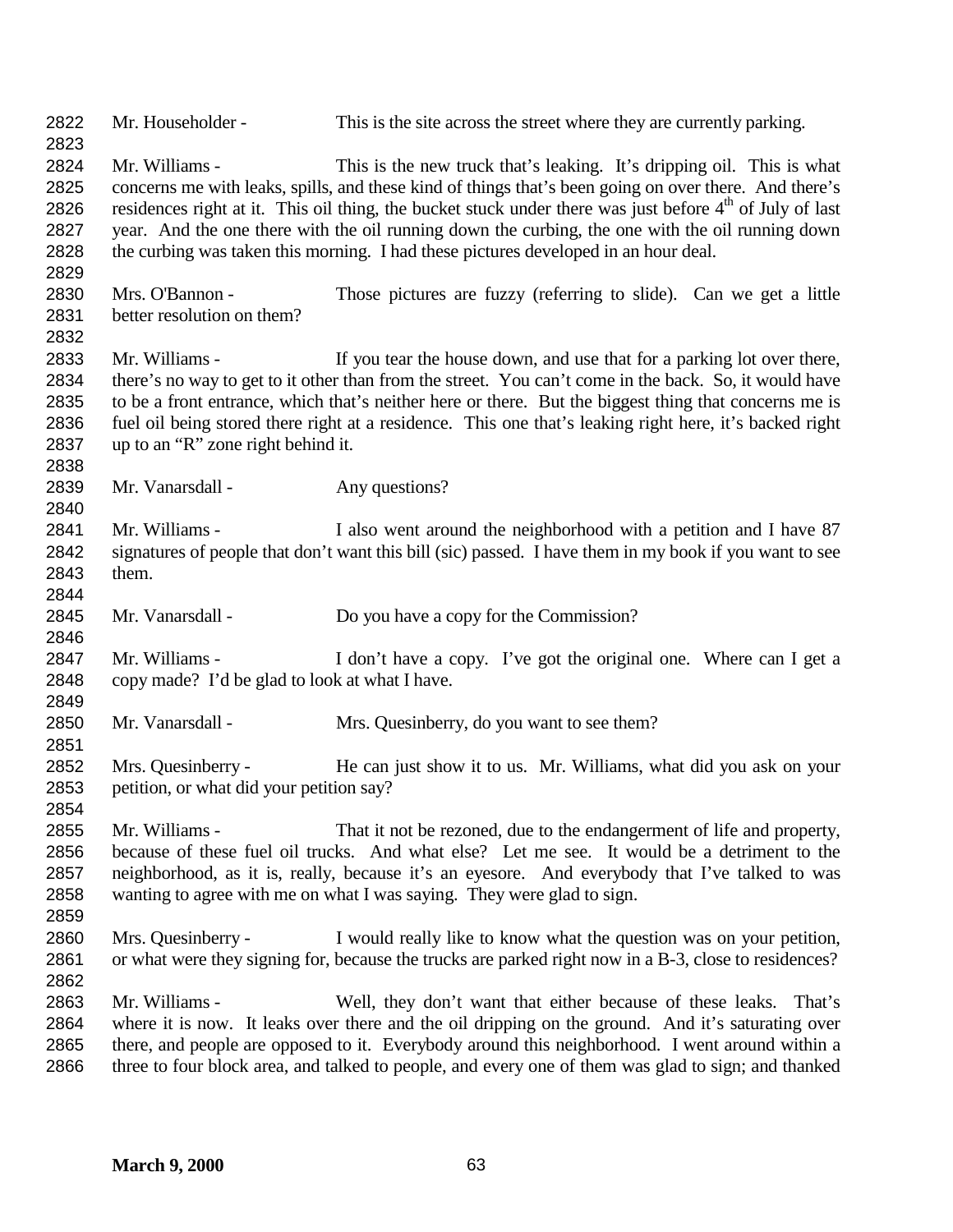| 2867<br>2868<br>2869 | is.                                                                          | me for taking my time to come around and get this petition up. They're sick of it, too. Everybody       |
|----------------------|------------------------------------------------------------------------------|---------------------------------------------------------------------------------------------------------|
| 2870<br>2871         | Mrs. Quesinberry -<br>to the perception that there's some spilling going on? | Is those objections to those trucks actually being parked there, or is it                               |
| 2872                 |                                                                              |                                                                                                         |
| 2873                 | Mr. Williams -                                                               | It's some of both.                                                                                      |
| 2874<br>2875         | Mrs. Quesinberry -                                                           | Some of both?                                                                                           |
| 2876                 |                                                                              |                                                                                                         |
| 2877                 | Mr. Marlles -                                                                | Sir, if you could share that petition with the Commission, we could                                     |
| 2878                 | give it back to you, if you have it with you, tonight?                       |                                                                                                         |
| 2879                 |                                                                              |                                                                                                         |
| 2880                 | Mr. Vanarsdall -                                                             | What do you want to do, defer it?                                                                       |
| 2881                 |                                                                              |                                                                                                         |
| 2882                 | Mrs. Quesinberry -                                                           | Maybe.                                                                                                  |
| 2883                 |                                                                              |                                                                                                         |
| 2884                 | Mr. Vanarsdall -                                                             | It would be the easiest way to get out of it.                                                           |
| 2885                 |                                                                              |                                                                                                         |
| 2886                 | Mr. Williams -                                                               | If I counted it right, 87 names on it.                                                                  |
| 2887                 |                                                                              |                                                                                                         |
| 2888                 | Mr. Vanarsdall -                                                             | All right, where are we? Any more questions?                                                            |
| 2889                 |                                                                              |                                                                                                         |
| 2890                 | Mrs. Quesinberry -                                                           | No. We'll hear from the applicant again, if there's no one else.                                        |
| 2891                 |                                                                              |                                                                                                         |
| 2892                 | Mr. Vanarsdall -                                                             | Thank you, sir. We'll get these back to you. All right, yes ma'am.                                      |
| 2893                 |                                                                              |                                                                                                         |
| 2894                 |                                                                              | Ms. Bernice B. Newell, immediate past President of the North Airport Drive Civic Association -          |
| 2895                 |                                                                              | Good evening. Members of the Commission. I am Bernice B. Newell, immediate past President of            |
| 2896                 |                                                                              | the North Airport Drive Civic Association. I'm concerned about these oil trucks as well. I was in       |
| 2897                 |                                                                              | Stuart's Restaurant today. I got a call from Stuart Wagner. He is a resident that's in our jurisdiction |
| 2898                 |                                                                              | on the north side of Nine Mile Road, even though his restaurant sits diagonally across the street       |
| 2899                 |                                                                              | from this service station. He talked to this gentlemen this afternoon while I was in his restaurant,    |
| 2900                 |                                                                              | telling him that he was very much concerned about this oil being leaked on the ground.                  |
| 2901                 |                                                                              |                                                                                                         |
|                      |                                                                              |                                                                                                         |
| 2902                 |                                                                              | Now, let me share some things with those of you who are not familiar with Highland Springs.             |
| 2903                 |                                                                              | There are no storm drains on Nine Mile Road, except for a few open grates. There are no storm           |
| 2904                 |                                                                              | drains on any of the side roads in Highland Springs proper. I am very concerned. I, too, am             |
| 2905                 |                                                                              | somewhat of an environmentalists. I live on the outskirts of Highland Springs; not downtown. I          |
| 2906                 |                                                                              | live in an agricultural zone. I am very much concerned about these oil leakages that are going down     |
| 2907                 |                                                                              | off the pavement and onto the ground. That area has a lot of underground springs, and creeks in that    |
| 2908                 |                                                                              | area. And it's a known fact that everything flows to the Chickahominy. There's still a lot of people    |
| 2909                 | in Highland Springs who live with wells and septics.                         |                                                                                                         |
| 2910                 |                                                                              |                                                                                                         |
| 2911                 |                                                                              | I talked this afternoon with our only Henricopolis Soil and Water Conservation. Certainly, you're       |
| 2912                 |                                                                              | polluting all these underground streams in the area. And I am very much concerned about the             |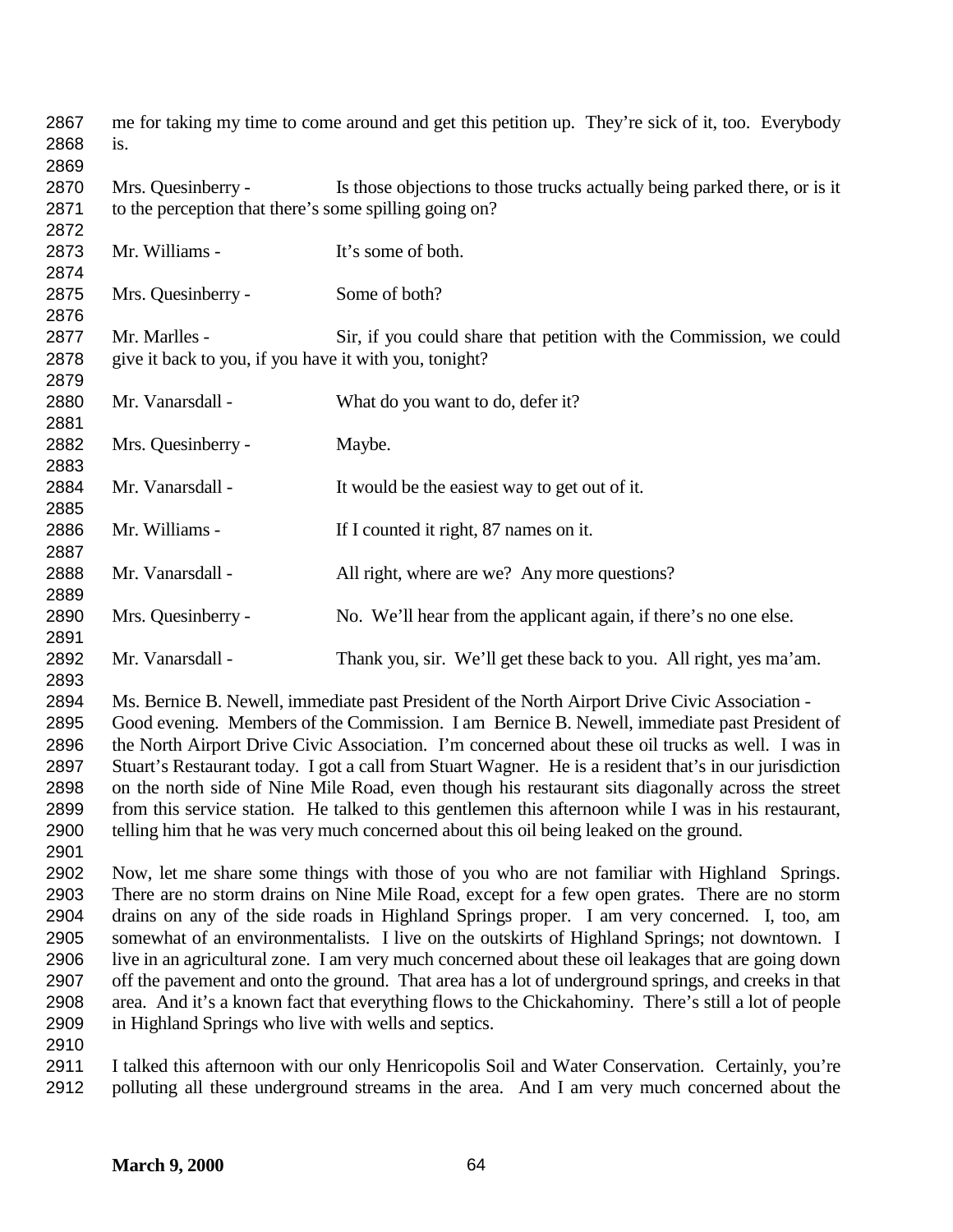- pollution of the Chickahominy down there which further flows to New Kent. I am concerned, even though I live a little ways from this piece of property in question. That land flows to the Chickahominy, which I am only a few blocks from.
- 

- I think that sometimes, and I may be wrong, but does this Commission ever consult our own Henricopolis Soil and Water Conservation on some plan of developments or such zonings as this? I think, perhaps, sometimes it would be wise to look at those.
- I, personally, do not see how those oil trucks can possibly be parked anywhere close to Nine Mile Road, which is not even a fourth of a block, from that property, could possibly be landscaped without a tall fence.
- 

 I would really like to see this revitalization of Highland Springs and the whole Nine Mile Road and Williamsburg Road corridors begin to take place as soon as possible. 

 I would like to recommend to the Commission that you deny this rezoning. I think that we need to maybe some of these things that were grandfathered as businesses are sold, perhaps, we should look at rezoning and dropping them back to a B-1 or Neighborhood Business. There are businesses maybe that to be zoned B-3 or B-2, such there is one now, I think, that has probably just been rezoned where the old Highland Springs Market was. A motorcycle shop is proposed there. That shop always has had its shop area enclosed with a fence so that it could not be seen from the road. It has always been kept very neat.

- Of course, we have a little problem down there, too, while I'm at it. I think you and I would like to see this rezoning flatly turned down. Thank you.
- Mr. Vanarsdall - Thank you, Mrs. Newell. Mrs. Quesinberry - Thank you. Mrs. O'Bannon - May I ask a question of staff. Has Jeff Perry looked at this, because this is storage of oil and things like that? Mr. Householder - No. It's been a recent occurrence, the complaints about the leaking fuel. I think that it's a good idea that issue be looked at, but I didn't see it as a deciding factor in the rezoning. Mrs. O'Bannon - Yes. Mr. Marlles - Also, I would just point out, there are probably other State and Federal requirements that would come into play here that would cover leaking fuel. Mr. Householder - Correct.
- Mr. Vanarsdall Thank you. All right, any one else? You want to hear from Mr. Mistr?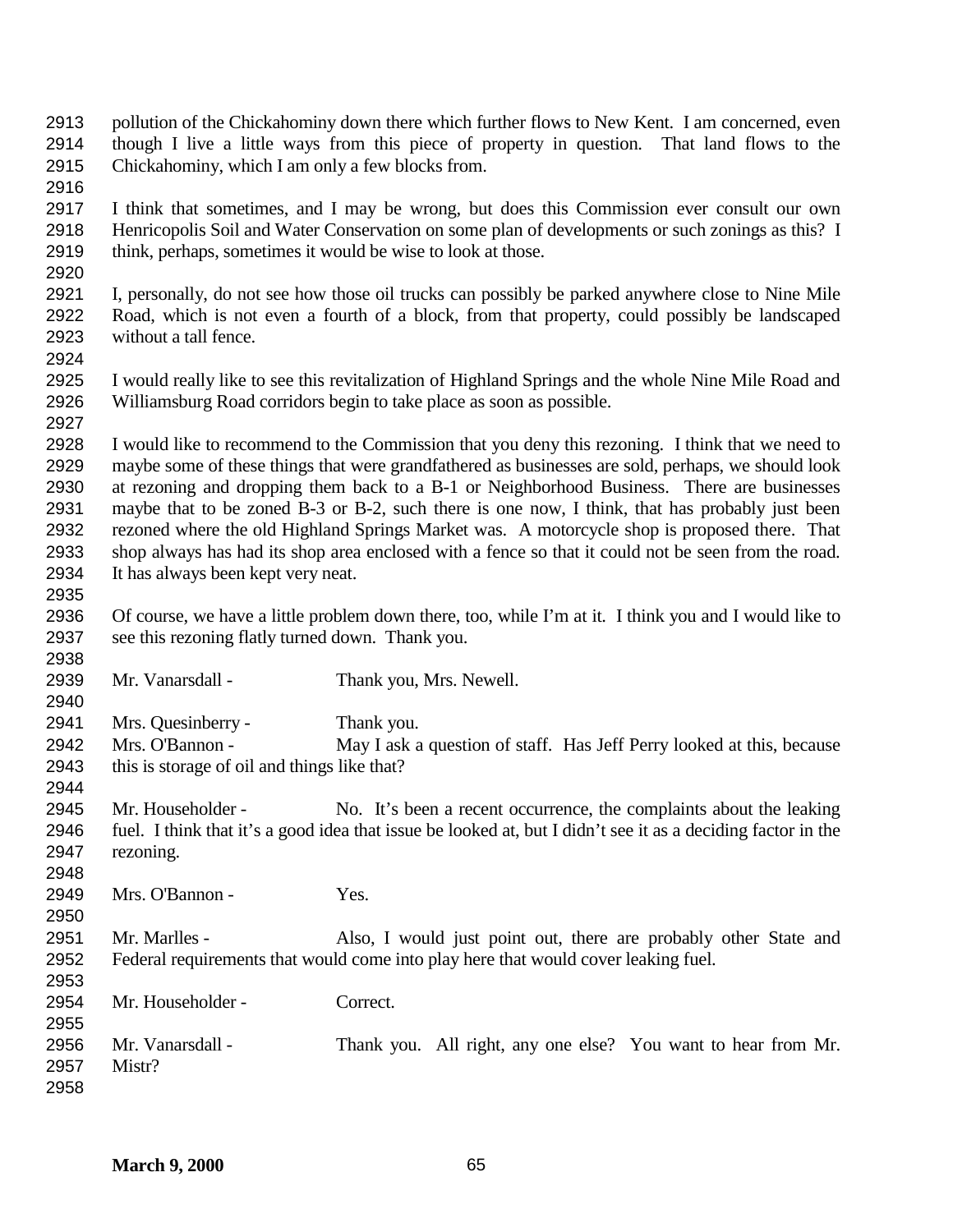Mrs. Quesinberry - Yes. I do. Mr. Vanarsdall - Come on down, Mr. Mistr. You have some rebuttal time.

 Mrs. Quesinberry - Mr. Mistr, if you could address, if you can, I've got about three things here or maybe a little more than three with the subtopics. But, Mr. Williams is primarily concerned with the storage of fuel and spillage. Mr. O'Malley, who is the resident to the rear, is concerned with the drainage, and it sounds more like the topography of the land, the way that culvert kind of drops down in the back. He's concerned about drainage and how that would affect his property, as well as fuel spillage, if trucks were there, and there was a spill, what would happen. And, Mrs. Newell, the last speaker, was concerned with oil leakage on the ground, and revitalization of Highland Springs, and I guess the overall look to the road frontage would be a good way of putting that. Those were kind of the bigger topics that I heard from the residents. And you may have some other things to say, yourself, but could you address a couple of those?

- Mr. Mistr - Yes ma'am, I could. And I can appreciate all of their concerns. But, just for the record, today, alone, Mr. Zehler went around and asked the residents in the immediate vicinity what they thought of this zoning case. And, there are 34 letters signed by people in the immediate area in support of this zoning change. These are copies for the Commission. It's got the addresses and phone numbers. I believe one of them lives in Sandston, but the rest of them are in Highland Springs, and people that use this facility.
- 

 As far as the drainage goes, the first concern, the 10-foot separation between the residence and this site is a County alley. I don't know that it drains. I don't know that there's anywhere for it to drain. We cannot drain fuel oil into the storm sewer. You know, that maybe we could put some kind of berm or something. You know, new gas stations you have to have drainage for them. But we can certainly look at something to try to protect that property in the unlikely event there were a fuel spill. 

 As far as the fuel on the ground, within the past 24 months, EPA has put six monitoring wells around this site; one of them in the middle of Daisy Avenue. And I'm assuming they check them regularly. To this point, they haven't found any evidence of a fuel spill that they have cited the owner for or notified him of. So, I would think with the six monitoring wells around the site, it probably is very well protected, and would be relatively quickly known, if there was a problem there.

 And in the past 24 months, this owner has had inspectors from Planning and Zoning, DEQ, the County Fire Marshall seven times in the last six months, Health Department, Building Inspectors Office, the ABC Board, and the Bureau of Weights and Measures. And, none of them to this date, have found any complaint justifying a citation. So, I'm not sure what's going on here, when an individual or more than one individual contacts seven County, State, and Federal agencies with complaints, none of which are borne out. It tells me that probably the owner is doing a good job of what he's doing there. Now, granted, we could have Highland Springs looking better, and we are willing to landscape along Nine Mile Road when the house is torn down and to work on that particular portion of the project with the revitalization plan. We're certainly in agreement with that, and the storage of fuel.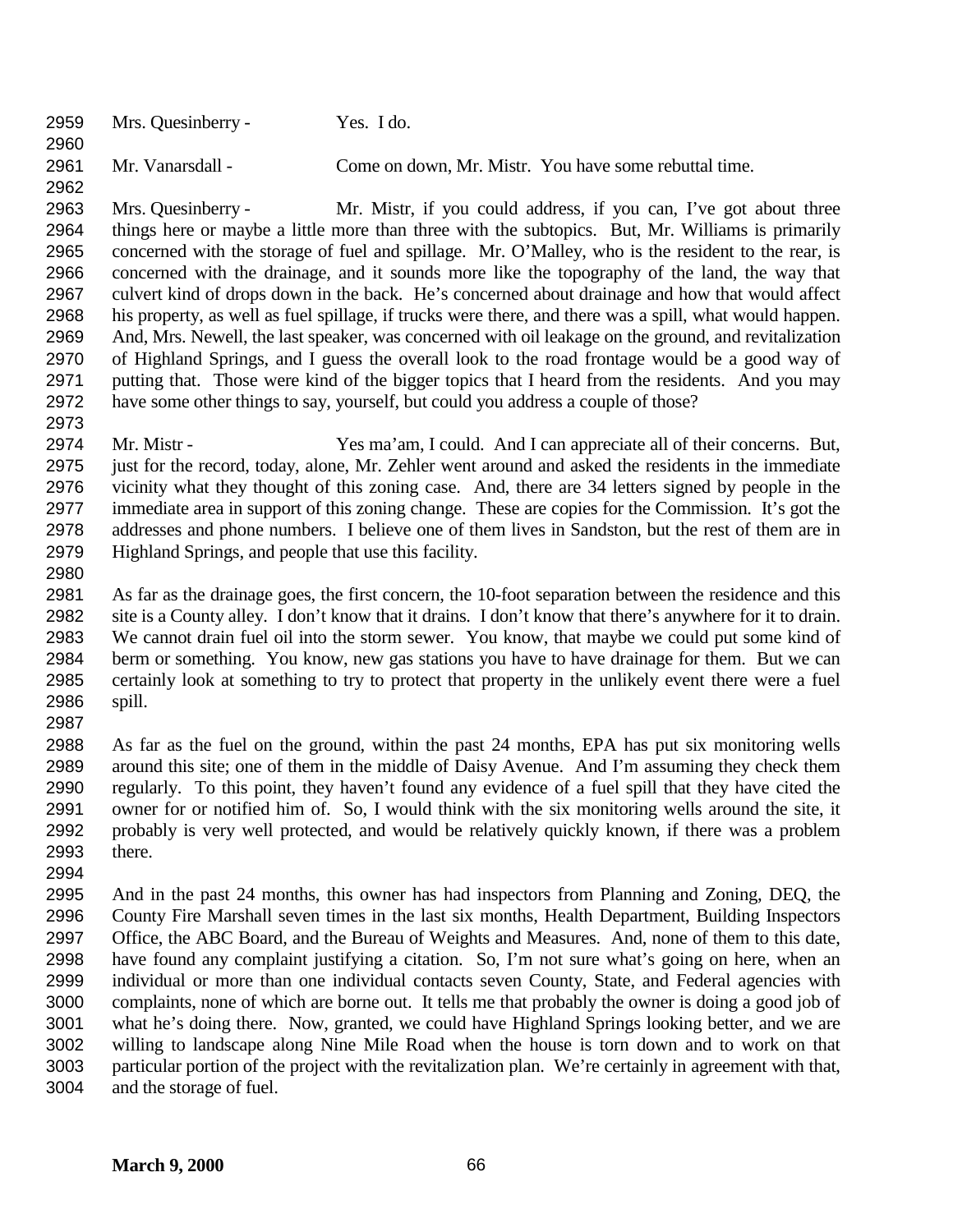| 3006<br>These are delivery trucks. They're not storage trucks. They're delivery. And I understand that the<br>antique truck sometime soon, possibly as soon as we have the right to park them onsite, will be sold<br>3007<br>3008<br>and a new fuel truck will be purchased. So, it will be two fuel delivery trucks. There will be no<br>3009<br>more antique truck, and they are not storage trucks.<br>3010<br>3011<br>I don't know anything about the oil spill on the curb today because I haven't seen it. I know I was<br>down there yesterday, and there was no oil running down the curb. And, I feel certain that if there<br>3012<br>was an oil spill with diesel running in the curb in Highland Springs, the Fire Department would<br>3013<br>3014<br>have been notified and been out there this afternoon.<br>3015<br>3016<br>So, we talked about the drainage, so I believe that's all the concerns. And I would respectfully<br>3017<br>request that the Commission recommend this for approval to the Board of Supervisors.<br>Would you be willing to offer some proffers, or write some proffers<br>Mrs. O'Bannon -<br>about screening and landscaping?<br>Mr. Mistr -<br>Prior to going to the Board, yes ma'am.<br>3023<br>Mrs. O'Bannon -<br>I know Mrs. Quesinberry may want to talk to you about that, or she<br>3025<br>may have some things to add.<br>3026<br>3027<br>Mrs. Quesinberry -<br>I think the DEQ wells, you mentioned, there are six of them around<br>3028<br>the site that are used for monitoring oil spills?<br>3029<br>That's correct.<br>Mr. Mistr -<br>3030<br>Mrs. Quesinberry -<br>3031<br>There are none of that type of well across the street where the trucks<br>3032<br>are currently parked, are there?<br>3033<br>3034<br>Mr. Mistr -<br>Not that I'm aware. I don't know that there are.<br>3035<br>3036<br>Mrs. Quesinberry -<br>My point is that, where they're parked right now is not the best place<br>for the trucks to be parked, at least, I don't think it is, because<br>3037<br>3038<br>3039<br>Mr. Mistr -<br>Oh, I agree.<br>3040<br>3041<br>Mrs. Quesinberry -<br>even though it's a B-3, and its perfectly legal for them to be<br>3042<br>parked there, they're next to residences, and the owner's site, being that it's a gas/convenience, fuel<br>oil company has these environmental monitoring systems, by law, that they have to have and that<br>are monitored and that seems more like a more reasonable place to park a truck and to handle oil or<br>gas and the other things that are handled on that site rather than across the street.<br>Mr. Mistr -<br>We certainly think that it is.<br>Mrs. Quesinberry -<br>This is a kind of a difficult case because you've got a small<br>businessman whose been operating a business for quite sometime now, a couple of decades, and | 3005 |  |  |  |
|----------------------------------------------------------------------------------------------------------------------------------------------------------------------------------------------------------------------------------------------------------------------------------------------------------------------------------------------------------------------------------------------------------------------------------------------------------------------------------------------------------------------------------------------------------------------------------------------------------------------------------------------------------------------------------------------------------------------------------------------------------------------------------------------------------------------------------------------------------------------------------------------------------------------------------------------------------------------------------------------------------------------------------------------------------------------------------------------------------------------------------------------------------------------------------------------------------------------------------------------------------------------------------------------------------------------------------------------------------------------------------------------------------------------------------------------------------------------------------------------------------------------------------------------------------------------------------------------------------------------------------------------------------------------------------------------------------------------------------------------------------------------------------------------------------------------------------------------------------------------------------------------------------------------------------------------------------------------------------------------------------------------------------------------------------------------------------------------------------------------------------------------------------------------------------------------------------------------------------------------------------------------------------------------------------------------------------------------------------------------------------------------------------------------------------------------------------------------------------------------------------------------------------------------------------------------------------------------------------------------------------------------------------------------------------------------------------------------------------------------------------------------------------------------------------------------------------------------------------------------|------|--|--|--|
|                                                                                                                                                                                                                                                                                                                                                                                                                                                                                                                                                                                                                                                                                                                                                                                                                                                                                                                                                                                                                                                                                                                                                                                                                                                                                                                                                                                                                                                                                                                                                                                                                                                                                                                                                                                                                                                                                                                                                                                                                                                                                                                                                                                                                                                                                                                                                                                                                                                                                                                                                                                                                                                                                                                                                                                                                                                                      |      |  |  |  |
|                                                                                                                                                                                                                                                                                                                                                                                                                                                                                                                                                                                                                                                                                                                                                                                                                                                                                                                                                                                                                                                                                                                                                                                                                                                                                                                                                                                                                                                                                                                                                                                                                                                                                                                                                                                                                                                                                                                                                                                                                                                                                                                                                                                                                                                                                                                                                                                                                                                                                                                                                                                                                                                                                                                                                                                                                                                                      |      |  |  |  |
|                                                                                                                                                                                                                                                                                                                                                                                                                                                                                                                                                                                                                                                                                                                                                                                                                                                                                                                                                                                                                                                                                                                                                                                                                                                                                                                                                                                                                                                                                                                                                                                                                                                                                                                                                                                                                                                                                                                                                                                                                                                                                                                                                                                                                                                                                                                                                                                                                                                                                                                                                                                                                                                                                                                                                                                                                                                                      |      |  |  |  |
|                                                                                                                                                                                                                                                                                                                                                                                                                                                                                                                                                                                                                                                                                                                                                                                                                                                                                                                                                                                                                                                                                                                                                                                                                                                                                                                                                                                                                                                                                                                                                                                                                                                                                                                                                                                                                                                                                                                                                                                                                                                                                                                                                                                                                                                                                                                                                                                                                                                                                                                                                                                                                                                                                                                                                                                                                                                                      |      |  |  |  |
|                                                                                                                                                                                                                                                                                                                                                                                                                                                                                                                                                                                                                                                                                                                                                                                                                                                                                                                                                                                                                                                                                                                                                                                                                                                                                                                                                                                                                                                                                                                                                                                                                                                                                                                                                                                                                                                                                                                                                                                                                                                                                                                                                                                                                                                                                                                                                                                                                                                                                                                                                                                                                                                                                                                                                                                                                                                                      |      |  |  |  |
|                                                                                                                                                                                                                                                                                                                                                                                                                                                                                                                                                                                                                                                                                                                                                                                                                                                                                                                                                                                                                                                                                                                                                                                                                                                                                                                                                                                                                                                                                                                                                                                                                                                                                                                                                                                                                                                                                                                                                                                                                                                                                                                                                                                                                                                                                                                                                                                                                                                                                                                                                                                                                                                                                                                                                                                                                                                                      |      |  |  |  |
|                                                                                                                                                                                                                                                                                                                                                                                                                                                                                                                                                                                                                                                                                                                                                                                                                                                                                                                                                                                                                                                                                                                                                                                                                                                                                                                                                                                                                                                                                                                                                                                                                                                                                                                                                                                                                                                                                                                                                                                                                                                                                                                                                                                                                                                                                                                                                                                                                                                                                                                                                                                                                                                                                                                                                                                                                                                                      |      |  |  |  |
|                                                                                                                                                                                                                                                                                                                                                                                                                                                                                                                                                                                                                                                                                                                                                                                                                                                                                                                                                                                                                                                                                                                                                                                                                                                                                                                                                                                                                                                                                                                                                                                                                                                                                                                                                                                                                                                                                                                                                                                                                                                                                                                                                                                                                                                                                                                                                                                                                                                                                                                                                                                                                                                                                                                                                                                                                                                                      |      |  |  |  |
|                                                                                                                                                                                                                                                                                                                                                                                                                                                                                                                                                                                                                                                                                                                                                                                                                                                                                                                                                                                                                                                                                                                                                                                                                                                                                                                                                                                                                                                                                                                                                                                                                                                                                                                                                                                                                                                                                                                                                                                                                                                                                                                                                                                                                                                                                                                                                                                                                                                                                                                                                                                                                                                                                                                                                                                                                                                                      |      |  |  |  |
|                                                                                                                                                                                                                                                                                                                                                                                                                                                                                                                                                                                                                                                                                                                                                                                                                                                                                                                                                                                                                                                                                                                                                                                                                                                                                                                                                                                                                                                                                                                                                                                                                                                                                                                                                                                                                                                                                                                                                                                                                                                                                                                                                                                                                                                                                                                                                                                                                                                                                                                                                                                                                                                                                                                                                                                                                                                                      |      |  |  |  |
|                                                                                                                                                                                                                                                                                                                                                                                                                                                                                                                                                                                                                                                                                                                                                                                                                                                                                                                                                                                                                                                                                                                                                                                                                                                                                                                                                                                                                                                                                                                                                                                                                                                                                                                                                                                                                                                                                                                                                                                                                                                                                                                                                                                                                                                                                                                                                                                                                                                                                                                                                                                                                                                                                                                                                                                                                                                                      |      |  |  |  |
|                                                                                                                                                                                                                                                                                                                                                                                                                                                                                                                                                                                                                                                                                                                                                                                                                                                                                                                                                                                                                                                                                                                                                                                                                                                                                                                                                                                                                                                                                                                                                                                                                                                                                                                                                                                                                                                                                                                                                                                                                                                                                                                                                                                                                                                                                                                                                                                                                                                                                                                                                                                                                                                                                                                                                                                                                                                                      |      |  |  |  |
|                                                                                                                                                                                                                                                                                                                                                                                                                                                                                                                                                                                                                                                                                                                                                                                                                                                                                                                                                                                                                                                                                                                                                                                                                                                                                                                                                                                                                                                                                                                                                                                                                                                                                                                                                                                                                                                                                                                                                                                                                                                                                                                                                                                                                                                                                                                                                                                                                                                                                                                                                                                                                                                                                                                                                                                                                                                                      |      |  |  |  |
|                                                                                                                                                                                                                                                                                                                                                                                                                                                                                                                                                                                                                                                                                                                                                                                                                                                                                                                                                                                                                                                                                                                                                                                                                                                                                                                                                                                                                                                                                                                                                                                                                                                                                                                                                                                                                                                                                                                                                                                                                                                                                                                                                                                                                                                                                                                                                                                                                                                                                                                                                                                                                                                                                                                                                                                                                                                                      | 3018 |  |  |  |
|                                                                                                                                                                                                                                                                                                                                                                                                                                                                                                                                                                                                                                                                                                                                                                                                                                                                                                                                                                                                                                                                                                                                                                                                                                                                                                                                                                                                                                                                                                                                                                                                                                                                                                                                                                                                                                                                                                                                                                                                                                                                                                                                                                                                                                                                                                                                                                                                                                                                                                                                                                                                                                                                                                                                                                                                                                                                      | 3019 |  |  |  |
|                                                                                                                                                                                                                                                                                                                                                                                                                                                                                                                                                                                                                                                                                                                                                                                                                                                                                                                                                                                                                                                                                                                                                                                                                                                                                                                                                                                                                                                                                                                                                                                                                                                                                                                                                                                                                                                                                                                                                                                                                                                                                                                                                                                                                                                                                                                                                                                                                                                                                                                                                                                                                                                                                                                                                                                                                                                                      | 3020 |  |  |  |
|                                                                                                                                                                                                                                                                                                                                                                                                                                                                                                                                                                                                                                                                                                                                                                                                                                                                                                                                                                                                                                                                                                                                                                                                                                                                                                                                                                                                                                                                                                                                                                                                                                                                                                                                                                                                                                                                                                                                                                                                                                                                                                                                                                                                                                                                                                                                                                                                                                                                                                                                                                                                                                                                                                                                                                                                                                                                      | 3021 |  |  |  |
|                                                                                                                                                                                                                                                                                                                                                                                                                                                                                                                                                                                                                                                                                                                                                                                                                                                                                                                                                                                                                                                                                                                                                                                                                                                                                                                                                                                                                                                                                                                                                                                                                                                                                                                                                                                                                                                                                                                                                                                                                                                                                                                                                                                                                                                                                                                                                                                                                                                                                                                                                                                                                                                                                                                                                                                                                                                                      | 3022 |  |  |  |
|                                                                                                                                                                                                                                                                                                                                                                                                                                                                                                                                                                                                                                                                                                                                                                                                                                                                                                                                                                                                                                                                                                                                                                                                                                                                                                                                                                                                                                                                                                                                                                                                                                                                                                                                                                                                                                                                                                                                                                                                                                                                                                                                                                                                                                                                                                                                                                                                                                                                                                                                                                                                                                                                                                                                                                                                                                                                      |      |  |  |  |
|                                                                                                                                                                                                                                                                                                                                                                                                                                                                                                                                                                                                                                                                                                                                                                                                                                                                                                                                                                                                                                                                                                                                                                                                                                                                                                                                                                                                                                                                                                                                                                                                                                                                                                                                                                                                                                                                                                                                                                                                                                                                                                                                                                                                                                                                                                                                                                                                                                                                                                                                                                                                                                                                                                                                                                                                                                                                      | 3024 |  |  |  |
|                                                                                                                                                                                                                                                                                                                                                                                                                                                                                                                                                                                                                                                                                                                                                                                                                                                                                                                                                                                                                                                                                                                                                                                                                                                                                                                                                                                                                                                                                                                                                                                                                                                                                                                                                                                                                                                                                                                                                                                                                                                                                                                                                                                                                                                                                                                                                                                                                                                                                                                                                                                                                                                                                                                                                                                                                                                                      |      |  |  |  |
|                                                                                                                                                                                                                                                                                                                                                                                                                                                                                                                                                                                                                                                                                                                                                                                                                                                                                                                                                                                                                                                                                                                                                                                                                                                                                                                                                                                                                                                                                                                                                                                                                                                                                                                                                                                                                                                                                                                                                                                                                                                                                                                                                                                                                                                                                                                                                                                                                                                                                                                                                                                                                                                                                                                                                                                                                                                                      |      |  |  |  |
|                                                                                                                                                                                                                                                                                                                                                                                                                                                                                                                                                                                                                                                                                                                                                                                                                                                                                                                                                                                                                                                                                                                                                                                                                                                                                                                                                                                                                                                                                                                                                                                                                                                                                                                                                                                                                                                                                                                                                                                                                                                                                                                                                                                                                                                                                                                                                                                                                                                                                                                                                                                                                                                                                                                                                                                                                                                                      |      |  |  |  |
|                                                                                                                                                                                                                                                                                                                                                                                                                                                                                                                                                                                                                                                                                                                                                                                                                                                                                                                                                                                                                                                                                                                                                                                                                                                                                                                                                                                                                                                                                                                                                                                                                                                                                                                                                                                                                                                                                                                                                                                                                                                                                                                                                                                                                                                                                                                                                                                                                                                                                                                                                                                                                                                                                                                                                                                                                                                                      |      |  |  |  |
|                                                                                                                                                                                                                                                                                                                                                                                                                                                                                                                                                                                                                                                                                                                                                                                                                                                                                                                                                                                                                                                                                                                                                                                                                                                                                                                                                                                                                                                                                                                                                                                                                                                                                                                                                                                                                                                                                                                                                                                                                                                                                                                                                                                                                                                                                                                                                                                                                                                                                                                                                                                                                                                                                                                                                                                                                                                                      |      |  |  |  |
|                                                                                                                                                                                                                                                                                                                                                                                                                                                                                                                                                                                                                                                                                                                                                                                                                                                                                                                                                                                                                                                                                                                                                                                                                                                                                                                                                                                                                                                                                                                                                                                                                                                                                                                                                                                                                                                                                                                                                                                                                                                                                                                                                                                                                                                                                                                                                                                                                                                                                                                                                                                                                                                                                                                                                                                                                                                                      |      |  |  |  |
|                                                                                                                                                                                                                                                                                                                                                                                                                                                                                                                                                                                                                                                                                                                                                                                                                                                                                                                                                                                                                                                                                                                                                                                                                                                                                                                                                                                                                                                                                                                                                                                                                                                                                                                                                                                                                                                                                                                                                                                                                                                                                                                                                                                                                                                                                                                                                                                                                                                                                                                                                                                                                                                                                                                                                                                                                                                                      |      |  |  |  |
|                                                                                                                                                                                                                                                                                                                                                                                                                                                                                                                                                                                                                                                                                                                                                                                                                                                                                                                                                                                                                                                                                                                                                                                                                                                                                                                                                                                                                                                                                                                                                                                                                                                                                                                                                                                                                                                                                                                                                                                                                                                                                                                                                                                                                                                                                                                                                                                                                                                                                                                                                                                                                                                                                                                                                                                                                                                                      |      |  |  |  |
|                                                                                                                                                                                                                                                                                                                                                                                                                                                                                                                                                                                                                                                                                                                                                                                                                                                                                                                                                                                                                                                                                                                                                                                                                                                                                                                                                                                                                                                                                                                                                                                                                                                                                                                                                                                                                                                                                                                                                                                                                                                                                                                                                                                                                                                                                                                                                                                                                                                                                                                                                                                                                                                                                                                                                                                                                                                                      |      |  |  |  |
|                                                                                                                                                                                                                                                                                                                                                                                                                                                                                                                                                                                                                                                                                                                                                                                                                                                                                                                                                                                                                                                                                                                                                                                                                                                                                                                                                                                                                                                                                                                                                                                                                                                                                                                                                                                                                                                                                                                                                                                                                                                                                                                                                                                                                                                                                                                                                                                                                                                                                                                                                                                                                                                                                                                                                                                                                                                                      |      |  |  |  |
|                                                                                                                                                                                                                                                                                                                                                                                                                                                                                                                                                                                                                                                                                                                                                                                                                                                                                                                                                                                                                                                                                                                                                                                                                                                                                                                                                                                                                                                                                                                                                                                                                                                                                                                                                                                                                                                                                                                                                                                                                                                                                                                                                                                                                                                                                                                                                                                                                                                                                                                                                                                                                                                                                                                                                                                                                                                                      |      |  |  |  |
|                                                                                                                                                                                                                                                                                                                                                                                                                                                                                                                                                                                                                                                                                                                                                                                                                                                                                                                                                                                                                                                                                                                                                                                                                                                                                                                                                                                                                                                                                                                                                                                                                                                                                                                                                                                                                                                                                                                                                                                                                                                                                                                                                                                                                                                                                                                                                                                                                                                                                                                                                                                                                                                                                                                                                                                                                                                                      |      |  |  |  |
|                                                                                                                                                                                                                                                                                                                                                                                                                                                                                                                                                                                                                                                                                                                                                                                                                                                                                                                                                                                                                                                                                                                                                                                                                                                                                                                                                                                                                                                                                                                                                                                                                                                                                                                                                                                                                                                                                                                                                                                                                                                                                                                                                                                                                                                                                                                                                                                                                                                                                                                                                                                                                                                                                                                                                                                                                                                                      |      |  |  |  |
|                                                                                                                                                                                                                                                                                                                                                                                                                                                                                                                                                                                                                                                                                                                                                                                                                                                                                                                                                                                                                                                                                                                                                                                                                                                                                                                                                                                                                                                                                                                                                                                                                                                                                                                                                                                                                                                                                                                                                                                                                                                                                                                                                                                                                                                                                                                                                                                                                                                                                                                                                                                                                                                                                                                                                                                                                                                                      |      |  |  |  |
|                                                                                                                                                                                                                                                                                                                                                                                                                                                                                                                                                                                                                                                                                                                                                                                                                                                                                                                                                                                                                                                                                                                                                                                                                                                                                                                                                                                                                                                                                                                                                                                                                                                                                                                                                                                                                                                                                                                                                                                                                                                                                                                                                                                                                                                                                                                                                                                                                                                                                                                                                                                                                                                                                                                                                                                                                                                                      |      |  |  |  |
|                                                                                                                                                                                                                                                                                                                                                                                                                                                                                                                                                                                                                                                                                                                                                                                                                                                                                                                                                                                                                                                                                                                                                                                                                                                                                                                                                                                                                                                                                                                                                                                                                                                                                                                                                                                                                                                                                                                                                                                                                                                                                                                                                                                                                                                                                                                                                                                                                                                                                                                                                                                                                                                                                                                                                                                                                                                                      |      |  |  |  |
|                                                                                                                                                                                                                                                                                                                                                                                                                                                                                                                                                                                                                                                                                                                                                                                                                                                                                                                                                                                                                                                                                                                                                                                                                                                                                                                                                                                                                                                                                                                                                                                                                                                                                                                                                                                                                                                                                                                                                                                                                                                                                                                                                                                                                                                                                                                                                                                                                                                                                                                                                                                                                                                                                                                                                                                                                                                                      |      |  |  |  |
|                                                                                                                                                                                                                                                                                                                                                                                                                                                                                                                                                                                                                                                                                                                                                                                                                                                                                                                                                                                                                                                                                                                                                                                                                                                                                                                                                                                                                                                                                                                                                                                                                                                                                                                                                                                                                                                                                                                                                                                                                                                                                                                                                                                                                                                                                                                                                                                                                                                                                                                                                                                                                                                                                                                                                                                                                                                                      |      |  |  |  |
|                                                                                                                                                                                                                                                                                                                                                                                                                                                                                                                                                                                                                                                                                                                                                                                                                                                                                                                                                                                                                                                                                                                                                                                                                                                                                                                                                                                                                                                                                                                                                                                                                                                                                                                                                                                                                                                                                                                                                                                                                                                                                                                                                                                                                                                                                                                                                                                                                                                                                                                                                                                                                                                                                                                                                                                                                                                                      |      |  |  |  |
|                                                                                                                                                                                                                                                                                                                                                                                                                                                                                                                                                                                                                                                                                                                                                                                                                                                                                                                                                                                                                                                                                                                                                                                                                                                                                                                                                                                                                                                                                                                                                                                                                                                                                                                                                                                                                                                                                                                                                                                                                                                                                                                                                                                                                                                                                                                                                                                                                                                                                                                                                                                                                                                                                                                                                                                                                                                                      | 3043 |  |  |  |
|                                                                                                                                                                                                                                                                                                                                                                                                                                                                                                                                                                                                                                                                                                                                                                                                                                                                                                                                                                                                                                                                                                                                                                                                                                                                                                                                                                                                                                                                                                                                                                                                                                                                                                                                                                                                                                                                                                                                                                                                                                                                                                                                                                                                                                                                                                                                                                                                                                                                                                                                                                                                                                                                                                                                                                                                                                                                      | 3044 |  |  |  |
|                                                                                                                                                                                                                                                                                                                                                                                                                                                                                                                                                                                                                                                                                                                                                                                                                                                                                                                                                                                                                                                                                                                                                                                                                                                                                                                                                                                                                                                                                                                                                                                                                                                                                                                                                                                                                                                                                                                                                                                                                                                                                                                                                                                                                                                                                                                                                                                                                                                                                                                                                                                                                                                                                                                                                                                                                                                                      | 3045 |  |  |  |
|                                                                                                                                                                                                                                                                                                                                                                                                                                                                                                                                                                                                                                                                                                                                                                                                                                                                                                                                                                                                                                                                                                                                                                                                                                                                                                                                                                                                                                                                                                                                                                                                                                                                                                                                                                                                                                                                                                                                                                                                                                                                                                                                                                                                                                                                                                                                                                                                                                                                                                                                                                                                                                                                                                                                                                                                                                                                      | 3046 |  |  |  |
|                                                                                                                                                                                                                                                                                                                                                                                                                                                                                                                                                                                                                                                                                                                                                                                                                                                                                                                                                                                                                                                                                                                                                                                                                                                                                                                                                                                                                                                                                                                                                                                                                                                                                                                                                                                                                                                                                                                                                                                                                                                                                                                                                                                                                                                                                                                                                                                                                                                                                                                                                                                                                                                                                                                                                                                                                                                                      | 3047 |  |  |  |
|                                                                                                                                                                                                                                                                                                                                                                                                                                                                                                                                                                                                                                                                                                                                                                                                                                                                                                                                                                                                                                                                                                                                                                                                                                                                                                                                                                                                                                                                                                                                                                                                                                                                                                                                                                                                                                                                                                                                                                                                                                                                                                                                                                                                                                                                                                                                                                                                                                                                                                                                                                                                                                                                                                                                                                                                                                                                      | 3048 |  |  |  |
|                                                                                                                                                                                                                                                                                                                                                                                                                                                                                                                                                                                                                                                                                                                                                                                                                                                                                                                                                                                                                                                                                                                                                                                                                                                                                                                                                                                                                                                                                                                                                                                                                                                                                                                                                                                                                                                                                                                                                                                                                                                                                                                                                                                                                                                                                                                                                                                                                                                                                                                                                                                                                                                                                                                                                                                                                                                                      | 3049 |  |  |  |
|                                                                                                                                                                                                                                                                                                                                                                                                                                                                                                                                                                                                                                                                                                                                                                                                                                                                                                                                                                                                                                                                                                                                                                                                                                                                                                                                                                                                                                                                                                                                                                                                                                                                                                                                                                                                                                                                                                                                                                                                                                                                                                                                                                                                                                                                                                                                                                                                                                                                                                                                                                                                                                                                                                                                                                                                                                                                      | 3050 |  |  |  |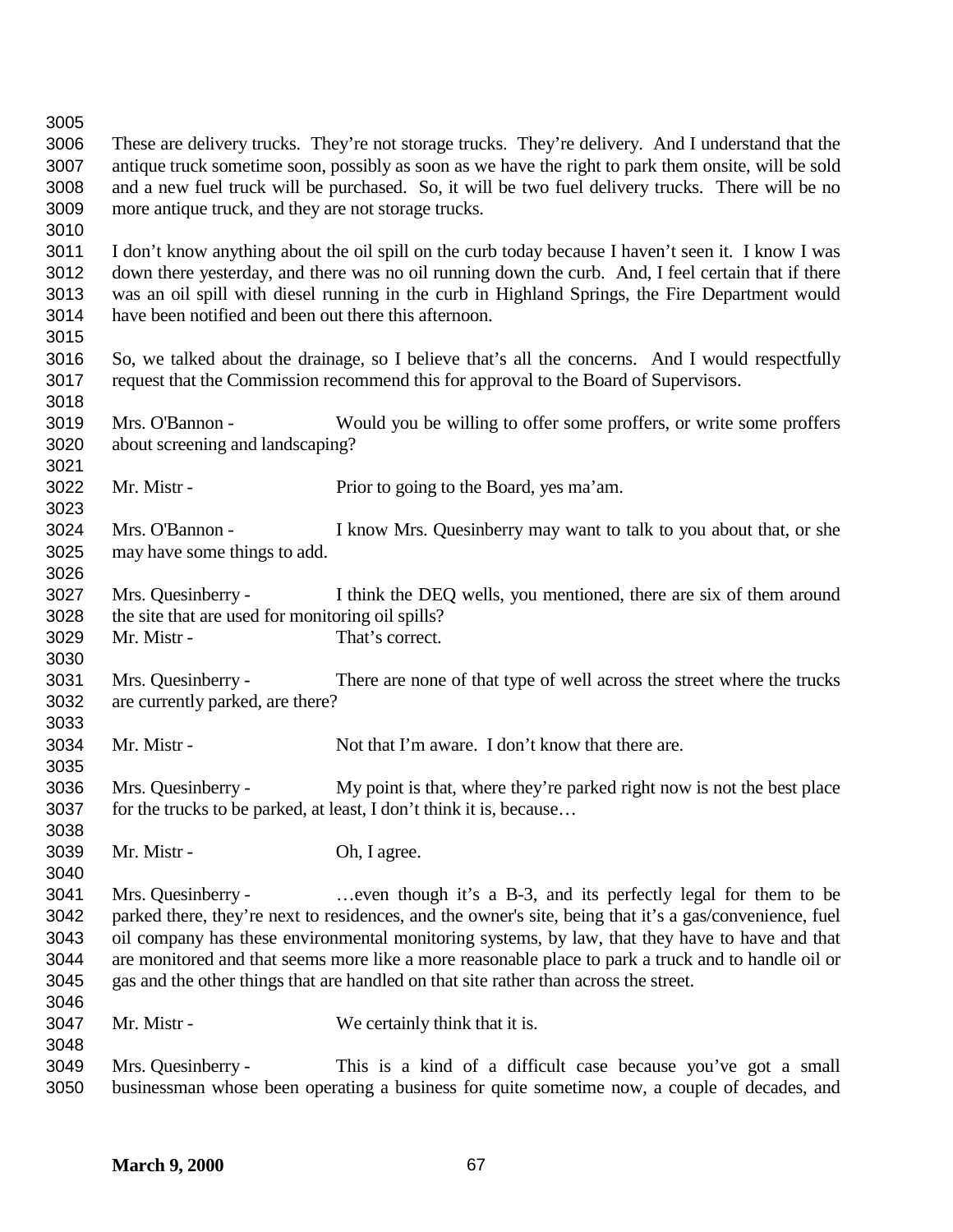can't even park his own equipment on his own property. And, where he's parking it right now, just to comply with the current zoning ordinances that were not in effect when his business was first established, are kind of causing him to put the trucks in a place that's probably not the best place, as far as monitoring environmentally, and also monitoring the trucks from a safety perspective. I think they need to be on the owner's property in some form or fashion. And they also need to be screened in such a way that the revitalization of Highland Springs is also considered and that, overall, the community benefits from a better look and a higher quality streetscape and visual effect for what's trying to be done in Highland Springs and to create a better neighborhood situation there. And, also, it seems to me ,with the vacant house on the north side of this property, that there's a lot of opportunity to make this site look better, actually, make it function better. Protect everybody from an environmental perspective by getting the trucks over there and keeping everything right there. 

 A couple of things that haven't been worked out, and I wanted to ask you about to see if, perhaps, you were willing to do this. As Mr. Marlles pointed out that he wasn't sure about the parking lot. And there may be some administrative process that we can look at, because its not a public parking lot. And its an area that you want to park these trucks on to get them away from where they are right now, and further away from residences.

 And I was wondering if you'd be willing to defer this to give us an opportunity to see if we can work out something with staff that would address that issue, and make that clear that we would get, I think, a better outcome on that side of the property if we looked in that direction as a place to get these trucks back on the owner's property. And, also, we could actually look at the proffering of the landscaping to screen Nine Mile Road, and be in compliance with what we're trying to do revitalization-wise there. If there is a way to address oil leakage, or how that oil is handled, perhaps, we could do that at that time, just to ensure for the neighbors that everything that's supposed to be done appropriately to handle the oil is done, and that's its done on the property where the environmental monitors are available.

 Mr. Mistr - We certainly want to ensure the neighbors that everything is being done correctly. And, at this point, this has been going on for awhile. I don't think 30 more days really hurts us. We're certainly willing to have a 30-day deferral until the next Commission meeting.

 3084 Mr. Vanarsdall - It would be April  $13<sup>th</sup>$ . Mr. Mistr - That will be fine. Mrs. Quesinberry - Okay. Thank you, Mr. Mistr. Mr. Mistr - Thank you. 

3092 Mrs. Quesinberry - As I said, I'd like to recommend deferral of this case to the April  $13<sup>th</sup>$  agenda at the applicant's request to address, basically, those three things I just talked about, which is the parking lot that would be created with the demolition of the old dilapidated commercial house on the north end of the property. And look at proffering the landscaping or screening that would screen those trucks from Nine Mile Road. And take a look at the oil leakage.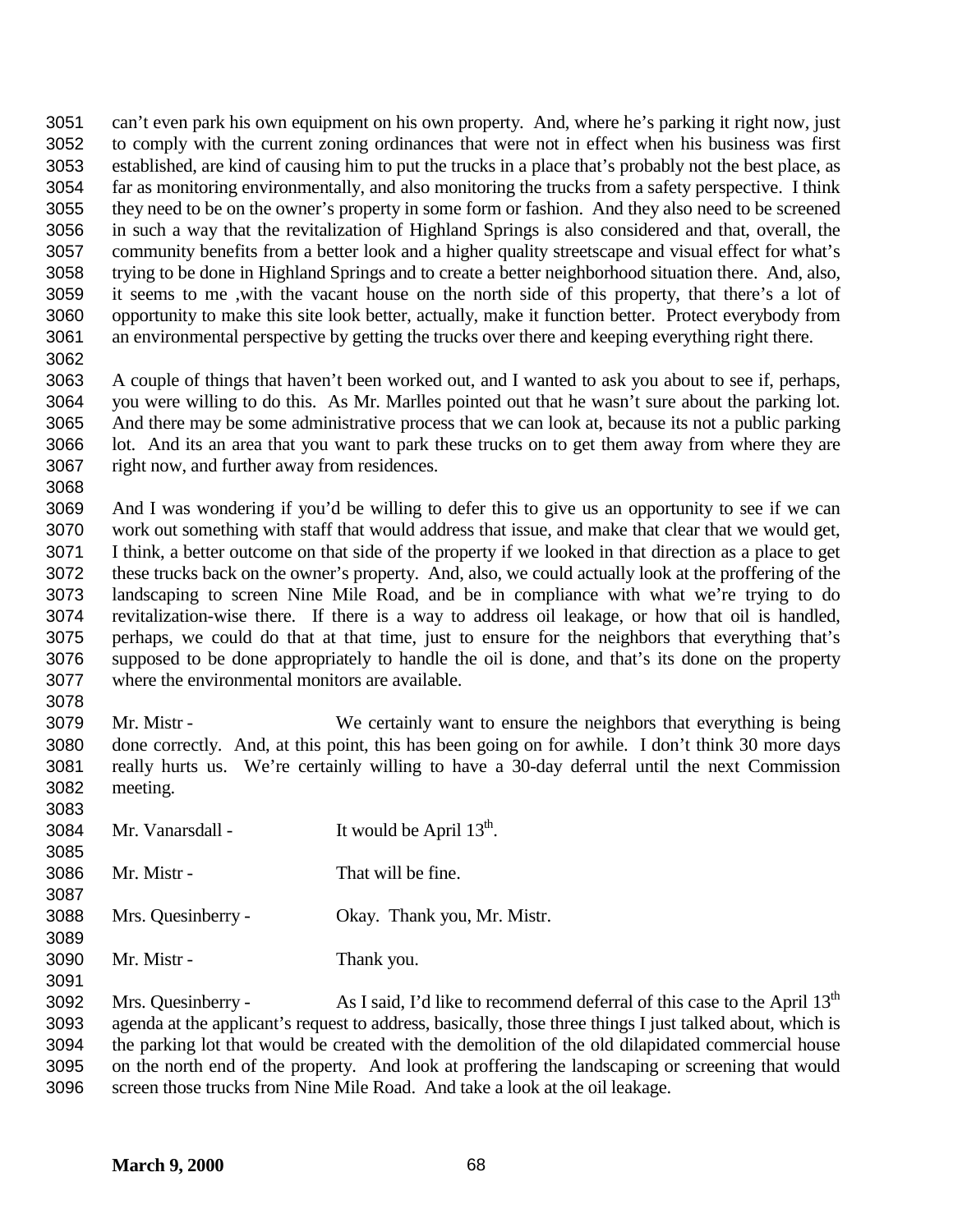| 3097         |                                                                                                        |                                                                                                    |  |
|--------------|--------------------------------------------------------------------------------------------------------|----------------------------------------------------------------------------------------------------|--|
| 3098         | Mr. Vanarsdall -                                                                                       | Do I have a second?                                                                                |  |
| 3099         |                                                                                                        |                                                                                                    |  |
| 3100         | Ms. Dwyer seconded the motion.                                                                         |                                                                                                    |  |
| 3101         |                                                                                                        |                                                                                                    |  |
| 3102         | Mr. Vanarsdall -                                                                                       | Motion made by Ms. Dwyer, seconded by Mrs. Quesinberry. All                                        |  |
| 3103         |                                                                                                        | those in favor say aye—all those opposed by saying nay. The vote is 5-0 (Mrs. O'Bannon             |  |
| 3104         | abstained). Next case, Mr. Secretary. Thank you.                                                       |                                                                                                    |  |
| 3105         |                                                                                                        |                                                                                                    |  |
| 3106         | Mr. Marlles -                                                                                          | The gentleman's petition, too.                                                                     |  |
| 3107         |                                                                                                        |                                                                                                    |  |
| 3108         | Mr. Vanarsdall -                                                                                       | Do you want to pass this down so he can take it with him? Thank                                    |  |
| 3109         |                                                                                                        |                                                                                                    |  |
|              | you for coming.                                                                                        |                                                                                                    |  |
| 3110         |                                                                                                        |                                                                                                    |  |
| 3111         | $C-23C-00$                                                                                             | James W. Theobald for International Airport Centre, L.L.C.:                                        |  |
| 3112         |                                                                                                        | Request to amend proffered conditions accepted with rezoning Case C-55C-90, on part of Parcel      |  |
| 3113         | 163-A-19E, containing 4.67 acres, located on the north line of Audubon Drive approximately 120         |                                                                                                    |  |
| 3114         | feet east of its intersection with Sanburne Parkway. The amendment is related to the architectural     |                                                                                                    |  |
| 3115         | treatment of the buildings and deleting Proffer 4 restricting access from Audubon Drive. The Land      |                                                                                                    |  |
| 3116         | Use Plan recommends Planned Industry and Environmental Protection Area. The site is also within        |                                                                                                    |  |
| 3117         | the Airport Safety Overlay District.                                                                   |                                                                                                    |  |
| 3118         |                                                                                                        |                                                                                                    |  |
| 3119         | Mr. Marlles -                                                                                          | The staff report will be given by Ms. Jo Ann Hunter.                                               |  |
| 3120         |                                                                                                        |                                                                                                    |  |
| 3121         | Mr. Vanarsdall -                                                                                       | Any opposition to C-23C-00? Any opposition from the audience?                                      |  |
| 3122         | No opposition. Mrs. Hunter.                                                                            |                                                                                                    |  |
| 3123         |                                                                                                        |                                                                                                    |  |
| 3124         | Ms. Hunter -                                                                                           | Thank you, Mr. Chairman. The applicant is requesting to amend                                      |  |
| 3125         | proffers accepted with Case C-55C-90. The requested amendments relate to building materials and        |                                                                                                    |  |
| 3126         | number of access points.                                                                               |                                                                                                    |  |
| 3127         |                                                                                                        |                                                                                                    |  |
| 3128         | The properties to the east of the site include the Mazda facility and Garden Ridge, which is located   |                                                                                                    |  |
| 3129         | here (referring to slide). There's a major flood plain that's located to the east and west of the      |                                                                                                    |  |
| 3130         | property. International Business Center is in the top left hand corner of the screen, and there's a    |                                                                                                    |  |
| 3131         | residential subdivision across the street. The residential subdivision does have a six-foot board-on-  |                                                                                                    |  |
| 3132         | board fence across the street from the subject site.                                                   |                                                                                                    |  |
| 3133         |                                                                                                        |                                                                                                    |  |
| 3134         |                                                                                                        | A POD has been submitted for this site. The POD has been put on hold until we could resolve these  |  |
| 3135         | proffer issues. There's three buildings that are proposed for the site. One is for 40,000 square feet; |                                                                                                    |  |
| 3136         | 73,000 square feet, and a 45,000 square foot building.                                                 |                                                                                                    |  |
| 3137         |                                                                                                        |                                                                                                    |  |
| 3138         | The proffers related to the building materials, state that no concrete masonry units may be used.      |                                                                                                    |  |
|              |                                                                                                        | Eric, if you could put the elevations up (referring to slide). The applicant is proposing to add a |  |
|              |                                                                                                        |                                                                                                    |  |
| 3139         |                                                                                                        |                                                                                                    |  |
| 3140<br>3141 | decorative finish on the front of the building.                                                        | statement to the proffer that would allow integral color split-face block, fluted, scored or other |  |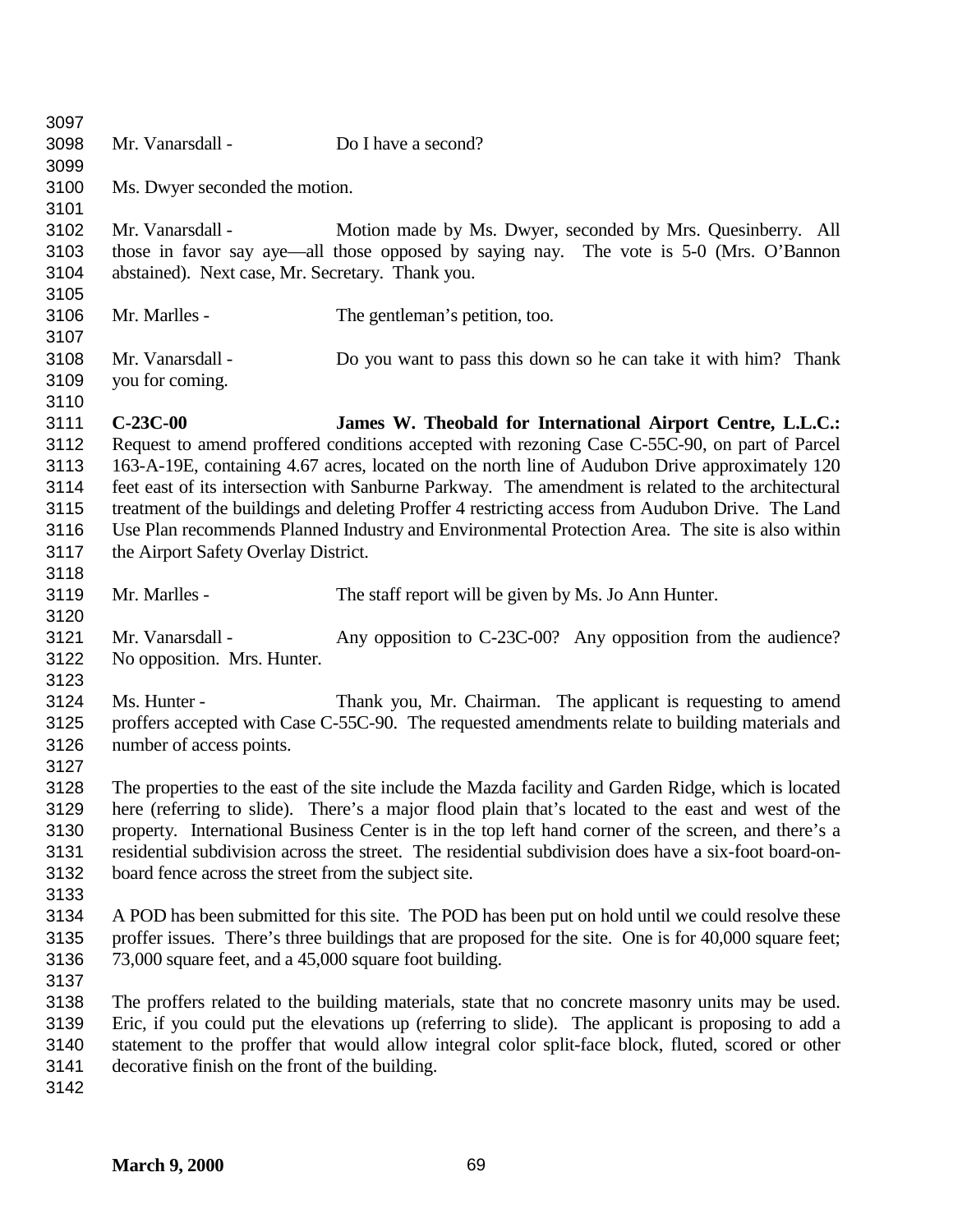Staff has reviewed the proposed elevation and the materials and find that it's a quality material and that it is consistent with the buildings in the surrounding vicinity.

The requested amendment also deals with the number of access points.

 When this property was zoned, it was for a 10-acre site that ran like this (referring to slide), so at that time they had to limit it to one access point on Audubon Drive, which meant on this would have been able to be developed. So, the one access point was reasonable at that point. But, because this site is being developed as part of a 20-acre parcel, the two access points are required by Public Works due to the square footage that's being required. And, it's a better project for the County because it can be developed in a planned and coordinated manner.

 The proposed amendments are reasonable, and they would not impact the overall quality of the development and staff supports the request. 

| 3158         | Mr. Vanarsdall -                                                                                                                                                                        | Any questions for Ms. Hunter? Thank you, Ms. Hunter.                                            |
|--------------|-----------------------------------------------------------------------------------------------------------------------------------------------------------------------------------------|-------------------------------------------------------------------------------------------------|
| 3159         | Ms. Hunter -                                                                                                                                                                            | Thank you.                                                                                      |
| 3160         |                                                                                                                                                                                         |                                                                                                 |
| 3161         | Mr. Vanarsdall -                                                                                                                                                                        | All right, no opposition. Do you want to hear from the applicant?                               |
| 3162         |                                                                                                                                                                                         |                                                                                                 |
| 3163         | Mrs. Quesinberry -                                                                                                                                                                      | I don't really need to hear from the applicant.                                                 |
| 3164         |                                                                                                                                                                                         |                                                                                                 |
| 3165         | Mr. Vanarsdall -                                                                                                                                                                        | I know he's disappointed.                                                                       |
| 3166         |                                                                                                                                                                                         |                                                                                                 |
| 3167         | Mrs. Quesinberry -                                                                                                                                                                      | There's no opposition, if you get him on the microphone, you'll be                              |
| 3168         | here all night.                                                                                                                                                                         |                                                                                                 |
| 3169         |                                                                                                                                                                                         |                                                                                                 |
| 3170         | Mr. Vanarsdall -                                                                                                                                                                        | Entertain a motion, Mrs. Quesinberry.                                                           |
| 3171         |                                                                                                                                                                                         |                                                                                                 |
| 3172         | Mrs. Quesinberry -                                                                                                                                                                      | I'd like to make a motion to recommend approval for C-23C-00 to                                 |
| 3173         |                                                                                                                                                                                         | amend proffers for C-55C-90 relating to the building materials and access to Audubon Drive.     |
| 3174         |                                                                                                                                                                                         |                                                                                                 |
| 3175         | Ms. Dwyer seconded the motion.                                                                                                                                                          |                                                                                                 |
| 3176         |                                                                                                                                                                                         |                                                                                                 |
| 3177         | Mr. Vanarsdall -                                                                                                                                                                        | Motion made by Mrs. Quesinberry, seconded by Mrs. Dwyer. All                                    |
| 3178<br>3179 | those in favor say aye—all those opposed by saying nay. The vote is 5-0 (Mrs. O'Bannon<br>abstained). Thank you. Sorry about that, Mr. Theobald. Your meter is running anyway isn't it? |                                                                                                 |
| 3180         |                                                                                                                                                                                         |                                                                                                 |
| 3181         |                                                                                                                                                                                         | REASON: Acting on a motion by Mrs. Quesinberry, seconded by Mrs. Dwyer, the Planning            |
| 3182         | Commission voted 5-0 (one abstention) to recommend that the Board of Supervisors grant the                                                                                              |                                                                                                 |
| 3183         | request because the proffers continue to assure a quality form of development with maximum                                                                                              |                                                                                                 |
| 3184         | protection afforded the adjacent properties.                                                                                                                                            |                                                                                                 |
| 3185         |                                                                                                                                                                                         |                                                                                                 |
| 3186         |                                                                                                                                                                                         |                                                                                                 |
| 3187         | $C-24C-00$                                                                                                                                                                              | Glenn R. Moore for First Washington Realty Partnership:                                         |
| 3188         |                                                                                                                                                                                         | Request to amend proffered conditions accepted with rezoning Case C-32C-86, on Parcels 154-2-A- |
|              |                                                                                                                                                                                         |                                                                                                 |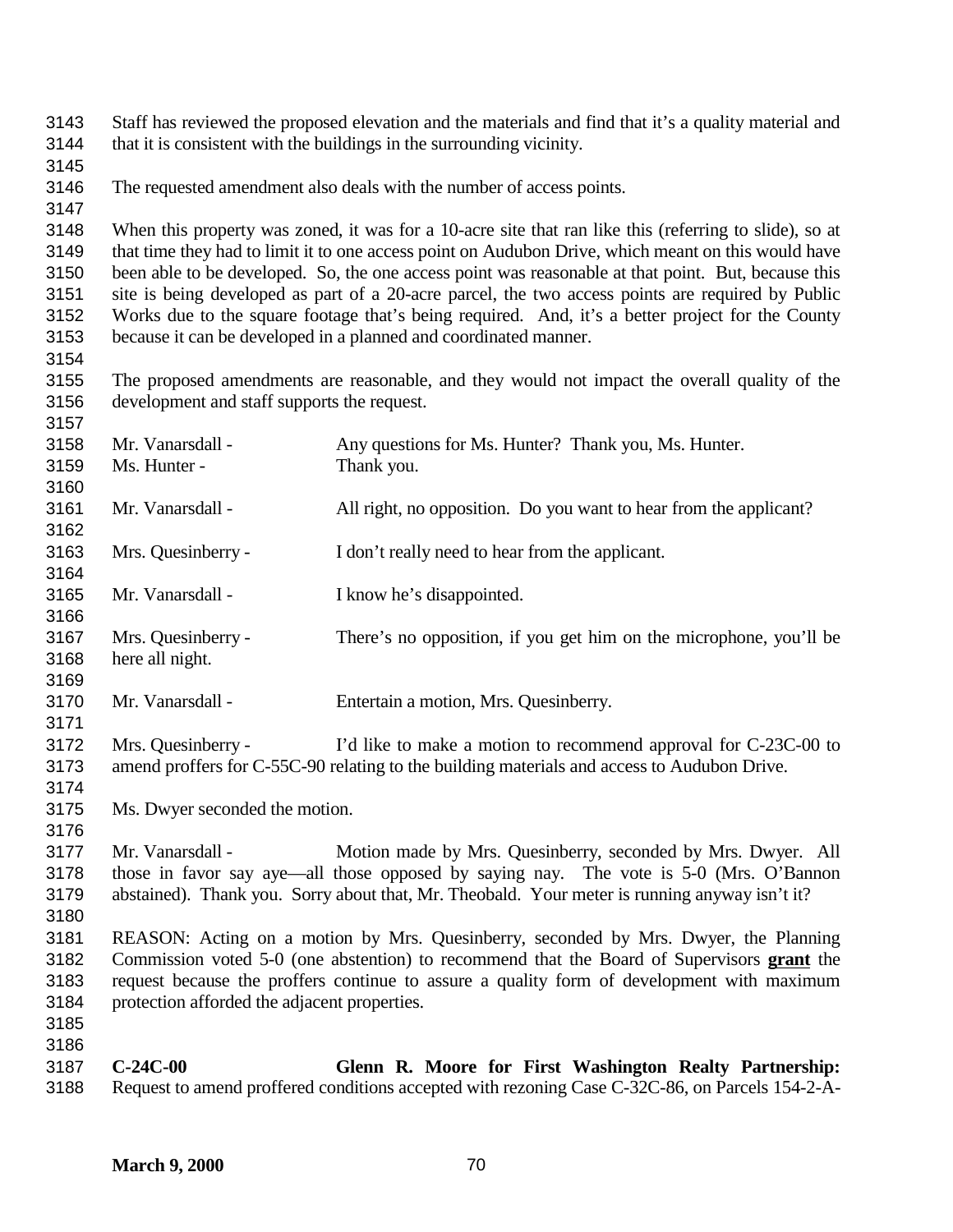1, 3 and 4 in the Laburnum Park Shopping Center and Parcel 154-A-7A, containing 9.275 acres, located at the northwest intersection of S. Laburnum and Gay Avenues. The amendment is related to deleting Proffered Condition 7(e) prohibiting dry cleaning establishments on the property. The Land Use Plan recommends Commercial Concentration and Environmental Protection Area. The site is also within the Airport Safety Overlay District. Mr. Marlles - The staff report will be given by Mr. Eric Lawrence. Mr. Vanarsdall - Mr. Lawrence. 3199 Mr. Lawrence - Thank you. This application is a request to amend the proffers... 3201 Mr. Vanarsdall - I don't believe I asked for opposition. Any opposition to this case? I didn't think it was. Go ahead. Thank you. Mr. Lawrence - This application is a request to amend the proffers associated with Rezoning Case C-32C-86. The Laburnum Park Shopping Center is a result of the approval of that application. One of the proffers that was associated with that application limited the use of on-site dry cleaning services. Essentially, the facilities that would be allowed, the customers drop of the clothing, and then the business takes clothing elsewhere to get the actual cleaning taken care of. With improvements in technology and other advancements, it seems its more appropriate to do on- site cleaning nowadays. There's presently an ordinance which restricts the outside cleaning to three employees. So, there's a scale restriction already in the Zoning Ordinance. And this application just seeks to amend the proffers to eliminate the previously prohibition against dry cleaners. So, essentially, the end result is, they'd like to do on-site dry cleaning at this facility. And that's all I have to offer. I tried to complicate a very simple case. Mr. Vanarsdall - Any questions of Mr. Lawrence? Mrs. Quesinberry - No. Mr. Vanarsdall - Thank you, Mr. Lawrence. Mr. Lawrence - Thank you. Mr. Vanarsdall - Do you want to hear from the applicant? Mrs. Quesinberry - No. I don't need to hear from the applicant. Mr. Vanarsdall - All right, then I'll entertain a motion. Mrs. Quesinberry - Okay. This is a very simple case. A dry cleaners in Laburnum Park Shopping Center would be a nice addition to that facility. I would like to make a motion to recommend approval of C-24C-00, which is to amend the proffered conditions accepted in Case C-32C-86 by deleting Proffered Condition 7(e) in its entirety.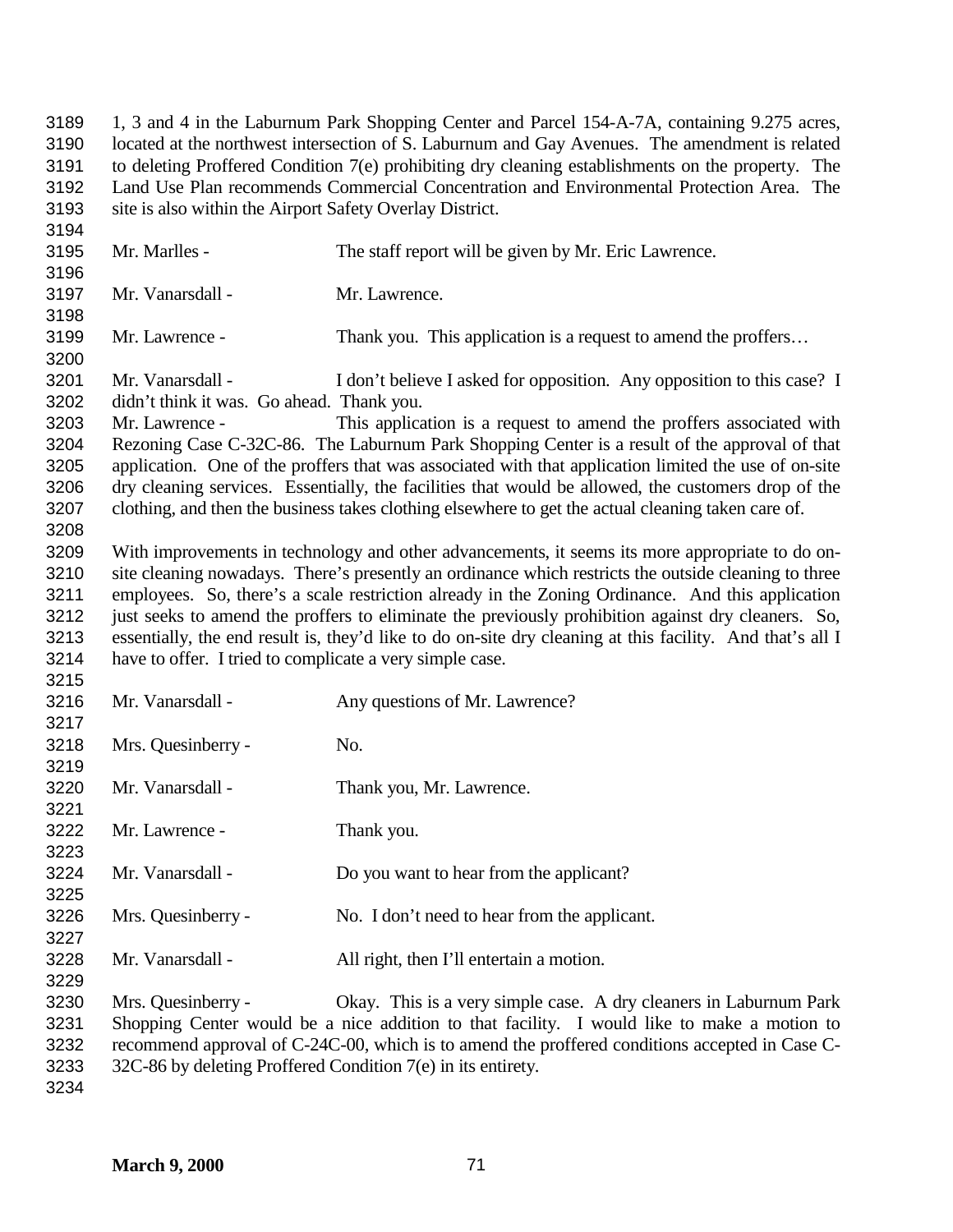Mr. Taylor seconded the motion.

3237 Mr. Vanarsdall - Motion made by Mrs. Quesinberry, seconded by Mr. Taylor. All those in favor say aye—all those opposed by saying nay. The vote is 5-0 (Mrs. O'Bannon abstained). The motion is carried. I would like to add that Mr. Moore told me one time, it disappointed him when he couldn't come down to the microphone.

 Mrs. Quesinberry - Oh, by all means. Come on down here, Mr. Moore. Mr. Vanarsdall - I know he's going home mad. Mr. Glenn Moore - Thank you. Mr. Archer - He doesn't appear to be upset. Mrs. Quesinberry - He looks upset. I think we should make him speak.

 REASON: Acting on a motion by Mrs. Quesinberry, seconded by Mr. Taylor, the Planning Commission voted 5-0 (one abstention) to recommend that the Board of Supervisors **grant** the request because the changes do not greatly reduce the original intended purpose of the proffers. 

Mr. Vanarsdall - All right, Mr. Secretary.

 Mr. Marlles - Okay, Mr. Chairman. The next item on the agenda is discussion actually regarding a presentation on the proposed expedited agenda. I'm sure the Commission recalls several months ago, we looked at a number of options from trying to shorten the length of the Planning Commission meetings. Staff has looked at that, and Mrs. Via is going to give a short presentation on a proposal to implement an expedited agenda for our rezoning meetings. So, Mrs. Via.

 Mrs. Via - Thank you. This is very brief. The process is laid out in a memo that was provided to you this evening. The Chairman has asked the staff to provide this to the Commission for their review.

 Basically, what the issue is, and these last two cases that we heard tonight may be good examples of cases that could be put on an expedited agenda, where there is no citizen opposition, there are no issues, and the case is fairly straight forward. It would run very similar to your POD meetings, where, if the staff was recommending approval of the applicant's request, subject to any conditions or recommendations for a conditional rezoning or a Provisional Use Permit, the applicant must submit a letter stating its agreement with staff recommendations. The Secretary must receive that letter not later than 4:00 p.m. on the Tuesday prior to the meeting, and there must be no known opposition to the plan. These would be the criteria that the Commission would need to amend their Rules and Regulations to accept this criteria for an expedited agenda.

 It would work very similar again to the POD whereas, after the consideration for deferrals and withdrawals, you would also have a consideration of an expedited agenda. And, if the Commission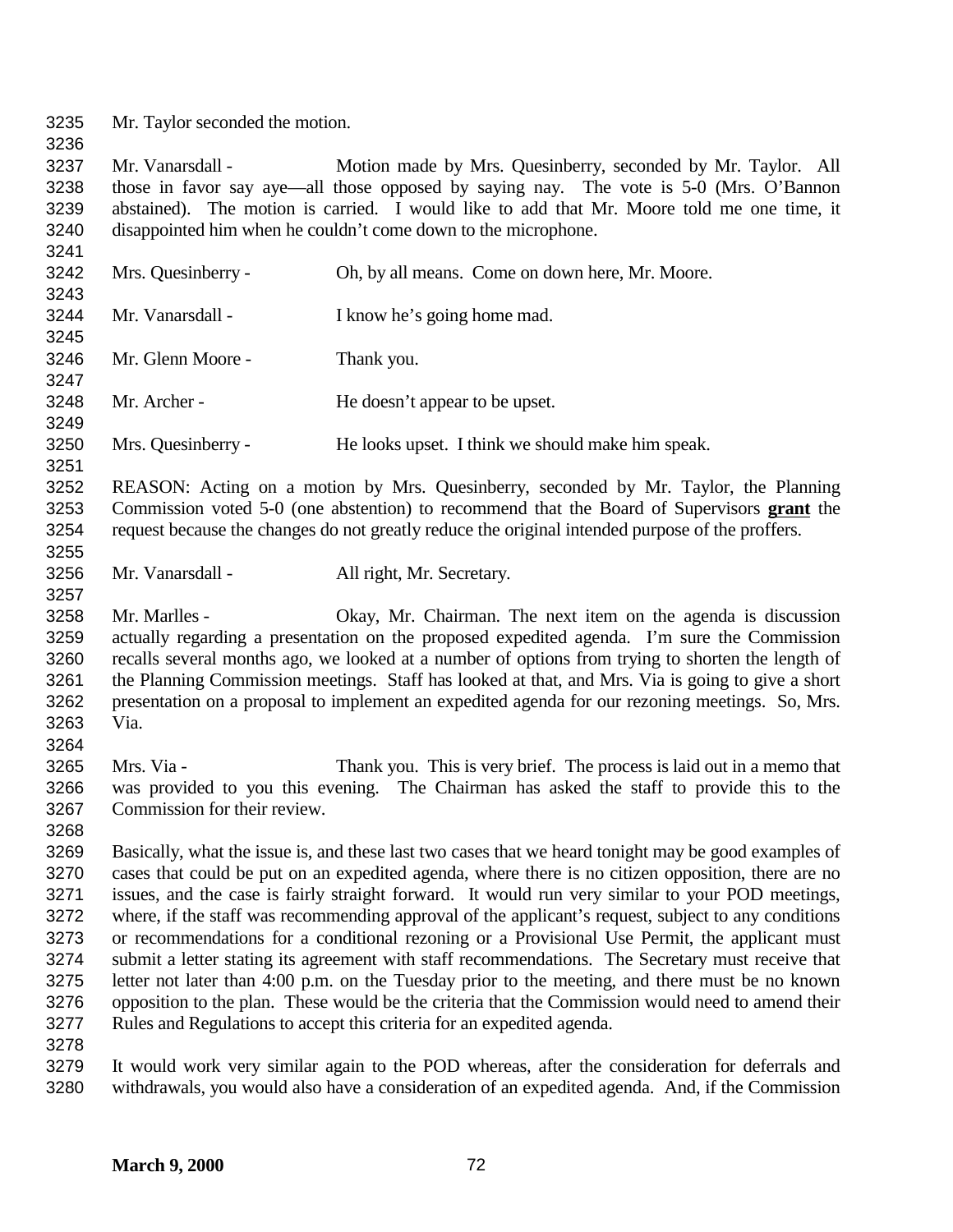felt that any of the items on the Expedited Agenda needed to be heard, you could take those off without a motion and put them onto the regular agenda and they would be heard in the normal course of events. Just to point out, that at times the Commission for their zoning meetings, they will split the agenda as we did tonight between 7:00 p.m. and 8:00 p.m. and we would have to do separate expedited agendas for 7:00 p.m. and 8:00 p.m. because of the advertisement that's required with the rezoning and Provisional Use Permit cases. The two pages that are attached to the memo is a blackline copy of your Rules and Regulations; the applicable Pages of 3 and 4 that you can look at your leisure in the next few weeks and, perhaps, provide me with some comments. If you were interested in moving forward with this, you could take action to amend your Rules and Regulations as early as your April meeting, and we could implement this with a letter to the development community by your May meeting. We would propose that we monitor it for about six months, and report back to you and get feedback from you as far as to its effectiveness. Do you have any questions? Mr. Vanarsdall - I have one. Mrs. Via - Certainly, sir. 3302 Mr. Vanarsdall - I guess this is for John. Well, you'd know too. Is it difficult or not difficult to get the letter back in time on the way we do the POD expedited agendas now? Doesn't the applicant's usually want to get the letter in so they can be on the expedited agenda? Mr. Marlles - There's an incentive on their part to want to get on the expedited agenda. 3309 Mr. Vanarsdall - Not many of them miss it, do they? Mr. Marlles - I don't know the exact number. Mr. Vanarsdall - Okay. Ms. Dwyer - The last two cases we just had were good examples of that. Mr. Marlles - Definitely. Ms. Dwyer - Because they had to sit here all night long for a case with no opposition and not even a question. Mrs. Via - And they never even came to the podium. So, they could have been out of here at 7:00 or 8:00 o'clock. Ms. Dwyer - If the Chairman asks for opposition and there is opposition in the audience, I assume we would automatically move that off.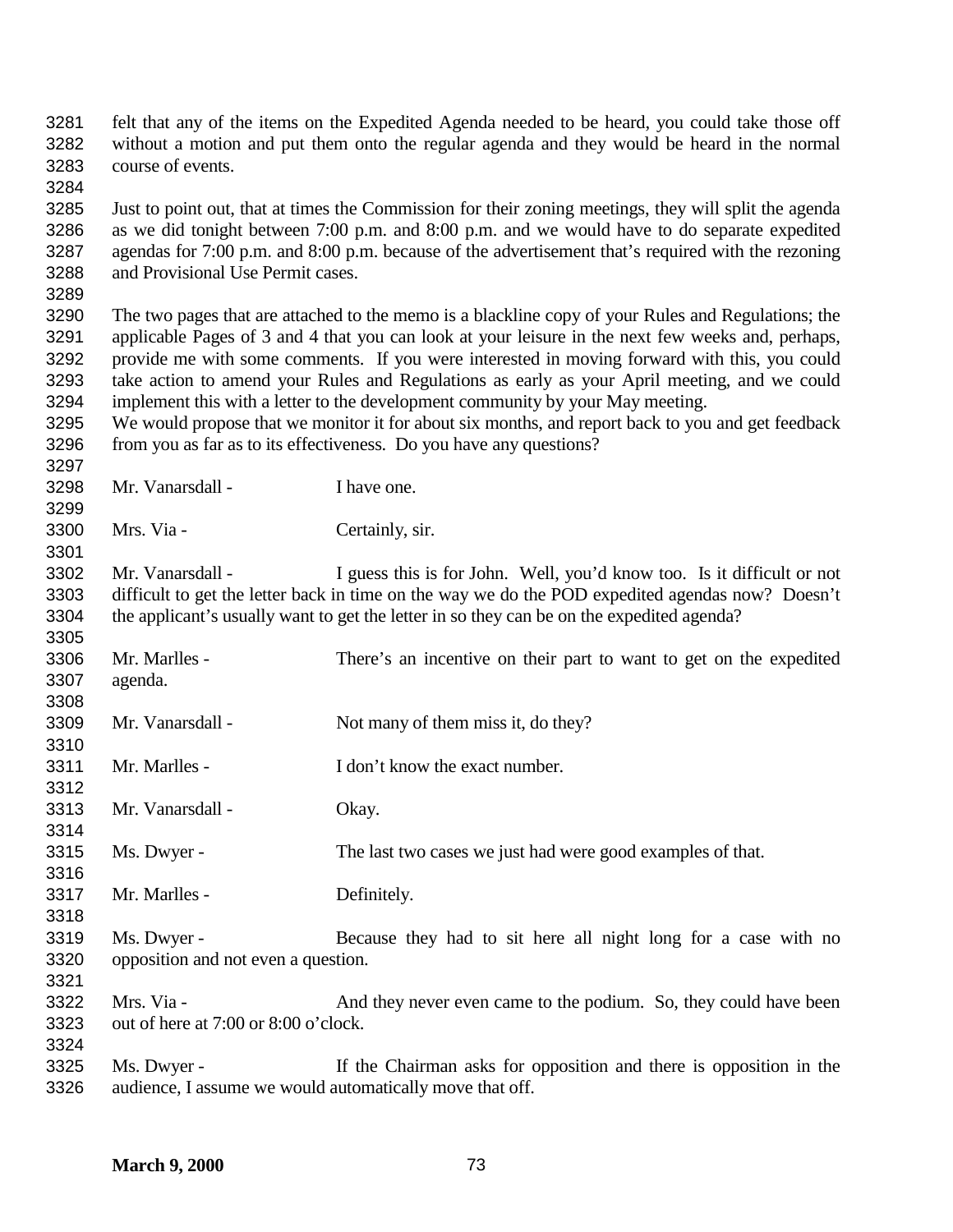| 3327 |                                                          |                                                                                                     |
|------|----------------------------------------------------------|-----------------------------------------------------------------------------------------------------|
| 3328 | Mrs. Via -                                               | Yes. We would automatically move that off the Expedited agenda.                                     |
| 3329 |                                                          |                                                                                                     |
| 3330 | Ms. Dwyer -                                              | Is that in here?                                                                                    |
| 3331 |                                                          |                                                                                                     |
| 3332 | Mrs. Via -                                               | The third bullet on the first page, we say, "If there is any known                                  |
| 3333 |                                                          | opposition to the approval of the Plan at the meeting, the item shall be removed from the expedited |
| 3334 | review agenda." So, I believe it would cover that issue. |                                                                                                     |
| 3335 |                                                          |                                                                                                     |
| 3336 | Ms. Dwyer -                                              | It would, very nicely.                                                                              |
| 3337 |                                                          |                                                                                                     |
| 3338 | Mr. Vanarsdall -                                         | Any other questions from Mrs. Via?                                                                  |
| 3339 |                                                          |                                                                                                     |
| 3340 | Mrs. Quesinberry -                                       | I'm in favor of this. I think this is a great idea.                                                 |
| 3341 |                                                          |                                                                                                     |
| 3342 | Mr. Vanarsdall -                                         | I do too.                                                                                           |
| 3343 |                                                          |                                                                                                     |
| 3344 | Mr. Taylor -                                             | Me too.                                                                                             |
| 3345 |                                                          |                                                                                                     |
| 3346 | Mr. Vanarsdall -                                         | I was one of them who suggested it.                                                                 |
| 3347 |                                                          |                                                                                                     |
| 3348 | Mrs. Quesinberry -                                       | That's because you're a smart man.<br>That's why we keep you                                        |
| 3349 | around.                                                  |                                                                                                     |
| 3350 |                                                          |                                                                                                     |
| 3351 | Mr. Vanarsdall -                                         | I hope it will work as well as the other one does.                                                  |
| 3352 |                                                          |                                                                                                     |
| 3353 | Mr. Marlles -                                            | Is it the pleasure of the Commission that we move forward and                                       |
| 3354 |                                                          | amend our Rules and Regulations then, as soon as possible?                                          |
| 3355 |                                                          |                                                                                                     |
| 3356 | Ms. Dwyer -                                              | Yes.                                                                                                |
| 3357 |                                                          |                                                                                                     |
| 3358 | Mr. Taylor -                                             | Do we need a motion?                                                                                |
| 3359 |                                                          |                                                                                                     |
| 3360 | Mrs. Via -                                               | Can they do it tonight, or do they have to wait until April, Randy?                                 |
| 3361 |                                                          |                                                                                                     |
| 3362 | Mr. Silber -                                             | I think we should bring it back in April for action.                                                |
| 3363 |                                                          |                                                                                                     |
| 3364 | Mrs. Via -                                               | Bring it back in April for action, okay. Since we are just presenting                               |
| 3365 |                                                          | it this evening, we would bring it back for action in April, and then we would implement it in May. |
| 3366 |                                                          |                                                                                                     |
| 3367 | Ms. Dwyer -                                              | Give us time to review it.                                                                          |
| 3368 |                                                          |                                                                                                     |
| 3369 | Mrs. Via -                                               | Just direction to staff to bring it back for you for action at your April                           |
| 3370 | meeting.                                                 |                                                                                                     |
| 3371 |                                                          |                                                                                                     |
| 3372 | Mr. Marlles -                                            | I'm not sure you needed a motion.                                                                   |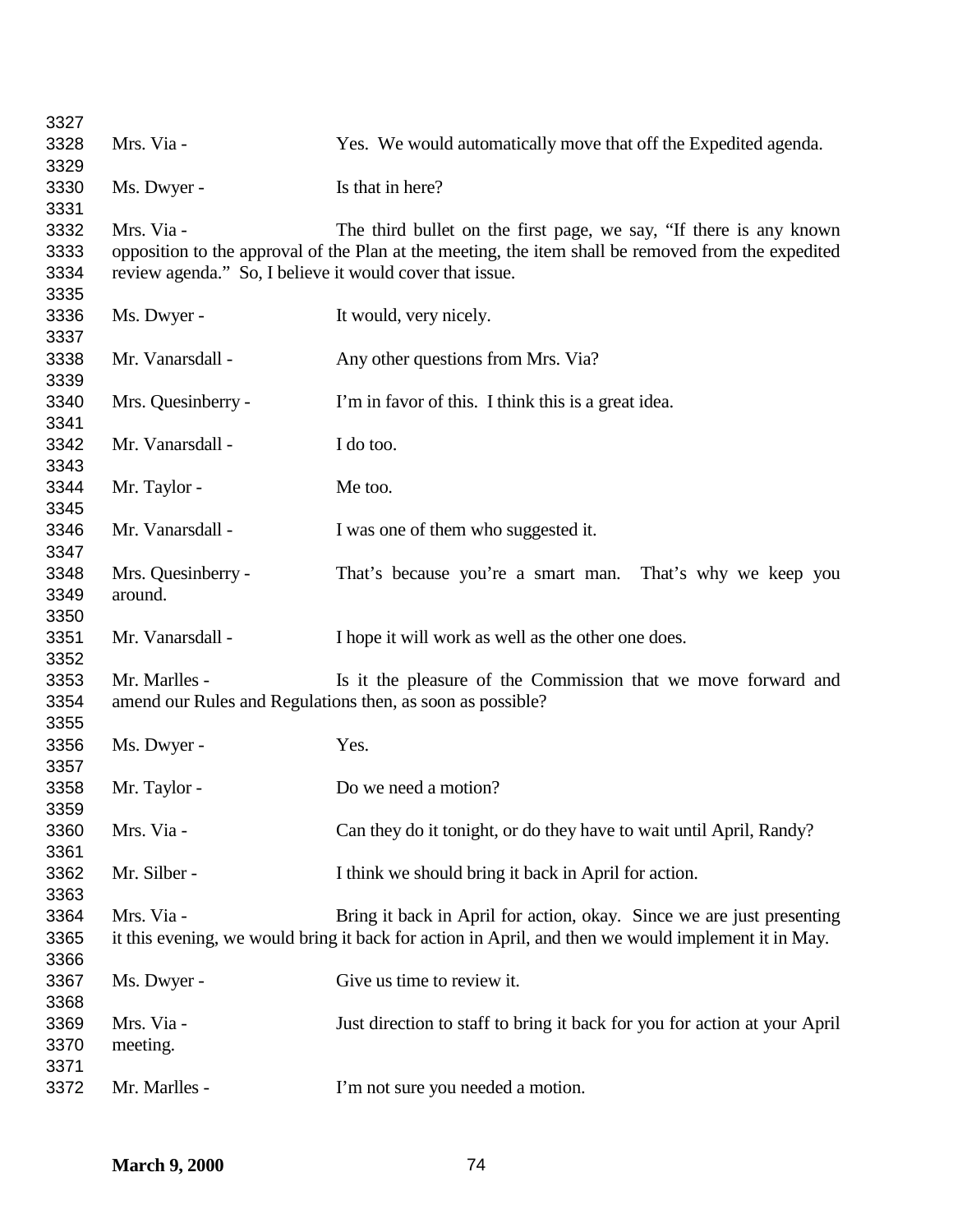Mr. Vanarsdall - We're all in agreement, so, that's good. Thank you, Mrs. Via. All right, Mr. Secretary, what do we need next? **DISCUSSION:** Set Work Session to hear a presentation on the Department of Public Works Environmental Design Division's role in reviewing development proposals – April 26, 2000. Mr. Marlles - Mr. Chairman, the next item is, just in the way of background, several months ago, the Commission requested that a work session be held with representatives from the Environmental Design Division in the Department of Public Works to discuss their role in reviewing development proposals. I did refer that request onto the County Manager, and it has been approved. And the date that Public Works would be available and is most convenient for the 3385 Commission is at the April  $26<sup>th</sup>$  meeting. Mr. Vanarsdall - That's the POD meeting. Mr. Marlles - Yes. It is. Mr. Vanarsdall - We do it in the afternoon, I guess. How long would that be? Liz, do you know? Mr. Marlles - Mr. Chairman, I think we're scheduling several hours for that – two hours. I don't think it will take any longer than that. Mr. Vanarsdall - We don't want to know everything they know. Why would it take two hours? Mr. Marlles - It probably would be less. 3402 Mr. Vanarsdall - I don't mean that we don't need to know, I don't mean that. It will be educational. Mr. Marlles - Their presentation is not going to last two hours, I can assure you of that. Mr. Vanarsdall - Okay. What does the Commission think? I'll start with Elizabeth down on the left, Ms. Dwyer. Ms. Dwyer - What else do we have that day? Aren't we doing Multi-family? Mrs. Quesinberry - That's this month. 3415 Mr. Vanarsdall - We hope its long gone by the  $26<sup>th</sup>$  of April. 3417 Mr. Silber - Right now, we have nothing.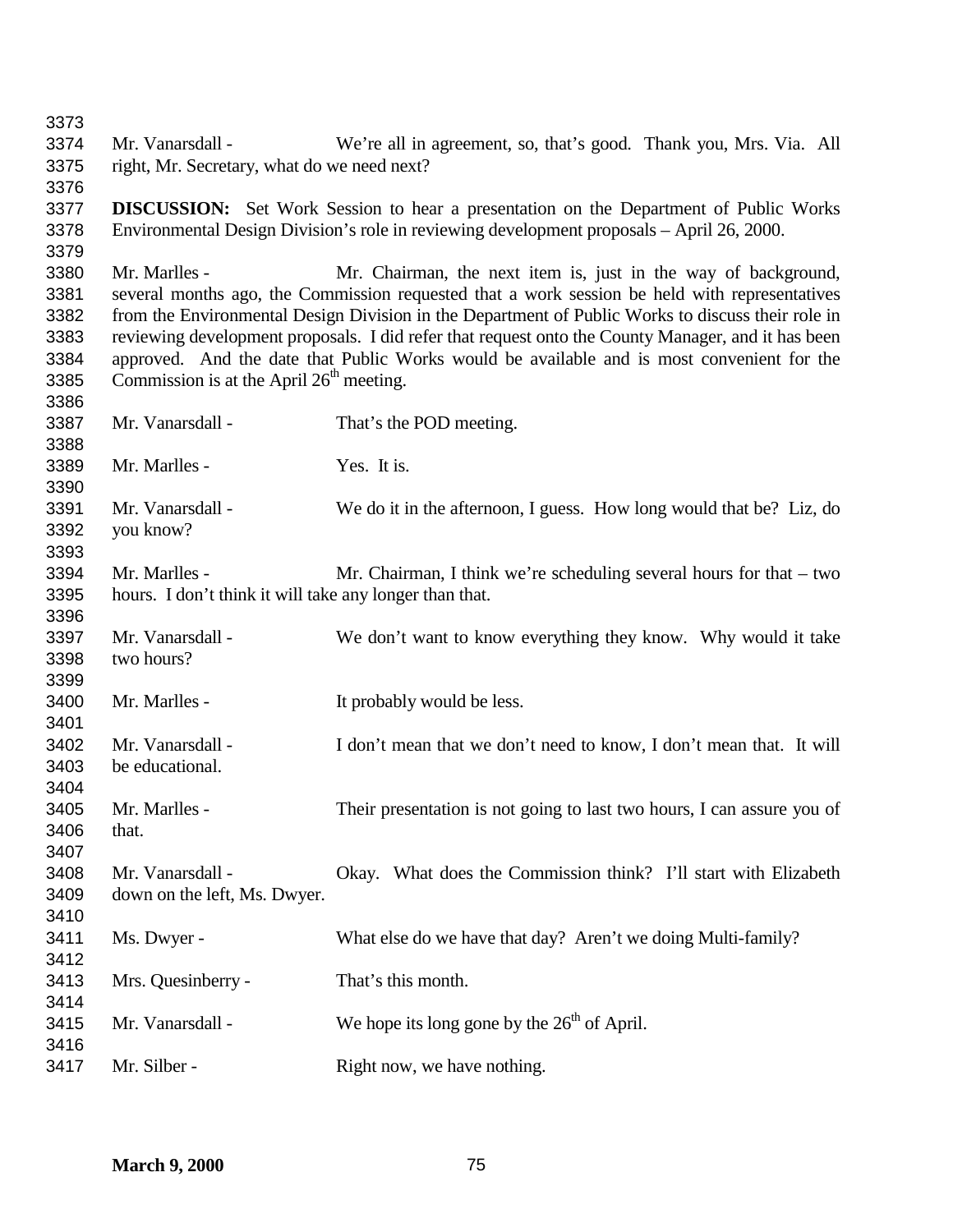| 3418<br>3419<br>3420                 | Mr. Vanarsdall -<br>on vacation, didn't you?                                                                                                                                                                                                                                                                                                                                      | Any one have any problem with the $26th$ ? Chris, you said you'd be                                                                                                   |  |
|--------------------------------------|-----------------------------------------------------------------------------------------------------------------------------------------------------------------------------------------------------------------------------------------------------------------------------------------------------------------------------------------------------------------------------------|-----------------------------------------------------------------------------------------------------------------------------------------------------------------------|--|
| 3421<br>3422                         | Mr. Archer -                                                                                                                                                                                                                                                                                                                                                                      | If you want me to, I can.                                                                                                                                             |  |
| 3423<br>3424<br>3425                 | Mr. Vanarsdall -                                                                                                                                                                                                                                                                                                                                                                  | Charlie Bradley used to say he had a funeral that day. Okay, then<br>we'll go with April 26, 2000, I guess in the afternoon after y'all furnish us lunch.             |  |
| 3426<br>3427                         | Mr. Marlles -                                                                                                                                                                                                                                                                                                                                                                     | How's our budget doing, Mr. Silber?                                                                                                                                   |  |
| 3428<br>3429                         | Mr. Silber -                                                                                                                                                                                                                                                                                                                                                                      | Lunch is no problem.                                                                                                                                                  |  |
| 3430<br>3431                         | Mr. Taylor -                                                                                                                                                                                                                                                                                                                                                                      | That's after the POD meeting.                                                                                                                                         |  |
| 3432<br>3433<br>3434                 | Acting on a motion by Ms. Dwyer, seconded by Mr. Taylor, the Zoning Minutes of February 10,<br>2000 were approved.                                                                                                                                                                                                                                                                |                                                                                                                                                                       |  |
| 3435<br>3436<br>3437<br>3438         | Ms. Dwyer -<br>I would like to thank Mr. Silber for responding to the noise request<br>that I had. I got a letter from him. I guess everybody got that. So, that we do have someone who<br>can look at the issue of noise in development and give us some official expert advice. Thank you.                                                                                      |                                                                                                                                                                       |  |
| 3439<br>3440<br>3441<br>3442<br>3443 | Mr. Vanarsdall -<br>I don't remember who did that one time. William Byrd Press, they<br>had a big thing over there and Jay Weinberg, and somebody in the system measured it, and again, at<br>the Airport one time. I don't know what department that came from. I'm glad to know we do have<br>somebody.                                                                         |                                                                                                                                                                       |  |
| 3444<br>3445<br>3446<br>3447         | Mr. Chairman, just as a reminder, I think this came up a little bit<br>Mr. Marlles -<br>earlier, but we do have three public hearings on March 22 <sup>nd</sup> . It would be the Nine Mile Road Plan,<br>the Multi-family Design Standards, and the hearing relating to the R-3A, R-4A, and Controlled<br>Density Amendments. So, there's a lot packed into that particular day. |                                                                                                                                                                       |  |
| 3448<br>3449<br>3450                 | Mrs. Quesinberry -                                                                                                                                                                                                                                                                                                                                                                | Where did that come from?                                                                                                                                             |  |
| 3451<br>3452                         | Mr. Vanarsdall -                                                                                                                                                                                                                                                                                                                                                                  | Thank you for that reminder.                                                                                                                                          |  |
| 3453<br>3454                         | Mr. Taylor -                                                                                                                                                                                                                                                                                                                                                                      | We put that on the schedule the last time, I think.                                                                                                                   |  |
| 3455<br>3456                         | Mr. Vanarsdall -                                                                                                                                                                                                                                                                                                                                                                  | Also, I have something to announce, if you haven't already heard.<br>The case of the Eckerd Drug Store that we recommended approval of our landscaping and not theirs |  |

was ruled by the Court in the Commission's favor and the Board of Supervisor's favor.